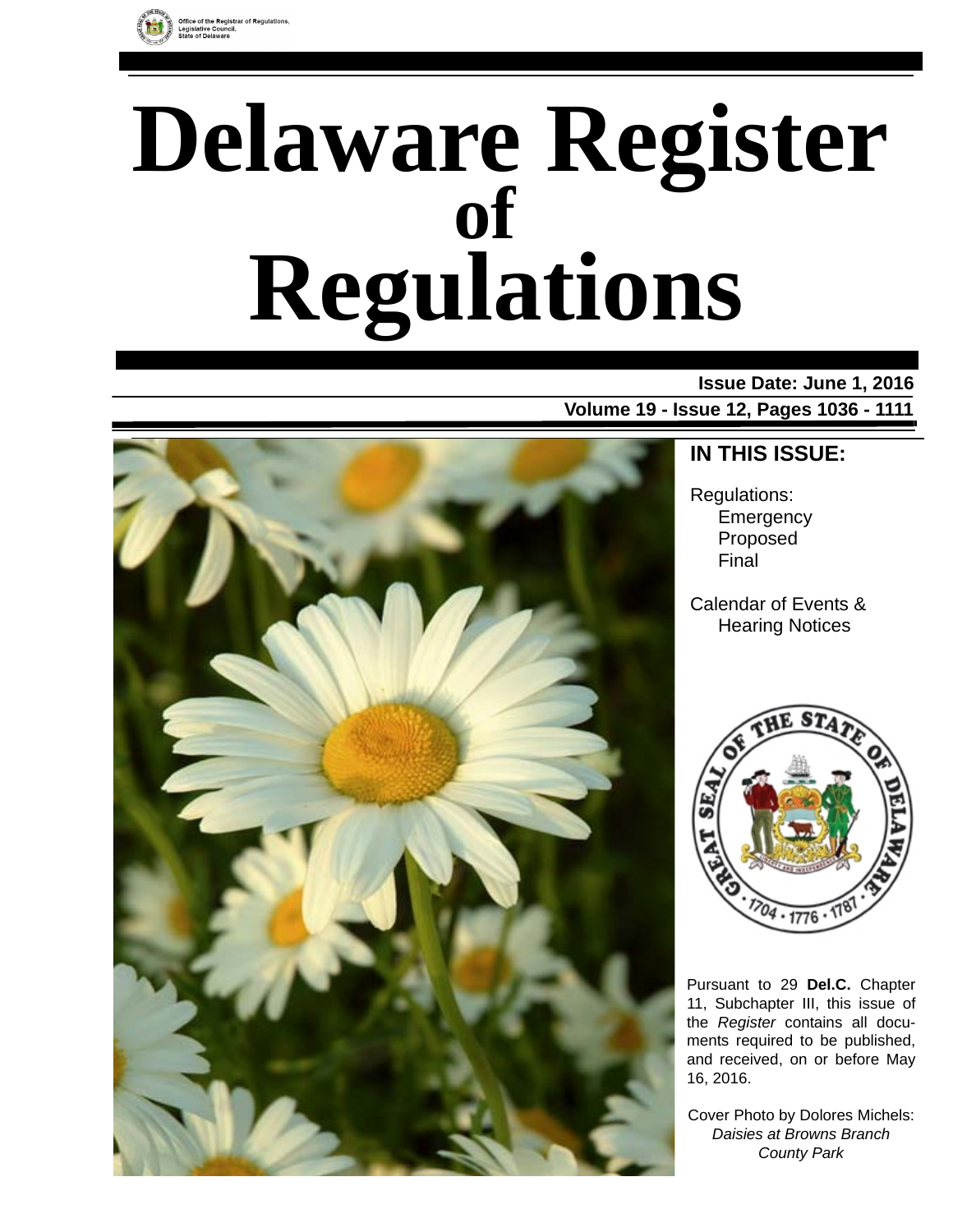# **INFORMATION ABOUT THE DELAWARE REGISTER OF REGULATIONS**

**1037**

# **DELAWARE REGISTER OF REGULATIONS**

The *Delaware Register of Regulations* is an official State publication established by authority of 69 *Del. Laws*, c. 107 and is published on the first of each month throughout the year.

The *Delaware Register* will publish any regulations that are proposed to be adopted, amended or repealed and any emergency regulations promulgated.

The *Register* will also publish some or all of the following information:

- Governor's Executive Orders
- Governor's Appointments
- Agency Hearing and Meeting Notices
- Other documents considered to be in the public interest.

# **CITATION TO THE DELAWARE REGISTER**

The *Delaware Register of Regulations* is cited by volume, issue, page number and date. An example would be:

16 **DE Reg.** 1227 - 1230 (06/01/13)

Refers to Volume 16, pages 1227 - 1130 of the *Delaware Register* issued on June 1, 2013.

# **SUBSCRIPTION INFORMATION**

The cost of a yearly subscription (12 issues) for the *Delaware Register of Regulations* is \$135.00. Single copies are available at a cost of \$12.00 per issue, including postage. For more information contact the Division of Research at 302-744-4114 or 1-800-282-8545 in Delaware.

# **CITIZEN PARTICIPATION IN THE REGULATORY PROCESS**

Delaware citizens and other interested parties may participate in the process by which administrative regulations are adopted, amended or repealed, and may initiate the process by which the validity and applicability of regulations is determined.

Under 29 **Del.C.** §10115 whenever an agency proposes to formulate, adopt, amend or repeal a regulation, it shall file notice and full text of such proposals, together with copies of the existing regulation being adopted, amended or repealed, with the Registrar for publication in the *Register of Regulations* pursuant to §1134 of this title. The notice shall describe the nature of the proceedings including a brief synopsis of the subject, substance, issues, possible terms of the agency action, a reference to the legal authority of the agency to act, and reference to any other regulations that may be impacted or affected by the proposal, and shall state the manner in which persons may present their views; if in writing, of the place to which and the final date by which such views may be submitted; or if at a public hearing, the date, time and place of the hearing. If a public hearing is to be held, such public hearing shall not be scheduled less than 20 days following publication of notice of the proposal in the *Register of Regulations*. If a public hearing will be held on the proposal, notice of the time, date, place and a summary of the nature of the proposal shall also be published in at least 2 Delaware newspapers of general circulation. The notice shall also be mailed to all persons who have made timely written requests of the agency for advance notice of its regulation-making proceedings.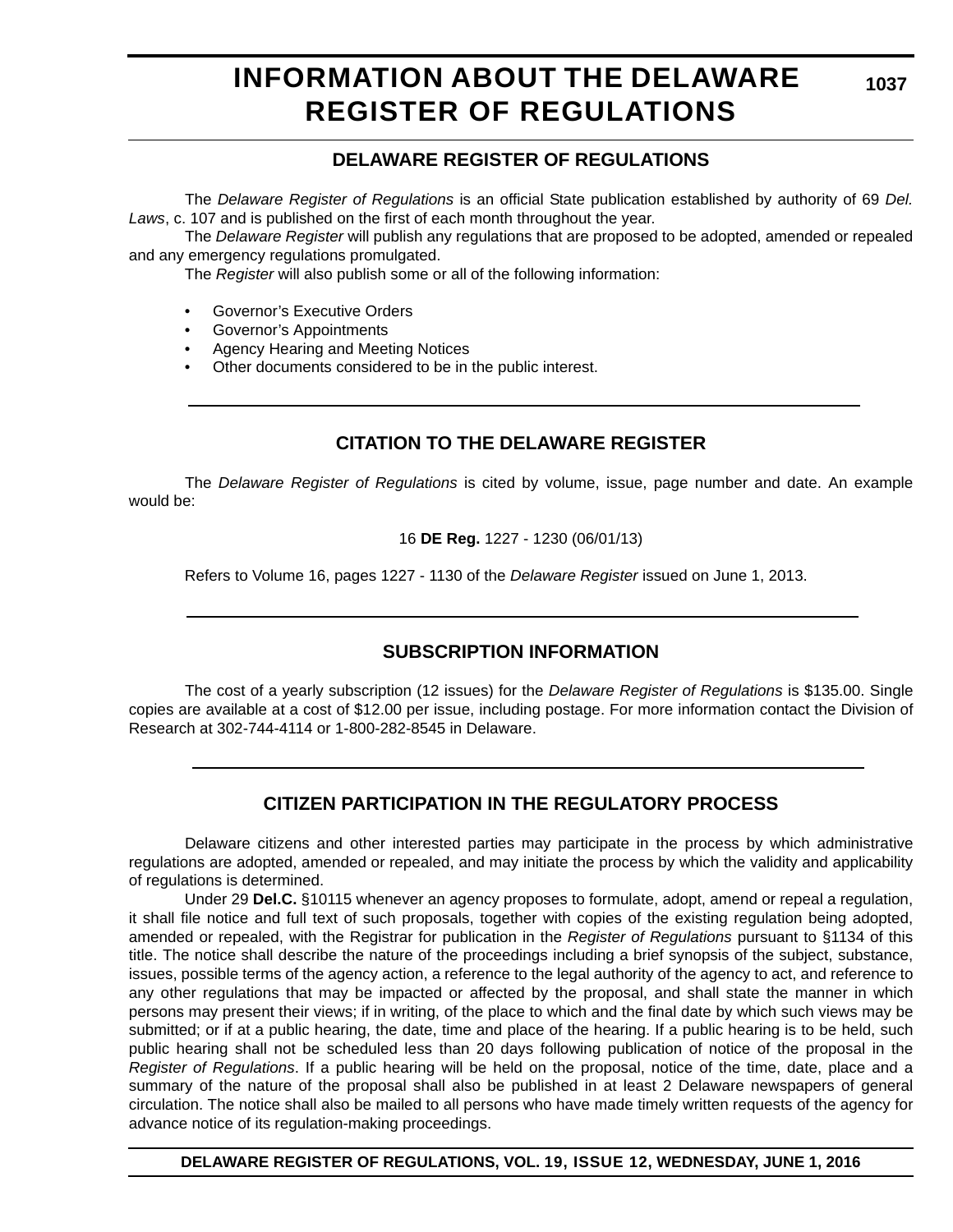# **INFORMATION ABOUT THE DELAWARE REGISTER OF REGULATIONS**

The opportunity for public comment shall be held open for a minimum of 30 days after the proposal is published in the *Register of Regulations*. At the conclusion of all hearings and after receipt, within the time allowed, of all written materials, upon all the testimonial and written evidence and information submitted, together with summaries of the evidence and information by subordinates, the agency shall determine whether a regulation should be adopted, amended or repealed and shall issue its conclusion in an order which shall include: (1) A brief summary of the evidence and information submitted; (2) A brief summary of its findings of fact with respect to the evidence and information, except where a rule of procedure is being adopted or amended; (3) A decision to adopt, amend or repeal a regulation or to take no action and the decision shall be supported by its findings on the evidence and information received; (4) The exact text and citation of such regulation adopted, amended or repealed; (5) The effective date of the order; (6) Any other findings or conclusions required by the law under which the agency has authority to act; and (7) The signature of at least a quorum of the agency members.

The effective date of an order which adopts, amends or repeals a regulation shall be not less than 10 days from the date the order adopting, amending or repealing a regulation has been published in its final form in the *Register of Regulations*, unless such adoption, amendment or repeal qualifies as an emergency under §10119.

Any person aggrieved by and claiming the unlawfulness of any regulation may bring an action in the Court for declaratory relief.

No action of an agency with respect to the making or consideration of a proposed adoption, amendment or repeal of a regulation shall be subject to review until final agency action on the proposal has been taken.

When any regulation is the subject of an enforcement action in the Court, the lawfulness of such regulation may be reviewed by the Court as a defense in the action.

Except as provided in the preceding section, no judicial review of a regulation is available unless a complaint therefor is filed in the Court within 30 days of the day the agency order with respect to the regulation was published in the *Register of Regulations*.

# **CLOSING DATES AND ISSUE DATES FOR THE DELAWARE REGISTER OF REGULATIONS**

| <b>ISSUE DATE</b>        | <b>CLOSING DATE</b>       | <b>CLOSING TIME</b>    |
|--------------------------|---------------------------|------------------------|
| July 1                   | June 15                   | 4:30 p.m.              |
| August 1                 | July 15                   | 4:30 p.m.              |
| September 1<br>October 1 | August 15<br>September 15 | 4:30 p.m.<br>4:30 p.m. |
| November 1               | October 17                | 4:30 p.m.              |
|                          |                           |                        |

# **DIVISION OF RESEARCH STAFF**

**Lori Christiansen,** Director; **Mark J. Cutrona,** Deputy Director; **Tara Donofrio**, Administrative Specialist II; **Bethany Fiske**, Assistant Registrar of Regulations; **Robert Lupo**, Printer; **Deborah J. Messina,** Print Shop Supervisor; **Kathleen Morris**, Human Resources/Financials; **Georgia Roman**, Unit Operations Support Specialist; **Victoria Schultes,** Administrative Specialist II; **Don Sellers,** Printer; **Yvette W. Smallwood**, Registrar of Regulations; **Holly Vaughn Wagner**, Research Analyst; **Verity Watson**, Joint Sunset Analyst; **Rochelle Yerkes**, Office Manager; **Sara Zimmerman**, Legislative Librarian.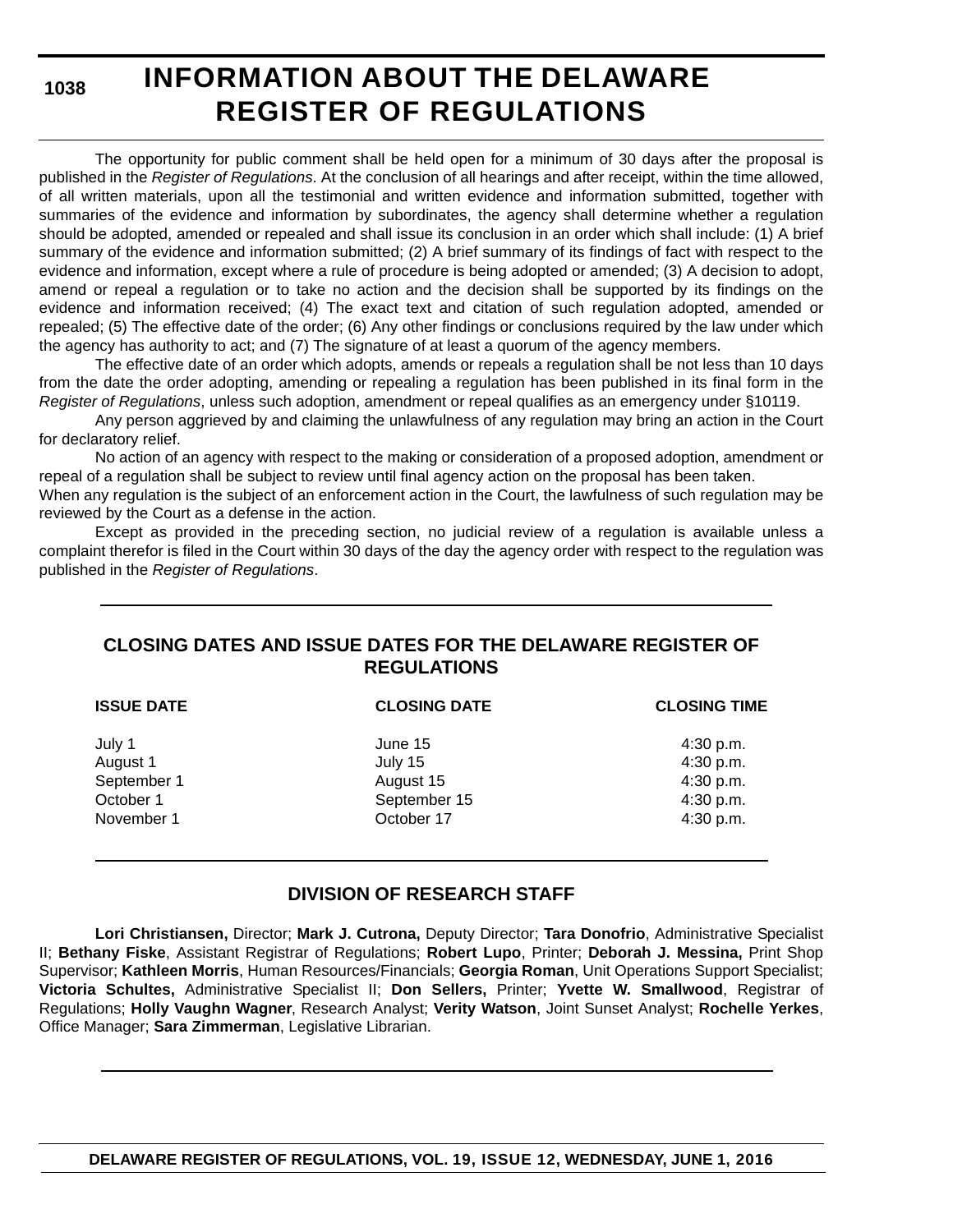# **TABLE OF CONTENTS**

**1039**

<span id="page-3-0"></span>[Cumulative Tables............................................................................................................................. ............ 1041](#page-5-0)

# **EMERGENCY**

| <b>DEPARTMENT OF HEALTH AND SOCIAL SERVICES</b>                                                                                                                                                       |              |
|-------------------------------------------------------------------------------------------------------------------------------------------------------------------------------------------------------|--------------|
| <b>Division of Public Health</b>                                                                                                                                                                      | 1050         |
| <b>PROPOSED</b>                                                                                                                                                                                       |              |
| <b>DELAWARE RIVER BASIN COMMISSION</b><br>Proposed Amendments to the Rules of Practice and Procedure Concerning Regulatory Program Fees                                                               | 1052         |
| <b>DEPARTMENT OF EDUCATION</b><br><b>Office of the Secretary</b>                                                                                                                                      |              |
| 616 Uniform Due Process for Alternative Placement Meetings and Expulsion Hearings                                                                                                                     | 1057         |
| <b>DEPARTMENT OF HEALTH AND SOCIAL SERVICES</b><br><b>Division of Medicaid and Medical Assistance</b><br>Long-Term Care Facilities - Eligibility Determinations and Post-Eligibility Treatment; Undue |              |
| <b>Division of Public Health</b>                                                                                                                                                                      | 1059<br>1061 |
| DEPARTMENT OF NATURAL RESOURCES AND ENVIRONMENTAL CONTROL<br><b>Division of Air Quality</b>                                                                                                           |              |
| <b>Division of Water</b>                                                                                                                                                                              | 1062         |
|                                                                                                                                                                                                       | 1065         |
| DEPARTMENT OF SAFETY AND HOMELAND SECURITY<br><b>Division of State Police</b>                                                                                                                         |              |
|                                                                                                                                                                                                       | 1066         |
| <b>DEPARTMENT OF STATE</b><br><b>Division of Professional Regulation</b>                                                                                                                              |              |
| 1900 Board of Nursing, Section 8.0 Rules and Regulations Governing the Practice of Nursing as                                                                                                         | 1067         |
|                                                                                                                                                                                                       | 1074<br>1074 |
|                                                                                                                                                                                                       | 1075         |

# **FINAL**

# **[DEPARTMENT OF AGRICULTURE](http://dda.delaware.gov/)**

| <b>Harness Racing Commission</b> |  |
|----------------------------------|--|
|                                  |  |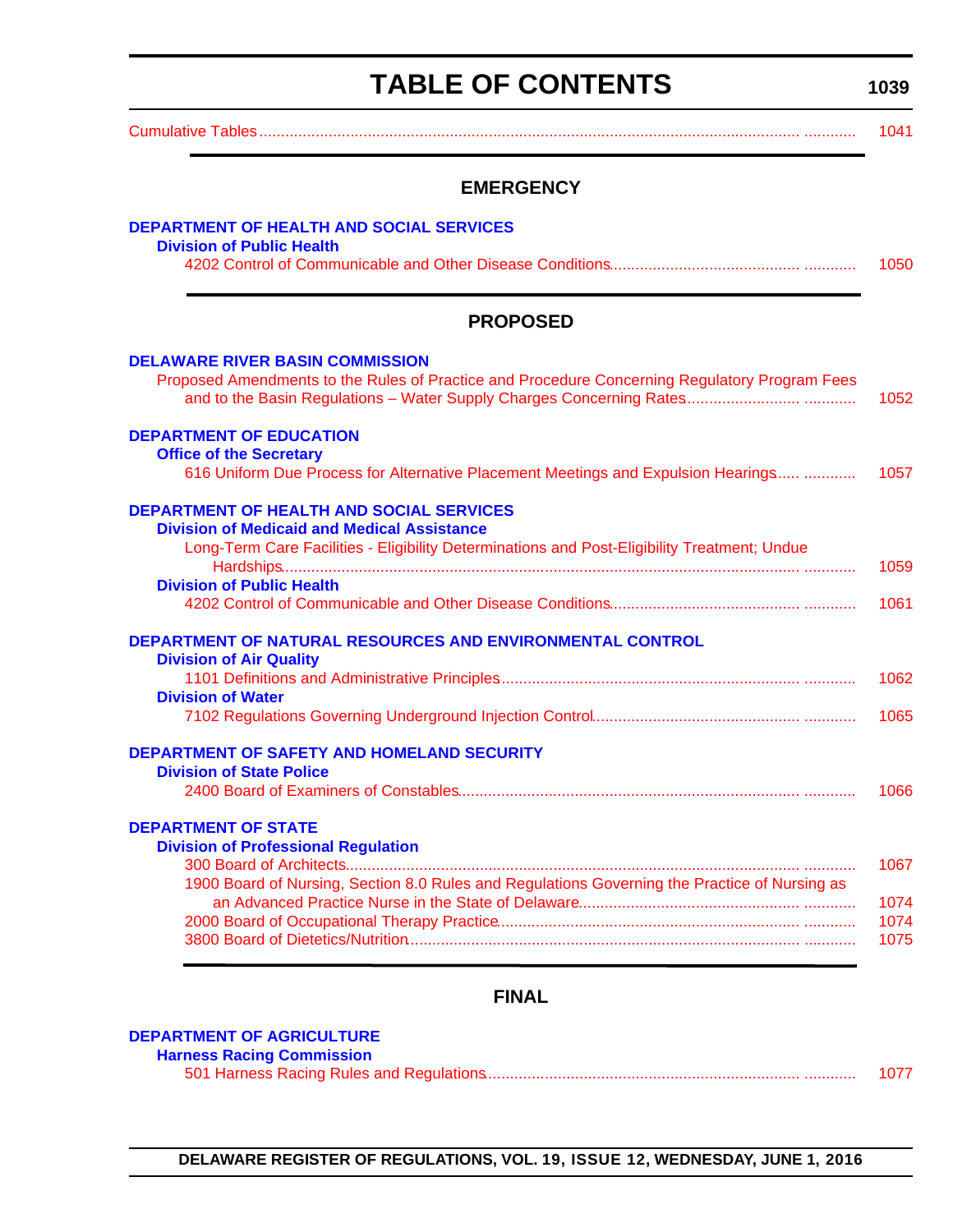**[DEPARTMENT OF EDUCATION](http://www.doe.k12.de.us/)**

# **TABLE OF CONTENTS**

| <b>Office of the Secretary</b>                                                               |      |
|----------------------------------------------------------------------------------------------|------|
| 292 Post Secondary Institutions and Degree Granting Institutions of Higher Education         | 1078 |
|                                                                                              | 1085 |
| <b>Professional Standards Board</b>                                                          |      |
|                                                                                              | 1087 |
| <b>DEPARTMENT OF HEALTH AND SOCIAL SERVICES</b>                                              |      |
| <b>Division of Medicaid and Medical Assistance</b>                                           |      |
| Title XIX Medicaid State Plan: Prescription Drug Supplemental Rebate Agreement               | 1088 |
| Title XIX Medicaid State Plan: Long-Term Care Facility Services - Standards for Payment of   |      |
|                                                                                              | 1092 |
| Title XIX Medicaid State Plan: Long-Term Care Facilities - Post-Eligibility Treatment of     |      |
|                                                                                              | 1095 |
| <b>DEPARTMENT OF LABOR</b>                                                                   |      |
| <b>Division of Industrial Affairs</b>                                                        |      |
| <b>Office of Workers' Compensation</b>                                                       |      |
|                                                                                              | 1100 |
|                                                                                              | 1102 |
| <b>DEPARTMENT OF STATE</b>                                                                   |      |
| <b>Division of Professional Regulation</b>                                                   |      |
|                                                                                              | 1103 |
|                                                                                              | 1104 |
| 5200 Board of Examiners of Nursing Home Administrators, Section 5.0, Programs for Continuing |      |
|                                                                                              | 1106 |
|                                                                                              |      |

# **CALENDAR OF EVENTS/HEARING NOTICES**

| Delaware River Basin Commission, Notice of Public Hearing and Business Meeting                                                                                                                                           | 1108 |
|--------------------------------------------------------------------------------------------------------------------------------------------------------------------------------------------------------------------------|------|
|                                                                                                                                                                                                                          | 1108 |
| Dept. of Health and Social Services, Div. of Medicaid and Medical Assistance; Div. of Public Health,<br>$1108 - 1109$                                                                                                    |      |
| Dept. of Natural Resources and Environmental Control, Div. of Air Quality; Div. of Water, Notices of Public                                                                                                              | 1109 |
| Dept. of Safety and Homeland Security; Div. of State Police, Board of Examiners of Constables, Notice of                                                                                                                 | 1110 |
| Dept. of State, Div. of Prof. Reg., Board of Architects; Board of Nursing; Board of Occupational Therapy<br>Practice; Board of Dietetics/Nutrition, Notices of Public Comment Periods and Public Hearings<br>1110 - 1111 |      |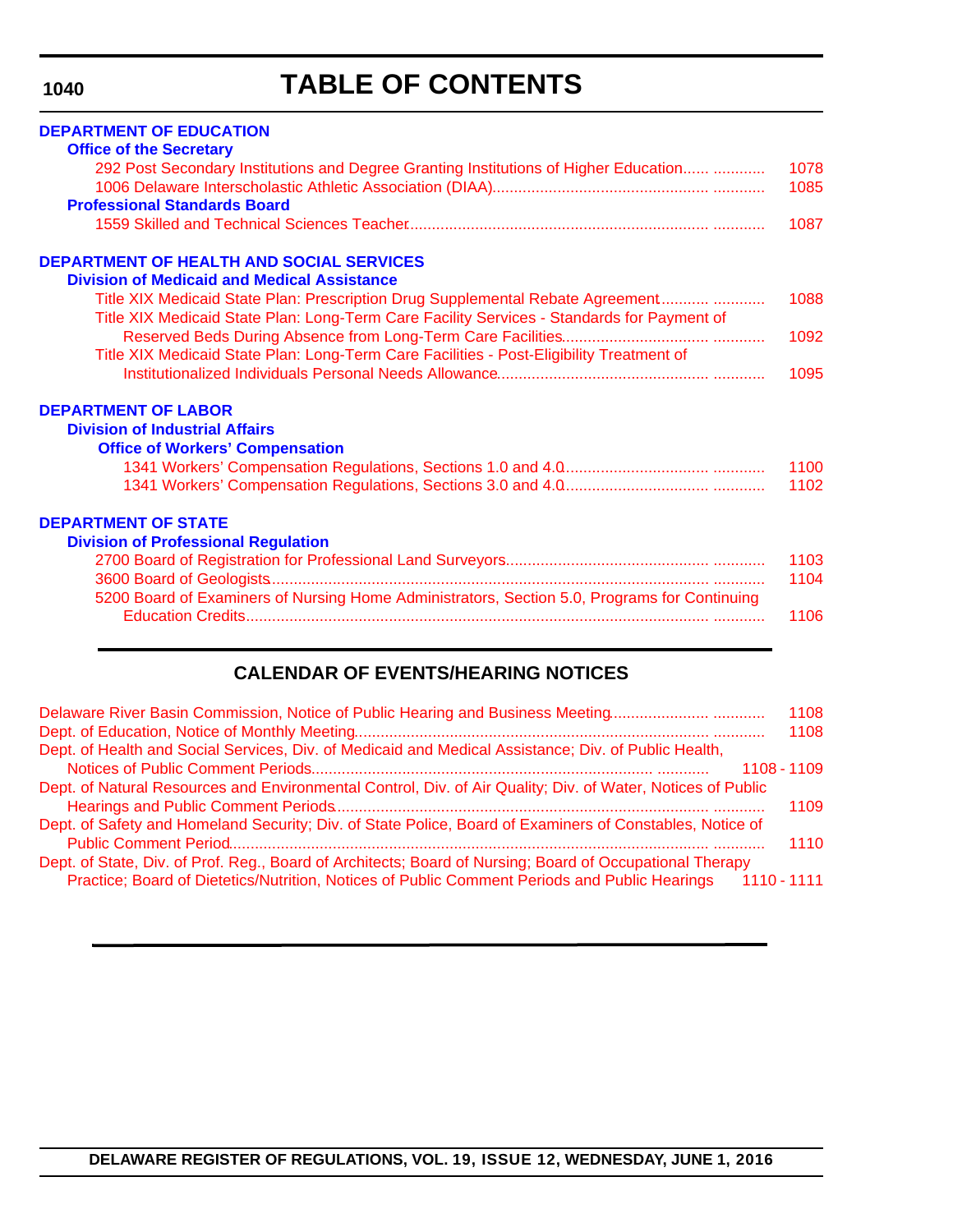<span id="page-5-0"></span>The table printed below lists the regulations that have been proposed, adopted, amended or repealed in the preceding issues of the current volume of the *Delaware Register of Regulations*.

The regulations are listed alphabetically by the promulgating agency, followed by a citation to that issue of the *Register* in which the regulation was published. Proposed regulations are designated with (Prop.); Final regulations are designated with (Final); Emergency regulations are designated with (Emer.); and regulations that have been repealed are designated with (Rep.).

# **ADMINISTRATIVE OFFICES OF THE COURTS Child Placement Review Board** 1401 Regulations Governing the Ivyane D.F. Davis Scholarship....................... 19 **DE Reg.** 186 (Final) **DELAWARE RIVER BASIN COMMISSION** Amendments to the Rules of Practice and Procedure to Allow Each Signatory Party and the DRBC to Administer a Single Process for the Review and Adjudication of Projects ......................................................................................................... 19 **DE Reg.** 838 (Final) **DELAWARE SOLID WASTE AUTHORITY** 501 Regulations of the Delaware Solid Waste Authority.......................................... 19 **DE Reg.** 226 (Prop.) (Published as final 1/1/16; effective 7/1/16)....................................................... 19 **DE Reg.** 613 (Final) 502 Statewide Solid Waste Management Plan......................................................... 19 **DE Reg.** 231 (Prop.) 19 **DE Reg.** 616 (Final) **DELAWARE STATE FIRE PREVENTION COMMISSION** 701 Administration and Enforcement ....................................................................... 19 **DE Reg.** 96 (Prop.) 19 **DE Reg.** 843 (Final) 702 Fire Protection in Building Construction............................................................. 19 **DE Reg.** 97 (Prop.) 19 **DE Reg.** 843 (Final) 703 Installation, Operation, Maintenance, Testing and Sales of Signaling Systems, Fire Protection Systems and Fire Extinguishers................................................ 19 **DE Reg.** 97 (Prop.) 19 **DE Reg.** 843 (Final) 704 Hazardous Processes and Operations.............................................................. 19 **DE Reg.** 98 (Prop.) 19 **DE Reg.** 843 (Final) 705 General Fire Safety............................................................................................ 19 **DE Reg.** 99 (Prop.) 19 **DE Reg.** 843 (Final) 706 Specific Occupancy Requirements.................................................................... 19 **DE Reg.** 99 (Prop.) 19 **DE Reg.** 843 (Final) **DEPARTMENT OF AGRICULTURE Delaware Agricultural Lands Preservation Foundation** 701 Farmland Preservation Program................................................................. 19 **DE Reg.** 160 (Prop.) 19 **DE Reg.** 482 (Final) **Harness Racing Commission** 501 Harness Racing Rules and Regulations...................................................... 19 **DE Reg.** 881 (Prop.) Section 7.0................................................................................................... 19 **DE Reg.** 881 (Prop.) Section 8.0................................................................................................... 19 **DE Reg.** 10 (Prop.) 19 **DE Reg.** 189 (Final) **Standardbred Breeders' Fund** 502 Delaware Standardbred Breeders' Fund Regulations, Section 13.0 - Races.................................................................................................... 19 **DE Reg.** 161 (Prop.) 19 **DE Reg.** 486 (Final) **Thoroughbred Racing Commission** 1001 Thoroughbred Racing Rules and Regulations.......................................... 19 **DE Reg.**1010 (Final) Sections 10.0 and 14.0................................................................................ 19 **DE Reg.** 454 (Prop.) 19 **DE Reg.** 802 (Prop.)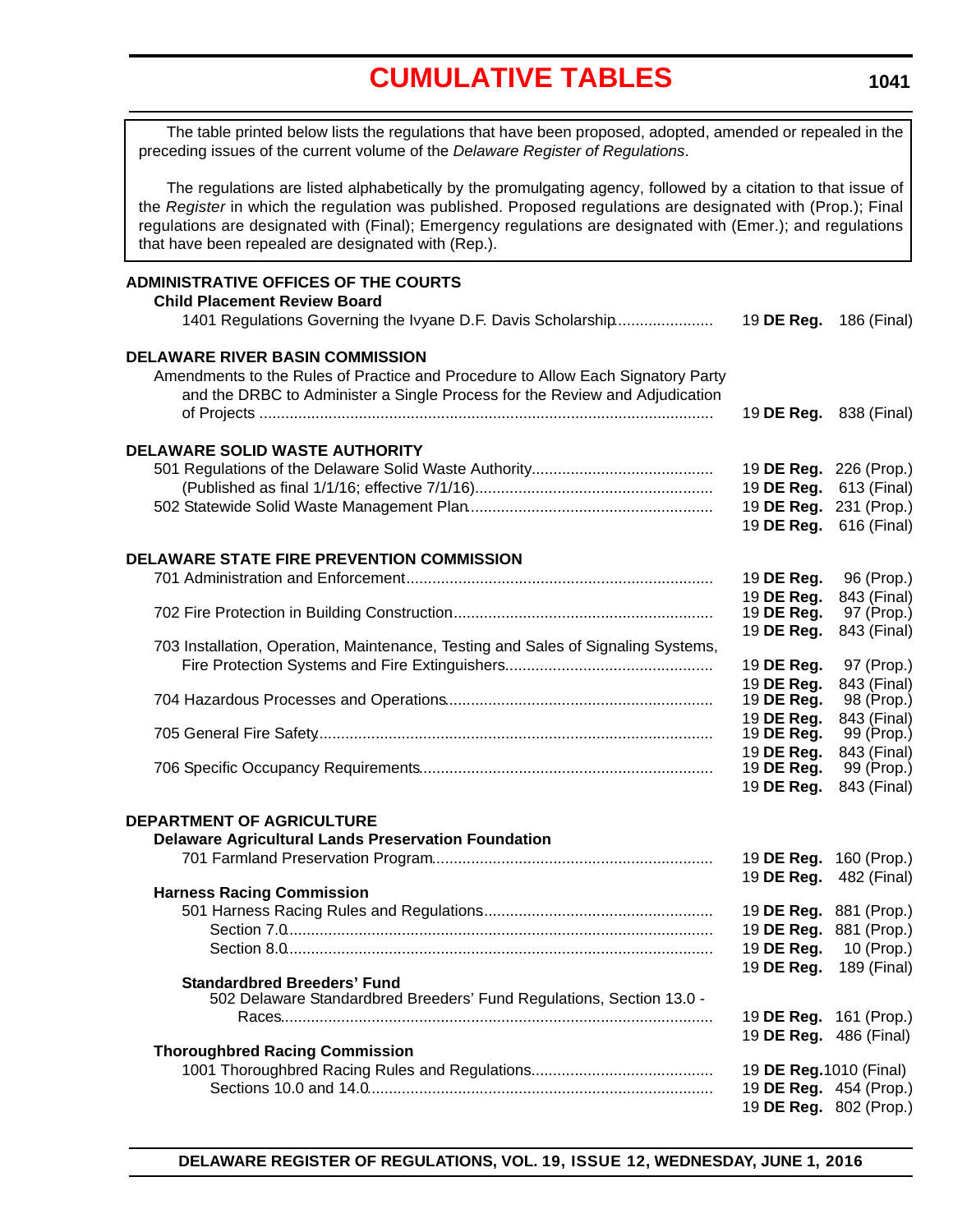# **CUMULATIVE TABLES**

|                                                                            | 19 DE Reg.                    | 137 (Final)                 |
|----------------------------------------------------------------------------|-------------------------------|-----------------------------|
|                                                                            | 19 DE Reg.                    | 354 (Prop.)                 |
|                                                                            | 19 DE Reg.                    | $32$ (Final)                |
| 1002 Delaware Jockeys' Health and Welfare Benefit Board Regulations        | 19 DE Reg.                    | 33 (Final)                  |
| DEPARTMENT OF EDUCATION                                                    |                               |                             |
| <b>Office of the Secretary</b>                                             |                               |                             |
|                                                                            |                               | 19 DE Reg. 162 (Prop.)      |
| 106A Teacher Appraisal Process Delaware Performance Appraisal System       |                               | 19 DE Reg. 234 (Prop.)      |
|                                                                            | 19 DE Reg.                    | 35 (Final)                  |
|                                                                            |                               | 19 DE Reg. 805 (Prop.)      |
|                                                                            | 19 <b>DE Reg.</b> 1011(Final) |                             |
| 107A Specialist Appraisal Process Delaware Performance Appraisal System    |                               |                             |
|                                                                            | 19 DE Reg.                    | 38 (Final)                  |
|                                                                            | 19 DE Reg.                    | 807 (Prop.)                 |
|                                                                            | 19 DE Reg.                    | 1013 (Final)                |
| 108A Administrator Appraisal Process Delaware Performance Appraisal        |                               |                             |
|                                                                            | 19 DE Reg.                    | 35 (Final)                  |
| 252 Required Educational Records and Transfer and Maintenance of           |                               |                             |
|                                                                            | 19 DE Reg.<br>19 DE Reg.      | 355 (Prop.)                 |
| 284 Licensure and Certification of Public Education Employees in the       |                               | 618 (Final)                 |
| Department of Education, in Adult Education and in Prison Education        |                               |                             |
| Programs Whose Work Responsibilities are Directly Related to               |                               |                             |
|                                                                            | 19 DE Reg.                    | 163 (Prop.)                 |
|                                                                            | 19 DE Reg.                    | 487 (Final)                 |
|                                                                            | 19 DE Reg.                    | 358 (Prop.)                 |
|                                                                            | 19 DE Reg.                    | 620 (Final)                 |
| 292 Post Secondary Institutions and Degree Granting Institutions of Higher |                               |                             |
|                                                                            | 19 DE Reg.                    | 809 (Prop.)                 |
|                                                                            | 19 DE Reg.                    | 455 (Prop.)                 |
|                                                                            | 19 DE Reg.                    | 739 (Final)                 |
| 505 High School Graduation Requirements and Diplomas                       | 19 DE Reg.                    | 100 (Prop.)                 |
|                                                                            | 19 DE Reg.                    | 303 (Final)                 |
|                                                                            | 19 DE Reg.                    | 102 (Prop.)                 |
|                                                                            | 19 DE Reg.                    | 305 (Final)                 |
| 616 Uniform Due Process Procedures for Alternative Placement Meetings and  |                               |                             |
|                                                                            | 19 DE Reg.                    | 458 (Prop.)                 |
| 621 District and School Emergency Preparedness Policy                      | 19 DE Reg.                    | 810 (Prop.)                 |
| 745 Criminal Background Check for Public School Related Employment         | 19 DE Reg.<br>19 DE Reg.      | 1014 (Final)<br>699 (Prop.) |
|                                                                            | 19 DE Reg.                    | 917 (Final)                 |
|                                                                            | 19 DE Reg.                    | 706 (Prop.)                 |
|                                                                            | 19 DE Reg.                    | 918 (Final)                 |
| 747 Criminal Background Check for Private School and Youth Camp Related    |                               |                             |
|                                                                            | 19 DE Reg.                    | 710 (Prop.)                 |
|                                                                            | 19 DE Reg.                    | 360 (Prop.)                 |
|                                                                            | 19 DE Reg.                    | 712 (Prop.)                 |
|                                                                            | 19 DE Reg.                    | 919 (Final)                 |
|                                                                            | 19 DE Reg.                    | 43 (Final)                  |
|                                                                            | 19 DE Reg.                    | 234 (Prop.)                 |
|                                                                            | 19 DE Reg.                    | 490 (Final)                 |
|                                                                            | 19 DE Reg.                    | 362 (Prop.)                 |
|                                                                            | 19 DE Reg.                    | 622 (Final)                 |
|                                                                            | 19 DE Reg.                    | 48 (Final)                  |
| 922 Children with Disabilities Subpart A, Purposes and Definitions         | 19 DE Reg.                    | 967 (Prop.)                 |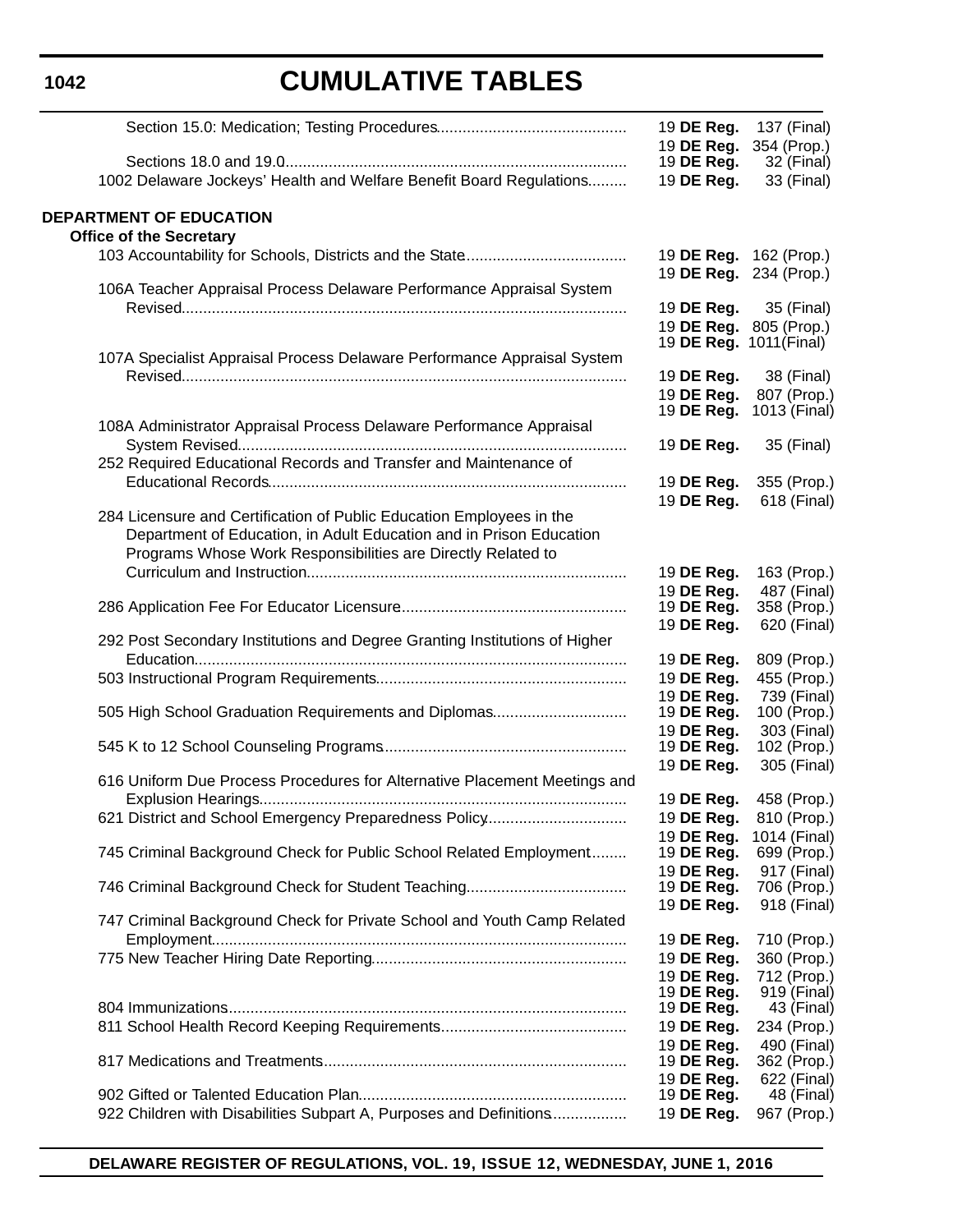| 923 Children With Disabilities Subpart B, General Duties and Eligibility of       | 19 DE Reg. 714 (Prop.)                                                                  |
|-----------------------------------------------------------------------------------|-----------------------------------------------------------------------------------------|
| 924 Children With Disabilities Subpart C Local Educational Agency Eligibility.    | 19 DE Reg. 1015 (Final)<br>19 <b>DE Reg.</b> 716 (Prop.)<br>19 DE Reg. 1017 (Final)     |
| 925 Children With Disabilities Subpart D, Evaluations, Eligibility Determination, | 19 DE Reg. 718 (Prop.)<br>19 DE Reg. 969 (Prop.)                                        |
| 926 Children With Disabilities Subpart E Procedural Safeguards for Parents        | 19 DE Reg. 721 (Prop.)                                                                  |
|                                                                                   | 19 DE Reg. 1018 (Final)<br>19 DE Reg. 459 (Prop.)                                       |
|                                                                                   | 19 DE Reg. 742 (Final)<br>19 <b>DE Reg.</b> 105 (Prop.)                                 |
| 1008 DIAA Junior High and Middle School Interscholastic Athletics                 | 19 DE Reg. 493 (Final)<br>19 <b>DE Reg.</b> 110 (Prop.)<br>19 DE Reg. 461 (Prop.)       |
|                                                                                   | 19 DE Reg. 743 (Final)<br>19 <b>DE Reg.</b> 111 (Prop.)<br>19 DE Reg. 462 (Prop.)       |
|                                                                                   | 19 <b>DE Reg.</b> 745 (Final)<br>19 <b>DE Reg.</b> 51 (Final)<br>19 DE Reg. 112 (Prop.) |
| <b>Professional Standards Board</b>                                               | 19 <b>DE Reg.</b> 307 (Final)                                                           |
|                                                                                   | 19 DE Reg. 364 (Prop.)<br>19 DE Reg. 549 (Prop.)                                        |
|                                                                                   | 19 <b>DE Reg.</b> 920 (Final)<br>19 <b>DE Reg.</b> 367 (Prop.)                          |
|                                                                                   | 19 DE Reg. 812 (Prop.)<br>19 <b>DE Reg.</b> 495 (Final)<br>19 DE Reg. 496 (Final)       |
|                                                                                   | 19 DE Reg. 498 (Final)<br>19 DE Reg. 464 (Prop.)                                        |
|                                                                                   | 19 DE Reg. 973 (Prop.)<br>19 <b>DE Reg.</b> 466 (Prop.)                                 |
|                                                                                   | 19 DE Reg. 976 (Prop.)<br>19 <b>DE Reg.</b> 237 (Prop.)<br>19 DE Reg. 623 (Final)       |
|                                                                                   | 19 <b>DE Reg.</b> 882 (Prop.)<br>19 <b>DE Reg.</b> 12 (Prop.)                           |
|                                                                                   | 19 DE Reg. 499 (Final)<br>19 DE Reg.<br>14 (Prop.)                                      |
|                                                                                   | 19 DE Reg. 501 (Final)<br>19 DE Reg.<br>15 (Prop.)                                      |
|                                                                                   | 19 DE Reg. 503 (Final)<br>19 DE Reg.<br>17 (Prop.)                                      |
|                                                                                   | 19 DE Reg. 505 (Final)<br>19 DE Reg. 979 (Prop.)                                        |
|                                                                                   | 19 DE Reg. 241 (Prop.)<br>19 DE Reg. 624 (Final)                                        |
|                                                                                   | 19 DE Reg. 554 (Prop.)<br>19 DE Reg. 846 (Final)                                        |
|                                                                                   | 19 <b>DE Reg.</b> 243 (Prop.)<br>19 <b>DE Reg.</b> 626 (Final)                          |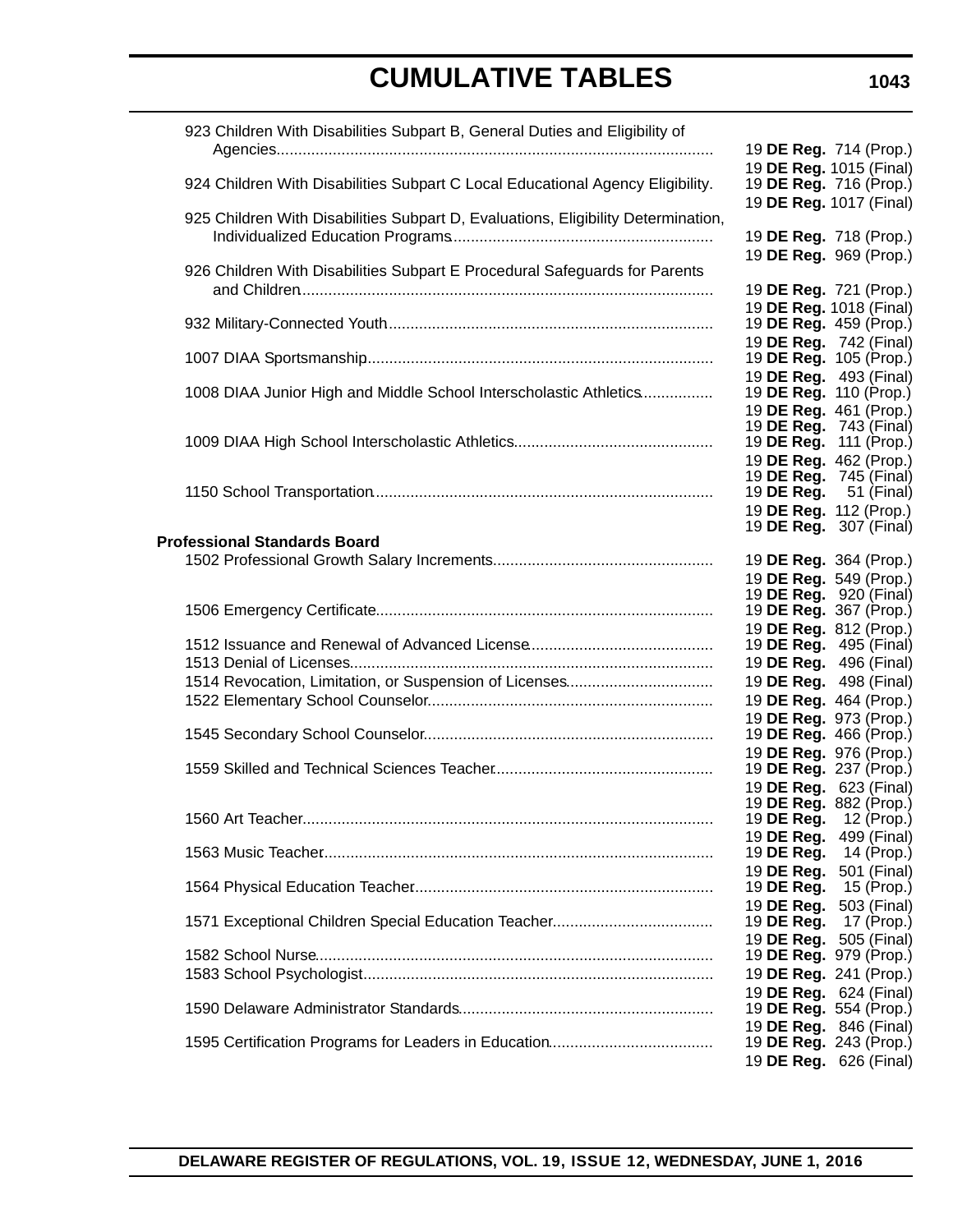| <b>DEPARTMENT OF FINANCE</b>                                                                                                                |                                                  |
|---------------------------------------------------------------------------------------------------------------------------------------------|--------------------------------------------------|
| <b>Office of Unclaimed Property, State Escheator</b>                                                                                        |                                                  |
| Voluntary Disclosure Agreement and Escheat Examination Manual                                                                               | 19 DE Reg. 723 (Prop.)                           |
| <b>DEPARTMENT OF HEALTH AND SOCIAL SERVICES</b>                                                                                             |                                                  |
| <b>Division of Long Term Care Residents Protection</b>                                                                                      |                                                  |
|                                                                                                                                             | 19 DE Reg.<br>52 (Final)                         |
| <b>Division of Medicaid and Medical Assistance</b>                                                                                          |                                                  |
| Financial Institution Accounts - Delaware Achieving a Better Life Experience                                                                |                                                  |
|                                                                                                                                             | 19 DE Reg. 982 (Prop.)                           |
|                                                                                                                                             | 19 DE Reg. 164 (Prop.)                           |
|                                                                                                                                             | 19 DE Reg. 513 (Final)                           |
| Long-Term Care Eligibility; Spousal Impoverishment Undue Hardship                                                                           | 19 DE Reg. 987 (Prop.)                           |
|                                                                                                                                             | 19 DE Reg. 245 (Prop.)                           |
|                                                                                                                                             | 19 DE Reg. 507 (Final)                           |
|                                                                                                                                             | 19 <b>DE Reg.</b> 253 (Prop.)                    |
| Reimbursement Methodology for State Plan Personal Care Services                                                                             | 19 DE Reg. 627 (Final)<br>19 DE Reg. 258 (Prop.) |
|                                                                                                                                             | 19 DE Reg. 632 (Final)                           |
| Title XIX Medicaid State Plan, Attachment 3.1-A, Introductory Page 1 (Tele-                                                                 |                                                  |
|                                                                                                                                             | 19 <b>DE Reg.</b> 20 (Prop.)                     |
|                                                                                                                                             | 19 DE Reg. 191 (Final)                           |
| Title XIX Medicaid State Plan - Early and Periodic Screening, Diagnosis and                                                                 |                                                  |
| Treatment (EPSDT) Services - Inpatient Psychiatric Hospital Services for                                                                    |                                                  |
|                                                                                                                                             | 19 DE Reg. 380 (Prop.)                           |
|                                                                                                                                             | 19 DE Reg. 763 (Final)                           |
| Title XIX Medicaid State Plan - Early and Periodic Screening, Diagnosis and                                                                 |                                                  |
| Treatment (EPSDT) Services - Mental Health Services                                                                                         | 19 DE Reg. 373 (Prop.)                           |
|                                                                                                                                             | 19 <b>DE Reg.</b> 754 (Final)                    |
| Title XIX Medicaid State Plan - Early and Periodic Screening, Diagnosis and<br>Treatment (EPSDT) Services - Substance Use Disorder Services |                                                  |
|                                                                                                                                             | 19 DE Reg. 377 (Prop.)<br>19 DE Reg. 759 (Final) |
| Title XIX Medicaid State Plan: Long-term Care Facility Services- Post-Eligibility                                                           |                                                  |
| Treatment of Institutionalized Individuals Personal Needs Allowance                                                                         | 19 DE Reg. 893 (Prop.)                           |
| Title XIX Medicaid State Plan: Long-term Care Facility Services- Standards for                                                              |                                                  |
| Payment of Reserved Beds During Absence from Long-Term Care                                                                                 |                                                  |
|                                                                                                                                             | 19 DE Reg. 888 (Prop.)                           |
| Title XIX Medicaid State Plan: Medical Care and Other Types of Remedial                                                                     |                                                  |
|                                                                                                                                             | 19 DE Reg. 898 (Prop.)                           |
| Title XIX Medicaid State Plan, Multi-State Purchasing Pool Supplemental                                                                     |                                                  |
|                                                                                                                                             | 19 DE Reg.<br>57 (Final)                         |
| Title XIX Medicaid State Plan - Pharmaceutical Services Reimbursement -                                                                     |                                                  |
|                                                                                                                                             | 19 DE Reg. 369 (Prop.)                           |
|                                                                                                                                             | 19 DE Reg. 748 (Final)                           |
| Title XIX Medicaid State Plan: Prescription Drug Supplemental Rebate                                                                        | 19 <b>DE Reg.</b> 800 (Errata)                   |
|                                                                                                                                             | 19 DE Reg. 884 (Prop.)                           |
| Title XIX Medicaid State Plan, State Plan Rehabilitative Services - Coverage                                                                |                                                  |
| and Reimbursement for Community Support Services                                                                                            | 19 DE Reg.<br>60 (Final)                         |
| <b>Division of Public Health</b>                                                                                                            |                                                  |
| 4304 Medical Orders for Life-Sustaining Treatment or Pre-Hospital Advance                                                                   |                                                  |
|                                                                                                                                             | 19 DE Reg. 388 (Prop.)                           |
|                                                                                                                                             | 19 <b>DE Reg.</b> 637 (Final)                    |
|                                                                                                                                             | 19 DE Reg. 922 (Final)                           |
|                                                                                                                                             | 19 DE Reg. 388 (Prop.)                           |
|                                                                                                                                             | 19 <b>DE Reg.</b> 847 (Final)                    |

# **1044**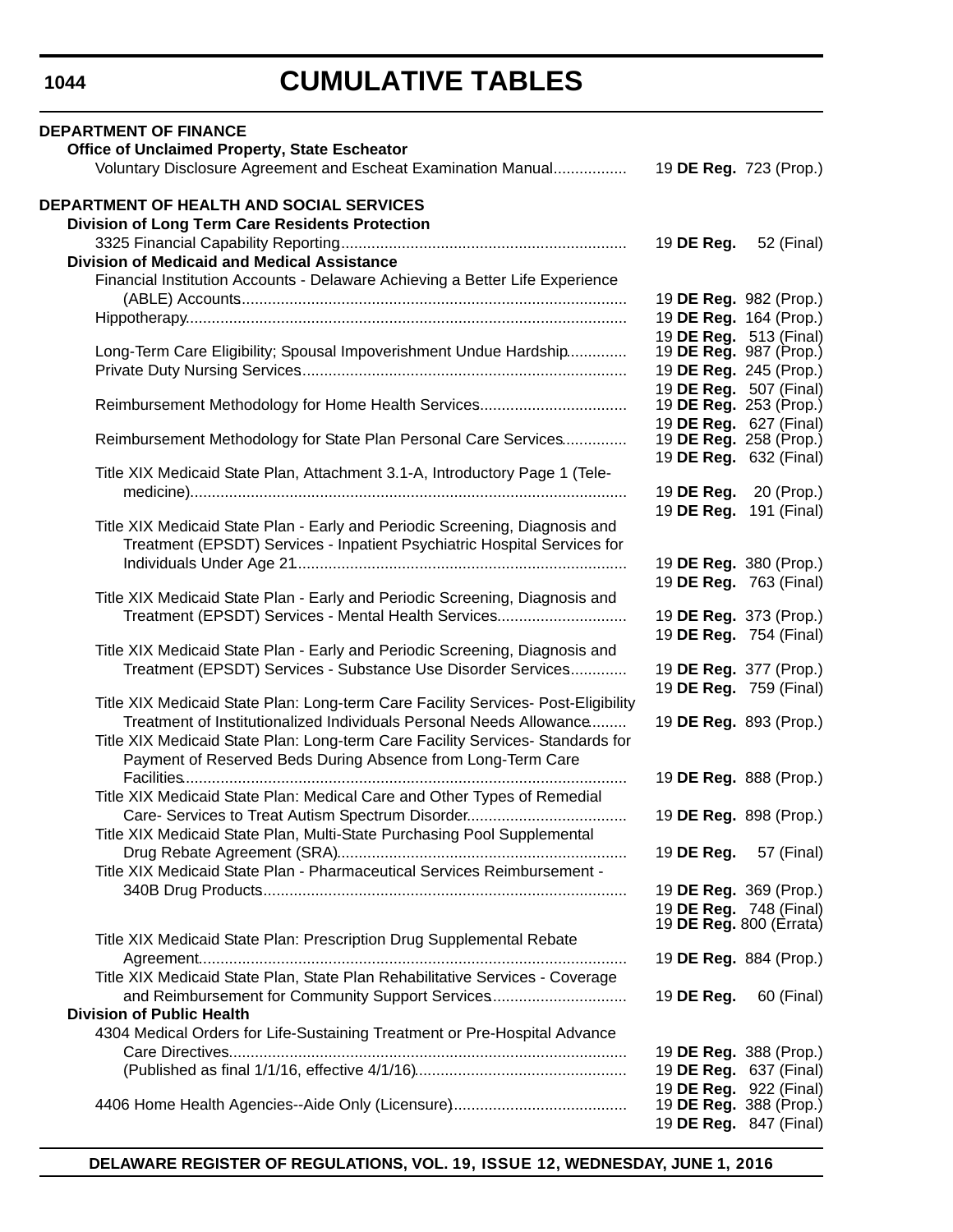|                                                                                                                                                           | 19 DE Reg. 391 (Prop.)<br>19 DE Reg. 641 (Final)<br>19 <b>DE Reg.</b> 849 (Final) |  |
|-----------------------------------------------------------------------------------------------------------------------------------------------------------|-----------------------------------------------------------------------------------|--|
|                                                                                                                                                           | 19 DE Reg. 169 (Prop.)<br>19 DE Reg. 407 (Final)                                  |  |
| 4455 Delaware Regulations Governing a Detailed Plumbing Code                                                                                              | 19 DE Reg. 138 (Final)<br>19 <b>DE Reg.</b> 22 (Prop.)                            |  |
|                                                                                                                                                           | 19 DE Reg. 114 (Prop.)<br>19 <b>DE Reg.</b> 172 (Prop.)                           |  |
|                                                                                                                                                           | 19 <b>DE Reg.</b> 517 (Final)<br>19 DE Reg. 115 (Prop.)                           |  |
|                                                                                                                                                           | 19 DE Reg. 309 (Final)                                                            |  |
| 4465 Delaware Radiation Control Regulations, Part D: Standards for Protection<br>Against Radiation; Part J: Notices, Instructions and Reports to Workers; |                                                                                   |  |
|                                                                                                                                                           | 19 <b>DE Reg.</b> 140 (Final)<br>19 DE Reg. 901 (Prop.)                           |  |
|                                                                                                                                                           | 19 DE Reg. 392 (Prop.)                                                            |  |
|                                                                                                                                                           | 19 DE Reg. 852 (Final)                                                            |  |
|                                                                                                                                                           | 19 <b>DE Reg.</b> 91 (Emer.)<br>19 DE Reg. 116 (Prop.)                            |  |
|                                                                                                                                                           | 19 <b>DE Reg.</b> 409 (Final)                                                     |  |
|                                                                                                                                                           | 19 <b>DE Reg.</b> 989 (Prop.)                                                     |  |
| <b>DEPARTMENT OF INSURANCE</b>                                                                                                                            |                                                                                   |  |
| <b>Office of the Commissioner</b>                                                                                                                         |                                                                                   |  |
| 504 Continuing Education for Insurance Agents, Brokers, Surplus Lines                                                                                     | 19 DE Reg. 262 (Prop.)                                                            |  |
|                                                                                                                                                           | 19 DE Reg. 525 (Final)<br>19 <b>DE Reg.</b> 561 (Prop.)                           |  |
|                                                                                                                                                           | 19 DE Reg. 817 (Prop.)                                                            |  |
|                                                                                                                                                           | 19 DE Reg. 1020 (Final)                                                           |  |
|                                                                                                                                                           | 19 <b>DE Reg.</b> 173 (Prop.)<br>19 <b>DE Reg.</b> 414 (Final)                    |  |
| 1208 New Annuity Mortality Table for Use in Determining Reserve Liabilities                                                                               |                                                                                   |  |
|                                                                                                                                                           | 19 DE Reg. 263 (Prop.)<br>19 DE Reg. 526 (Final)                                  |  |
| 1301 Internal Review, Arbitration and Independent Utilization Review of Heath                                                                             |                                                                                   |  |
|                                                                                                                                                           | 19 DE Reg. 564 (Prop.)                                                            |  |
|                                                                                                                                                           | 19 DE Reg. 923 (Final)                                                            |  |
| 1313 Arbitration of Health Insurance Disputes Between Carriers and Providers                                                                              | 19 <b>DE Reg.</b> 564 (Prop.)<br>19 <b>DE Reg.</b> 924 (Final)                    |  |
| 1315 Arbitration of Health Insurance Disputes Between Individuals and Carriers                                                                            | 19 DE Reg. 569 (Prop.)                                                            |  |
|                                                                                                                                                           | 19 DE Reg. 925 (Final)                                                            |  |
| 1316 Arbitration of Health Insurance Disputes Between Carriers and Non-                                                                                   | 19 DE Reg. 573 (Prop.)                                                            |  |
|                                                                                                                                                           | 19 DE Reg. 926 (Final)                                                            |  |
| 1409 Insurance Coverage for Telemedicine and Telehealth                                                                                                   | 19 DE Reg. 469 (Prop.)                                                            |  |
|                                                                                                                                                           | 19 DE Reg. 768 (Final)                                                            |  |
|                                                                                                                                                           | 19 DE Reg. 396 (Prop.)<br>19 DE Reg. 642 (Final)                                  |  |
|                                                                                                                                                           |                                                                                   |  |

### **DEPARTMENT OF JUSTICE**

**Fraud and Consumer Protection Division**

104 Privacy Policies For Commercial Online Sites, Services, and Applications .....19 **DE Reg.** 578 (Prop.)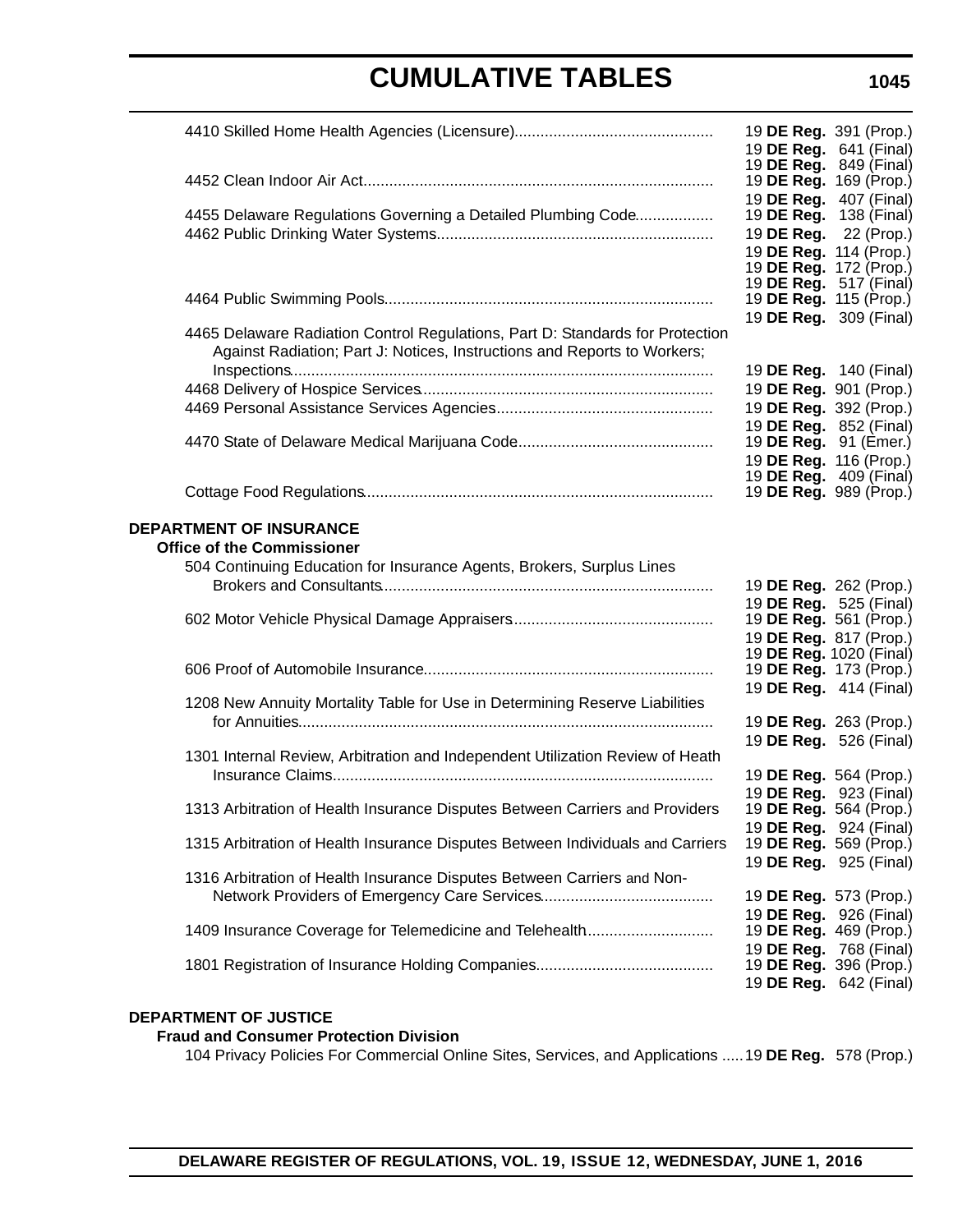| <b>DEPARTMENT OF LABOR</b><br><b>Division of Industrial Affairs</b>                                |                                                                                          |
|----------------------------------------------------------------------------------------------------|------------------------------------------------------------------------------------------|
| <b>Office of Workers' Compensation</b>                                                             | 19 <b>DE Reg.</b> 194 (Final)<br>19 DE Reg. 415 (Final)                                  |
|                                                                                                    | 19 DE Reg. 175 (Prop.)<br>19 DE Reg. 416 (Final)                                         |
| <b>Division of Unemployment Insurance</b>                                                          |                                                                                          |
|                                                                                                    | 19 <b>DE Reg.</b> 64 (Final)<br>19 DE Reg. 820 (Prop.)<br>19 <b>DE Reg.</b> 1022 (Final) |
| DEPARTMENT OF NATURAL RESOURCES AND ENVIRONMENTAL CONTROL<br><b>Division of Air Quality</b>        |                                                                                          |
|                                                                                                    | 19 <b>DE Reg.</b> 199 (Final)                                                            |
| 1138 Emission Standards for Hazardous Air Pollutants for Source Categories.                        | 19 DE Reg. 23 (Prop.)                                                                    |
| 1141 Limiting Emissions of Volatile Organic Compounds from Consumer and                            | 19 DE Reg. 311 (Final)<br>19 <b>DE Reg.</b> 25 (Prop.)                                   |
|                                                                                                    | 19 DE Reg. 770 (Final)                                                                   |
| <b>Division of Energy and Climate</b>                                                              |                                                                                          |
| 102 Implementation of Renewable Energy Portfolio Standards Cost Cap                                | 19 DE Reg. 270 (Prop.)                                                                   |
|                                                                                                    | 19 DE Reg. 397 (Prop.)                                                                   |
|                                                                                                    | 19 <b>DE Reg.</b> 643 (Final)                                                            |
| 104 Implementation of Renewable Energy Portfolio Standards Cost Cap                                | 19 DE Reg. 880 (Errata)                                                                  |
|                                                                                                    | 19 DE Reg. 880 (Errata)                                                                  |
| <b>Division of Fish and Wildlife</b>                                                               |                                                                                          |
| 3507 Black Sea Bass Size Limit; Trip Limits, Seasons; Quotas                                       | 19 DE Reg. 92 (Emer.)<br>19 DE Reg. 121 (Prop.)                                          |
|                                                                                                    | 19 <b>DE Reg.</b> 313 (Final)                                                            |
|                                                                                                    | 19 DE Reg. 401 (Prop.)<br>19 DE Reg. 649 (Final)                                         |
|                                                                                                    | 19 <b>DE Reg.</b> 315 (Final)                                                            |
| 3712 Commercial Conch Dredge Licenses [Commercial Conch Season]                                    | 19 DE Reg. 315 (Final)                                                                   |
| 3900 Wildlife: Section 4.0 Seasons; Section 23.0 Non-native/Invasive Wildlife                      | 19 DE Reg. 904 (Prop.)<br>19 DE Reg. 176 (Prop.)                                         |
|                                                                                                    | 19 DE Reg. 583 (Prop.)                                                                   |
| <b>Division of Parks and Recreation</b>                                                            | 19 <b>DE Reg.</b> 927 (Final)                                                            |
|                                                                                                    | 19 DE Reg. 471 (Prop.)                                                                   |
|                                                                                                    | 19 <b>DE Reg.</b> 854 (Final)                                                            |
| Division of Waste and Hazardous Substances                                                         |                                                                                          |
|                                                                                                    | 19 DE Reg. 422 (Final)<br>19 DE Reg. 418 (Final)                                         |
|                                                                                                    | 19 DE Reg. 905 (Prop.)                                                                   |
|                                                                                                    | 19 DE Reg. 181 (Prop.)                                                                   |
|                                                                                                    | 19 DE Reg. 584 (Prop.)<br>19 <b>DE Reg.</b> 930 (Final)                                  |
|                                                                                                    | 19 DE Reg. 402 (Prop.)                                                                   |
|                                                                                                    | 19 DE Reg. 773 (Final)                                                                   |
| 1375 Regulations Governing Hazardous Substance Cleanup<br><b>Division of Watershed Stewardship</b> | 19 <b>DE Reg.</b> 65 (Final)                                                             |
|                                                                                                    | 19 <b>DE Reg.</b> 472 (Prop.)                                                            |
|                                                                                                    | 19 DE Reg. 963 (Emer.)                                                                   |
| 5102 Regulation Governing Beach Protection and the Use of Beaches                                  | 19 <b>DE Reg.</b> 274 (Prop.)                                                            |

**DELAWARE REGISTER OF REGULATIONS, VOL. 19, ISSUE 12, WEDNESDAY, JUNE 1, 2016**

# **1046**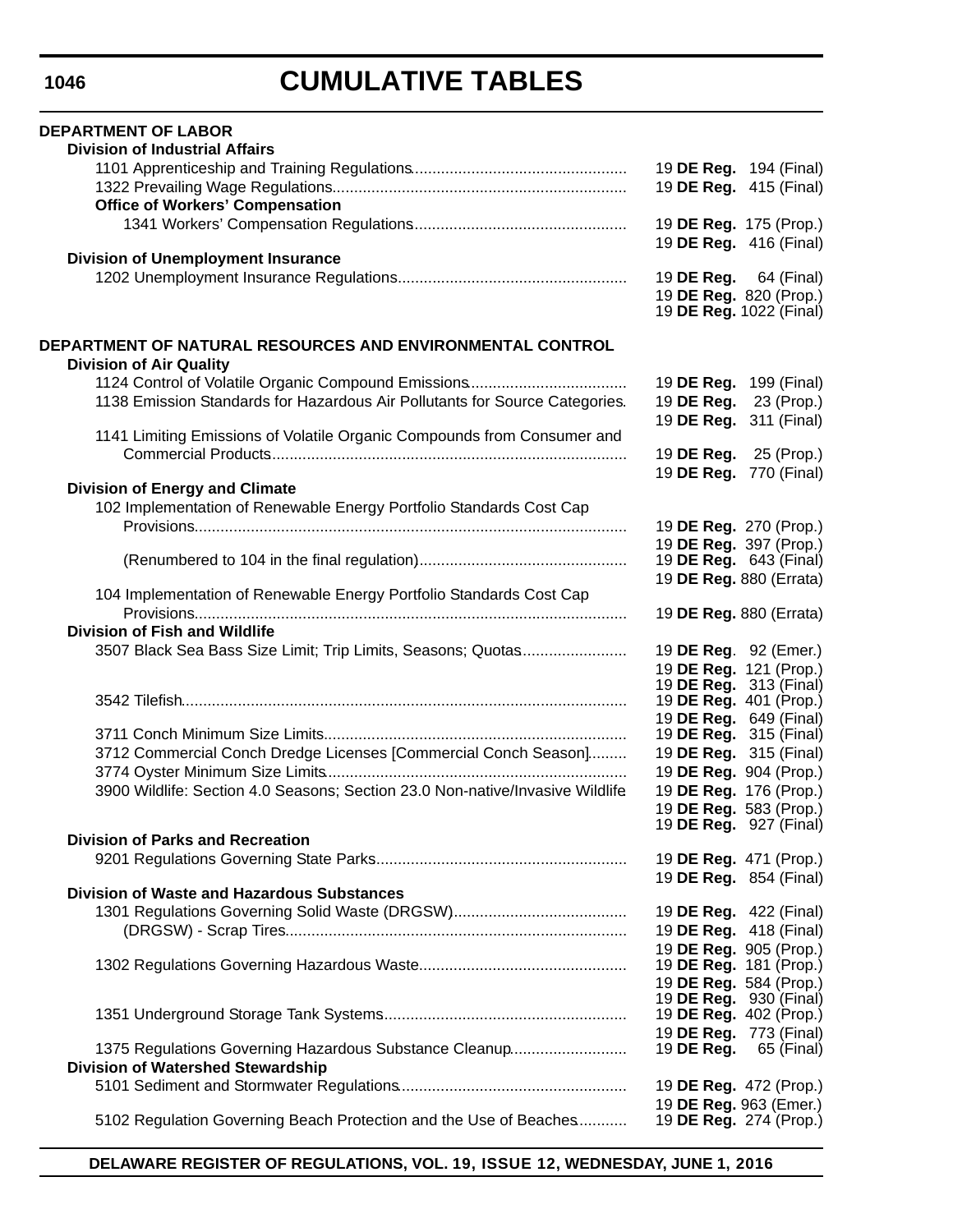| <b>Division of Water</b>                                                                                               |            | 19 DE Reg. 990 (Prop.)                            |
|------------------------------------------------------------------------------------------------------------------------|------------|---------------------------------------------------|
| 7301 Regulations Governing the Construction and Use of Wells                                                           |            | 19 DE Reg. 587 (Prop.)<br>19 DE Reg. 962 (Errata) |
| DEPARTMENT OF SAFETY AND HOMELAND SECURITY                                                                             |            |                                                   |
| <b>Division of State Police</b>                                                                                        |            |                                                   |
| 1300 Board of Examiners of Private Investigators & Private Security Agencies                                           |            | 19 DE Reg. 202 (Final)                            |
| 2400 Board of Examiners of Constables, Rules 3.0 and 5.0                                                               |            | 19 DE Reg. 425 (Final)                            |
|                                                                                                                        |            | 19 DE Reg. 404 (Prop.)                            |
| (Rule 9.0 published as final 1/1/16, effective 2/11/16)                                                                |            | 19 DE Reg. 652 (Final)                            |
|                                                                                                                        |            | 19 DE Reg. 426 (Final)                            |
|                                                                                                                        |            | 19 DE Reg. 318 (Final)                            |
|                                                                                                                        |            | 19 DE Reg. 912 (Prop.)                            |
| Office of the Alcoholic Beverage Control Commissioner                                                                  |            |                                                   |
| 202 (Formerly Rule 19) A Rule Defining the Words Hotel, Motel, Restaurant                                              |            |                                                   |
|                                                                                                                        |            | 19 DE Reg. 858 (Final)<br>19 DE Reg. 406 (Prop.)  |
|                                                                                                                        |            | 19 DE Reg. 775 (Final)                            |
|                                                                                                                        |            |                                                   |
| DEPARTMENT OF SERVICES FOR CHILDREN, YOUTH AND THEIR FAMILIES<br><b>Division of Family Services</b>                    |            |                                                   |
| 101 Rules for Early Care and Education and School-Age Centers<br>Division of Prevention and Behavioral Health Services | 19 DE Reg. | 6 (Emer.)                                         |
|                                                                                                                        |            | 19 DE Reg. 473 (Prop.)                            |
|                                                                                                                        |            | 19 DE Reg. 778 (Final)                            |
| <b>Office of Child Care Licensing</b>                                                                                  |            |                                                   |
| 301 Criminal History Record Checks for Child Care Persons                                                              |            | 19 DE Reg. 821 (Prop.)                            |
| 302 Child Protection Registry Checks for Child Care, Health Care, and Public                                           |            | 19 DE Reg. 1023 (Final)                           |
|                                                                                                                        |            | 19 DE Reg. 822 (Prop.)                            |
|                                                                                                                        |            | 19 DE Reg. 1025 (Final)                           |
|                                                                                                                        |            |                                                   |
| <b>DEPARTMENT OF STATE</b><br><b>Division of Professional Regulation</b><br><b>Board of Charitable Gaming</b>          |            |                                                   |
|                                                                                                                        |            | 19 DE Reg. 994 (Prop.)                            |
| 103 Regulations Governing Charitable Gambling Other Than Raffles                                                       |            | 19 DE Reg. 999 (Prop.)                            |
|                                                                                                                        | 19 DE Reg. | 68 (Final)                                        |
|                                                                                                                        |            | 19 DE Reg. 658 (Final)                            |
|                                                                                                                        |            | 19 DE Reg. 124 (Prop.)                            |
|                                                                                                                        |            | 19 DE Reg. 275 (Prop.)                            |
|                                                                                                                        |            | 19 <b>DE Reg.</b> 659 (Final)                     |
|                                                                                                                        |            | 19 DE Reg. 427 (Final)                            |
|                                                                                                                        |            | 19 DE Reg. 1000 (Prop.)                           |
|                                                                                                                        |            | 19 DE Reg. 913 (Prop.)                            |
|                                                                                                                        |            | 19 DE Reg. 724 (Prop.)<br>19 DE Reg. 431 (Final)  |
|                                                                                                                        | 19 DE Reg. | 141 (Final)                                       |
|                                                                                                                        | 19 DE Reg. | 69 (Final)                                        |
|                                                                                                                        |            | 19 DE Reg. 184 (Prop.)                            |
|                                                                                                                        |            | 19 DE Reg. 780 (Final)                            |
|                                                                                                                        |            | 19 DE Reg. 914 (Prop.)                            |
|                                                                                                                        |            | 19 DE Reg. 1001 (Prop.)                           |
|                                                                                                                        |            | 19 DE Reg. 725 (Prop.)                            |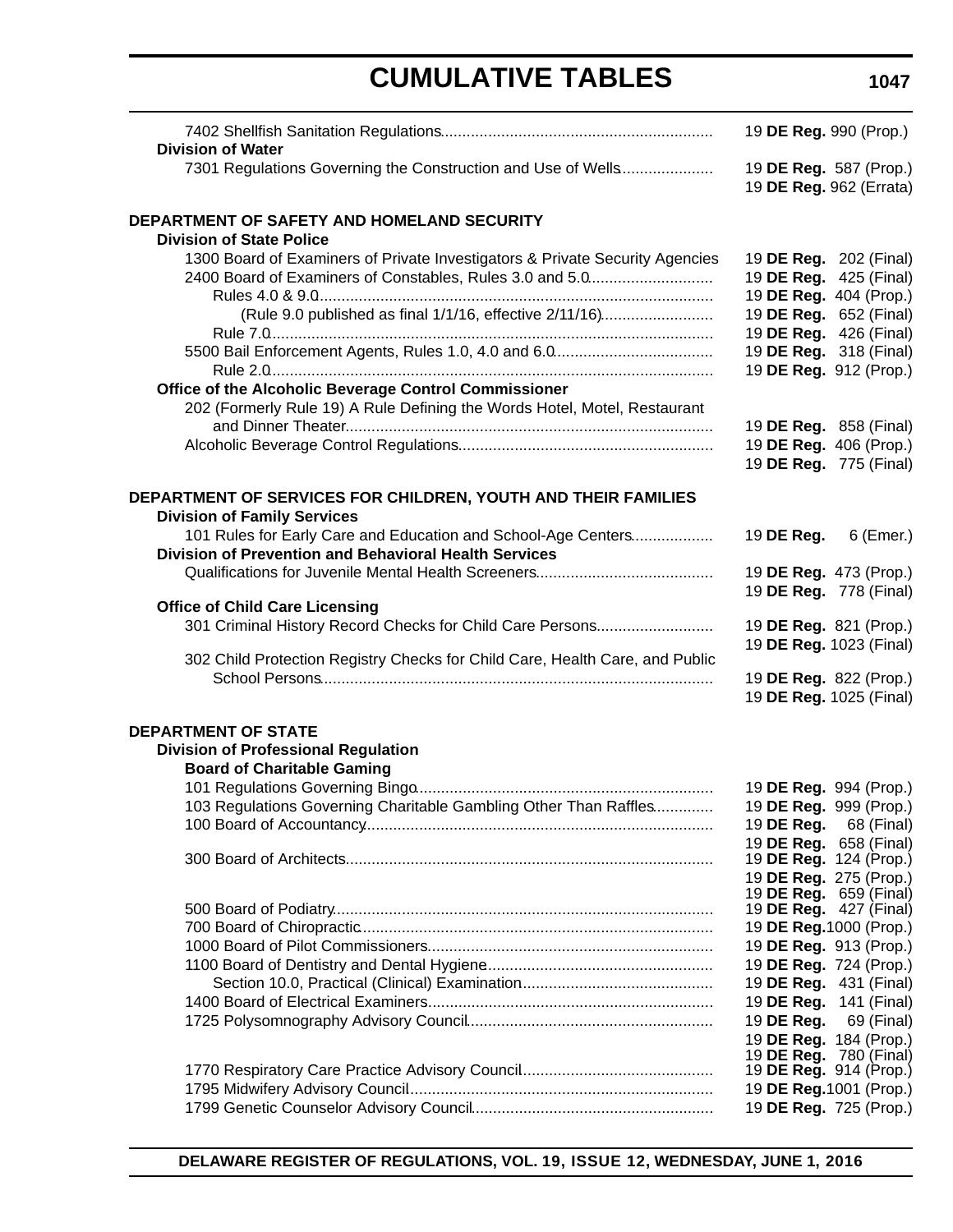# **CUMULATIVE TABLES**

|                                                                                   | 19 DE Reg. 125 (Prop.)                                  |            |
|-----------------------------------------------------------------------------------|---------------------------------------------------------|------------|
|                                                                                   | 19 DE Reg. 432 (Final)<br>19 <b>DE Reg.</b> 276 (Prop.) |            |
|                                                                                   | 19 DE Reg.                                              | 26 (Prop.) |
|                                                                                   | 19 DE Reg. 204 (Final)                                  |            |
|                                                                                   | 19 <b>DE Reg.</b> 914 (Prop.)                           |            |
|                                                                                   | 19 DE Reg. 26 (Prop.)                                   |            |
|                                                                                   | 19 DE Reg. 125 (Prop.)                                  |            |
|                                                                                   | 19 DE Req. 660 (Final)                                  |            |
|                                                                                   | 19 DE Reg. 860 (Final)                                  |            |
|                                                                                   | 19 DE Reg. 282 (Prop.)                                  |            |
|                                                                                   | 19 DE Reg. 661 (Final)                                  |            |
| 2700 Board of Registration for Professional Land Surveyors                        | 19 <b>DE Reg.</b> 142 (Final)                           |            |
|                                                                                   | 19 DE Reg. 589 (Prop.)                                  |            |
|                                                                                   | 19 DE Reg. 727 (Prop.)                                  |            |
|                                                                                   | 19 DE Reg. 1028 (Final)                                 |            |
|                                                                                   | 19 <b>DE Reg.</b> 70 (Final)                            |            |
| 3000 Board of Professional Counselors of Mental Health and Chemical               | 19 DE Reg. 592 (Prop.)                                  |            |
|                                                                                   | 19 DE Reg. 283 (Prop.)                                  |            |
|                                                                                   | 19 DE Reg. 592 (Prop.)                                  |            |
|                                                                                   | 19 <b>DE Reg.</b> 663 (Final)                           |            |
|                                                                                   | 19 <b>DE Reg.</b> 932 (Final)                           |            |
|                                                                                   | 19 <b>DE Reg.</b> 827 (Prop.)                           |            |
|                                                                                   | 19 DE Reg. 1002 (Prop.)                                 |            |
|                                                                                   | 19 <b>DE Reg.</b> 319 (Final)                           |            |
|                                                                                   | 19 DE Reg. 827 (Prop.)                                  |            |
| 3700 Board of Speech/Language Pathologists, Audiologists and Hearing Aid          |                                                         |            |
|                                                                                   | 19 DE Reg. 284 (Prop.)                                  |            |
|                                                                                   | 19 DE Reg. 27 (Prop.)                                   |            |
|                                                                                   | 19 DE Reg. 933 (Final)                                  |            |
|                                                                                   | 19 DE Reg. 1003 (Prop.)                                 |            |
| 4100 Board of Home Inspectors, Sections 4.0, 9.0 and 10.0                         | 19 DE Reg. 184 (Prop.)                                  |            |
|                                                                                   | 19 DE Reg. 664 (Final)                                  |            |
| 5200 Board of Examiners of Nursing Home Administrators, Section 5.0,              |                                                         |            |
|                                                                                   | 19 DE Reg. 479 (Prop.)<br>19 <b>DE Reg.</b> 27 (Prop.)  |            |
|                                                                                   | 19 DE Reg. 834 (Prop.)                                  |            |
|                                                                                   | 19 DE Reg. 1003 (Prop.)                                 |            |
| <b>Public Service Commission</b>                                                  |                                                         |            |
| 1202 Policies and Procedures Regarding FOIA Requests                              | 19 <b>DE Reg.</b> 434 (Final)                           |            |
| 3001 Rules for Certification and Regulation of Electric Suppliers (Docket No. 49) | 19 DE Reg. 595 (Prop.)                                  |            |
|                                                                                   | 19 DE Reg. 126 (Prop.)                                  |            |
| 4002 Regulations Governing Payphone Service Providers in Delaware                 |                                                         |            |
|                                                                                   | 19 DE Reg.                                              | 71 (Final) |
|                                                                                   |                                                         |            |
| DEPARTMENT OF TRANSPORTATION                                                      |                                                         |            |
| <b>Division of Maintenance and Operations</b>                                     |                                                         |            |
|                                                                                   | 19 DE Reg. 728 (Prop.)                                  |            |
|                                                                                   | 19 DE Reg. 1029 (Final)                                 |            |
| <b>Division of Motor Vehicles</b>                                                 |                                                         |            |
| 2222 School Bus Driver Qualifications and Endorsements                            | 19 DE Reg. 597 (Prop.)                                  |            |
|                                                                                   | 19 DE Reg. 936 (Final)                                  |            |
| 2225 Delaware Driving Privilege Permit and Driving Privilege Card                 | 19 <b>DE Reg.</b> 603 (Prop.)                           |            |
| 2261 Changing of License Plate Numbers and Establishing a Fee for Such            | 19 <b>DE Reg.</b> 937 (Final)                           |            |
|                                                                                   | 19 <b>DE Reg.</b> 527 (Final)                           |            |
|                                                                                   |                                                         |            |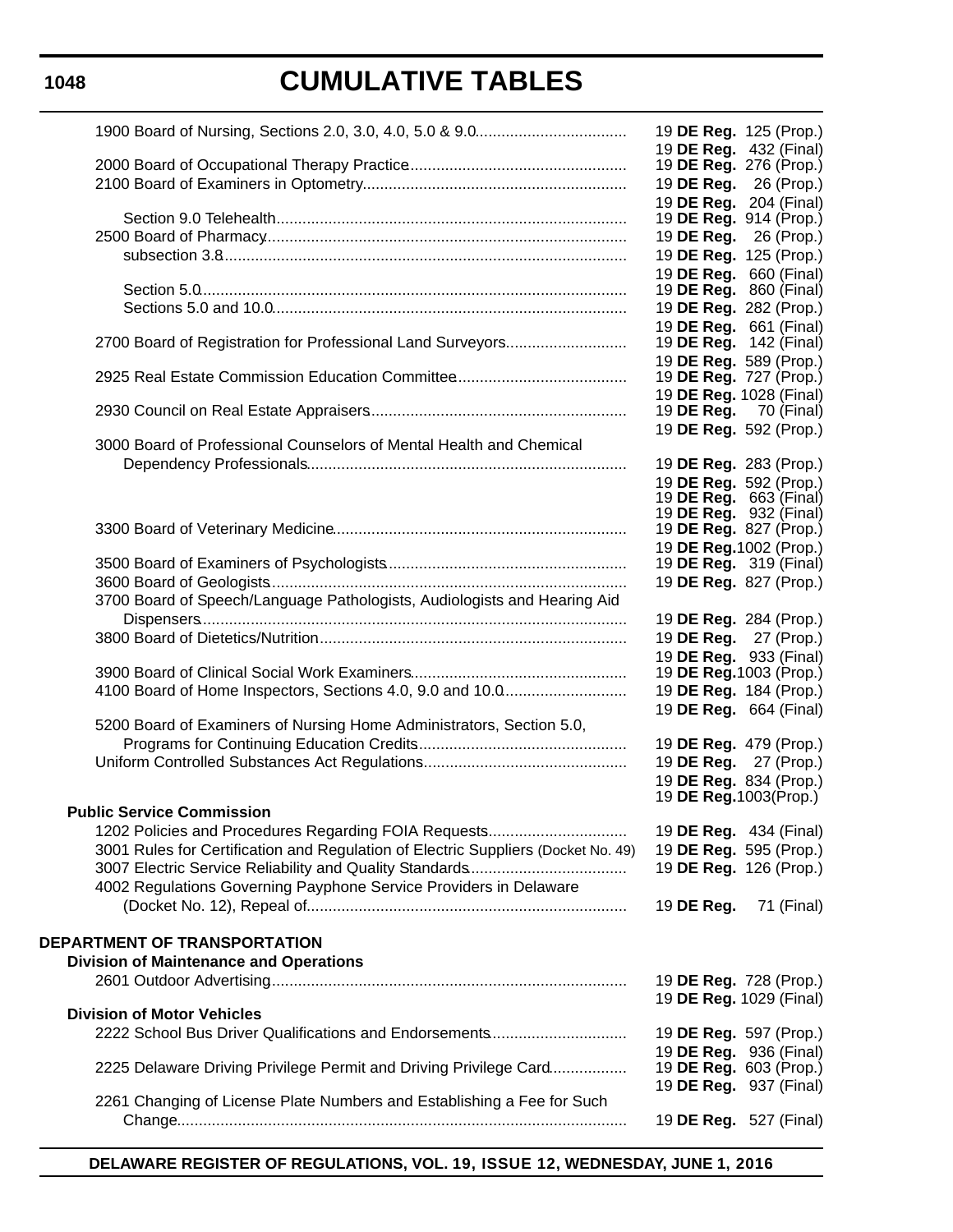|                                                                           |            | 19 DE Reg. 836 (Prop.)        |
|---------------------------------------------------------------------------|------------|-------------------------------|
|                                                                           |            | 19 DE Reg. 1030 (Final)       |
|                                                                           |            | 19 DE Reg. 731 (Prop.)        |
| <b>Division of Planning and Policy</b>                                    |            |                               |
|                                                                           |            | 19 <b>DE Reg.</b> 73 (Final)  |
|                                                                           |            |                               |
|                                                                           |            | 19 <b>DE Reg.</b> 322 (Final) |
|                                                                           |            | 19 <b>DE Reg.</b> 737 (Prop.) |
|                                                                           |            | 19 <b>DE Reg.</b> 938 (Final) |
| <b>Division of Transportation Solutions</b>                               |            |                               |
|                                                                           |            | 19 DE Reg. 612 (Prop.)        |
| 2402 Delaware Manual in Uniform Traffic Control Devices                   |            | 19 <b>DE Reg.</b> 76 (Final)  |
| 2405 Oversize/Overweight Hauling Permit Policy and Procedures Manual      |            | 19 DE Reg. 134 (Prop.)        |
|                                                                           |            | 19 <b>DE Reg.</b> 324 (Final) |
| <b>Office of the Secretary</b>                                            |            |                               |
|                                                                           |            | 19 DE Reg. 480 (Prop.)        |
|                                                                           |            |                               |
|                                                                           |            |                               |
| <b>EXECUTIVE DEPARTMENT</b>                                               |            |                               |
| <b>Office of Management and Budget</b>                                    |            |                               |
| Guidelines for Agency Regulatory Statements Required under the Regulatory |            |                               |
|                                                                           |            | 19 DE Reg. 289 (Prop.)        |
|                                                                           |            | 19 DE Reg. 528 (Final)        |
| <b>Division of Facilities Management</b>                                  |            |                               |
| 4104 Regulations for the Drug Testing of Contractor and Subcontractor     |            |                               |
|                                                                           |            |                               |
| Employees Working on Large Public Works Projects                          |            | 19 DE Reg. 207 (Final)        |
| <b>Statewide Benefits Office</b>                                          |            |                               |
| 2007 Disability Insurance Program Rules and Regulations                   | 19 DE Reg. | 78 (Final)                    |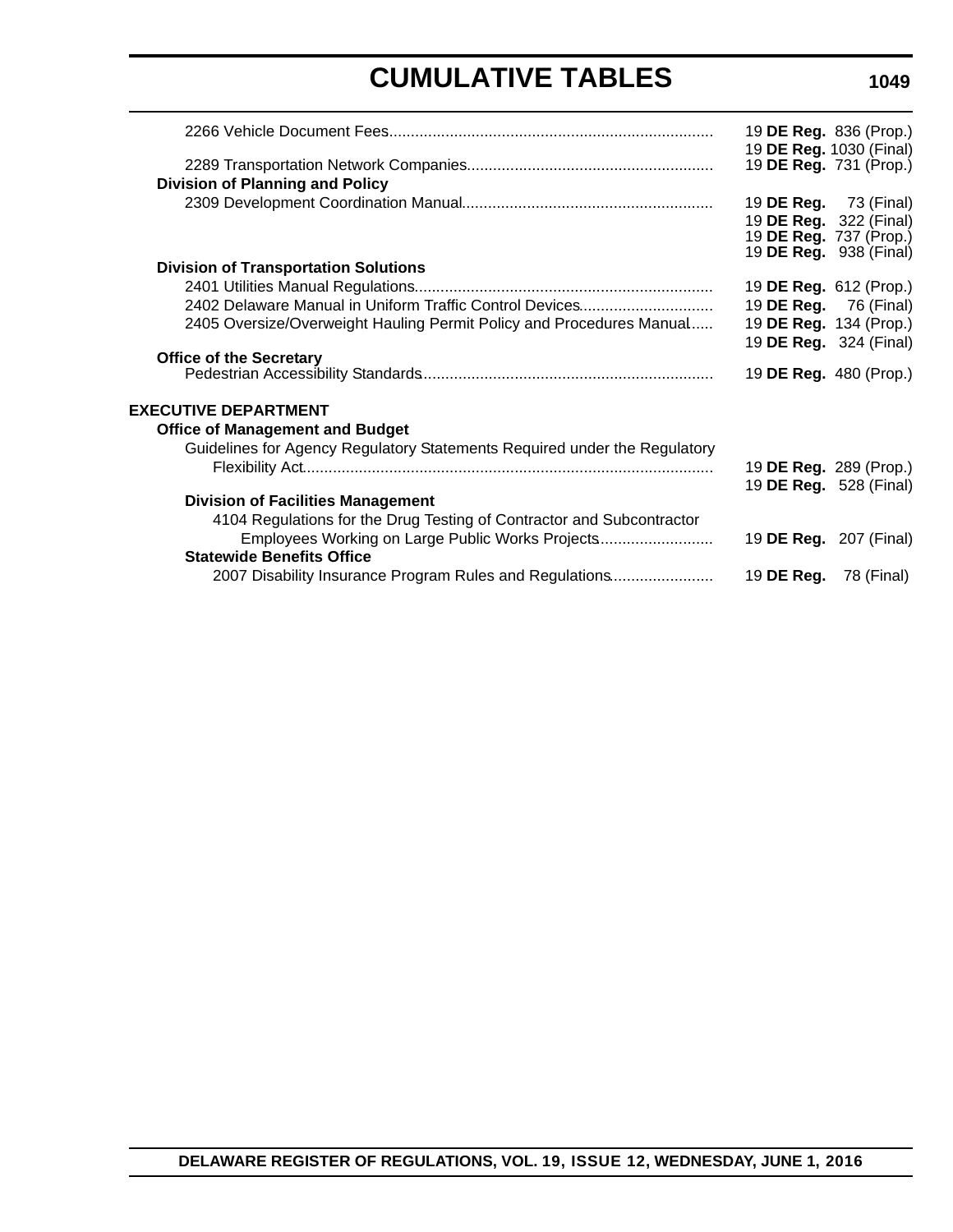# **EMERGENCY REGULATIONS**

# **Symbol Key**

<span id="page-14-0"></span>Arial type indicates the text existing prior to the regulation being promulgated. Underlined text indicates new text. Language which is stricken through indicates text being deleted.

# **Emergency Regulations**

Under 29 **Del.C.** §10119 an agency may promulgate a regulatory change as an Emergency under the following conditions:

### **§ 10119. Emergency regulations.**

If an agency determines that an imminent peril to the public health, safety or welfare requires the adoption, amendment or repeal of a regulation with less than the notice required by § 10115, the following rules shall apply:

(1) The agency may proceed to act without prior notice or hearing or upon any abbreviated notice and hearing that it finds practicable;

(2) The order adopting, amending or repealing a regulation shall state, in writing, the reasons for the agency's determination that such emergency action is necessary;

(3) The order effecting such action may be effective for a period of not longer than 120 days and may be renewed once for a period not exceeding 60 days;

(4) When such an order is issued without any of the public procedures otherwise required or authorized by this chapter, the agency shall state as part of the order that it will receive, consider and respond to petitions by any interested person for the reconsideration or revision thereof; and

(5) The agency shall submit a copy of the emergency order to the Registrar for publication in the next issue of the *Register of Regulations*. (60 Del. Laws, c. 585, § 1; 62 Del. Laws, c. 301, § 2; 71 Del. Laws, c. 48, § 10.)

# **[DEPARTMENT OF HEALTH AND SOCIAL SERVICES](http://www.dhss.delaware.gov/dhss/index.html)**

# **DIVISION [OF PUBLIC HEALTH](http://www.dhss.delaware.gov/dhss/dph/index.html)**

Statutory Authority: 16 **Delaware Code**, Section 122(3) (16 **Del.C.** §122(3)) 16 **DE Admin. Code** 4202

# **ORDER**

# **[4202 Control of Communicable and Other Disease Conditions](#page-3-0)**

#### **NATURE OF THE PROCEEDINGS:**

This emergency regulation is being promulgated to ensure the timely and complete reporting of Zika Disease. This emergency regulation adoption is necessary to ensure that reporting requirements are updated in time to capture information related to Zika illness during the summer mosquito season. As awareness of the disease and its potential impact increases, Delaware must take steps to monitor and prepare for occurrences in Delaware. The revisions to the 4202 Control of Communicable Diseases and Other Conditions will ensure that all information needed to monitor Zika illness in Delaware is captured. This emergency regulation adoption is necessary while the proposed rulemaking process is being completed to ensure the timely reporting of information related to Zika illness. Delaware Health and Social Services ("Department") / Division of Public Health has determined that a compelling public interest exists to amend these regulations without prior notice or hearing.

# **NATURE OF PROPOSED AMENDMENT:**

The proposed provides notice to the public that the Division of Public Health (DPH) intends to amend the existing 4202 Control of Communicable and Other Disease Conditions to allow for timely and complete reporting of information relevant to Zika illness in Delaware.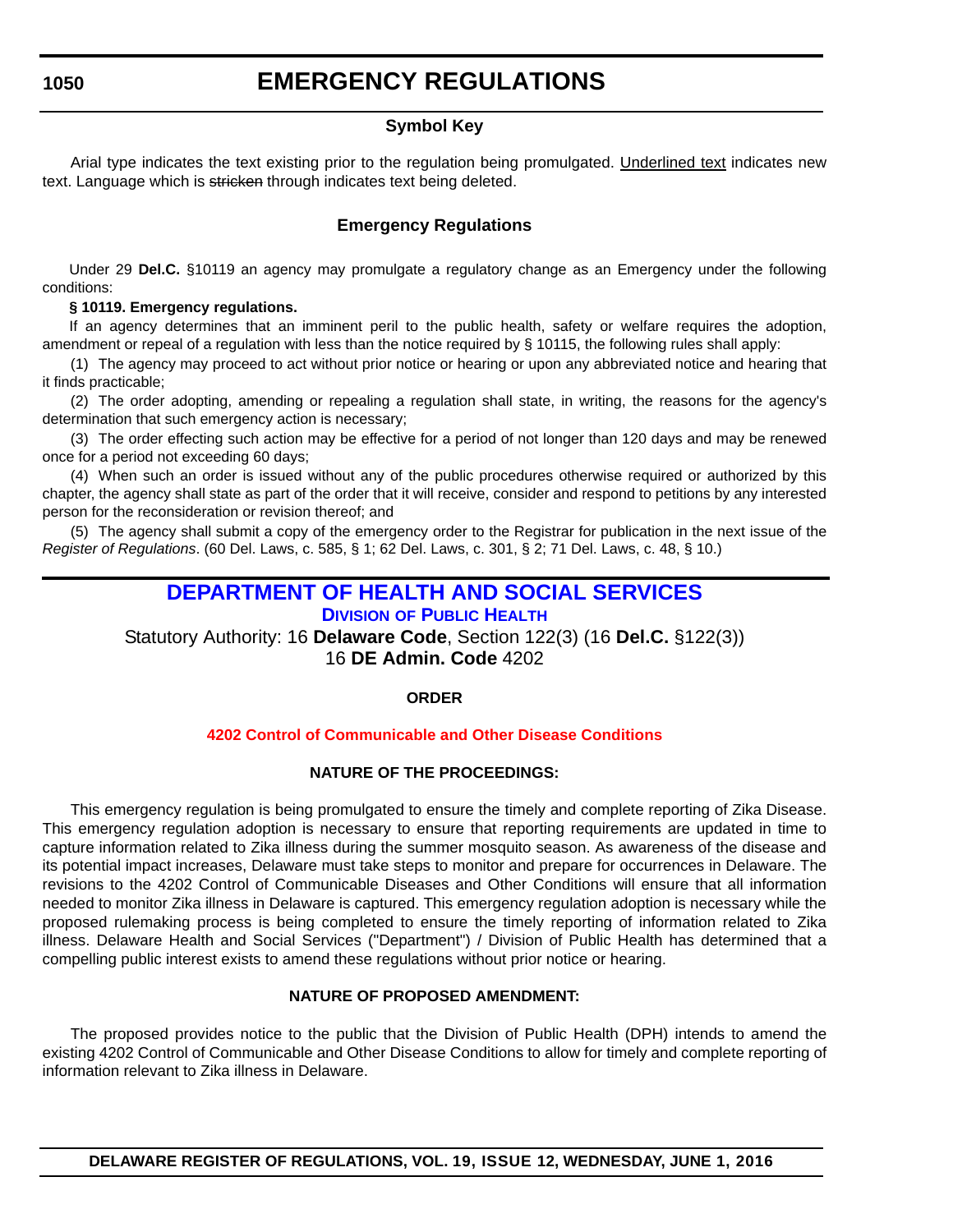# **EMERGENCY REGULATIONS**

### **SUMMARY OF THE PROPOSED AMENDMENT:**

The existing 4202 Control of Communicable and Other Disease Conditions does not adequately provide for the reporting of information related to Zika illness. The current regulations are being revised to allow for more complete reporting requirements of information relevant to Zika illness. The change will allow for a broader definition of information that must be reported, which will help ensure complete information pertinent to Zika illness is received. The collection of this information will allow Delaware to better monitor the status of Zika in Delaware and develop any needed actions or recommendations in response.

### **FINDINGS OF FACT:**

The Department finds that a compelling public interest exists which necessitates promulgation of an emergency regulation and requests emergency approval of these rule amendments to revise the reportable disease requirements. The Department will receive, consider, and respond to petitions by any interested person for the reconsideration or revision thereof.

THEREFORE, IT IS ORDERED, to assure timely reporting of information related to Zika illness that revisions to the 4202 Control of Communicable and Other Disease Conditions be adopted on an emergency basis without prior notice or hearing.

Rita M. Landgraf, Secretary, DHSS May 24, 2016

# **4202 Control of Communicable and Other Disease Conditions** *(Break in Continuity of Sections)*

### **2.0 Conditions to be Reported, Timeliness and Manner of Reporting** *(Break in Continuity Within Section)*

2.2 Timeliness and Content of Notifiable Disease Reports

# *(Break in Continuity Within Section)*

2.2.2 Except as otherwise provided by these regulations, reports of notifiable or other diseases or conditions required to be reported by these regulations shall contain sufficient information to contact the person reporting. When available, the following information shall be reported: the name, address, telephone number, date of birth, race, ethnicity, gender, and disease of the person ill or infected, the date of onset of illness; the name, address, and telephone number of the person's health care provider; and any pertinent laboratory medical information, including but not limited to laboratory information, diagnostic information or other information relevant to the reportable condition.

*(Break in Continuity of Sections)*

#### **7.0 Control of Specific Contagious Diseases**

**\*Please Note: As the rest of the sections were not amended, they are not being published. A copy of the regulation is available at:**

**[4202 Control of Communicable and Other Disease Conditions](http://regulations.delaware.gov/register/june2016/emergency/19 DE Reg 1050 06-01-16.htm)**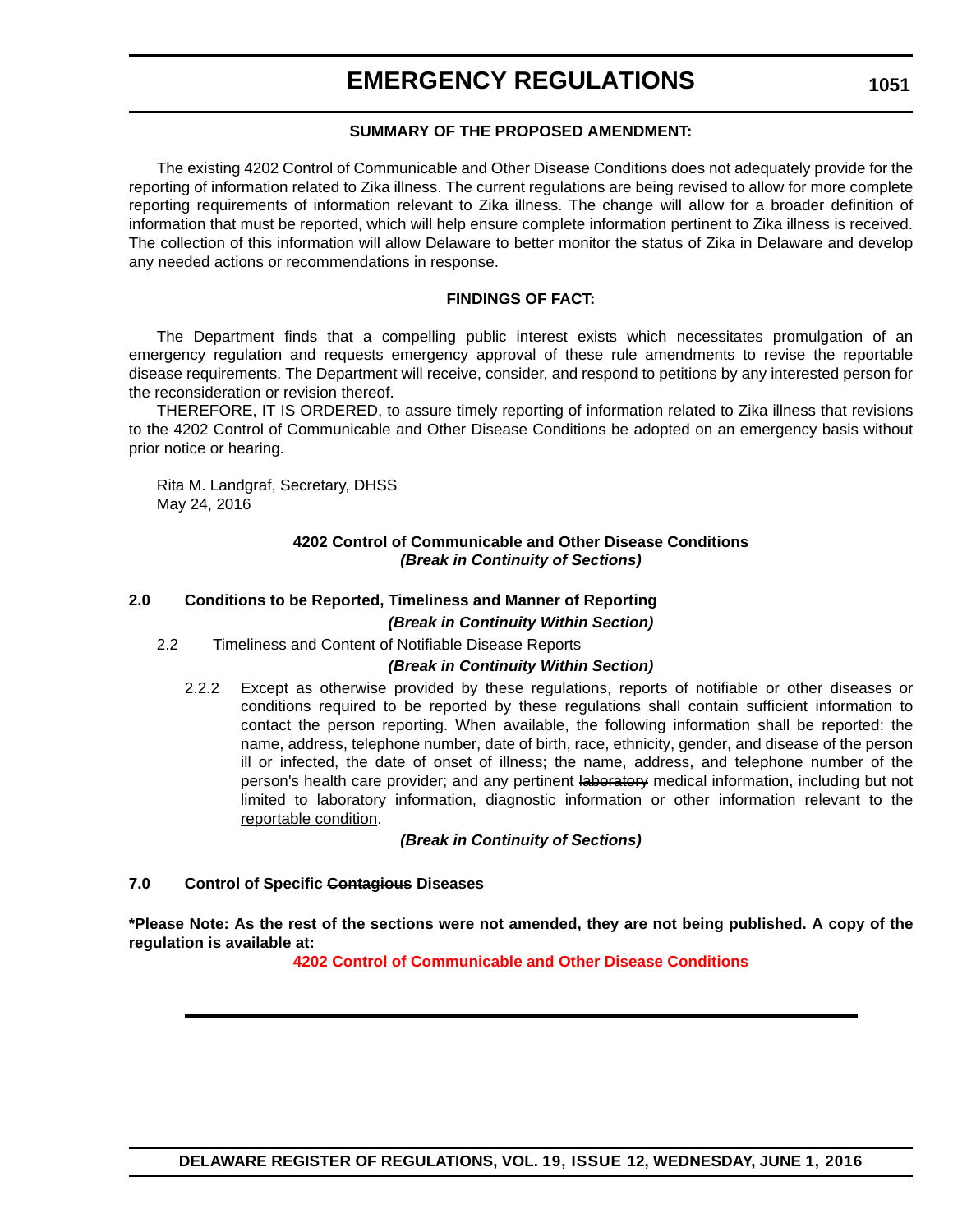# **PROPOSED REGULATIONS**

# **Symbol Key**

<span id="page-16-0"></span>Arial type indicates the text existing prior to the regulation being promulgated. Underlined text indicates new text. Language which is stricken through indicates text being deleted.

# **Proposed Regulations**

Under 29 **Del.C.** §10115 whenever an agency proposes to formulate, adopt, amend or repeal a regulation, it shall file notice and full text of such proposals, together with copies of the existing regulation being adopted, amended or repealed, with the Registrar for publication in the *Register of Regulations* pursuant to §1134 of this title. The notice shall describe the nature of the proceedings including a brief synopsis of the subject, substance, issues, possible terms of the agency action, a reference to the legal authority of the agency to act, and reference to any other regulations that may be impacted or affected by the proposal, and shall state the manner in which persons may present their views; if in writing, of the place to which and the final date by which such views may be submitted; or if at a public hearing, the date, time and place of the hearing. If a public hearing is to be held, such public hearing shall not be scheduled less than 20 days following publication of notice of the proposal in the *Register of Regulations*. If a public hearing will be held on the proposal, notice of the time, date, place and a summary of the nature of the proposal shall also be published in at least 2 Delaware newspapers of general circulation. The notice shall also be mailed to all persons who have made timely written requests of the agency for advance notice of its regulation-making proceedings.

# **[DELAWARE RIVER BASIN COMMISSION](http://www.nj.gov/drbc/)**

# **PUBLIC NOTICE**

# **Notice of Proposed Rulemaking and Public Hearing**

# **[Proposed Amendments to the Rules of Practice and Procedure Concerning Regulatory Program Fees and](#page-3-0)  to the Basin Regulations - Water Supply Charges Concerning Rates**

**Summary:** The Commission will hold a public hearing to receive comments on proposed amendments to the Rules of Practice and Procedure to adopt a new project review fee structure and to the Basin Regulations - Water Supply Charges to provide for automatic inflation adjustments.

**Dates:** The public hearing will be held at 1:00 P.M. on Wednesday, July 27, 2016. The hearing will continue until all those wishing to testify have had an opportunity to do so. Written comments will be accepted and must be received by 5:00 P.M. on Friday, August 12, 2016.

**Addresses:** The public hearing will be held at the Commission's office building located at 25 State Police Drive, West Trenton, NJ. As Internet mapping tools are inaccurate for this location, please use the driving directions posted on the Commission's website.

**Oral Testimony and Written Comments:** Persons wishing to testify at the hearing are asked to register in advance by phoning Paula Schmitt at 609-883-9500, ext. 224. Written comments may be submitted as follows: If by email, to paula.schmitt@drbc.state.nj.us; if by fax, to Commission Secretary at 609-883-9522; if by U.S. Mail, to Commission Secretary, DRBC, P.O. Box 7360, West Trenton, NJ 08628-0360; and if by overnight mail, to Commission Secretary, DRBC, 25 State Police Drive, West Trenton, NJ 08628-0360. Comments also may be delivered by hand at any time during the Commission's regular office hours (Monday through Friday, 8:30 A.M. through 5:00 P.M. except on national holidays) until the close of the comment period at 5:00 P.M. on Friday, August 12, 2016. In all cases, please include the commenter's name, address and affiliation, if any, in the comment document and "Fees Rulemaking" in the subject line.

**For Further Information, Contact:** An FAQ document explaining this proposal in further detail is available on the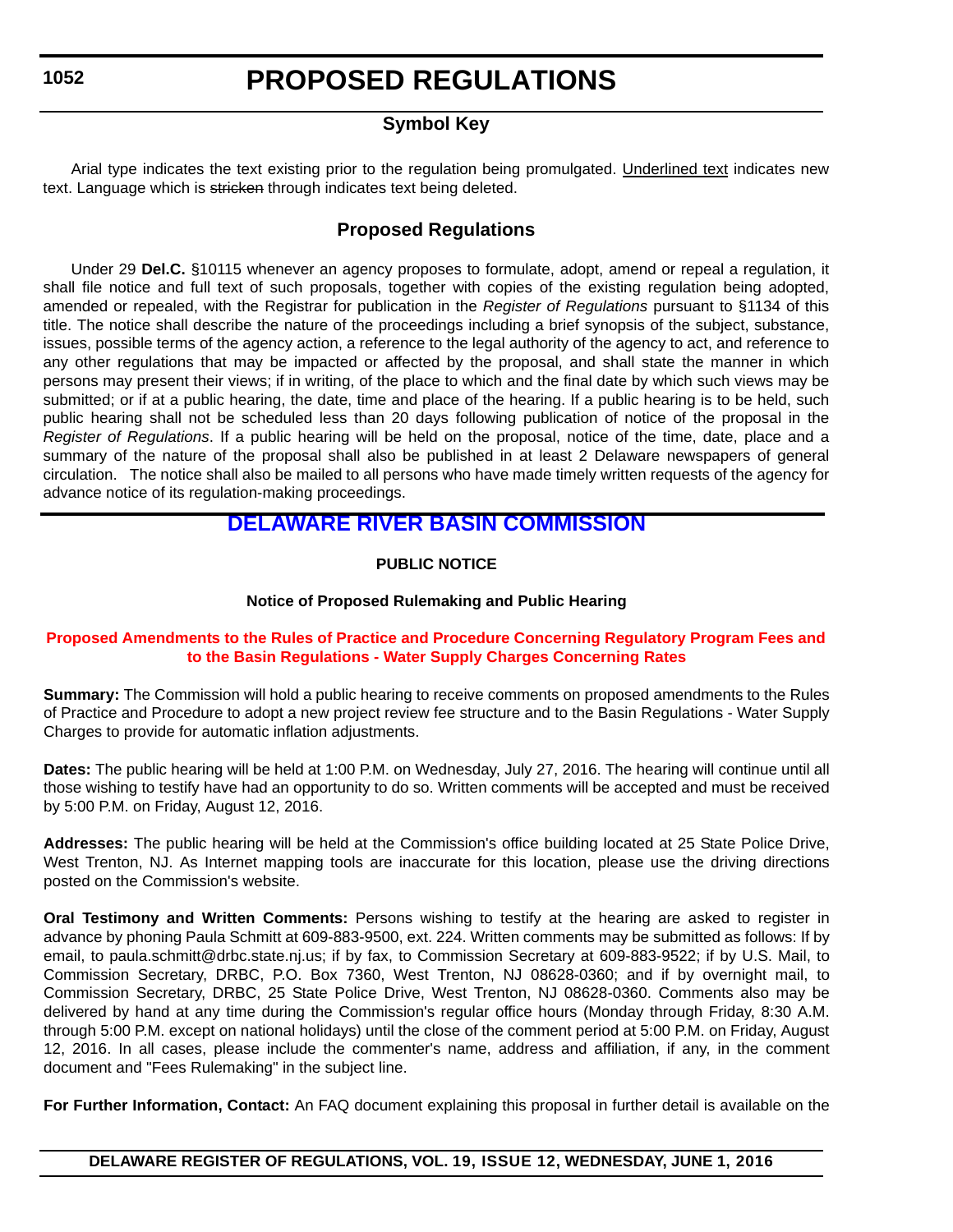Commission's website, www.drbc.net. For queries about the rulemaking process, please contact Pamela Bush at 609-477-7203.

#### **Supplementary Information:**

*Background.* The Delaware River Basin Commission ("DRBC" or "Commission") is a federal interstate compact agency charged with managing the water resources of the Delaware River Basin on a regional basis without regard to political boundaries. Its members are the governors of the four basin states - Delaware, New Jersey, New York and Pennsylvania - and the North Atlantic Division Commander of the U.S. Army Corps of Engineers, representing the federal government. The Commission is not subject to the requirements of the Delaware Administrative Procedure Act. This notice is published by the Commission for information purposes.

DRBC is proposing a comprehensive revision of its project review fee structure, including an automatic annual indexed inflation adjustment for most fees. The inflation adjustment is also proposed for DRBC's water supply charges rates applicable to consumptive and non-consumptive surface water withdrawals.

*Current fees.* DRBC's current project review fee structure was adopted by the Commission in 2009 by (uncodified) Resolution No. 2009-2. For projects involving total costs of \$250,000 or less, it consists of a flat project review fee of \$1,000 for privately sponsored projects and \$500 for publicly sponsored projects. For projects with total costs greater than \$250,000, DRBC's current project review fee is based upon a percentage of the costs of the project attributable to project components physically located within the basin, and is capped at \$75,000. However, projects for which the review is exceptionally involved may be charged DRBC's actual costs, which may exceed \$75,000. The current fee structure generates an uneven revenue stream that produced average annual revenues of \$610,843 for the years 2011 through 2015. The Commission's total cost associated with project reviews required by the Delaware River Basin Compact and DRBC regulations is estimated to equal \$1.15 million annually. This estimate takes into consideration administrative cost savings expected to accompany implementation of the One Process/One Permit Program (also "One Process/One Permit"), recently authorized by the Commission through its adoption of the one permit program rule, 18 CFR 401.42.

DRBC's water supply charges are used to pay debt service, annual operation and maintenance costs, and the costs of required improvements, repairs and replacements associated with water supply storage owned by the Commission in two reservoirs - Blue Marsh and Beltzville - located in Pennsylvania and operated by the U.S. Army Corps of Engineers. Water supply charges revenues also support DRBC activities related to water supply planning and operations. DRBC's current water supply charges rates, in effect since January 1, 2011, are \$80 per million gallons for consumptive use and \$0.80 per million gallons for non-consumptive use. The previous rates, \$60 per million gallons for consumptive use and \$0.60 per million gallons for non-consumptive use, were adopted in 1978 and remained unchanged for more than 30 years. DRBC's water supply charges revenues have lagged significantly behind inflation.

*Proposed changes.* The proposed project review fee restructuring includes: for wastewater discharge projects, elimination of DRBC project review fees for applications that undergo coordinated review pursuant to the One Process/One Permit Program; and for water withdrawal projects, (1) for those projects for which DRBC continues to act as lead review agency, replacement of the current fee structure with fees based on monthly water allocation limits; and (2) for renewals subject to coordinated review under One Process/One Permit, elimination of the project review fee. DRBC is simultaneously proposing an Annual Monitoring and Coordination Fee for all water withdrawal and wastewater discharge projects subject to DRBC review and approval, including projects that receive permits from a signatory party agency under the One Process/One Permit Program. The annual fee will range from \$300 to \$1,000 per year, depending upon the permitted discharge capacity or monthly water allocation. The fee for DRBC's review of "Other" projects - those that involve no ongoing withdrawals or discharges - will continue to be calculated on the basis of project cost. The Annual Monitoring and Coordination Fee will not apply to such "Other" projects. In instances where the Commission's activities and related costs associated with the review of an existing or proposed project are expected to involve extraordinary time and expense, the Executive Director will continue under the proposed rule to have the discretion to impose an Alternative Review Fee equal to the Commission's actual costs. Finally, an annual, indexed, automatic inflation adjustment is proposed for most project review fees.

The proposed regulatory program fees structure is expected to provide a more predictable and sustainable source of revenues and to help close the annual gap in funding needed to support DRBC's project review program.

No increase is proposed to DRBC's current water supply charges rates, set forth at 18 CFR 420.41. However, an annual, indexed, automatic inflation adjustment is proposed, applicable to both the consumptive and nonconsumptive use rates for surface water withdrawals.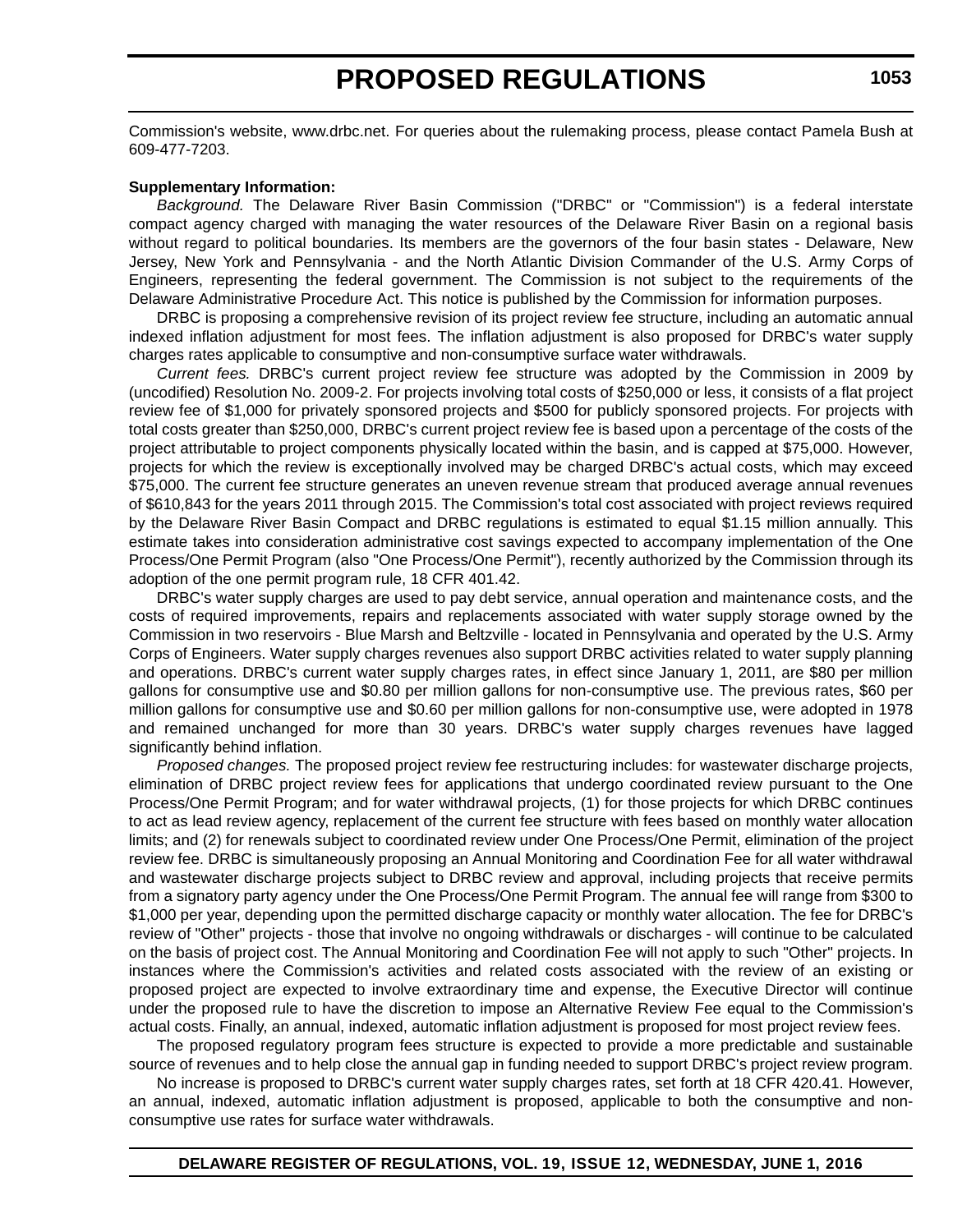# **PROPOSED REGULATIONS**

*Additional information.* An FAQ document explaining DRBC's fee restructuring proposal in greater detail is available on the Commission's website, www.drbc.net.

For the reasons set forth in the preamble, the Delaware River Basin Commission proposes to amend parts 401 and 420 of title 18 of the Code of Federal Regulations as follows:

**Part 401 - Rules of Practice and Procedure**, is proposed to be amended by the addition of a new § 401.43 to read as follows:

# **§ 401.43 Regulatory program fees.**

(a) *Purpose*. The purpose of this section is to provide an adequate, stable and reliable stream of revenue to cover the cost of the Commission's regulatory program activities, an important means by which the Commission coordinates management of the shared water resources of the Basin. Activities to be covered by the fees include the review of applications for projects that are subject to review under the *Delaware River Basin Compact* and implementing regulations; and ongoing activities associated with such projects, including but not limited to, effluent and ambient monitoring, data analysis, hydrodynamic and water quality modeling, and coordination with state and federal agencies.

(b) *Types of fees*. The following types of fees are established by this section:

(1) *Docket Application Fee*. Except as set forth in paragraph (b)(1)(iii) of this section, the Docket Application Fee shall apply to:

(i) Any project that, in accordance with the *Delaware River Basin Compact* and DRBC regulations, requires a Commission-issued docket or permit, whether it be a new or existing project for which the Commission has not yet issued an approval or a project for which the renewal of a previous Commission approval is required.

(ii) Any project that in accordance with section 11 or section 13.1 of the *Delaware River Basin Compact* and DRBC regulations must be added to the Comprehensive Plan (also, "Plan"). In addition to any new project required to be included in the Plan, such projects include existing projects that in accordance with section 13.1 of the *Compact* are required to be included in the Plan and which were not previously added to the Plan. Any existing project that is changed substantially from the project as described in the Plan shall be deemed to be a new and different project for purposes of this section.

(iii) *Exemptions*. The Docket Application Fee shall not apply to:

(A) Any project for which the Signatory Party Agency serves as lead under the one permit program rule (§ 401.42), unless such project must be added by the Commission to the Comprehensive Plan.

(B) Any project for which an agency, authority or commission of a signatory to the *Compact* is the primary sponsor. Projects sponsored by political subdivisions of the signatory states shall not be included in this exemption. For purposes of this section "political subdivisions" shall include without limitation municipalities, municipal utility authorities, municipal development corporations, and all other entities not directly under the budgetary and administrative control of the Commission's members.

(2) *Annual Monitoring and Coordination Fee*. An Annual Monitoring and Coordination Fee shall apply to each withdrawal and/or discharge project for which a water allocation or wastewater discharge approval issued pursuant to the *Compact* and implementing regulations is in effect, regardless of whether the approval was issued by the Commission in the form of a docket, permit or other instrument, or by a Signatory Party Agency under the one permit program rule (§ 401.42). The fee shall be based on the amount of a project's approved monthly water allocation and/or approved daily discharge capacity.

(3) *Alternative Review Fee*. In instances where the Commission's activities and related costs associated with the review of an existing or proposed project are expected to involve extraordinary time and expense, an Alternative Review Fee equal to the Commission's actual costs may be imposed. The Executive Director shall inform the project sponsor in writing when the Alternative Review Fee is to be applied and may require advance payment in the amount of the Commission's projected costs. Instances in which the Alternative Review Fee may apply include, but are not limited to, matters in which:

(i) DRBC staff perform a detailed pre-application review, including but not limited to the performance or review of modeling and/or analysis to identify target limits for wastewater discharges;

(ii) DRBC staff perform or review complex modeling in connection with the design of a wastewater discharge diffuser system;

(iii) DRBC manages a public process for which the degree of public involvement results in extraordinary effort and expense, including but not limited to costs associated with multiple stakeholder meetings,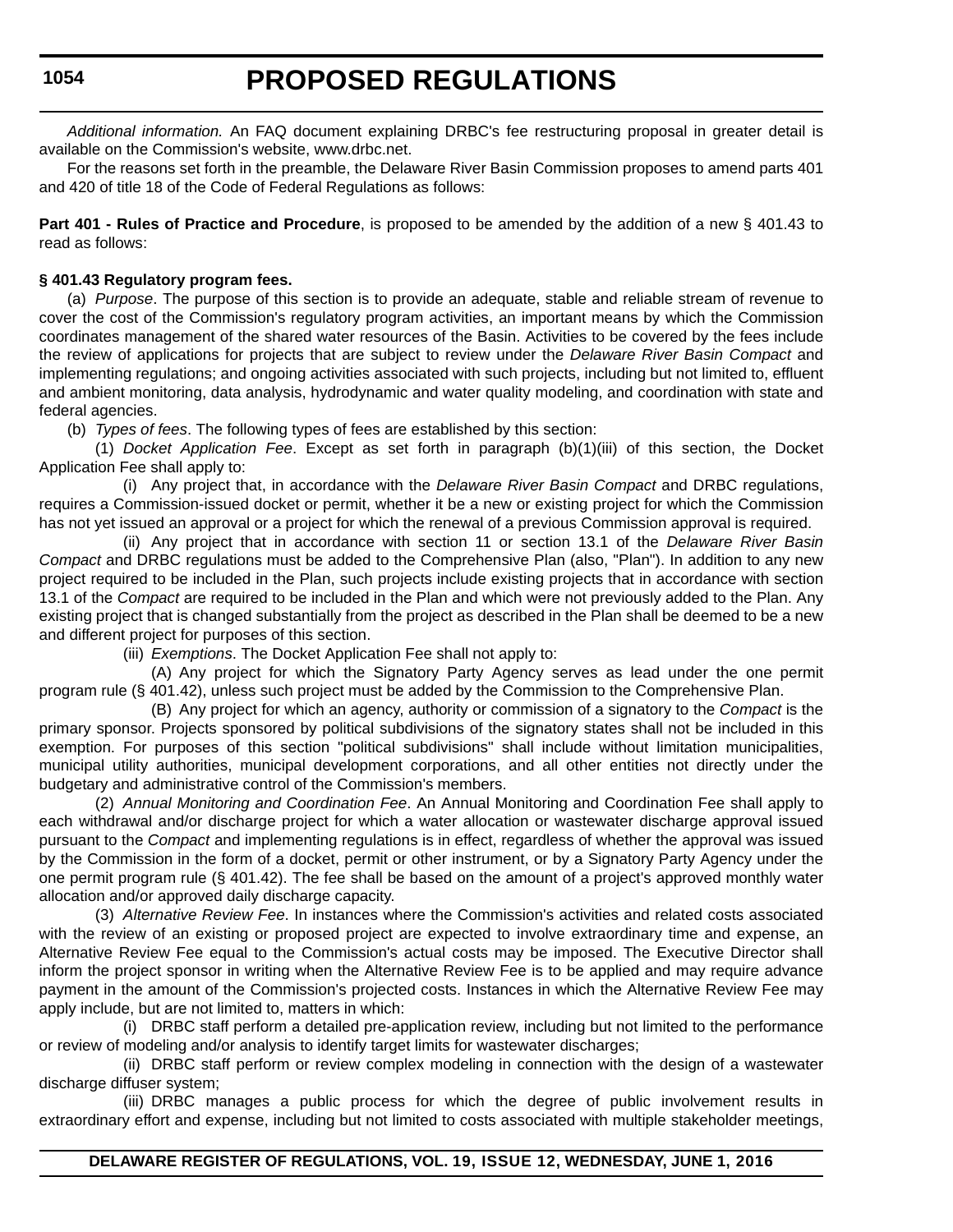special public hearings, and/or voluminous public comment.

(iv) DRBC conducts or is required to engage third parties to conduct additional analyses or evaluations of a project in response to a court order.

(4) *Additional fees*.

(i) *Emergency approval*. A request for an emergency certificate under § 401.40 to waive or amend a docket condition shall be subject to a minimum fee in accordance with paragraph (e) of this section. An Alternative Review Fee also may be charged in accordance with paragraph (b)(3) of this section.

(ii) *Late filed renewal application*. Any renewal application submitted fewer than 120 calendar days in advance of the expiration date or after such other date specified in the docket or permit or letter of the Executive Director for filing a renewal application shall be subject to a Late Filed Renewal Application charge in excess of the otherwise applicable fee.

(iii) *Modification of a DRBC approval*. Following Commission action on a project, each project revision or modification that the Executive Director deems substantial shall require an additional Docket Application Fee calculated in accordance with paragraph (e) of this section and subject to an Alternative Review Fee in accordance with paragraph (b)(3) of this section.

(iv) *Name change*. Each project with a docket or permit issued by the DRBC or by a Signatory Party Agency pursuant to the one permit program rule (§ 401.42) will be charged an administrative fee as set forth in paragraph (e) of this section.

(v) *Change of ownership*. Each project that undergoes a "change in ownership" as that term is defined in section 5.2.1 E.2 of the Commission's Water Supply Charges Regulations will be charged an administrative fee as set forth in paragraph (e) of this section.

(c) *Indexed adjustment*. On July 1 of every year, beginning July 1, 2017, all fees established by this section will increase commensurate with any increase in the annual April 12-month Consumer Price Index (CPI) for Philadelphia, published by the U.S. Bureau of Labor Statistics during that year.<sup>1</sup> In any year in which the April 12month CPI for Philadelphia declines or shows no change, the Docket Application Fee and Annual Monitoring and Coordination Fee will remain unchanged. Following any indexed adjustment made under this paragraph, a revised fee schedule will be posted on the Commission's website. Interested parties may also obtain the current fee schedule by contacting the Commission directly during business hours.

<sup>1</sup> Consumer Price Index – U / Series ID: CWURA102SA0 / Not Seasonally Adjusted / Area: Philadelphia-Wilmington-Atlantic City, PA-NJ-DE-MD / Item: All items / Base Period: 1982-84=100.

(d) *Late payment charge*. When any fee established by this section remains unpaid 30 calendar days after the payment due date provided on the Commission's invoice, an incremental charge equal to 2% of the amount owed shall be automatically assessed. Such charge shall be assessed every 30 days thereafter until the total amount owed, including any late payment charges, has been paid in full.

(e) Fee schedules. The fees described in this section shall be as follows.

| <b>Project Type</b>         | <b>Docket Application Fee</b>                                                                                                                                     | Fee Maximum                                                           |
|-----------------------------|-------------------------------------------------------------------------------------------------------------------------------------------------------------------|-----------------------------------------------------------------------|
| <b>Water Withdrawal</b>     | \$400 per million gallons/month<br>of allocation <sup>1</sup> , not to exceed<br>$$15,0001$ . Fee is doubled for any<br>portion to be exported from the<br>basin. | Greater of: \$15,000 <sup>1</sup> or<br><b>Alternative Review Fee</b> |
| <b>Wastewater Discharge</b> | Private projects: \$1,000 <sup>1</sup><br>\$500 <sup>1</sup><br>Public projects:                                                                                  | Alternative Review Fee                                                |

# DOCKET APPLICATION FILING FEE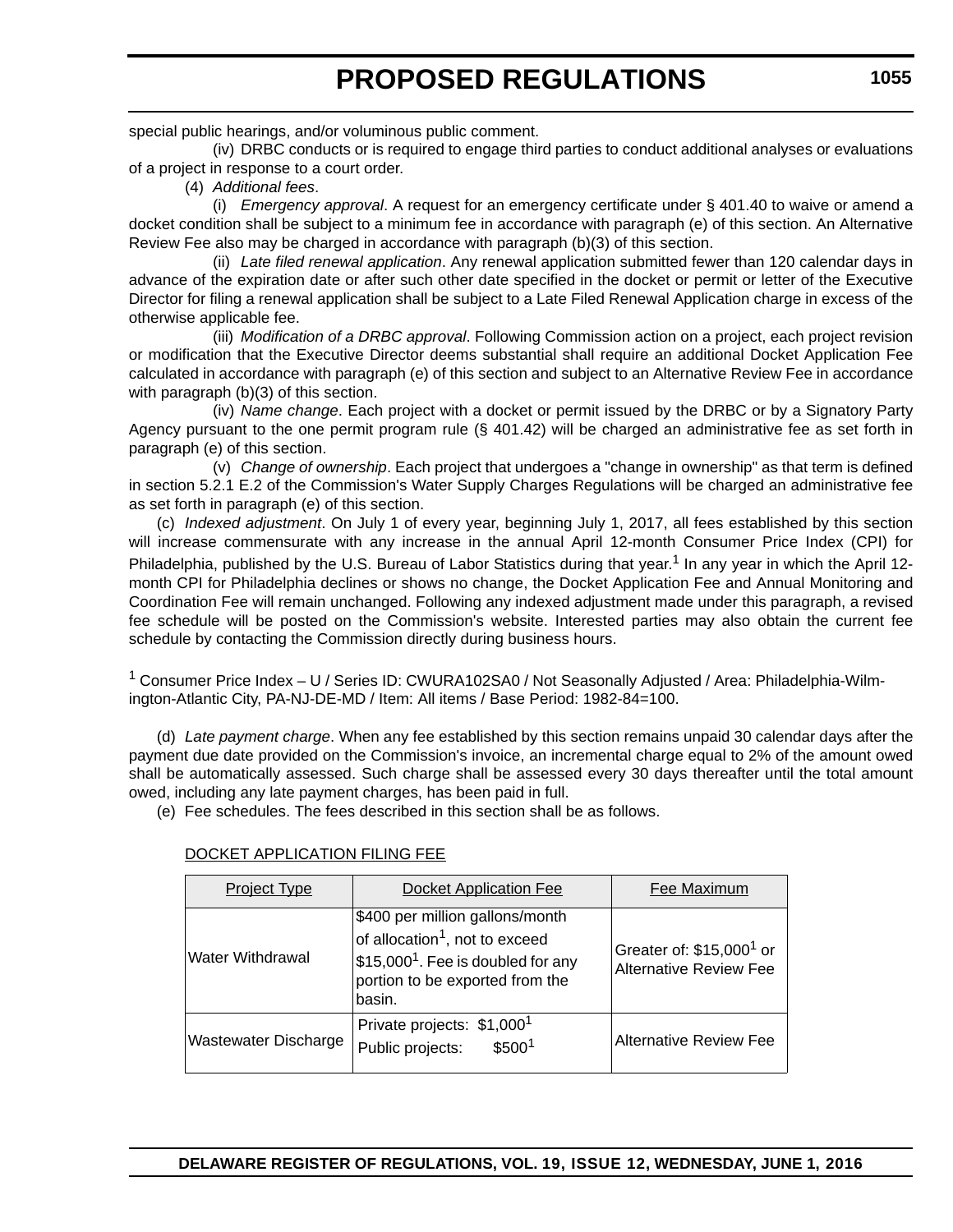| <b>Other</b> | 0.4% of project cost up to<br>\$10,000,000 plus<br>0.12% of project cost above<br>$\vert$ \$10,000,000 (if applicable), not to<br>exceed \$75,000 <sup>1</sup> | Greater of:<br>\$75,000 <sup>1</sup> or Alter-<br>native Review Fee |
|--------------|----------------------------------------------------------------------------------------------------------------------------------------------------------------|---------------------------------------------------------------------|
|              |                                                                                                                                                                |                                                                     |

1 Subject to annual adjustment in accordance with paragraph (c) of this section.

# ANNUAL MONITORING AND COORDINATION FEE

| Water Withdrawal     | <b>Annual Fee</b>    | Allocation                       |
|----------------------|----------------------|----------------------------------|
|                      | \$300 <sup>1</sup>   | $< 4.99$ mgm                     |
|                      | \$450 <sup>1</sup>   | 5.00 to 49.99 mgm                |
|                      | \$650 <sup>1</sup>   | 50.00 to 499.99 mgm              |
|                      | $$825^1$             | 500.00 to 9,999.99 mgm           |
|                      | \$1,000 <sup>1</sup> | $>$ or = to 10,000 mgm           |
| Wastewater Discharge | Annual Fee           | <b>Discharge Design Capacity</b> |
|                      | \$300 <sup>1</sup>   | $< 0.05$ mgd                     |
|                      | \$610 <sup>1</sup>   | 0.05 to 1 mgd                    |
|                      | \$8201               | 1 to 10 $mgd$                    |
|                      | \$1,000 <sup>1</sup> | $>10$ mgd                        |

<sup>1</sup> Subject to annual adjustment in accordance with paragraph (c) of this section.

# ADDITIONAL FEES

| <b>Proposed Action</b>                            | Fee                                                                                                                       | Fee Maximum                   |
|---------------------------------------------------|---------------------------------------------------------------------------------------------------------------------------|-------------------------------|
| Emergency Approval \$5,000<br>Under 18 CFR 401.40 |                                                                                                                           | <b>Alternative Review Fee</b> |
| Filed Renewal $ $2,000$<br>Late<br>Surcharge      |                                                                                                                           |                               |
| Modification of a DRBC<br>Approval                | At Executive Director's discretion,<br>Docket Application Fee for the Alternative Review Fee<br>appropriate project type. |                               |
| Name change                                       | \$1,000 <sup>1</sup>                                                                                                      |                               |
| Change of Ownership                               | \$1,500 <sup>1</sup>                                                                                                      |                               |

 $1$  Subject to annual adjustment in accordance with paragraph (c) of this section.

**Part 420 - Basin Regulations - Water Supply Charges** is proposed to be amended by revising § 420.41 to read

# **DELAWARE REGISTER OF REGULATIONS, VOL. 19, ISSUE 12, WEDNESDAY, JUNE 1, 2016**

**1056**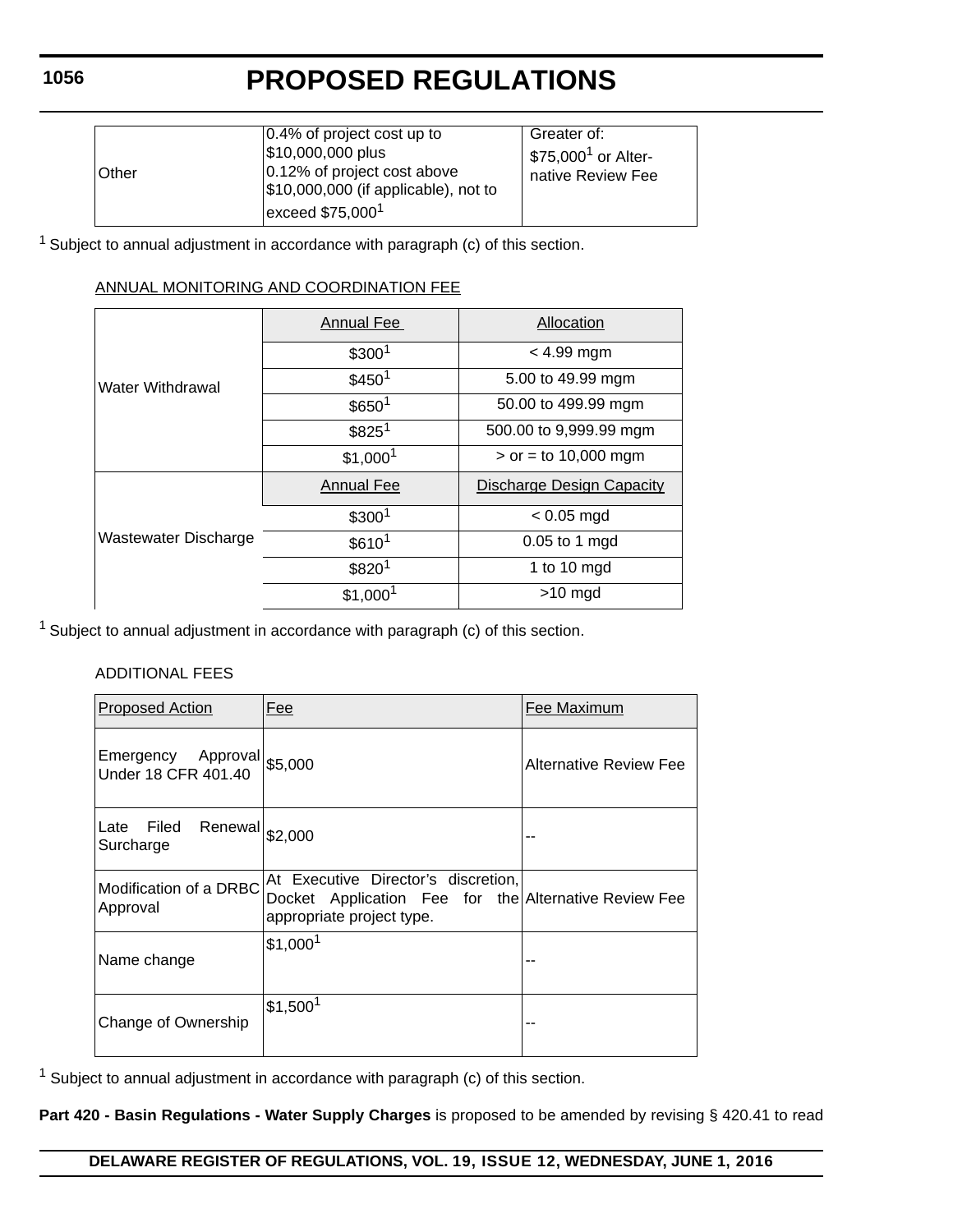<span id="page-21-0"></span>as follows:

### **§ 420.41 Schedule of water charges.**

The schedule of water charges established in accordance with § 420.22 shall be as follows:

- (a) \$80 per million gallons for consumptive use, subject to paragraph (c) of this section; and
- (b) \$0.80 per million gallons for non-consumptive use, subject to paragraph (c) of this section.

(c) On July 1 of every year, beginning July 1, 2017, the rates established by this section will increase commensurate with any increase in the annual April 12-month Consumer Price Index (CPI) for Philadelphia, published by the U.S. Bureau of Labor Statistics during that year.<sup>1</sup> In any year in which the April 12-month CPI for Philadelphia declines or shows no change, the water charges rates will remain unchanged. Following any indexed adjustment made under this paragraph, revised consumptive and non-consumptive use rates will be posted on the Commission's website. Interested parties may also obtain the current rates by contacting the Commission directly during business hours.

<sup>1</sup> Consumer Price Index – U / Series ID: CWURA102SA0 / Not Seasonally Adjusted / Area: Philadelphia-Wilmington-Atlantic City, PA-NJ-DE-MD / Item: All items / Base Period: 1982-84=100.

Dated: May 6, 2016

PAMELA M. BUSH Commission Secretary

# **[DEPARTMENT OF EDUCATION](http://www.doe.k12.de.us/)**

**OFFICE OF [THE SECRETARY](https://pubapps.doe.k12.de.us/EducationalDirectoryPublic/pages/DDOE/Branches.aspx?page=branches&BID=1)**

Statutory Authority: 14 Delaware Code, Section 122(b) (14 **Del.C.** §122(b))

# **PUBLIC NOTICE**

# **Education Impact Analysis Pursuant To 14 Del.C**. **Section 122(d)**

# **[616 Uniform Due Process Procedures for Alternative Placement Meetings and Expulsion Hearings](#page-3-0)**

# **A. TYPE OF REGULATORY ACTION REQUIRED**

New Regulation

# **B. SYNOPSIS OF SUBJECT MATTER OF THE REGULATION**

The Secretary of Education intends to create 14 **DE Admin. Code** 616 Uniform Due Process Procedures for Alternative Placement Meetings and Expulsion Hearings. This regulation is being created pursuant to 14 **Del.C.** §122(b)(26) to provide uniform procedures for alternative placement meetings and expulsion hearings.

This regulation was published for public comment on December 1, 2015 with comments being received from the Attorney General Matt Denn, the ACLU Foundation of Delaware, Representative Kimberly Williams, the Governor's Advisory Council for Exceptional Citizens, the State Council for Persons with Disabilities and various school district personnel. One comment specifically required the removal of 10.4.1.2 in its entirety, as per the Administrative Procedures Act, school districts are not required to receive written exceptions, comments or arguments relative to expulsion decisions. This is a substantive change which required the regulation to be republished.

Additionally, several comments received were found to warrant changes and those changes were made to this republished proposed regulation. In general they are: (1) Corrected definition of Parent to include a student age 18 or older, (2) Clarified definition of and added Appropriate Educational Services where pertinent, (3) Clarified definition of Expulsion to include "any other Delaware public school", (4) Added language in Grievance definition to note that the Grievance Guidelines will be posted on the DOE website, (5) Clarified definition of Student Review to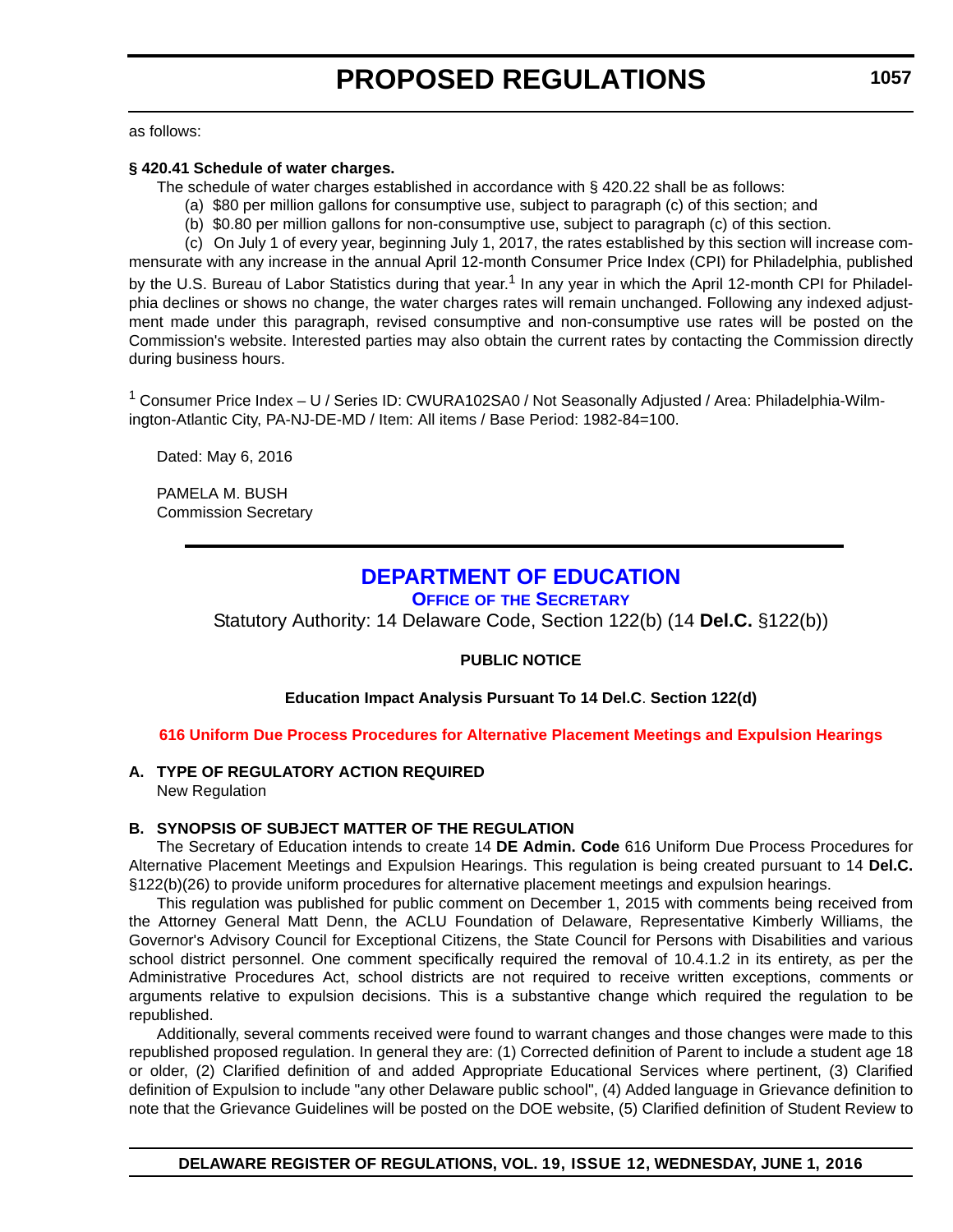include student and parent participation, as well as alignment with individual goals and expectations, (6) Clarified the principal's authority for removing student from general student population as part of the Preliminary Discipline Investigation and relative to due process delay provisions, (7) Noted reasonable efforts would be made to include the allegedly offending student with regard to the student interview, (8) Clarified timeframe ("as soon as practicable") regarding when confiscated contraband shall be turned over to police, (9) Strengthened language throughout regulation regarding notification of various meetings/hearings relative to specific timetables, persons involved, and multiple methods of notification, (10) Added language relative to the Individualized Service Plan where warranted, (11) Relative to student conference, added language that there shall be one other person present at the conference or the conference shall be audio recorded, (12) Referenced student placement eligibility in a Consortium Discipline Alternative Program and associated services, and (13) Other minor word, numbering and grammatical changes as needed.

There were also several comments received and considered that for various reasons did not warrant changes be made to the proposed regulation.

Persons wishing to present their views regarding this matter may do so in writing by the close of business on or before July 7, 2016 to Tina Shockley, Education Associate, Department of Education, Regulatory Review, at 401 Federal Street, Suite 2, Dover, Delaware 19901. A copy of this regulation may be viewed online at the Registrar of Regulations' website, http://regulations.delaware.gov/services/current\_issue.shtml, or obtained at the Department of Education, Finance Office located at the address listed above.

# **C. IMPACT CRITERIA**

1. Will the amended regulation help improve student achievement as measured against state achievement standards? The regulation will help improve student achievement as measured against state achievement standards as it provides uniform procedures for alternative placement meetings and expulsion hearings.

2. Will the amended regulation help ensure that all students receive an equitable education? The regulation will help to ensure all students receive an equitable education.

3. Will the amended regulation help to ensure that all students' health and safety are adequately protected? The regulation will help to protect a student's due process rights, but does not address students' health and safety specifically.

4. Will the amended regulation help to ensure that all students' legal rights are respected? The regulation will help ensure that all students' legal rights are respected.

5. Will the amended regulation preserve the necessary authority and flexibility of decision making at the local board and school level? The amended regulation further clarifies decision making at the local board and school level.

6. Will the amended regulation place unnecessary reporting or administrative requirements or mandates upon decision makers at the local board and school levels? The regulation does not place any unnecessary reporting or administrative requirements on decision makers.

7. Will the decision making authority and accountability for addressing the subject to be regulated be placed in the same entity? The decision making authority and accountability for addressing the subject to be regulated does not change because of the regulation.

8. Will the amended regulation be consistent with and not an impediment to the implementation of other state educational policies, in particular to state educational policies addressing achievement in the core academic subjects of mathematics, science, language arts and social studies? The regulation is consistent with and not an impediment to the implementation of other state educational policies.

9. Is there a less burdensome method for addressing the purpose of the regulation? There is not a less burdensome method for addressing the purpose of the regulation.

10. What is the cost to the State and to the local school boards of compliance with the regulation? State or local school boards may need to contract with hearing officers to conduct expulsion hearings or revise current district policies and processes which may require legal review/costs.

#### **\*Please Note:**

**(1) The Regulatory Flexibility Analysis and Impact Statement for this regulation, as required by 29 Del.C. Ch. 104, is available at:**

**<http://regulations.delaware.gov/register/june2016/proposed/19 DE Reg 1057RFA 06-01-16.pdf>**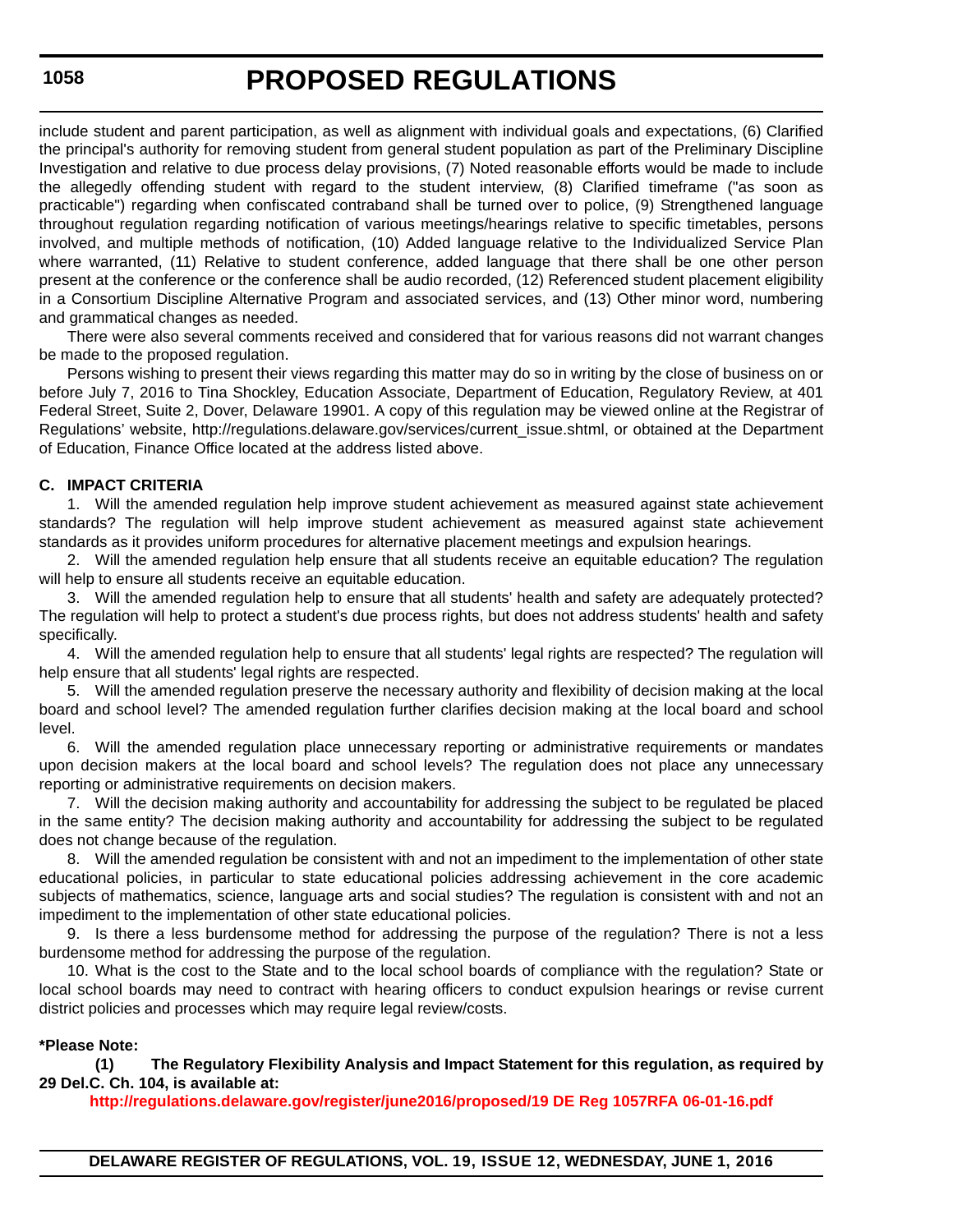<span id="page-23-0"></span>**(2) Due to the size of the proposed regulation, it is not being published here. A copy of the regulation is available at:**

**[616 Uniform Due Process Procedures for Alternative Placement Meetings and Expulsion Hearings](http://regulations.delaware.gov/register/june2016/proposed/19 DE Reg 1057 06-01-16.htm)**

# **[DEPARTMENT OF HEALTH AND SOCIAL SERVICES](http://dhss.delaware.gov/dhss/)**

**DIVISION OF MEDICAID [AND MEDICAL ASSISTANCE](http://www.dhss.delaware.gov/dhss/dmma/)**

Statutory Authority: 31 Delaware Code, Section 512 (31 **Del.C.** §512)

### **PUBLIC NOTICE**

#### **[Long-Term Care Facilities - Eligibility Determinations and Post-Eligibility Treatment; Undue Hardships](#page-3-0)**

In compliance with the State's Administrative Procedures Act (APA - Title 29, Chapter 101 of the Delaware Code), 42 CFR §447.205, and under the authority of Title 31 of the Delaware Code, Chapter 5, Section 512, Delaware Health and Social Services (DHSS) / Division of Medicaid and Medical Assistance proposes to amend the Delaware Social Services Manual (DSSM) by modifying provisions regarding long-term care eligibility, specifically, *to modify language regarding undue hardship provisions to align with current federal regulations and DMMA policy.*

Any person who wishes to make written suggestions, compilations of data, testimony, briefs or other written materials concerning the proposed new regulations must submit same to, Kimberly Xavier by email at Kimberly.Xavier@state.de.us; by mail at Planning, Policy and Quality Unit, Division of Medicaid and Medical Assistance, 1901 North DuPont Highway, P.O. Box 906, New Castle, Delaware 19720-0906, or by fax to 302-255- 4425 by July 1, 2016. Please identify in the subject line: Long-Term Care - Undue Hardship Provision.

The action concerning the determination of whether to adopt the proposed regulation will be based upon the results of Department and Division staff analysis and the consideration of the comments and written materials filed by other interested persons.

#### **SUMMARY OF PROPOSAL**

The purpose of this notice is to advise the public that Delaware Health and Social Services (DHSS)/Division of Medicaid and Medical Assistance (DMMA) is proposing to amend the Delaware Social Services Manual (DSSM) by modifying provisions regarding long-term care eligibility, specifically, t*o modify language regarding undue hardship provisions to align with current federal regulations and DMMA policy*.

#### **Statutory Authority**

- §1902(17)(c) of the Social Securities Act, *Reasonable evaluation of income and resources*
- §1912(a)(1)(A) of the Social Security Act, *Assignment of rights of payments*
- §1917 of the Social Security Act, *Liens, Adjustments and Recoveries, and Transfers of Assets*
- §1924(a)(3)(b) of the Social Security Act, *Methodology and standards for determining and evaluating income and resources for institutionalized spouses*
- §1924(c)(3)(c) of the Social Security Act, *Assignment of support rights*
- 42 CFR 435.602(c), *Financial responsibility of relatives and other individuals*

#### **Background**

Section 1902(a)(18) of the Act states that a state plan for medical insurance must comply with the provisions of §1917 of the Act with respect to liens, adjustments, and recoveries of medical assistance correctly paid, transfers of assets, and treatment of certain trusts.

The Delaware Department of Health and Social Services (DHSS), in order to comply with Section 1917 of the Social Security Act as amended by the Omnibus Budget Reconciliation Act of 1993 (OBRA '93), has established policies and procedures for treating the transfer of assets and trusts in eligibility determinations and post-eligibility treatment with regard to long-term care (LTC) facilities. Section 1917 provides provisions for the treatment of an individual's assets, including applicable trusts, when calculating resources for eligibility purposes.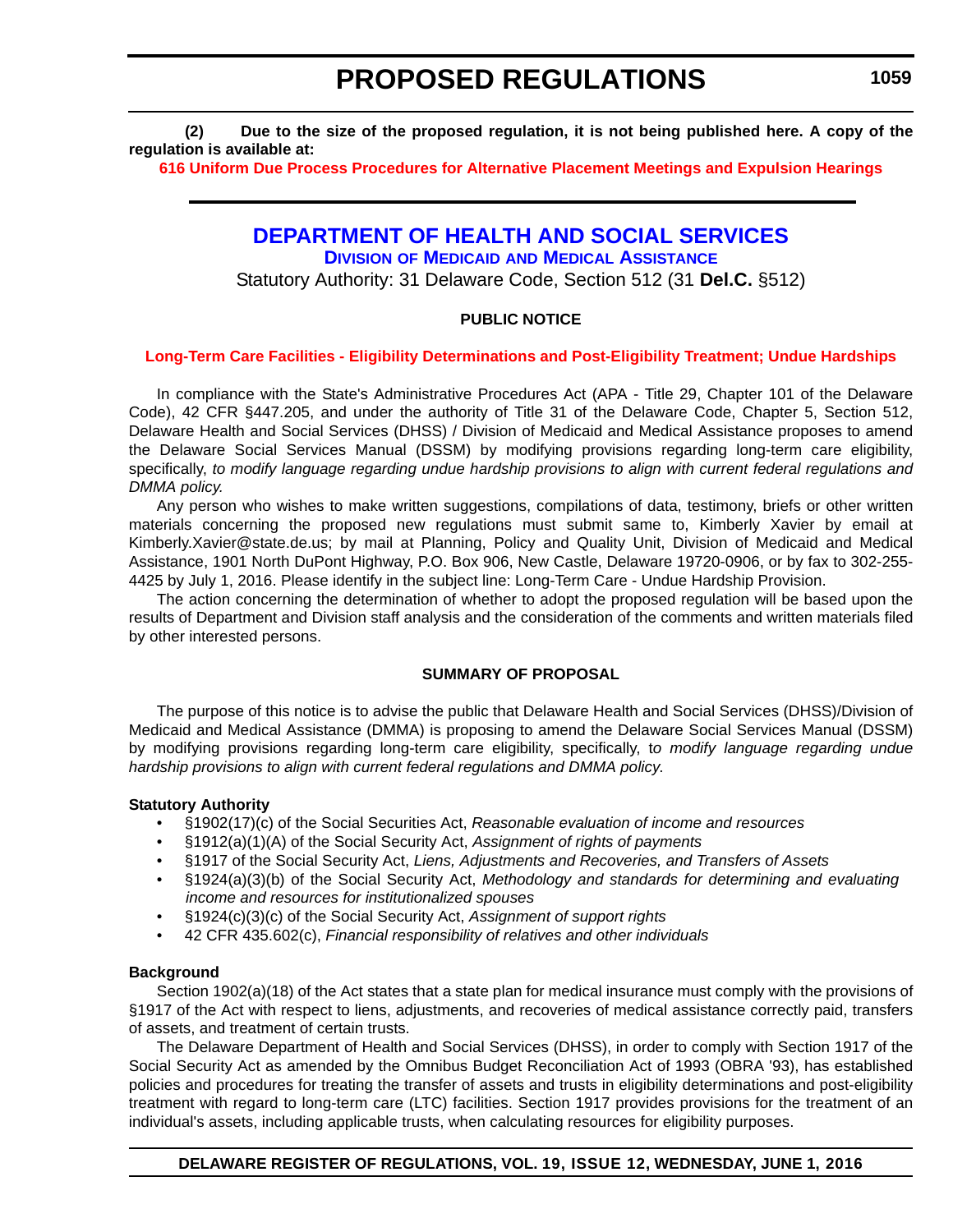# **PROPOSED REGULATIONS**

Sections 1917(b)(3)(A), 1917(c)(2)(D), and 1917(d)(5) of the Act, allow for a state agency to establish procedures under which the agency waives requirements of Section 1907 of the Act in determining eligibility with regard to assets and trusts of an individual if such requirements would create an undue hardship on the individual as determined on the basis of criteria established by the Secretary.

Furthermore, §1924(c)(3) of the Social Security Act, Assignment of support rights, states that an institutionalized spouse shall not be ineligible by reason of resources determined under paragraph (2) to be available for the cost of care where--

(A) The institutionalized spouse has assigned to the State any rights to support from the community spouse;

(B) The institutionalized spouse lacks the ability to execute an assignment due to physical or mental impairment but the State has the right to bring a support proceeding against a community spouse without such assignment; or

(C) The State determines that denial of eligibility would work an undue hardship.

### **Summary of Proposal**

### *Purpose*

To modify language in the Delaware Social Services Manual (DSSM) regarding eligibility determinations and post-eligibility treatment for long-term care (LTC) Medicaid applicants or Medicaid recipients residing in LTC facilities. This regulation modifies language regarding undue hardship provisions to align with current federal regulations and DMMA policy emphasizing personal choice and placement in the most integrated settings.

### *Summary of Proposed Changes*

If implemented as proposed, plan amendment will accomplish the following, effective August 11, 2016:

Align undue hardship provisions, 20350.11 and 20400.12.1, of the DSSM with current federal regulations and DMMA policy emphasizing personal choice and placement in the most integrated settings.

### *Public Notice*

In accordance with the *federal* public notice requirements established at Section 1902(a)(13)(A) of the Social Security Act and 42 CFR 447.205 and the *state* public notice requirements of Title 29, Chapter 101 of the Delaware Code, Delaware Health and Social Services (DHSS)/Division of Medicaid and Medical Assistance (DMMA) gives public notice and provides an open comment period for thirty (30) days to allow all stakeholders an opportunity to provide input on the modification of the undue hardship provisions. Comments must be received by 4:30 p.m. on July 1, 2016.

#### *Provider Manuals Update*

Applicable Delaware Medical Assistance Program (DMAP) Provider Policy Specific Manuals will be updated. Manual updates, revised pages or additions to the provider manual are issued, as required, for new policy, policy clarification, and/or revisions to the DMAP program. Provider billing guidelines or instructions to incorporate any new requirement may also be issued. A newsletter system is utilized to distribute new or revised manual material and to provide any other pertinent information regarding manual updates. DMAP provider manuals and official notices are available on the DMAP website: http://www.dmap.state.de.us/home/index.html

#### **Fiscal Impact Statement**

This regulation does not change the way in which the Division of Medicaid and Medical Assistance applies the undue hardship provisions, but rather modifies language to match current federal regulations and DMMA policy. Therefore, there is no fiscal impact projected.

### **\*Please Note: The Regulatory Flexibility Analysis and Impact Statement for this regulation, as required by 29 Del.C. Ch. 104, is available at:**

**<http://regulations.delaware.gov/register/june2016/proposed/19 DE Reg 1059RFA 06-01-16.pdf>**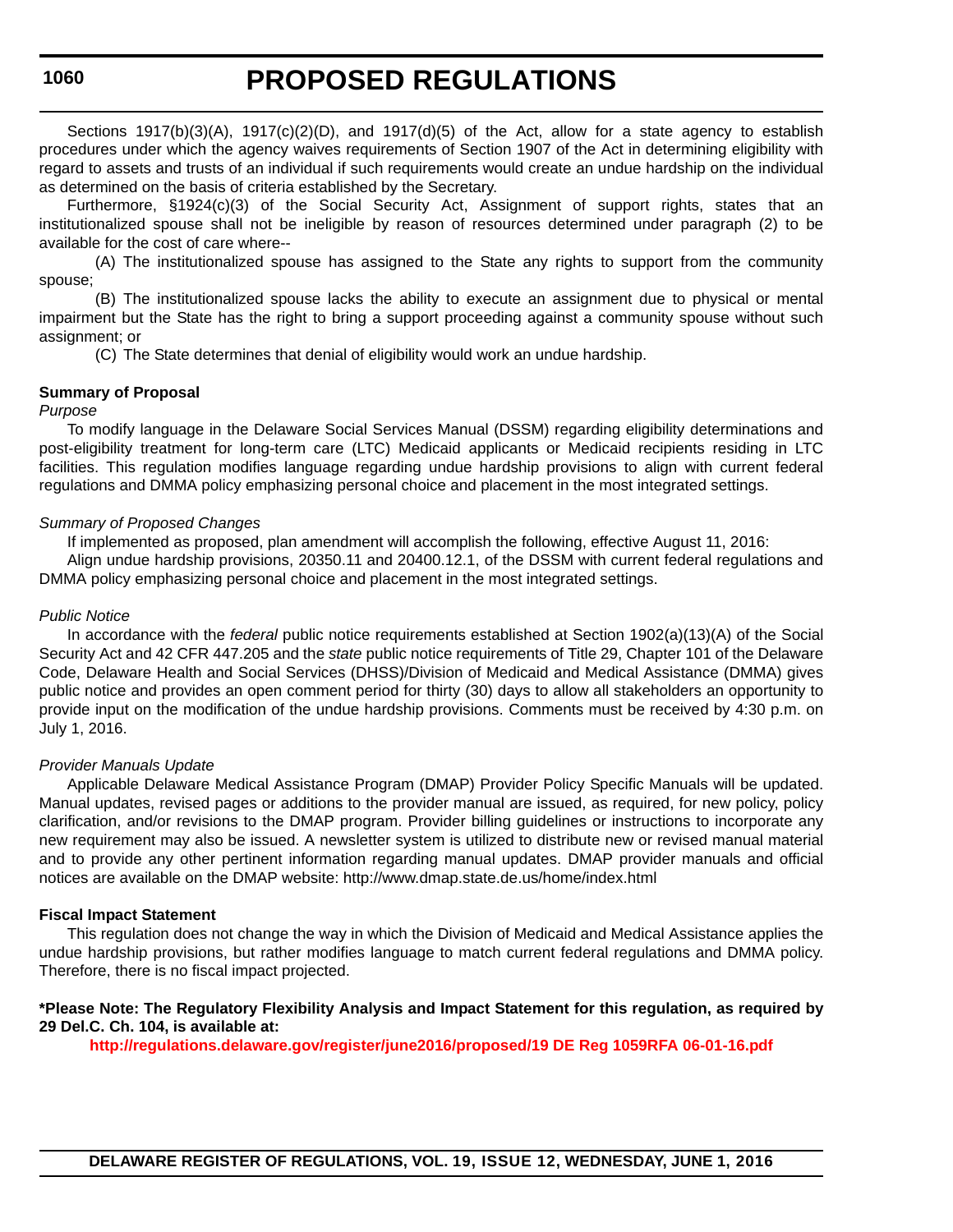### <span id="page-25-0"></span>**DMMA PROPOSED REGULATION #16-014a REVISIONS:**

#### **20350.11 Undue Hardship**

A transfer of assets is exempt from consideration if the penalty would cause undue hardship. Undue hardship exists when application of the transfer of assets provisions would deprive the individual of medical care such that his/her health or his/her life would be endangered. Undue hardship also exists when application of the transfer of assets provisions would deprive the individual of food, clothing, shelter or other necessities of life and there is no State facility available to take care of this individual in the absence of Medicaid eligibility.

### **DMMA PROPOSED REGULATION #16-014b REVISIONS:**

#### **20400.12.1 Undue Hardship**

Undue hardship exists when application of the trust provisions would deprive the individual of medical care such that his/her life would be endangered. Undue hardship also exists when application of the trust provisions would deprive the individual of food, clothing, shelter or other necessities of life AND there are no State facilities available to take care of this individual in the absence of Medicaid eligibility.

# **DIVISION [OF PUBLIC HEALTH](http://www.dhss.delaware.gov/dhss/dph/index.html)**

Statutory Authority: 16 **Delaware Code**, Section 122(3) (16 **Del.C.** §122(3)) 16 **DE Admin. Code** 4202

#### **PUBLIC NOTICE**

### **[4202 Control of Communicable and Other Disease Conditions](#page-3-0)**

The Division of Public Health, Department of Health and Social Services, is proposing revisions to the regulations governing Control of Communicable and Other Disease Conditions (4202). The purpose of the amendments is to provide for complete and accurate reporting of information related to Zika illness in Delaware. On June 1, 2016, DPH plans to publish as proposed the amended regulations, and hold them out for public comment per Delaware law.

Copies of the proposed regulations are available for review in the June 1, 2016 edition of the Delaware *Register of Regulations*, accessible online at: http://regulations.delaware.gov or by calling the DPH at (302) 744- 4951.

Any person who wishes to make written suggestions, testimony, briefs or other written materials concerning the proposed regulations must submit same to Jamie Mack by Friday July 8, 2016, at:

Jamie Mack Division of Public Health 417 Federal Street Dover, DE 19901 Email: jamie.mack@state.de.us Phone: (302) 744-4951

**\*Please Note: The Regulatory Flexibility Analysis and Impact Statement for this regulation, as required by 29 Del.C. Ch. 104, is available at:**

**<http://regulations.delaware.gov/register/june2016/proposed/19 DE Reg 1061RFA 06-01-16.pdf>**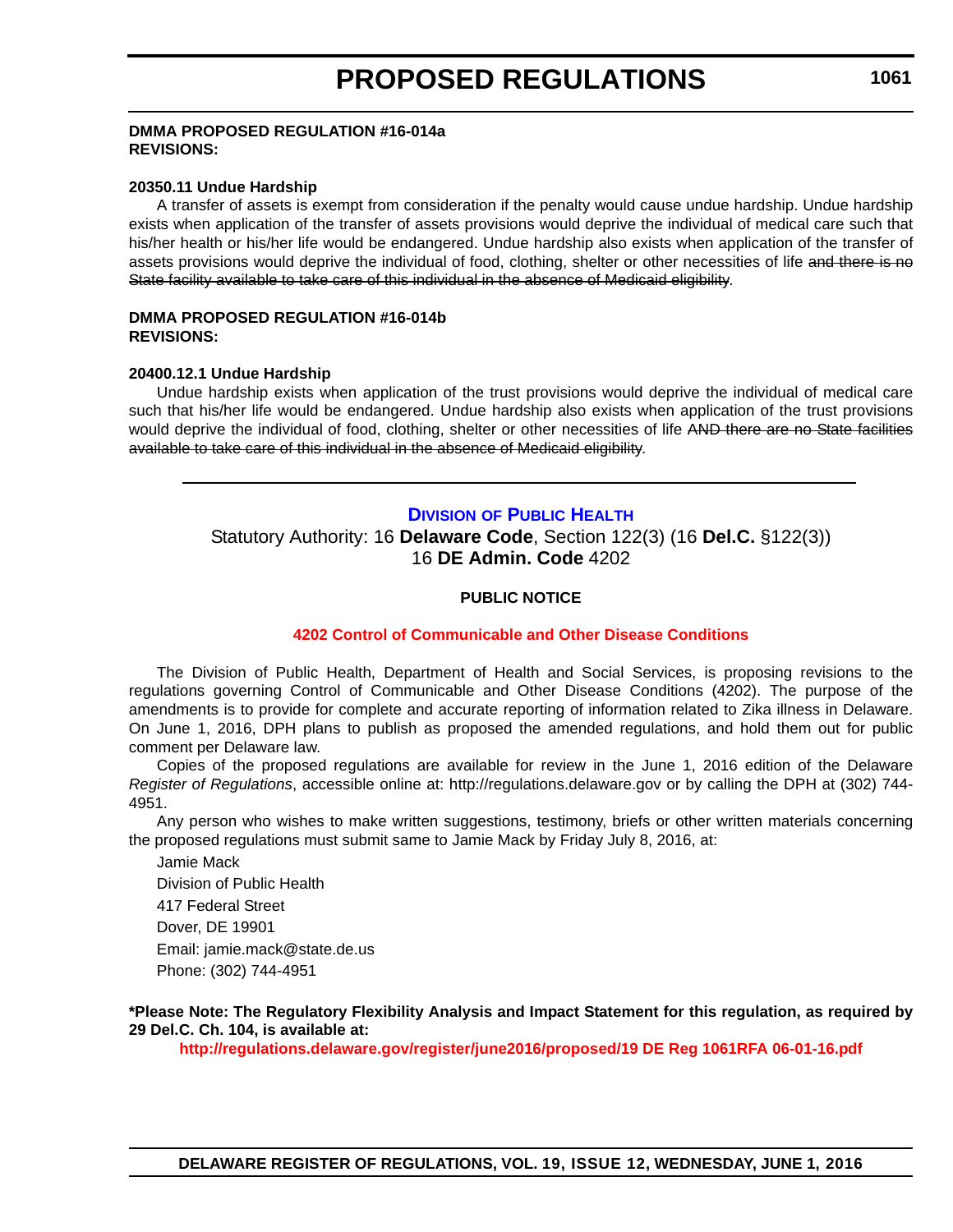# **PROPOSED REGULATIONS**

# **4202 Control of Communicable and Other Disease Conditions** *(Break in Continuity of Sections)*

# <span id="page-26-0"></span>**2.0 Conditions to be Reported, Timeliness and Manner of Reporting** *(Break in Continuity Within Section)*

2.2 Timeliness and Content of Notifiable Disease Reports

# *(Break in Continuity Within Section)*

2.2.2 Except as otherwise provided by these regulations, reports of notifiable or other diseases or conditions required to be reported by these regulations shall contain sufficient information to contact the person reporting. When available, the following information shall be reported: the name, address, telephone number, date of birth, race, ethnicity, gender, and disease of the person ill or infected, the date of onset of illness; the name, address, and telephone number of the person's health care provider; and any pertinent laboratory medical information, including but not limited to laboratory information, diagnostic information or other information relevant to the reportable condition.

# *(Break in Continuity of Sections)*

# **7.0 Control of Specific Contagious Diseases**

**\*Please Note: As the rest of the sections were not amended, they are not being published. A copy of the regulation is available at:**

**[4202 Control of Communicable and Other Disease Conditions](http://regulations.delaware.gov/register/june2016/proposed/19 DE Reg 1061 06-01-16.htm)**

# **[DEPARTMENT OF NATURAL RESOURCES AND ENVIRONMENTAL](http://www.dnrec.delaware.gov/Pages/Portal.aspx)  CONTROL**

# **DIVISION [OF AIR QUALITY](http://www.dnrec.delaware.gov/air/Pages/Default.aspx)**

Statutory Authority: 7 Delaware Code, Chapter 60; (7 **Del.C.**, Ch. 60) 7 **DE Admin. Code** 1101

# **REGISTER NOTICE SAN# 2015-11**

# **[1101 Definitions and Administrative Principles](#page-3-0)**

# **1. TITLE OF THE REGULATIONS:**

Section 2.0 "Definitions" of 7 **DE Admin. Code** 1101 Definitions and Administrative Principles.

# **2. BRIEF SYNOPSIS OF THE SUBJECT, SUBSTANCE AND ISSUES:**

Update the definition of volatile organic compounds (VOC) in 7 **DE Admin. Code** 1101 to mirror the federal definition at 40 CFR 51.100(s).

Delaware's air quality does not meet the federal health based standard for the pollutant ozone. Ozone is formed by reaction of nitrogen oxides (NOx) and VOC in the atmosphere, in the presence of heat and sunlight. Ozone concentrations are reduced by reducing NOx and VOC emissions. This action will add the following eight compounds to the list of compounds excluded from Delaware's regulatory definition of VOC on the basis that the Environmental Protection Agency (EPA) has determined that these compounds make a negligible contribution to ground level ozone formation: HFO-1234ze, HFE-134, HFE-236cal2, HFE-338pcc13, H-Galden1040x, trans 1 chloro-3,3,3-trifluoroprop-1-ene, HFO-1234yf, and 2-amino-2-methyl-1-propanol (AMP). Also, the recordkeeping, emission reporting, photochemical dispersion modeling and inventory requirements that were required for the exempt compound t-butyl acetate (TBAC) will be removed as shown in a recent federal action.

# **3. POSSIBLE TERMS OF THE AGENCY ACTION:**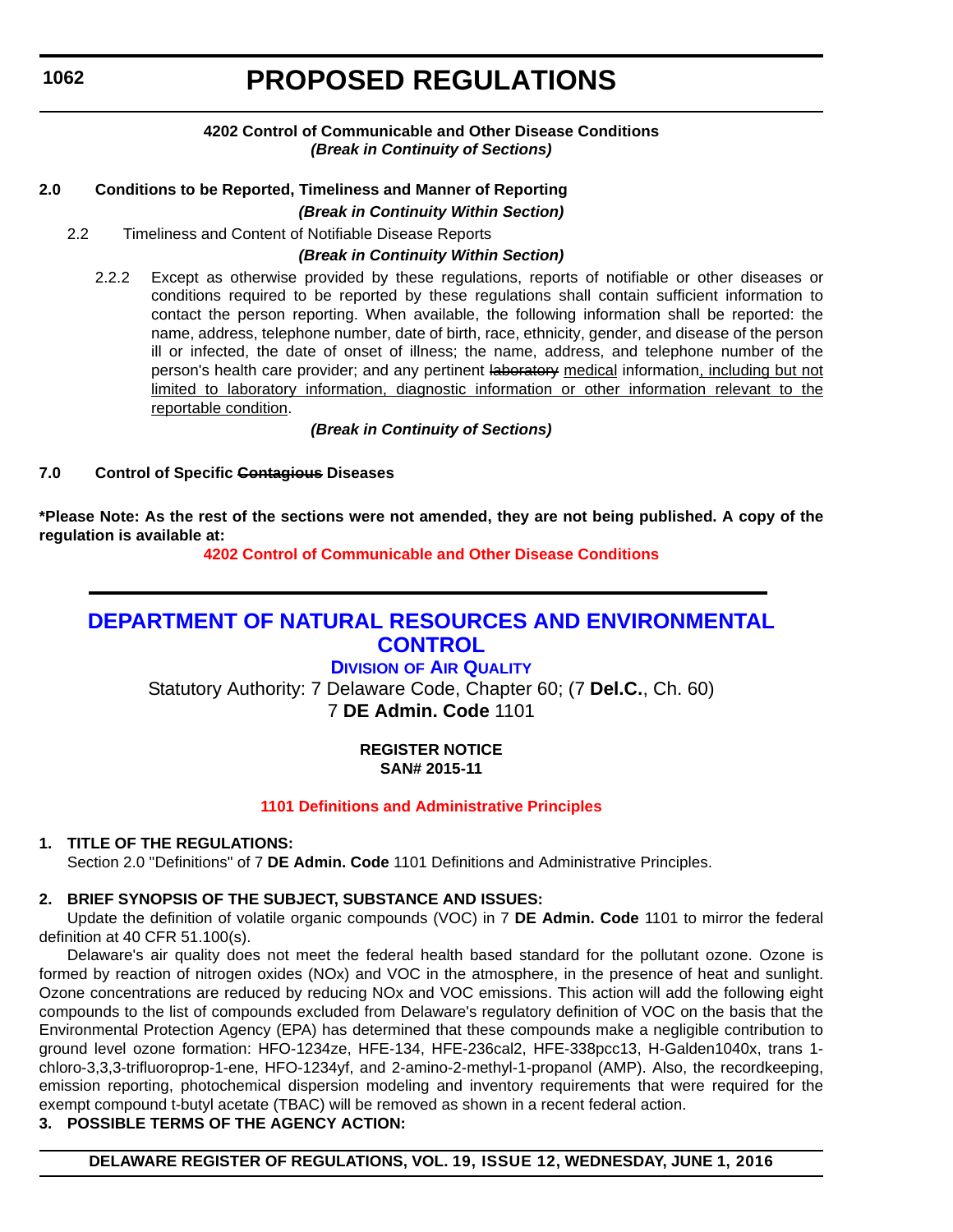None.

# **4. STATUTORY BASIS OR LEGAL AUTHORITY TO ACT:**

7 **Del.C.** Ch. 60, Environmental Control.

# **5. OTHER REGULATIONS THAT MAY BE AFFECTED BY THE PROPOSAL:**

None.

### **6. NOTICE OF PUBLIC COMMENT:**

The hearing for this action is scheduled for June 22, 2016 at 6 PM in the DNREC Auditorium in the Richardson & Robbins Building located at 89 Kings Highway in Dover Delaware. Statements or testimony may be presented, orally or in writing, at the public hearing. The hearing record for the proposed revision to the VOC definition in 7 **DE Admin Code** 1101 will be open until July 7, 2016. Interested parties may submit comments in writing to David Fees by email to david.fees@state.de.us or by USPS to: David Fees, Delaware DNREC, Division of Air Quality, State Street Commons, 100 West Water Street, Suite 6A, Dover, DE 19904.

### **7. PREPARED BY:**

David Fees, P.E. phone: (302) 739-9402 fax: (302) 739-3106

**\*Please Note: The Regulatory Flexibility Analysis and Impact Statement for this regulation, as required by 29 Del.C. Ch. 104, is available at:**

**<http://regulations.delaware.gov/register/june2016/proposed/19 DE Reg 1062RFA 06-01-16.pdf>**

# **1101 Definitions and Administrative Principles**

*(Break in Continuity of Sections)*

### 09/11/2009 xx/11/2016

# **2.0 Definitions**

# *(Break in Continuity Within Section)*

**"Volatile organic compounds"** (Also denoted as VOCs) means any carbon-containing compound, excluding carbon monoxide, carbon dioxide, carbonic acid, metallic carbides or carbonates, and ammonium carbonate, which participates in atmospheric photochemical reactions. This includes any such organic compound other than the following, which have been determined to have negligible photochemical reactivity:

- methane;
- ethane;
- methyl chloroform (1,1,1-trichloroethane);
- CFC-113 (1,1,2-trichloro-1,2,2-trifluoromethane;
- methylene chloride (dichloromethane);
- CFC-11 (trichlorofluoromethane);
- CFC-12 (dichlorodifluoromethane);
- HCFC-22 (chlorodifluoromethane);
- HFC-23 (trifluoromethane);
- CFC-114 (1,2-dichloro-1,1,2,2-tetrafluoroethane);
- CFC-115 (chloropentafluoroethane);
- HCFC-123 (1,1,1-trifluoro-2,2-dichloroethane);
- HFC-134a (1,1,1,2-tetrafluoroethane);
- HCFC-141b (1,1-dichloro-1-fluoroethane);
- HCFC-142b (1-chloro-1,1-difluoroethane);
- HCFC-124 (2-chloro-1,1,1,2-tetrafluoroethane);
- HFC-125 (pentafluoroethane);
- HFC-134 (1,1,2,2-tetrafluoroethane);
- HFC-143a (1,1,1-trifluoroethane);
- HFC-152a (1,1-difluoroethane);
- parachlorobenzotrifluoride (PCBTF);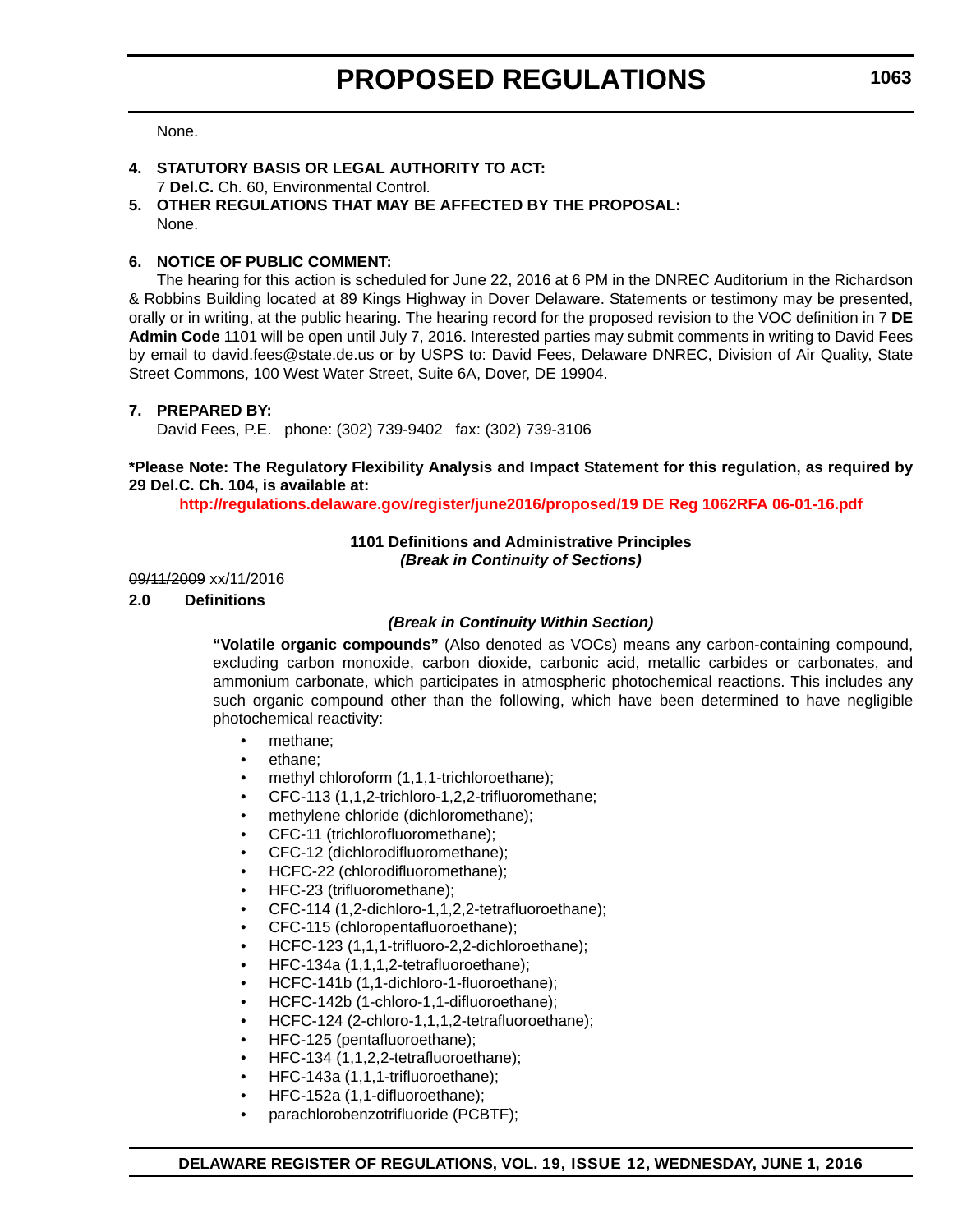- cyclic, branched, or linear completely methylated siloxanes;
- acetone;
- perchloroethylene (tetrachloroethylene);
- HCFC-225ca (3,3-dichloro-1,1,1,2,2-pentafluoropropane);
- HCFC-225cb (1,3-dichloro-1,1,2,2,3-pentafluoropropane);
- HFC-43-10mee (1,1,1,2,3,4,4,5,5,5-decafluoropentane);
- HFC-32 (difluoromethane);
- HFC-161 (ethylfluoride);
- HFC-236fa (1,1,1,3,3,3-hexafluoropropane);
- HFC-245ca (1,1,2,2,3-pentafluoropropane);
- HFC-245ea (1,1,2,3,3-pentafluoropropane);
- HFC-245eb (1,1,1,2,3-pentafluoropropane);
- HFC-245fa (1,1,1,3,3-pentafluoropropane);
- HFC-236ea (1,1,1,2,3,3-hexafluoropropane);
- HFC-365mfc (1,1,1,3,3-pentafluorobutane);
- HCFC-31 (chlorofluoromethane);
- HCFC-151a (1-chloro-1-fluoroethane);
- HCFC-123a (1,2-dichloro-1,1,2-trifluoroethane);
- 1,1,1,2,2,3,3,4,4-nonafluoro-4-methoxy-butane  $(C_4F_9OCH_3)$ ;
- 2-(difluoromethoxymethyl)-1,1,1,2,3,3,3-heptafluoropropane ( $(CF_3)_2$ CFCF<sub>2</sub>OCH<sub>3</sub>);
- 1-ethoxy-1,1,2,2,3,3,4,4,4-nonafluorobutane  $(C_4F_9OC_2H_5)$ ;
- 2-(ethoxydifluoromethyl)-1,1,1,2,3,3,3-heptafluoropropane ((CF<sub>3</sub>)<sub>2</sub>CFCF<sub>2</sub>OC<sub>2</sub>H<sub>5</sub>);
- methyl acetate;
- HFE–7000  $(1,1,1,2,2,3,3)$ -heptafluoro-3-methoxy-propane)  $(n-C_3F_7OCH_3);$
- HFE–7500 [3-ethoxy-1,1,1,2,3,4,4,5,5,6,6,6-dodecafluoro-2-(trifluoromethyl) hexane];
- HFC-227ea (1,1,1,2,3,3,3-heptafluoropropane);
- methyl formate;
- HFE-7300 (1,1,1,2,2,3,4,5,5,5-decafluoro-3-methoxy-4-trifluoromethyl-pentane);
- t-butyl acetate\*; t-butyl acetate;
- propylene carbonate;
- dimethyl carbonate;
- trans-1,3,3,3-tetrafluoropropene (HFO-1234ze);
- $\cdot$  HFE-134 (HCF<sub>2</sub>OCF<sub>2</sub>H);
- $\cdot$  HFE-236cal2 (HCF<sub>2</sub>OCF<sub>2</sub>OCF<sub>2</sub>H);
- $\cdot$  HFE-338pcc13 (HCF<sub>2</sub>OCF<sub>2</sub>CF<sub>2</sub>OCF<sub>2</sub>H);
- H-Galden 1040X or H-Galden ZT 130 or (150 or 180) (HCF<sub>2</sub>OCF<sub>2</sub>OCF<sub>2</sub>CF<sub>2</sub>OCF<sub>2</sub>H);
- trans 1-chloro-3,3,3-trifluoroprop-1-ene;
- 2,3,3,3-tetrafluoropropene;
- 2-amino-2-methyl-1-propanol; and
- perfluorocarbon compounds which fall into these classes:
	- Cyclic, branched, or linear, completely fluorinated alkanes.
		- Cyclic, branched, or linear, completely fluorinated ethers with no unsaturated bonds.
		- Cyclic, branched, or linear, completely fluorinated tertiary amines with no unsaturated bonds.
	- Sulfur containing perfluorocarbons with no unsaturated bonds and with sulfur bonds only to carbon and fluorine.

\* t-butyl acetate is a VOC for purposes of all recordkeeping, emissions reporting, photo-chemical dispersion modeling and inventory requirements which apply to VOC and shall be uniquely identified in emission reports, but is not a VOC for purposes of VOC emissions limitations or VOC content requirements.

# **1064**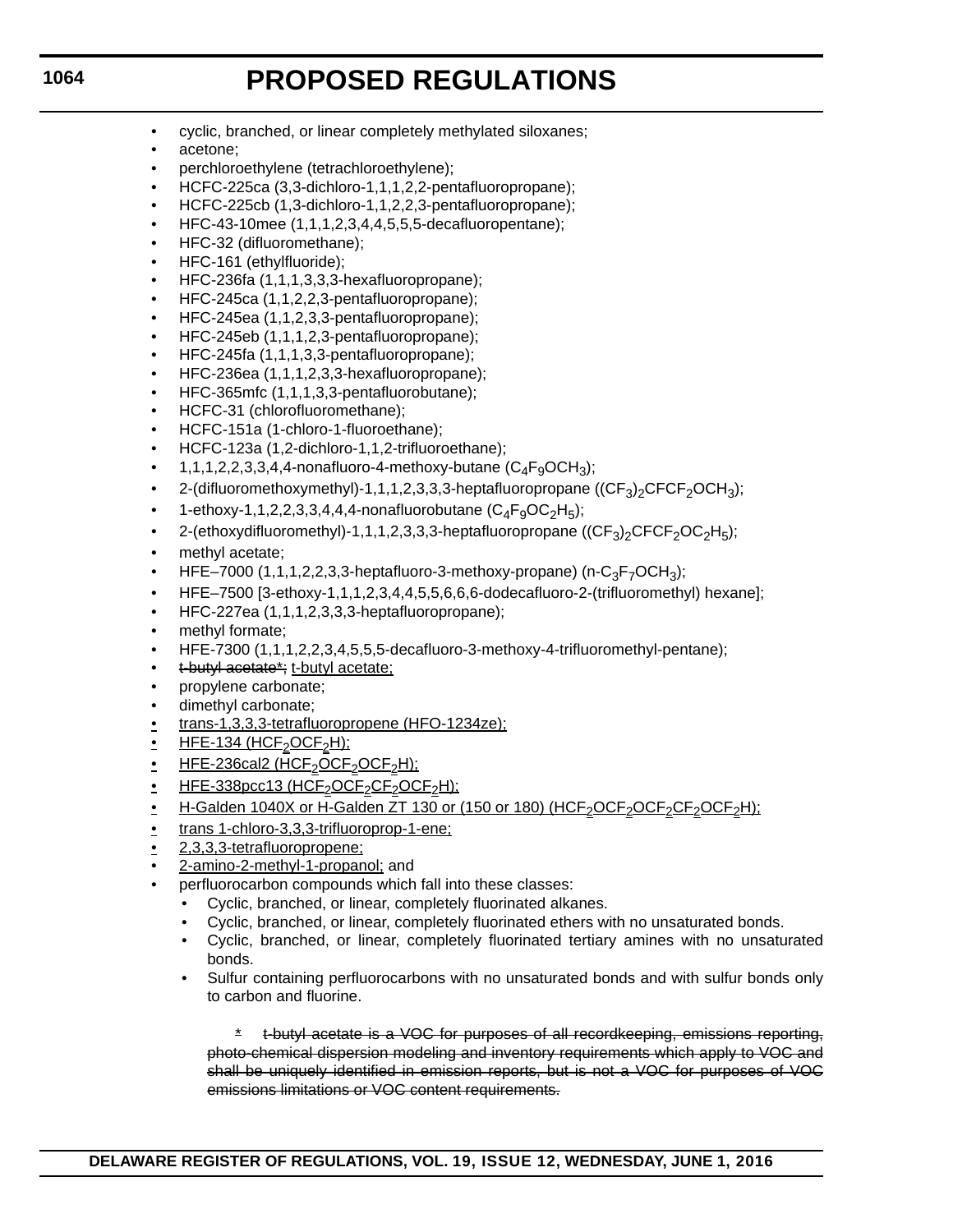<span id="page-29-0"></span>**Please Note: As the rest of the sections were not amended, they are not being published. A copy of the regulation is available at:**

# **[1101 Definitions and Administrative Principles](http://regulations.delaware.gov/register/june2016/proposed/19 DE Reg 1062 06-01-16.htm)**

# **DIVISION [OF WATER](http://www.dnrec.delaware.gov/wr/Pages/Default.aspx) [GROUND WATER DISCHARGES SECTION](http://www.dnrec.delaware.gov/wr/Services/Pages/GroundWaterDischarges.aspx)** Statutory Authority: 7 Delaware Code, Chapter 60 (7 **Del.C.** Ch. 60) 7 **DE Admin. Code** 7102

# **REGISTER NOTICE SAN #2012-12**

### **[7102 Regulations Governing Underground Injection Control](#page-3-0)**

### **1. TITLE OF THE REGULATIONS:**

State of Delaware *Regulations Governing Underground Injection Control*.

### **2. BRIEF SYNOPSIS OF THE SUBJECT, SUBSTANCE AND ISSUE:**

The purpose of the proposed revisions is to bring the regulations into compliance with current federal requirements, as determined by the United States Environmental Protection Agency (EPA). The EPA issued the *Revisions to the Underground Injection Control (UIC) Regulations for Class V Injection Wells*, effective April 2000 and December 2011. With this, the State of Delaware *Regulations Governing Underground Injection Control* is to be amended. The revised State regulations will also expand the existing regulations to include additional requirements for multiple water management activities.

# **3. POSSIBLE TERMS OF THE AGENCY ACTION:**

None.

# **4. STATUTORY BASIS OR LEGAL AUTHORITY TO ACT:**

Title 7, Delaware Code, Chapter 60, Environmental Control

# **5. OTHER REGULATIONS THAT MAY BE AFFECTED BY THE PROPOSAL:**

State of Delaware *Regulations Governing the Construction and Use of Wells*.

# **6. NOTICE OF PUBLIC COMMENT:**

The hearing record on the proposed changes to State of Delaware *Regulations Governing Underground Injection Control* will be open June 1, 2016. Individuals may submit written comments regarding the proposed changes via e-mail to Lisa.Vest@state.de.us or via the USPS to Lisa Vest, Hearing Officer, DNREC, 89 Kings Highway, Dover, DE 19901 (302) 739-9042. A public hearing on the proposed amendment will be held on July 14, 2016 beginning at 6:00 PM in the DNREC Auditorium, located at the Richardson & Robbins Building, 89 Kings Highway, Dover, DE 19901.

# **7. PREPARED BY:**

Katharyn Potter Phone: (302) 739-9948 Delaware DNREC Fax: (302) 739-7764 Ground Water Discharges Section Email: katharyn.potter@state.de.us 89 Kings Highway Dover, DE 19901

#### **\*Please Note:**

**(1) The Regulatory Flexibility Analysis and Impact Statement for this regulation, as required by**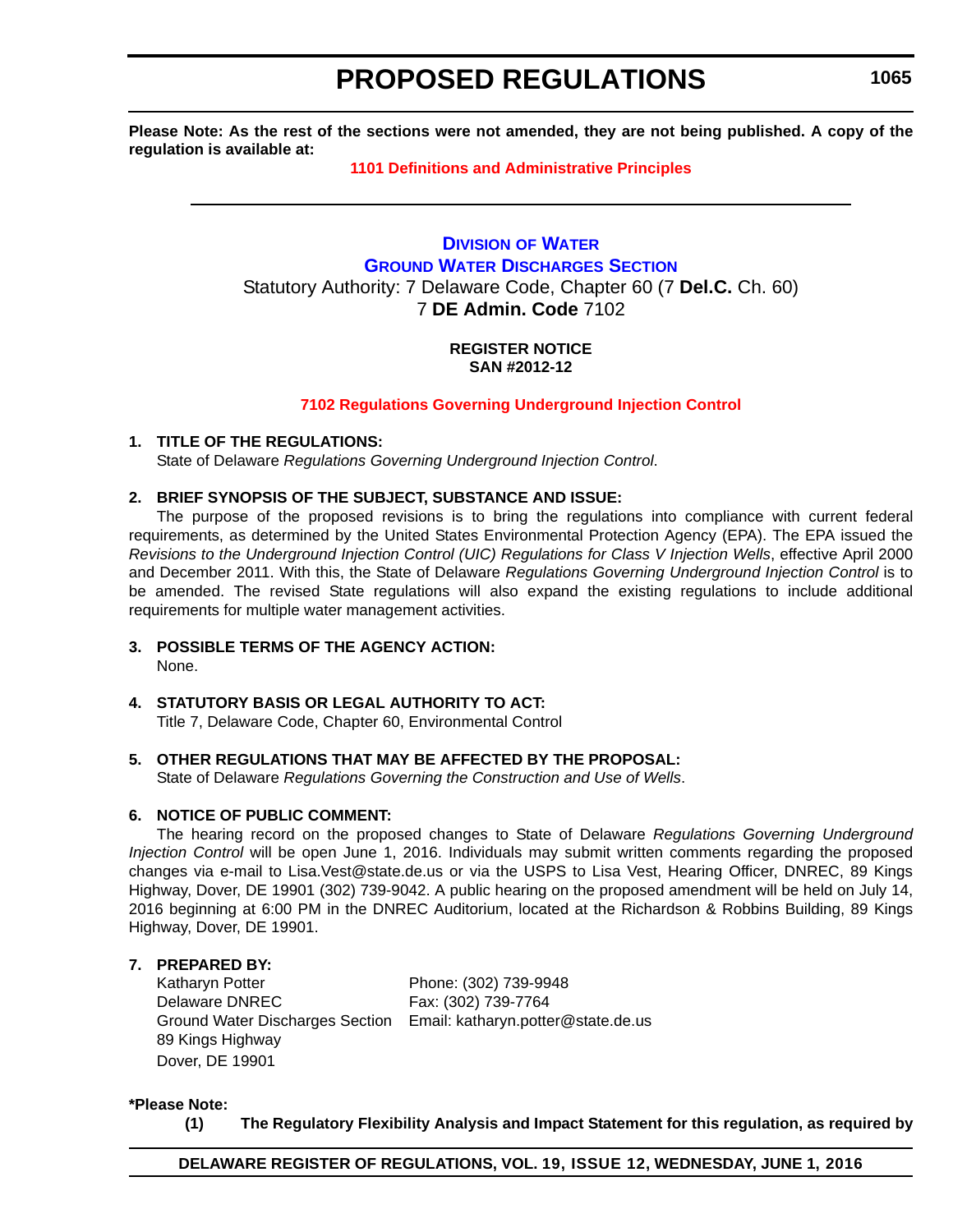# **PROPOSED REGULATIONS**

# <span id="page-30-0"></span>**29 Del.C. Ch. 104, is available at:**

**<http://regulations.delaware.gov/register/june2016/proposed/19 DE Reg 1065RFA 06-01-16.pdf>**

**(2) Due to the size of the proposed regulation, it is not being published here. A copy of the regulation is available at:**

**[7102 Regulations Governing Underground Injection Control](http://regulations.delaware.gov/register/june2016/proposed/19 DE Reg 1065 06-01-16.htm)**

# **[DEPARTMENT OF SAFETY AND HOMELAND SECURITY](http://dshs.delaware.gov/) DIVISION [OF STATE POLICE](http://dsp.delaware.gov/)**

**2400 BOARD OF EXAMINERS [OF CONSTABLES](http://dsp.delaware.gov/constables.shtml)**

Statutory Authority: 10 Delaware Code, Chapter 27 (10 **Del.C.** Ch. 27) 24 **DE Admin. Code** 2400

# **PUBLIC NOTICE**

# **[2400 Board of Examiners of Constables](#page-3-0)**

Notice is hereby given that the Board of Examiners of Constables, in accordance with 10 **Del.C.** Ch. 27 proposes to adopt Rules: 4.0 - Badges & Vehicle Markings - requires all badges and vehicle markings to be approved by the Board. If you wish to view this adoption, contact Ms. Peggy Anderson at 302-672-5304. Any persons wishing to present views may submit them in writing, by July 1, 2016, to Delaware State Police, Professional Licensing, P.O. Box 430, Dover, DE 19903. The Board will hold a meeting on Thursday, July 28, 2016, Tatnall Building, 150 Martin L. King, Jr. Boulevard South, Room 112, Dover, DE.

### **\*Please Note: The Regulatory Flexibility Analysis and Impact Statement for this regulation, as required by 29 Del.C. Ch. 104, is available at:**

**<http://regulations.delaware.gov/register/june2016/proposed/19 DE Reg 1066RFA 06-01-16.pdf>**

# **2400 Board of Examiners of Constables**

# **1.0 Licensing**

# *(Break in Continuity Within Section)*

1.6 Applicants, who have been law enforcement officers in the past but have been away from active law enforcement for more than five years, will be required to take an MMPI (Minnesota Multiphasic Personality Inventory) or the PAI (Personal Assessment Inventory), under the conditions noted in Rule subsection 1.4, and pass a comprehensive, multiple-choice examination of the minimum standards established by the Board to demonstrate their knowledge of the duties of a Constable. If the test is failed twice, the applicant will be required to take the full training course.

# *(Break in Continuity of Sections)*

# **4.0 Reserved Badges and Vehicle Markings**

- 4.1 No person licensed under 10 **Del.C.** Ch. 27 shall wear or display any uniform, patch, badge, seal, vehicle and the markings, letterhead, business card, advertisement, or other form of publication unless first approved by the Board of Examiners.
- 4.2 Under no circumstances shall any item contain the seal or crest of the State of Delaware, any state of the United States, the seal or crest of any county or local sub division, or any facsimile of the aforementioned seals or crests without proper authorization.
- 4.3 No such items will be approved by the Board if the item will mislead the public by confusing the entity and/or the constables with official law enforcement agencies and/or personnel.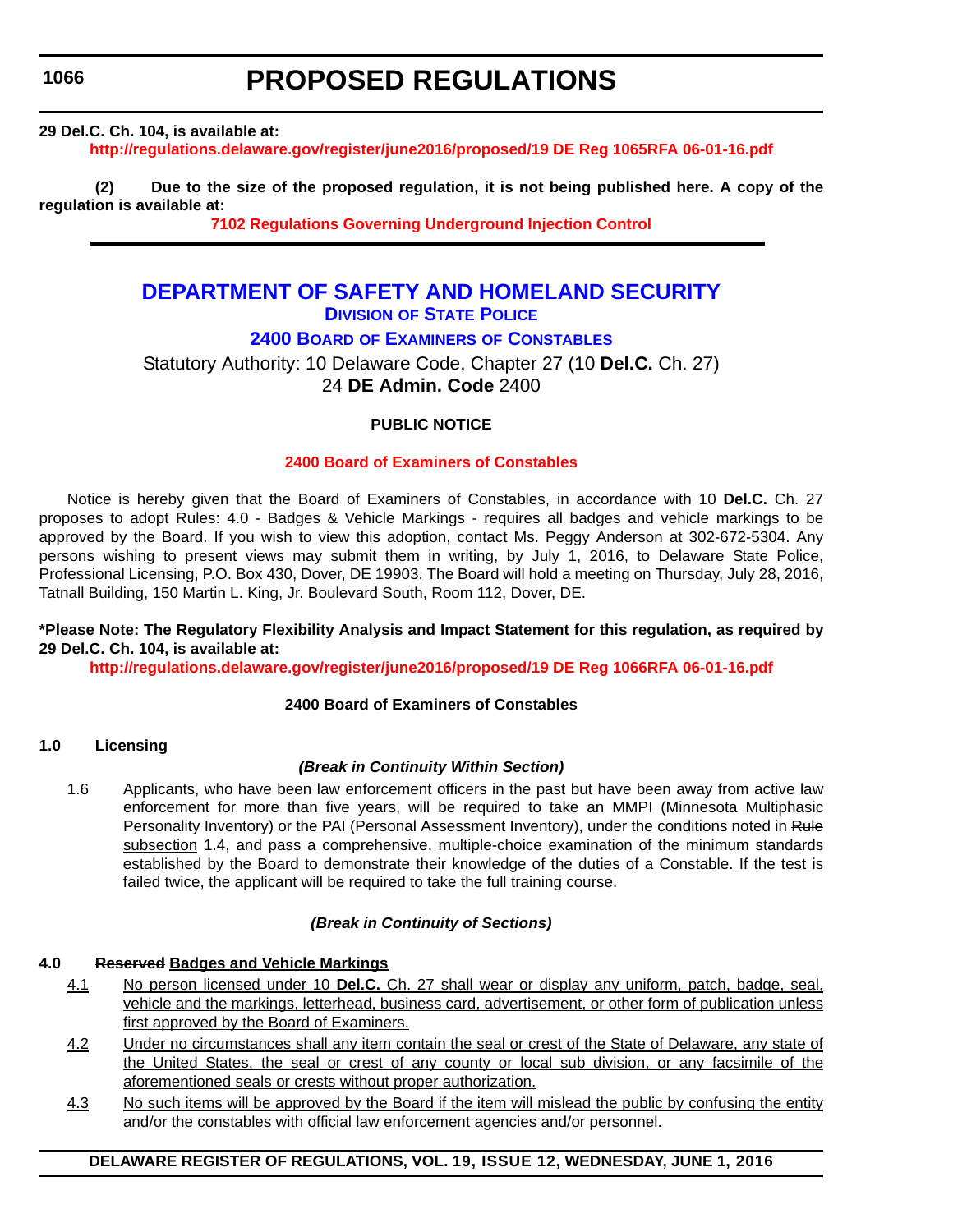- <span id="page-31-0"></span>4.4 All persons licensed under 10 **Del.C.** Ch. 27 shall wear or display their assigned badge visibly on the outermost garment.
- 4.5 Vehicle Identification
	- 4.5.1 No vehicle utilized for purposes covered by 10 **Del.C.** Ch. 27 shall have an appearance that creates a reasonable likelihood of confusion with a police vehicle used by the Delaware State Police or a law enforcement agency of any state or governmental subdivision. The Board of Examiners shall have discretion to review the appearance of vehicles, and to make comparisons with known law enforcement vehicles, in order to enforce this Section.
	- 4.5.2 In the event that a vehicle is not approved by the Board of Examiners pursuant to Section 4.0, the Board may indicate what changes to the vehicle appearance would be sufficient to satisfy the standards and criteria set forth above.
	- 4.5.3 Auxiliary lights on vehicles, used for patrol, shall be amber and/or white only. Use of sirens is prohibited.

# **5.0 Firearm's Policy**

# *(Break in Continuity Within Section)*

5.6 Under no circumstances will anyone under this Rule Section be allowed to carry any type of shotgun or rifle or any type of weapon that is not described herein.

**Please Note: As the rest of the sections were not amended, they are not being published. A copy of the regulation is available at:**

**[2400 Board of Examiners of Constables](http://regulations.delaware.gov/register/june2016/proposed/19 DE Reg 1066 06-01-16.htm)**

# **[DEPARTMENT OF STATE](http://sos.delaware.gov/)**

**DIVISION [OF PROFESSIONAL REGULATION](http://dpr.delaware.gov/)**

# **300 BOARD [OF ARCHITECTS](http://dpr.delaware.gov/boards/architects/index.shtml)**

Statutory Authority: 24 Delaware Code, Section 306(a)(1) (24 **Del.C.** §306(a)(1)) 24 **DE Admin. Code** 300

# **PUBLIC NOTICE**

# **[300 Board of Architects](#page-3-0)**

The Delaware Board of Architects, pursuant to 24 **Del.C.** §306(a)(1), proposes to revise its regulations. The proposed regulatory overhaul seeks to bring the regulations into conformity with current law and remove outdated and inconsistent provisions. For example, the proposed changes eliminate unnecessary definitions; update the regulations pertaining to reciprocity and training in order to be consistent with recent changes in the statute pertaining to the same; changes the date of renewal from July 31<sup>st</sup> to January 31<sup>st</sup>; updates the language on the seal; and adds several drug crimes to the list of crimes related to the practice of architecture.

The Board will hold a public hearing on the proposed regulation change on July 6, 2016 at 1:30 p.m., Second Floor Conference Room B, Cannon Building, 861 Silver Lake Blvd., Dover, DE 19904. Written comments should be sent to Jennifer Witte, Administrative Specialist of the Delaware Board of Architects, Cannon Building, 861 Silver Lake Blvd., Dover, DE 19904. Written comments will be accepted until July 21, 2016 pursuant to 29 **Del.C.** §10118(a).

**\*Please Note: The Regulatory Flexibility Analysis and Impact Statement for this regulation, as required by 29 Del.C. Ch. 104, is available at:**

**<http://regulations.delaware.gov/register/june2016/proposed/19 DE Reg 1067RFA 06-01-16.pdf>**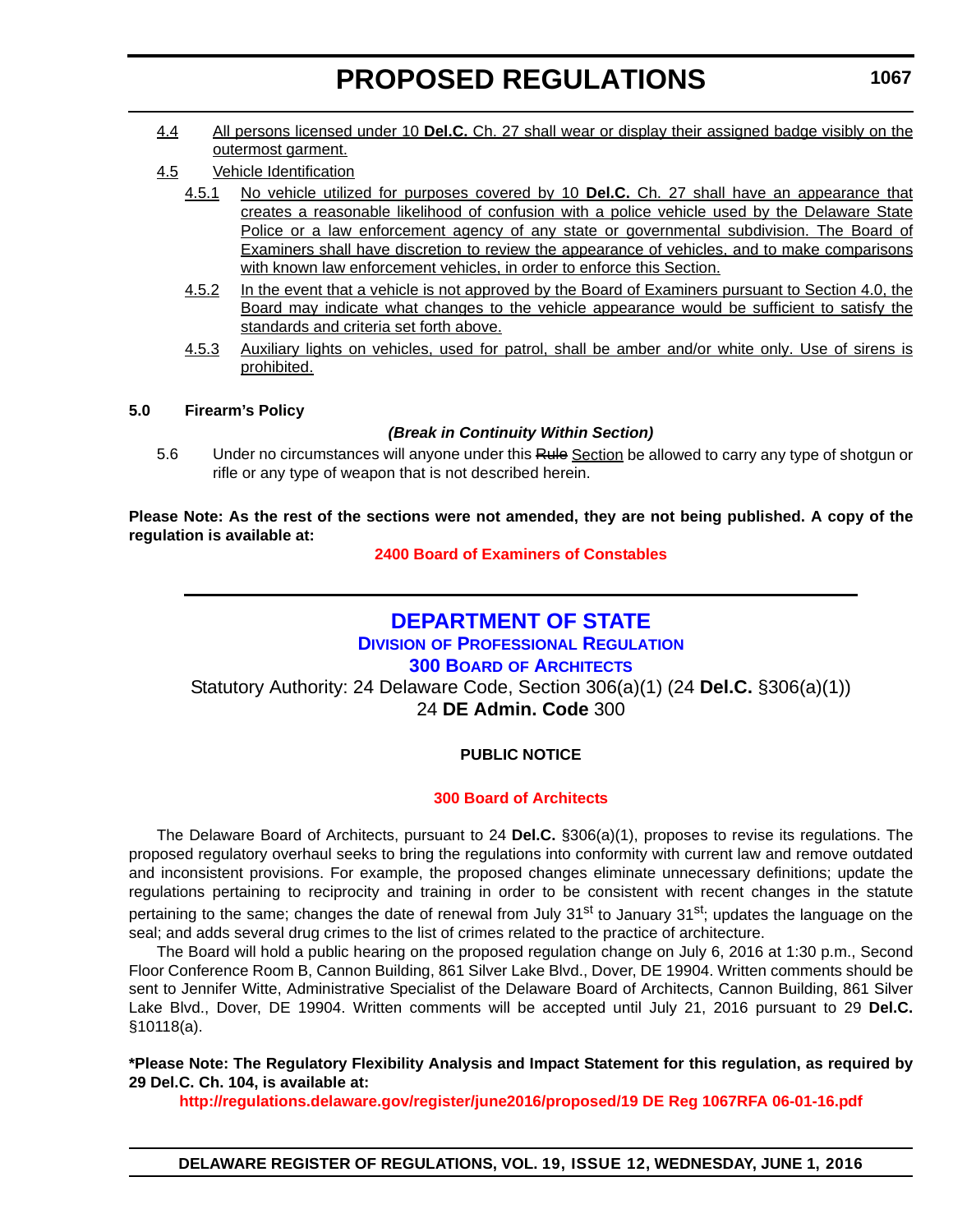# **300 Board of Architects**

### **1.0 Scope: Definitions**

### *(Break in Continuity Within Section)*

**"Applicant"** means an individual who has submitted an application for registration to the Board.

#### *(Break in Continuity Within Section)*

**"Board"** means the Delaware Board of Architects, 861 Silver Lake Blvd. Cannon Building, Suite 203, Dover, De 19903.

### *(Break in Continuity Within Section)*

**"Continuing Education Hour (CEH)"** or **"Continuing Education Unit (CEU)"** means one continuous instructional hour (50 to 60 minutes of contact) spent in Structured Educational Activities intended to increase or update the architect's knowledge and competence in Health, Safety, and Welfare Subjects. If the provider of the Structured Educational Activities prescribes a customary time for completion of such an Activity, then such prescribed time shall, unless the Board finds the prescribed time to be unreasonable, be accepted as the architect's time for Continuing Education Hour purposes irrespective of actual time spent on the activity.

### *(Break in Continuity Within Section)*

"**IDP"** means the Intern Development Program of NCARB.

**"IDP Applicant"** means an individual who has completed the IDP training requirements set forth herein and has submitted an application for registration to the Board.

**"Initial Registration"** means Receiving for the first time a certificate of registration as an architect in any United States jurisdiction or Canadian province.

### *(Break in Continuity Within Section)*

**"NAAB"** means the National Architectural Accrediting Board.

**"NCARB"** means the National Council of Architectural Registration Boards.

# *(Break in Continuity Within Section)*

**"Safety"** as it pertains to the practice of architecture means design characteristics of a building or its surrounding site relating to, but not limited to, compliance with occupancy classification requirements; compliance with construction classification requirements; means of egress; fire-rated construction assemblies; compliance with interior finish requirements; fire detection, alarm and suppression systems; and compliance with environmental health regulations and smoke control systems, compliance with the minimum requirements for heating and cooling; natural and artificial illumination; natural and artificial ventilation; physical hygiene; and accessibility from environmental barriers.

# *(Break in Continuity Within Section)*

**"Training Requirements"** means the Intern Development Program (IDP) training requirements established from time to time by NCARB for certification by NCARB, as accepted by the Board from time to time.

# **2.0 General Provisions**

- 2.1 NCARB:
	- 2.1.1 The Board shall maintain membership in the National Council of Architectural Registration Boards (NCARB) and pay the necessary costs thereof.

#### *(Break in Continuity Within Section)*

2.2 Practice of Architecture:

#### *(Break in Continuity Within Section)*

2.2.3 The seal of an architect shall not be required for:

#### *(Break in Continuity Within Section)*

2.2.3.4 Pursuant to 24 **Del.C.** §303(b)(11) and (12), every person holding a NCARB Certificate, but not registered as an architect in Delaware every person not registered as an architect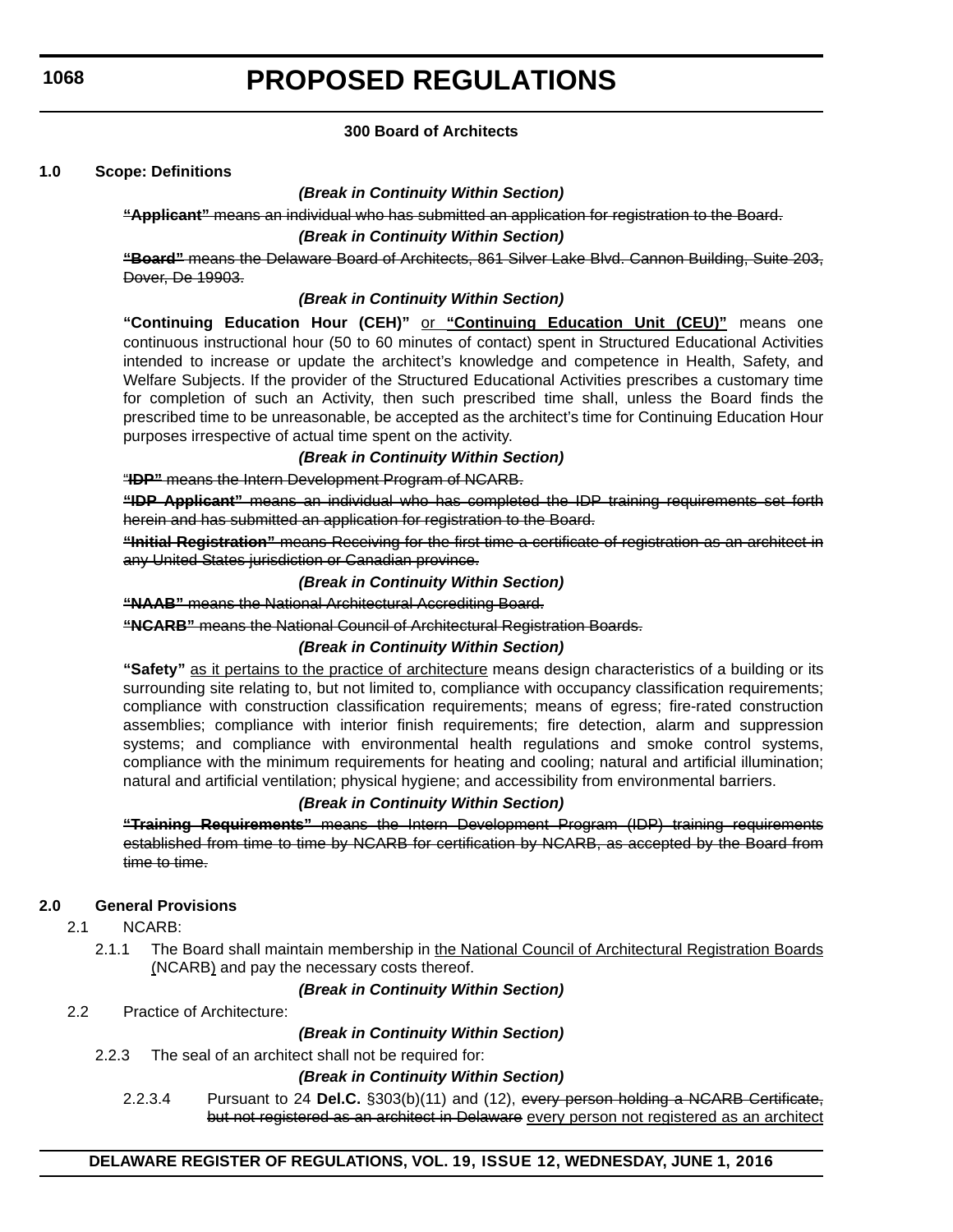in Delaware, but meeting the requirements for reciprocal registration defined herein, and intending to offer architectural services in Delaware or participate in an architectural design competition in Delaware shall submit notice of such intent to the Board using the appropriate form appended to these regulations.

# **3.0 Application for Registration:**

3.1 Submission of Application fee: Every individual seeking registration shall submit an application to the Board, accompanied by the filing fee established above. Such filing fee shall be determined in accordance with statutory criteria.

# *(Break in Continuity Within Section)*

- 3.1.2 Proof of self-employment must be substantiated with the following:
	- 3.1.2.1  $a\Delta$  copy of business license(s) for those duration's claimed as part of the application or a letter from your accountant or local building official substantiating experience, or similar objective proof of self-employment.
- 3.2 Applicants; General:

# *(Break in Continuity Within Section)*

3.2.4 Filing of an application, fees, etc., shall not be construed as completing the registration process; the bBoard will register applicants at regular Board meetings only.

# *(Break in Continuity of Sections)*

# **4.0 Registration Standards:**

4.1 Registration Standards: To be granted registration an applicant must:

# *(Break in Continuity Within Section)*

- 4.1.2 Training meet the Training Requirements set forth in the NCARB Intern Development Program Guidelines (IDP). Check NCARB's website, [www.ncarb.org](http://www.ncarb.org) for updates and the most current information regarding the IDP.
	- 4.1.2.1 The IDP Training, as defined above, is a requirement for all applicants for initial registration in the State of Delaware. Applicants holding a current registration in good standing in another United States jurisdiction or Canadian province and documenting five (5) or more years of practicing architecture immediately preceding the date of the application that is acceptable to the Board may obtain a waiver of the IDP requirement. A request for waiver shall be made on a form prescribed by the Board.

# *(Break in Continuity Within Section)*

- 4.1.5 Agree with the following conditions of examination:
	- 4.1.5.1 take the ARE at any NCARB-approved test center, whether or not it is located in Delaware.
	- 4.1.5.2 to accept the ARE results as determined by NCARB.
	- 4.1.5.3 if there is any alleged misbehavior on the part of an applicant in connection with taking the examination, the bBoard will investigate the allegation and take appropriate action. Misbehavior may include, without limitation, violation of NCARB's guidelines or policies, or an applicant's confidentiality agreements with respect to the examination.

# **5.0 Reciprocal Registration**

- 5.1 Reciprocal Registration An applicant who holds a current and valid certification issues by NCARB and submits satisfactory evidence of such certification to the Board shall be registered without the necessity of complying with provisions 4.1.2 through 4.1.4 if he/she:
	- 5.1.1 holds a current and valid registration as an architect issued by a registration authority of the United States or Canada, and submits satisfactory evidence for such registration to the Board, and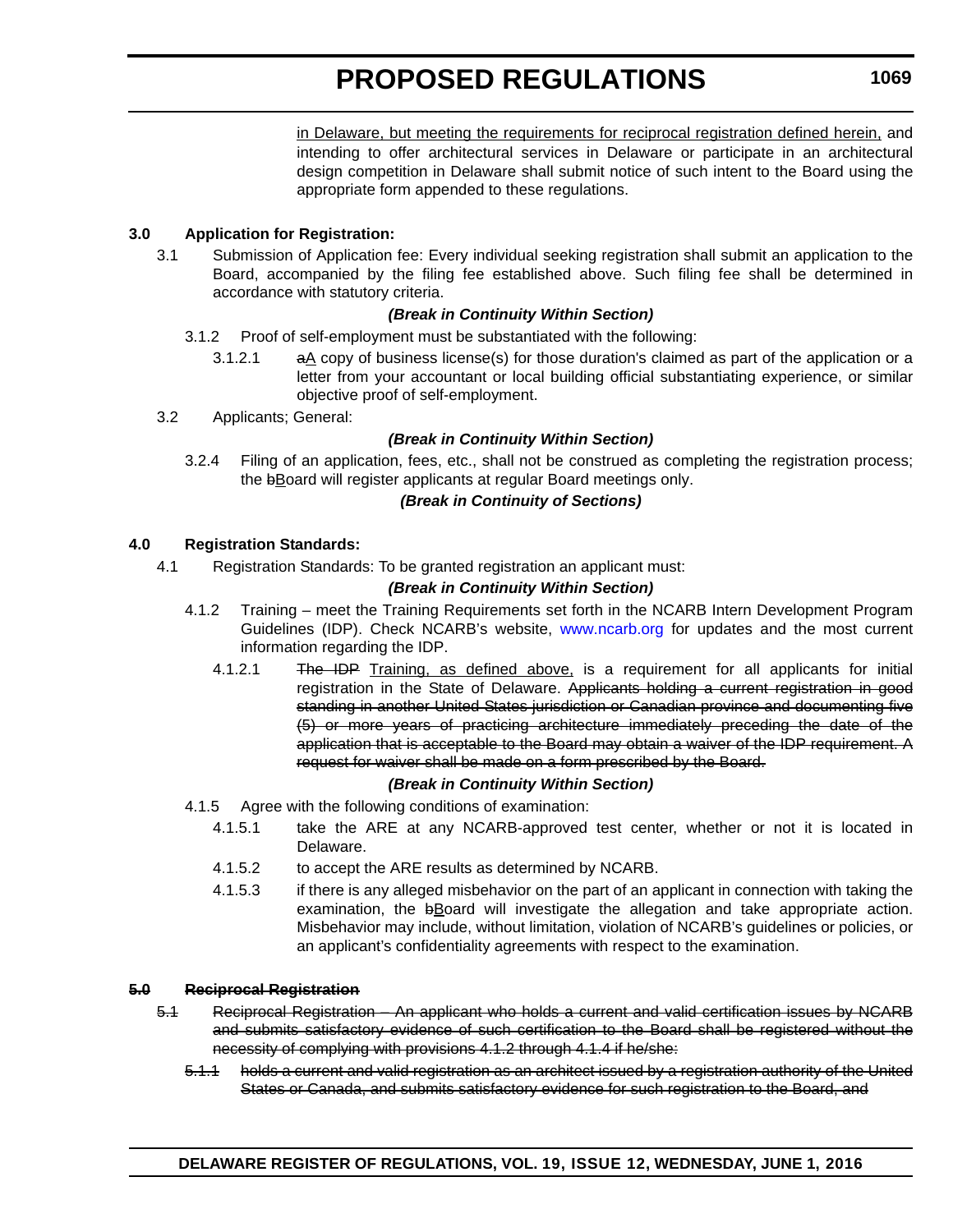# **PROPOSED REGULATIONS**

5.1.2 files his/her application with the Board, upon a form prescribed by the Board, containing such information satisfactory to the Board concerning the applicant, as the Board considers pertinent, and pays the applicable fee established by the Board.

# **5.0 Applications by Reciprocity**

- 5.1 Persons seeking licensure pursuant to 24 **Del.C.** §309, shall submit payment of the fee established by the Division and an application on a form prescribed by the Board, which shall include proof of licensure and good standing in each state or territory of current licensure. Letters of good standing must also be provided for each state or jurisdiction in which the applicant was ever previously licensed.
- 5.2 Determination of Substantial Similarity of Licensing Standards The applicant shall submit a copy of the statute and rules of licensure from the state of current licensure. The burden of proof is upon the applicant to demonstrate that the statute and rules of the licensing state are at least equivalent to the education, training, and examination requirements of this State. Based upon the information presented, the Board shall make a determination regarding whether the licensing requirements of the applicant's licensing state are substantially similar to those of Delaware.

# **6.0 Registration**

- 6.1 Duration Each certificate of registration issued by the Board shall be valid for two years, or the expiration of the current licensing period. The license renewal date is January 31 of even numbered years.
- 6.2 Continuing Education requirements for renewal.
	- 6.2.1 In addition to all other requirements for registration renewal, an architect must complete a minimum of 42-24 Continuing Education Hours each ealendar year renewal period including a minimum of 8 Continuing Education Hours in each year or be exempt from these continuing education requirements as provided below. Failure to comply with these requirements may result in non-renewal of the architect's registration. For an architect's initial registration period, the continuing education requirements shall be pro-rated at one Continuing Education Hour per month of registration, beginning with the first full month following the month of issuance, through the end of the renewal cycle. Up to four CE hours can be carried over into a subsequent calendar year.
		- 6.2.1.1 Continuing Education Hours. 12 All Continuing Education Hours must be completed in Health, Safety, and Welfare Subjects acquired in Structured Educational Activities. Continuing Education Hours may be acquired at any location. If an architect completes more than 12 continuing education hours in a calendar year, up to four excess hours may be carried forward and applied to the education requirement for the succeeding calendar year.

# *(Break in Continuity Within Section)*

- 6.2.2 The following are acceptable Continuing Education:
	- 6.2.2.1 NCARB monograph programs
	- 6.2.2.2 hHealth, safety, and welfare programs approved by the American Institute of Architects (AIA).
- 6.3 Audits and Attestation of Compliance

# *(Break in Continuity Within Section)*

- 6.3.3 Attestation of continuing education shall be submitted to the Division of Professional Regulation prior to July January 31<sup>st</sup> of the reporting year.
- 6.4 Hardship Extension: Requests for a hardship extension must be in writing and submitted to the Board prior to the expiration of the licensing period. The Board may, at it's its discretion, grant an extension of time within which the Continuing Education requirement must be completed. The period of hardship extension granted shall be determined by the Board.
- 6.5 Late Renewal
	- 6.5.1 A registrant that has failed to renew on or before July January 31<sup>st</sup> renewal date may apply to the Board to renew their registration within four (4) months following the renewal date.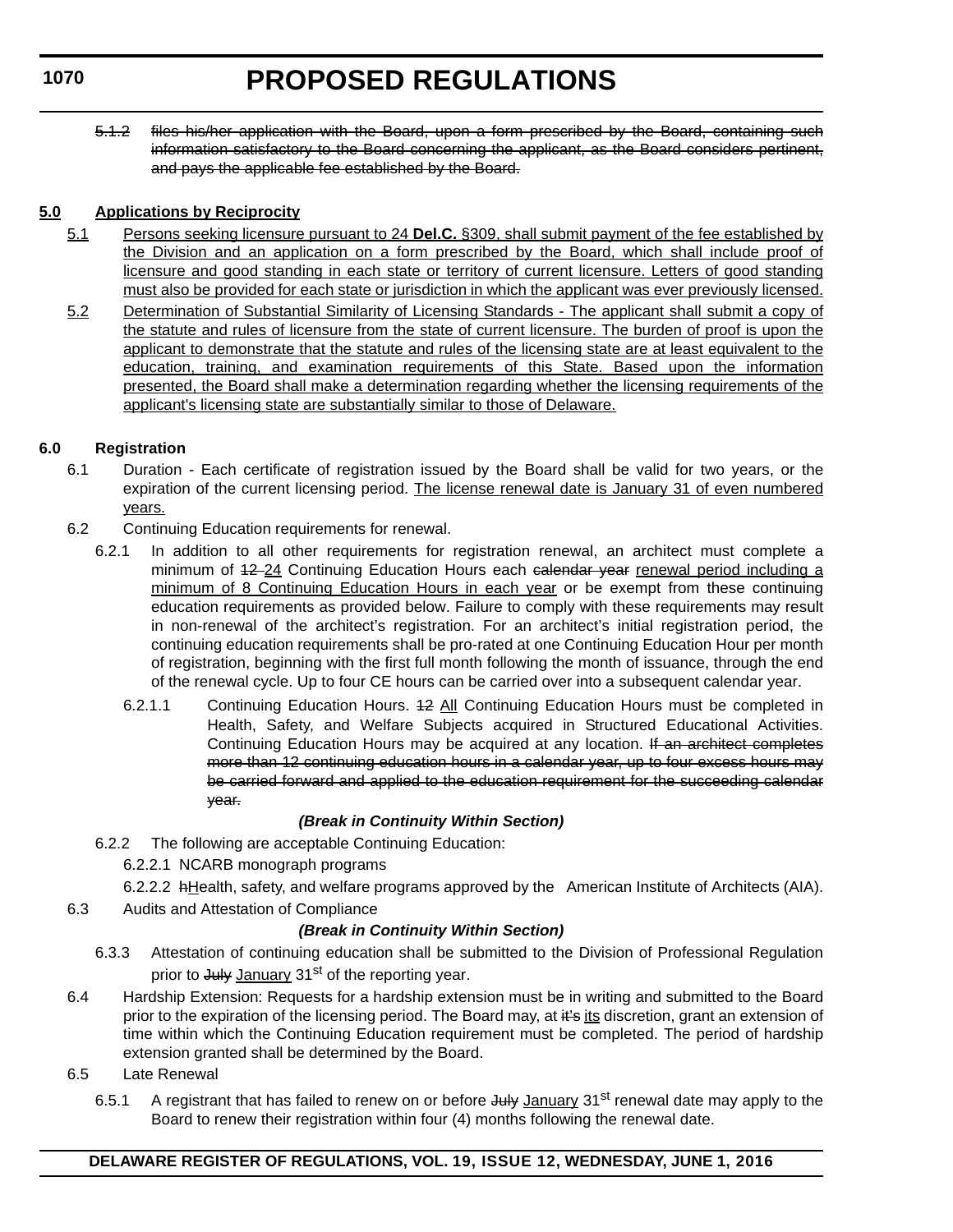# *(Break in Continuity Within Section)*

- 6.5.3 A registrant who has failed to complete the Continuing Education requirement of the previous two calendar years by the  $J_{\text{UV}}$  January 31<sup>st</sup> renewal date may request, in writing, an extension of time of no more than four (4) months following the  $J_{\text{u}}$  January 31<sup>st</sup> renewal date to satisfy the immediately preceding two (2) year requirement. The request for an extension must be received by the Board in writing prior to the July January 31<sup>st</sup> renewal date.
- 6.5.4 No continuing education completed during the late period during the extension in order to satisfy the requirements of a preceding registration period may be used to satisfy future renewal requirements.

# *(Break in Continuity Within Section)*

# 6.8 Reciprocity

- 6.8.1 Registration through reciprocity applications shall be governed by 24 **Del.C.** §309.
- 6.8.2 Applicants for registration through reciprocity who were previously registered as architects in Delaware and had the Certificate of Registration canceled or lapsed shall be required to certify that they have satisfied the minimum Continuing Education Requirement for Renewal provided in Regulation subsections 6.2 and 6.3 for the two year period preceding the new registration, notwithstanding that the Certificate of Registration was canceled or lapsed.

# *(Break in Continuity of Sections)*

# **7.0 Rules of Professional Conduct - All architects shall abide by these Rules of Professional Conduct.** *(Break in Continuity Within Section)*

- 7.4 Compliance with Laws
	- 7.4.1 An architect shall not, in the conduct of his or her practice, knowingly violate any state, federal or local law, rule or regulation.
	- 7.4.2 An architect shall neither offer nor make any payment or gift to a government official (whether elected or appointed) with the intent of influencing the official's judgment in connection with a prospective or existing project in which the architect is interested.
	- 7.4.31 An architect shall comply with the registration laws and regulations governing his/her professional practice in any United States jurisdiction. An architect may be subject to disciplinary action if, based on grounds substantially similar to those which lead to disciplinary action in this jurisdiction, the architect is disciplined in any other United States jurisdiction.
	- 7.4.42 An employer engaged in the practice of architecture shall not have been found by a court or an administrative tribunal to have violated any applicable federal or state law protecting the rights of persons working for the employer with respect to fair labor standards or with respect to maintaining a workplace free of discrimination. For purposes of this rule, any registered architect employed by a firm engaged in the practice of architecture who is in charge of the firm's architectural practice, either alone or with other architects, shall be deemed to have violated this rule if the firm has violated this rule.

# *(Break in Continuity of Sections)*

# **9.0 Crimes substantially related to the practice of architecture**

- 9.1 Conviction of any of the following crimes, or of the attempt to commit or of a conspiracy to commit or conceal or of solicitation to commit any of the following crimes, is deemed to be substantially related to the practice of architecture in the State of Delaware without regard to the place of conviction:
	- 9.1.1 Criminal solicitation in the second degree if the underlying crime is a crime substantially related to the practice of architecture. 11 **Del.C.** §502
	- 9.1.2 Criminal solicitation in the first degree if the underlying crime is a crime substantially related to the practice of architecture. 11 **Del.C.** §503.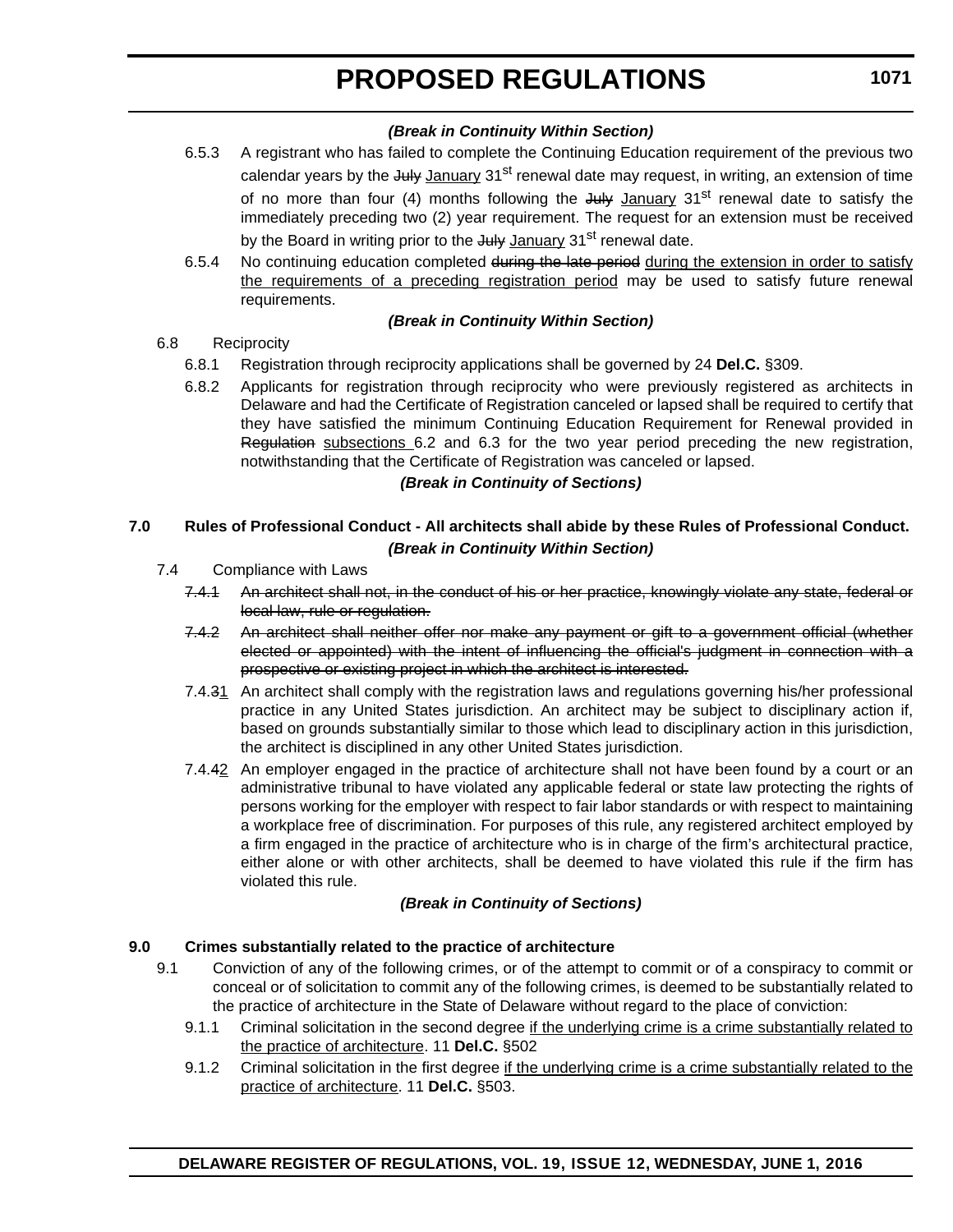# **PROPOSED REGULATIONS**

9.1.3 Conspiracy in the first degree if the underlying crime is a crime substantially related to the practice of architecture. 11 **Del.C.** §513.

# *(Break in Continuity Within Section)*

- 9.1.71 Prohibited acts A under the Uniform Controlled Substances Act. 16 **Del.C.** §4751(a), (b) and (c).
- 9.1.72 Prohibited acts B under the Uniform Controlled Substances Act. 16 **Del.C.** §4752(a) and (b).
- 9.1.73 Drug Dealing Aggravated Possession; class B felony. 16 **Del.C.** §4752.
- 9.1.74 Drug Dealing Aggravated Possession; class C felony. 16 **Del.C.** §4753.
- 9.1.75 Trafficking in marijuana, cocaine, illegal drugs, methamphetamines, Lysergic Acid Diethylamide (L.S.D.), designer drugs, or 3,4-methylenedioxymethamphetamine (MDMA). 16 **Del.C.** §4753A  $(a)(1)-(9)$ .
- 9.1.76 Drug Dealing Aggravated Possession; class D felony. 16 **Del.C.** §4754.
- 9.1.77 Drug Dealing Aggravated Possession; class E felony. 16 **Del.C.** §4755.
- 9.1.78 Drug Dealing Aggravated Possession; class F felony. 16 **Del.C.** §4756.
- 9.1.79 Prohibited acts under the Uniform Controlled Substances Act. 16 **Del.C.** §4756(a)(1)-(5) and (b).
- 9.1.80 Distribution to persons under 21 years of age. 16 **Del.C.** §4761.
- 9.1.81 Purchase of drugs from minors. 16 **Del.C.** §4761A.
- 9.1.82 Distribution, delivery, or possession of controlled substance within 1,000 feet of school property; penalties; defenses. 16 **Del.C.** §4767.
- 9.1.83 Drug paraphernalia; felony. 16 **Del.C.** §4771 (a) and (b).
- 9.2 Crimes substantially related to the practice of architecture shall be deemed to include any crimes under any federal law, state law, or valid town, city or county ordinance, that are substantially similar to the crimes identified in this rule.

**\*-\*-\*-\*-\*-\* Del. Seal \*-\*-\*-\*-\*-\***

# **Notice of Offer of Architectural Services in Delaware**

To: Delaware Board of Architects 861 Silver Lake Blvd., Suite 203 Dover, DE 19904

From:

|               | Name of NCARB Certificate holder:  |  |
|---------------|------------------------------------|--|
|               |                                    |  |
| Firm Name:    |                                    |  |
| Firm Address: |                                    |  |
|               |                                    |  |
|               | Telephone: _______________________ |  |

Mail:

Notice is hereby provided, pursuant to 24 **Del.C.** §303(b)(11), to the Delaware Board of Architects by the undersigned person, that:

a. The person holds a National Council of Architectural Registration Boards (NCARB) certificate meets the requirements for reciprocal registration and is not currently registered in Delaware, but will be present in Delaware for the purpose of offering to provide architectural services;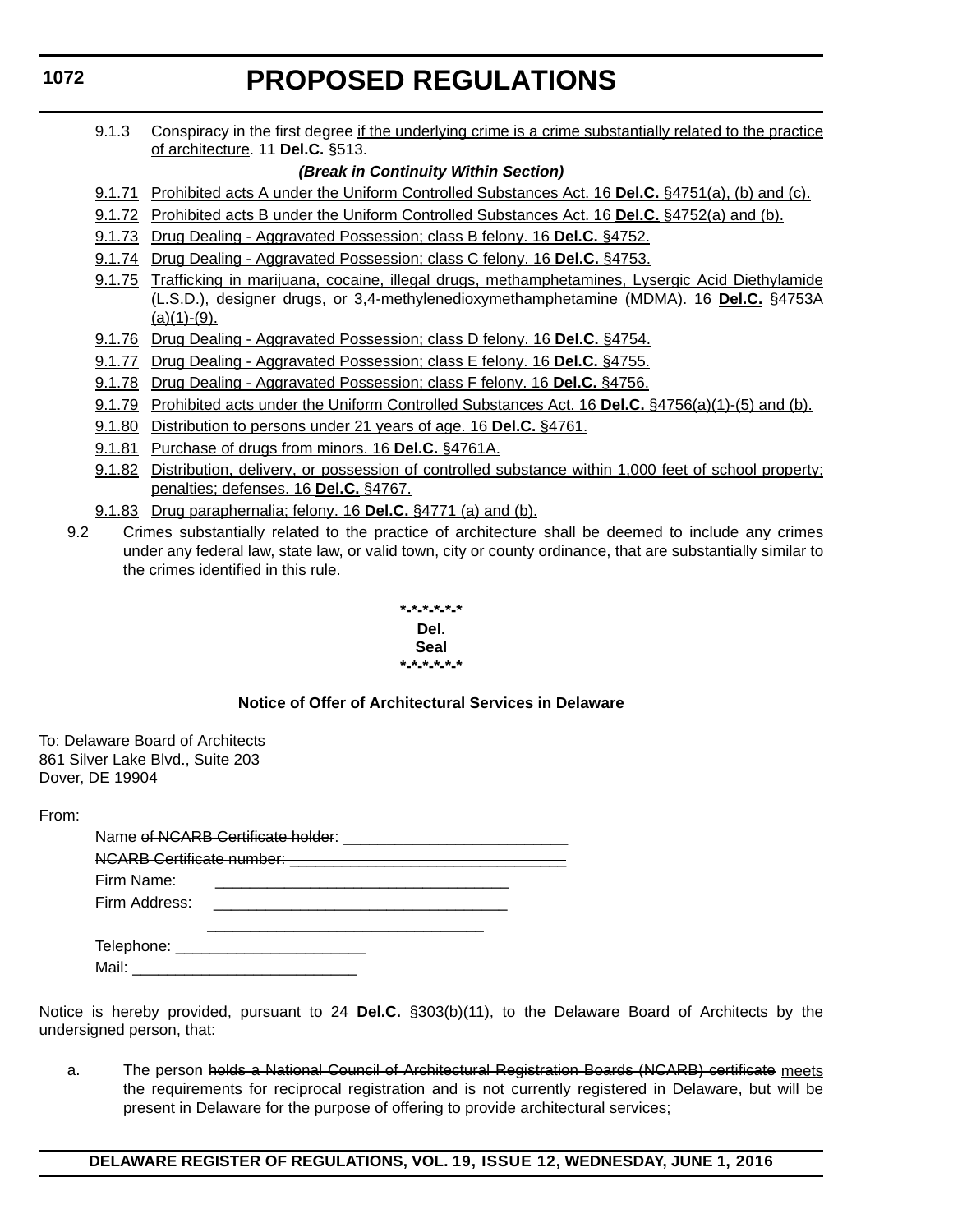# **PROPOSED REGULATIONS**

- b. The person will deliver a copy of this notice to every potential client to whom the person offers to render architectural services; and
- c. The person will provide the Board with a statement of intent that the person will apply immediately to the Board for registration, if selected as the architect for a project in Delaware.

The undersigned person shall not perform any of the professional services involved in the practice of architecture in Delaware until registered as an architect in Delaware.

Signature of NCARB certificate holder:

\_\_\_\_\_\_\_\_\_\_\_\_\_\_\_\_\_\_\_\_\_\_\_\_\_\_\_\_\_\_\_\_ Date:  $\Box$ 

> **\*-\*-\*-\*-\*-\* Del. Seal \*-\*-\*-\*-\*-\***

### **Notice of Participation in an Architectural Design Competition in Delaware**

To: Delaware Board of Architects 861 Silver Lake Blvd., Suite 203 Dover, DE 19904

From:

| Firm Name:                                                                      |  |
|---------------------------------------------------------------------------------|--|
| Firm Address:<br><u> 1980 - Jan Bernard Bernard, mension bernard bahasa per</u> |  |
| Mail:                                                                           |  |

Notice is hereby provided, pursuant to 24 **Del.C.** §303(b)(12)**,** to the Delaware Board of Architects by the undersigned person, that:

- a. The person holds a National Council of Architectural Registration Boards (NCARB) certificate meets the requirements for reciprocal registration and is not currently registered in Delaware, but will be present in Delaware for the purpose of participating in an architectural design competition;
- b. The person will deliver a copy of this notice to every person conducting architectural design competition in which the person participates; and
- c. The person will provide the Board with a statement of intent that the person will apply immediately to the Board for registration, if selected as the architect for the project.

Signature of NCARB certificate holder:

\_\_\_\_\_\_\_\_\_\_\_\_\_\_\_\_\_\_\_\_\_\_\_\_\_\_\_\_\_\_\_\_ Date: \_\_\_\_\_\_\_\_\_\_\_\_\_\_\_\_\_\_\_\_\_\_\_\_\_\_\_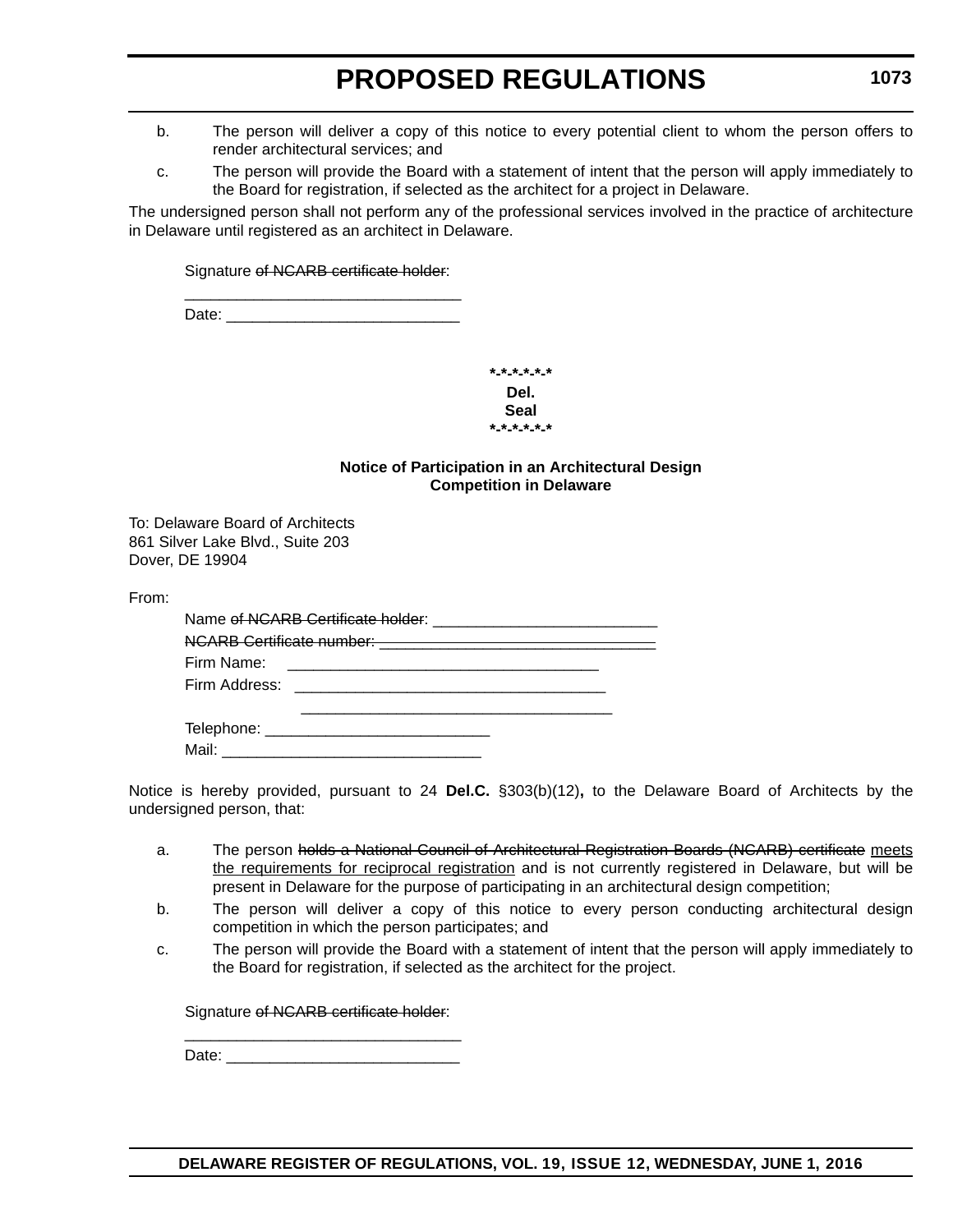# **PROPOSED REGULATIONS**

**Please Note: As the rest of the sections were not amended, they are not being published. A copy of the regulation is available at:**

#### **[300 Board of Architects](http://regulations.delaware.gov/register/june2016/proposed/19 DE Reg 1067 06-01-16.htm)**

# **DIVISION [OF PROFESSIONAL REGULATION](http://dpr.delaware.gov/) [1900 BOARD](http://dpr.delaware.gov/boards/nursing/index.shtml) OF NURSING** Statutory Authority: 24 Delaware Code, Section 1904(c) (24 **Del.C.** §1904(c))

24 **DE Admin. Code** 1900

# **PUBLIC NOTICE**

### **[1900 Board of Nursing](#page-3-0)**

The Delaware Board of Nursing, pursuant to 24 **Del.C.** §1904(c), proposes to revise regulations 8.0, *et. seq.* The proposed changes update the regulations to reflect the current terminology from advanced practice nurse to advanced practice registered nurse and seek to bring the nursing regulations into line with a recent statutory change addressing advanced practice registered nurses collaborative agreements, prescriptive authority, and independent.

The Board will hold a public hearing on the proposed regulation change on July 13, 2016 at 9:30 a.m., Second Floor Conference Room A, Cannon Building, 861 Silver Lake Blvd., Dover, DE 19904. Written comments should be sent to Dr. Peggy Mack, Executive Director of the Delaware Board of Nursing, Cannon Building, 861 Silver Lake Blvd., Dover, DE 19904. Written comments will be accepted until July 28, 2016 pursuant to 29 **Del.C.** §10118(a).

**\*Please Note:** 

**(1) The Regulatory Flexibility Analysis and Impact Statement for this regulation, as required by 29 Del.C. Ch. 104, is available at:**

**<http://regulations.delaware.gov/register/june2016/proposed/19 DE Reg 1074RFA 06-01-16.pdf>**

**(2) Due to the size of the proposed regulation, it is not being published here. A copy of the regulation is available at:**

#### **[1900 Board of Nursing](http://regulations.delaware.gov/register/june2016/proposed/19 DE Reg 1074 06-01-16.htm)**

# **DIVISION [OF PROFESSIONAL REGULATION](http://dpr.delaware.gov/) [2000 BOARD OF OCCUPATIONAL THERAPY PRACTICE](http://dpr.delaware.gov/boards/occupationaltherapy/index.shtml)** Statutory Authority: 24 Delaware Code, Section 2006(a)(1) (24 **Del.C.** §2006(a)(1)) 24 **DE Admin. Code** 2000

#### **PUBLIC NOTICE**

#### **[2000 Board of Occupational Therapy Practice](#page-3-0)**

Pursuant to 24 **Del.C.** §2006(a)(1), the Delaware Board of Occupational Therapy Practice has proposed revisions to its rules and regulations. The rules pertaining to renewal of an expired license are amended and a regulation addressing telehealth is added.

A public hearing will be held on July 20, 2016 at 4:30 p.m. in the second floor conference room A of the Cannon Building, 861 Silver Lake Boulevard, Dover, Delaware, where members of the public can offer comments on the amendments to the rules and regulations. Anyone wishing to receive a copy of the proposed rules and regulations may obtain a copy from the Delaware Board of Occupational Therapy Practice, 861 Silver Lake

### **DELAWARE REGISTER OF REGULATIONS, VOL. 19, ISSUE 12, WEDNESDAY, JUNE 1, 2016**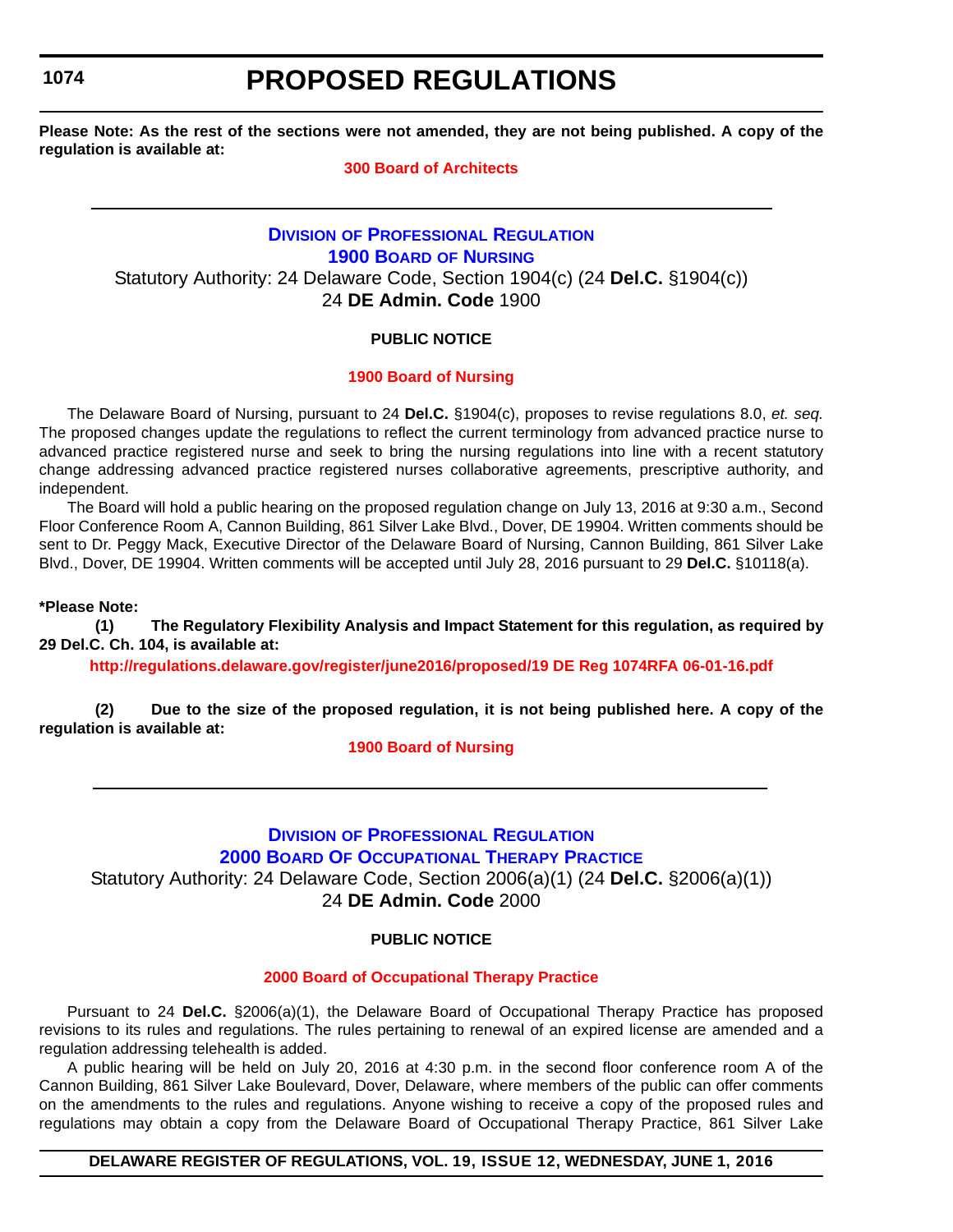# **PROPOSED REGULATIONS**

Boulevard, Dover, Delaware 19904. Persons wishing to submit written comments may forward these to the Board at the above address in accordance with 29 **Del.C.** §10118(a).

#### **\*Please Note:**

**(1) The Regulatory Flexibility Analysis and Impact Statement for this regulation, as required by 29 Del.C. Ch. 104, is available at:**

**<http://regulations.delaware.gov/register/june2016/proposed/19 DE Reg 1074aRFA 06-01-16.pdf>**

**(2) Due to the size of the proposed regulation, it is not being published here. A copy of the regulation is available at:**

**[2000 Board of Occupational Therapy Practice](http://regulations.delaware.gov/register/june2016/proposed/19 DE Reg 1074a 06-01-16.htm)**

## **DIVISION [OF PROFESSIONAL REGULATION](http://dpr.delaware.gov/) 3800 BOARD [OF DIETETICS/NUTRITION](http://dpr.delaware.gov/boards/dietitians/index.shtml)**

Statutory Authority: 24 Delaware Code, Section 3805(1) (24 **Del.C.** §3805(1)) 24 **DE Admin. Code** 3800

# **PUBLIC NOTICE**

# **[3800 State Board of Dietetics/Nutrition](#page-3-0)**

The Delaware Board of Dietetics/Nutrition, pursuant to 24 **Del.C.** §3805(1), proposes to revise its regulations. The proposed amendments to the regulations seek to clarify and provide more detailed information regarding the use of telehealth for the provision of dietetics and nutrition services.

The Board will hold a public hearing on the proposed rule change on August 12, 2016 at 1:30 p.m., in the Second Floor Conference Room B, Cannon Building, 861 Silver Lake Blvd., Dover, DE 19904. Written comments should be sent to LaTonya Brown, Administrator of the Delaware Board of Dietetics/Nutrition, Cannon Building, 861 Silver Lake Blvd, Dover, DE 19904. Written comments will be accepted until August 27, 2016.

### **\*Please Note: The Regulatory Flexibility Analysis and Impact Statement for this regulation, as required by 29 Del.C. Ch. 104, is available at:**

**<http://regulations.delaware.gov/register/june2016/proposed/19 DE Reg 1075RFA 06-01-16.pdf>**

### **3800 State Board of Dietetics/Nutrition** *(Break in Continuity of Sections)*

# **9.0 Telehealth**

- 9.1 Telehealth is the use of electronic communications to provide and deliver a host of health-related information and health-care services, including dietetics and nutrition-related information and services, over large and small distances. Telehealth encompasses a variety of health care and health promotion activities, including education, advice, reminders, interventions, and monitoring of interventions.
- 9.2 The licensed dietitian/nutritionist (referred to as "licensee" for the purpose of this Board Rule) who provides treatment through telehealth shall meet the following requirements:
	- 9.2.1 Location of patient during treatment through telehealth
		- 9.2.1.1 The licensee shall have an active Delaware license in good standing to practice telehealth in the state of Delaware.
		- 9.2.1.2 Licensees understand that this rule does not provide licensees with authority to practice telehealth to clients located in any jurisdiction other than Delaware, and licensees bear responsibility for complying with laws, rules, and/or policies for the practice of telehealth set forth by other jurisdictional boards dietetics and nutrition.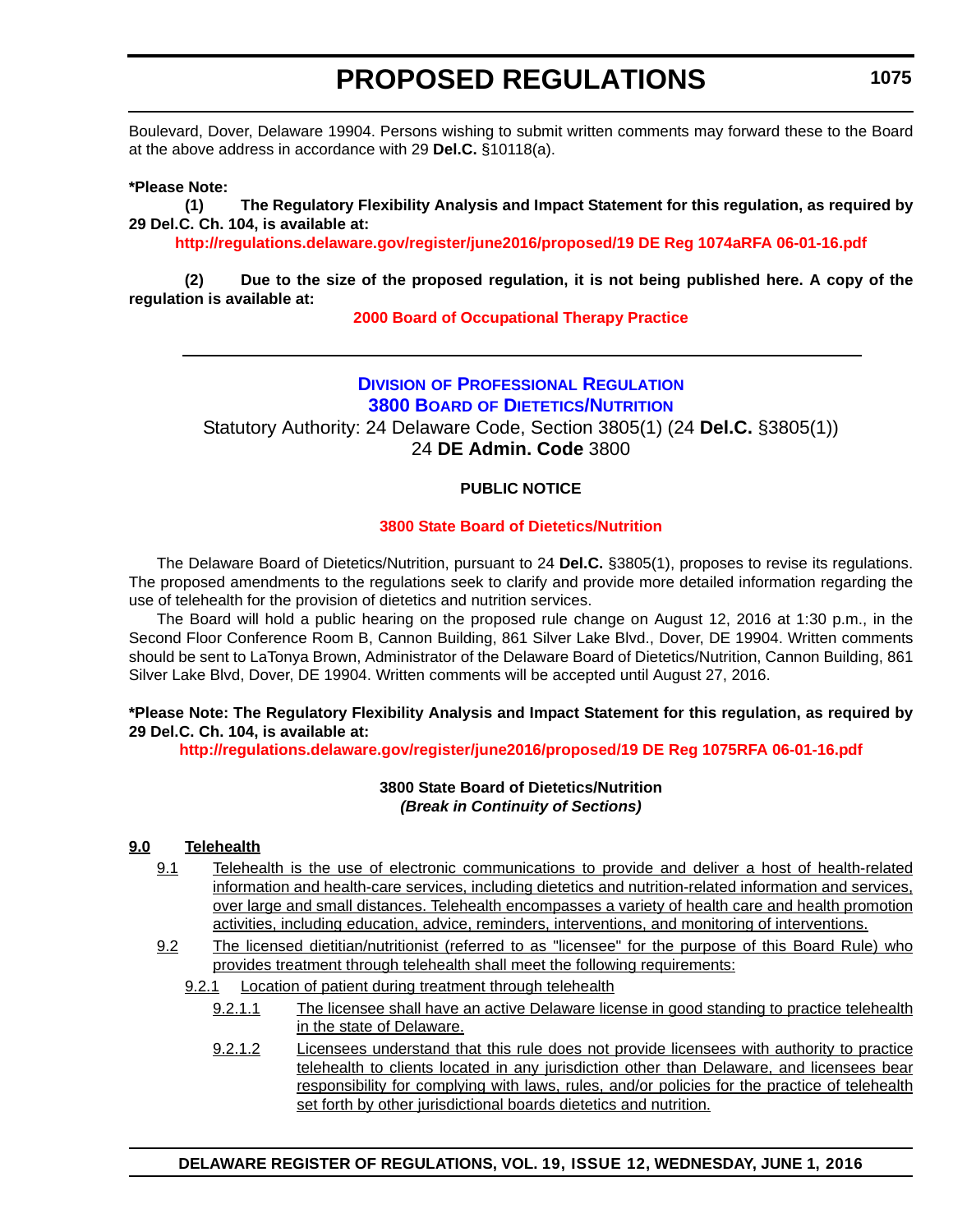# **PROPOSED REGULATIONS**

- 9.2.1.3 Licensees practicing telehealth shall comply with all of these rules of professional conduct and with requirements incurred in state and federal statutes relevant to the practice of dietetics and nutrition.
- 9.2.2 Informed consent
	- 9.2.2.1 Before services are provided through telehealth, the licensee shall obtain written, informed consent from the patient, or other appropriate person with authority to make health care treatment decisions for the patient. At minimum, the informed consent shall inform the patient and document acknowledgement of the risk and limitations of:
		- 9.2.2.1.1 The use of electronic communications in the provision of care;
		- 9.2.2.1.2 The potential breach of confidentiality, or inadvertent access, of protected health information using electronic communication in the provision of care; and
		- 9.2.2.1.3 The potential disruption of electronic communication in the use of telehealth.
- 9.2.3 Confidentiality: The licensee shall ensure that the electronic communication is secure to maintain confidentiality of the patient's medical information as required by the Health Insurance Portability and Accountability Act (HIPAA) and other applicable Federal and State laws. Confidentiality shall be maintained through appropriate processes, practices and technology, including disposal of electronic equipment and data.
- 9.2.4 Competence and scope of practice
	- 9.2.4.1 The licensee shall be responsible for determining and documenting that telehealth is an appropriate level of care for the patient.
	- 9.2.4.2 The licensee shall comply with the Board's law and rules and regulations and all current standards of care requirements applicable to onsite care.
	- 9.2.4.3 The licensee shall limit the practice of telehealth to the area of competence in which proficiency has been gained through education, training and experience.
	- 9.2.4.4 All initial evaluations shall be performed face to face and not through telehealth.
	- 9.2.4.5 The licensee shall document in the file or record which services were provided by telehealth.

**Please Note: As the rest of the sections were not amended, they are not being published. A copy of the regulation is available at:**

**[3800 State Board of Dietetics/Nutrition](http://regulations.delaware.gov/register/june2016/proposed/19 DE Reg 1075 06-01-16.htm)**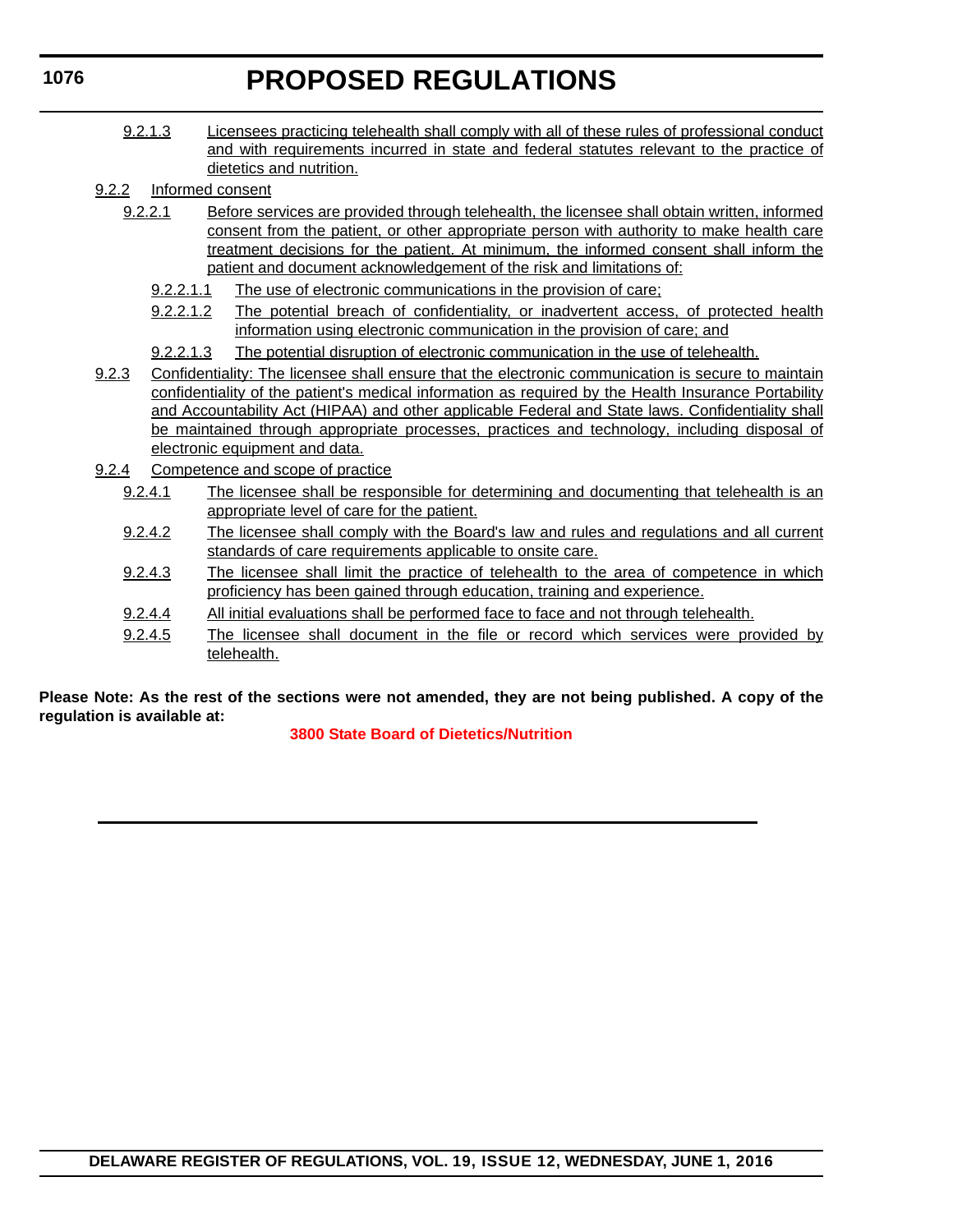# **Symbol Key**

Arial type indicates the text existing prior to the regulation being promulgated. Underlined text indicates new text added at the time of the proposed action. Language which is stricken through indicates text being deleted. **Bracketed Bold language]** indicates text added at the time the final order was issued. **Bracketed bold stricken through]** indicates language deleted at the time the final order was issued.

# **Final Regulations**

The opportunity for public comment shall be held open for a minimum of 30 days after the proposal is published in the *Register of Regulations*. At the conclusion of all hearings and after receipt within the time allowed of all written materials, upon all the testimonial and written evidence and information submitted, together with summaries of the evidence and information by subordinates, the agency shall determine whether a regulation should be adopted, amended or repealed and shall issue its conclusion in an order which shall include: (1) A brief summary of the evidence and information submitted; (2) A brief summary of its findings of fact with respect to the evidence and information, except where a rule of procedure is being adopted or amended; (3) A decision to adopt, amend or repeal a regulation or to take no action and the decision shall be supported by its findings on the evidence and information received; (4) The exact text and citation of such regulation adopted, amended or repealed; (5) The effective date of the order; (6) Any other findings or conclusions required by the law under which the agency has authority to act; and (7) The signature of at least a quorum of the agency members.

The effective date of an order which adopts, amends or repeals a regulation shall be not less than 10 days from the date the order adopting, amending or repealing a regulation has been published in its final form in the *Register of Regulations*, unless such adoption, amendment or repeal qualifies as an emergency under §10119.

# **[DEPARTMENT OF AGRICULTURE](http://dda.delaware.gov/)**

**[HARNESS RACING COMMISSION](http://dda.delaware.gov/harness/index.shtml)** Statutory Authority: 3 Delaware Code, Section 10005 (3 **Del.C.** §10005) 3 **DE Admin. Code** 501

# **ORDER**

# **[501 Harness Racing Rules and Regulations](#page-3-0)**

Pursuant to 29 **Del.C.** §10118 and 3 **Del.C.** §10005, the Delaware Harness Racing Commission issues this Order adopting proposed amendments to the Commission's Rules. Following notice and a public hearing on March 10, 2016, the Commission makes the following findings and conclusions:

#### **SUMMARY OF THE EVIDENCE**

1. The Commission posted public notice of the proposed amendments to DHRC Rule 7.1.3.3.2 and 7.1.3.3.3 in the April 1, 2016 *Register of Regulations*.

2. The Commission received a written comment with no substantive changes. Changes were made for the purpose of clarification. The Commission held the public comment period open until close of business on May 9, 2016. The Delaware Harness Racing Commission finalized the regulations at its regularly scheduled monthly meeting on May 10, 2016. Monthly meetings are noticed public meetings.

# **FINDINGS OF FACT AND CONCLUSIONS**

3. The public was given notice and an opportunity to provide the Commission with comments in writing and by testimony at the public hearing on the proposed amendments to the Commission's Rules.

4. After considering the rule changes as proposed, the Commission hereby adopts the rule changes as proposed. The Commission believes that these rule changes will allow the Delaware Harness racing Commission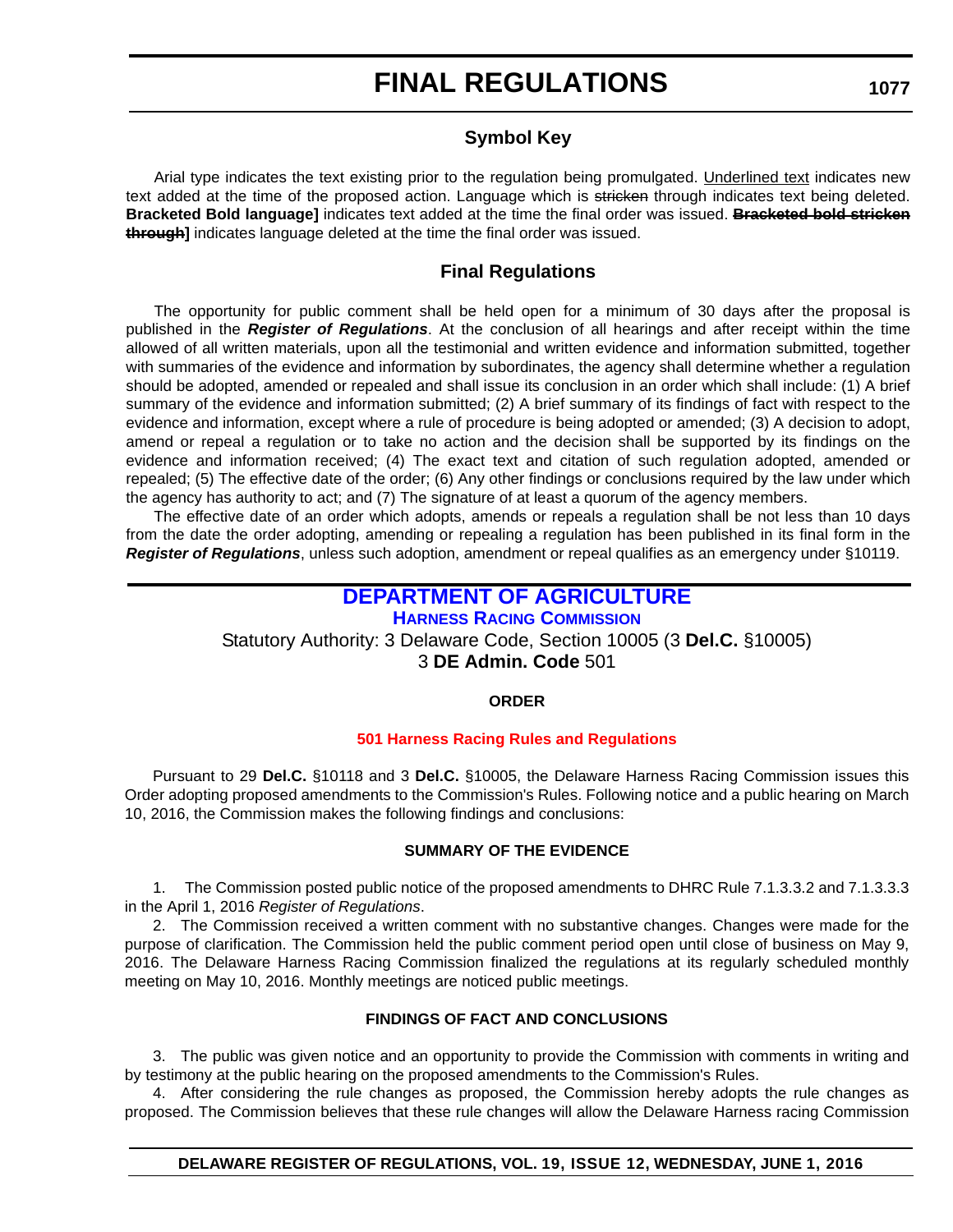# **FINAL REGULATIONS**

rules to more accurately reflect current policy and procedures.

5. The effective date of this Order will be ten (10) days from publication of this Order in the *Register of Regulations* on June 1, 2016.

## **IT IS SO ORDERED this 10th day of May 2016**.

George P. Staats, Commissioner

Beverly H. (Beth) Steele, Chairman Jack Berberian, Commissioner (absent) Patt Wagner, Vice Chairman Stephanie Liguori, Commissioner

# **501 Harness Racing Rules and Regulations**

*(Break in Continuity of Sections)*

# **7.0 Rules of the Race**

7.1 Declarations and Drawing

### *(Break in Continuity Within Section)*

7.1.3 Qualifying Races

# *(Break in Continuity Within Section)*

7.1.3.3 At all extended pari-mutuel meetings declarations for overnight events shall be governed by the following:

### *(Break in Continuity Within Section)*

- 7.1.3.3.2 Any horse that fails to race within thirty (30) sixty (60) days of its last start must go a qualifying race as set forth in  $a)$  7.1.3.3.1 above. However, at any race meeting this period can be extended up to sixty (60) days upon receiving approval of the Commission. The time period allowed shall be calculated from the date of the last race to and including the date of declaration the next race. Horses entered and in to go in a race or races which are canceled due to no fault of their own, shall be considered to have raced in that race, and no start shall be counted for date preference purposes.
- 7.1.3.3.3 When a horse has raced at a charted meeting and then gone to meetings where the races are not charted**[,]** the information from the uncharted lines may be **[summarized including each start and consolidated in favor of charted lines to include a charted line used to count as a start]** within the last thirty (30) sixty (60) days **[before the horse is permitted to race]**. The consolidated line shall carry date, place, **[fractions,]** time, driver, finish, track condition and distance.

**\*Please note that no additional changes were made to the regulation as originally proposed and published in the April 2016 issue of the** *Register* **at page 881 (19 DE Reg. 881). Therefore, the final regulation is not being republished here in its entirety. A copy of the final regulation is available at:**

**[501 Harness Racing Rules and Regulations](http://regulations.delaware.gov/register/june2016/final/19 DE Reg 1077 06-01-16.htm)**

# **[DEPARTMENT OF EDUCATION](http://www.doe.k12.de.us/)**

**OFFICE OF [THE SECRETARY](https://pubapps.doe.k12.de.us/EducationalDirectoryPublic/pages/DDOE/Branches.aspx?page=branches&BID=1)** Statutory Authority: 14 Delaware Code, Section 122(b) (14 **Del.C.** §122(b)) 14 **DE Admin. Code** 292

# **REGULATORY IMPLEMENTING ORDER**

**[292 Post Secondary Institutions and Degree Granting Institutions of Higher Education](#page-4-0)**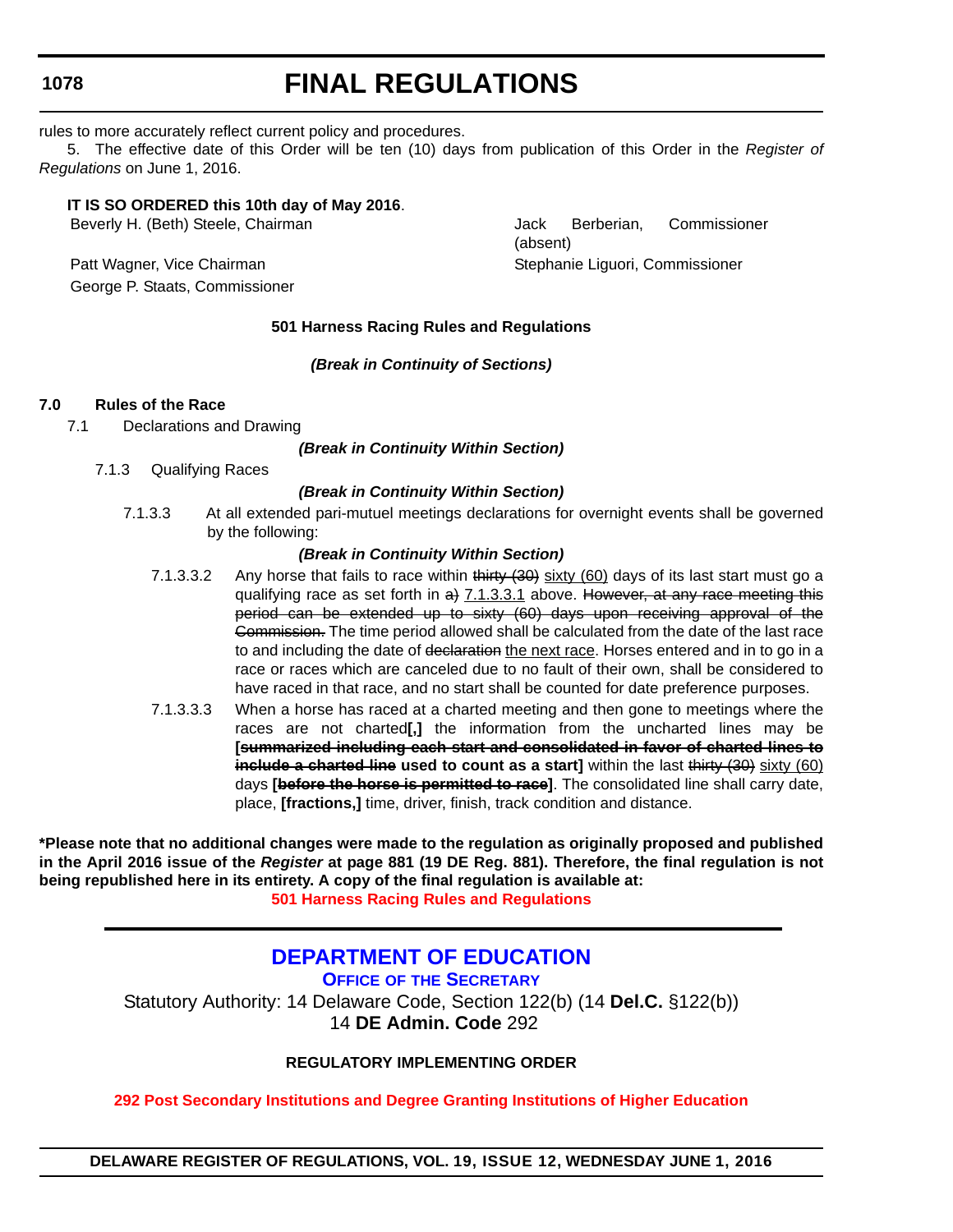The Secretary of Education seeks the consent of the State Board of Education to amend 14 **DE Admin. Code** 292 Post Secondary Institutions and Degree Granting Institutions of Higher Education. The regulation is being reformatted and revised to clarify the approval process for Degree Granting Institutions of Higher Education.

Notice of the proposed regulation was published in the *News Journal* and the *Delaware State News* on March 1, 2016, in the form hereto attached as Exhibit "A". Comments were received from the Governor's Advisory Council for Exceptional Citizens and the State Council for Persons with Disabilities regarding: (1) the use of terms Recognized Applicant and Recognized Approval being used interchangeably. The Department agrees clarification was needed and used "Recognized Applicant" within the regulation, (2) the regulation not addressing separate standards for degree granting law schools. The Department does not have authority to provide degree granting authority to law schools, thus it was not addressed in the regulation, (3) clarification needed for institutions incorporating in Delaware to provide documentation of official Department approval with any certificate of incorporation that includes the power to confer academic and honorary degrees. No further clarification is needed as the Department does not oversee the incorporation process, which is governed by statute, (4) the need for both hard and electronic versions to be submitted. The Department believes both formats are necessary for document search and archival purposes, (5) the timeliness of notice to students regarding institutions lack of authority to confer degrees or if their status to do so is terminated. The Department agrees that student notification in these areas should be clarified and provided such clarification in the regulations, (6) reference to "changes" really meaning "changes in accreditation." For clarification purposes, the Department changed the terminology to "changes in its accreditation" where applicable, (7) determining involvement of Division of Corporations in the process of Provisional Approval. No change was needed as the Department will inform the Division of Corporations if the Institution is no longer authorized to confer Degrees as is stated in the regulation, (8) the contents of DOE's endorsement on the certificate of incorporation and amendments of a degree granting institution. The Department appreciates this comment and will contemplate this idea further. Other changes, including some grammatical, were made to further clarify the intent of the regulation.

## **II. FINDINGS OF FACTS**

The Secretary finds that it is appropriate to amend 14 **DE Admin. Code** 292 Post Secondary Institutions and Degree Granting Institutions of Higher Education in order to clarify the approval process for Degree Granting Institutions of Higher Education.

#### **III. DECISION TO AMEND THE REGULATION**

For the foregoing reasons, the Secretary concludes that it is appropriate to amend 14 **DE Admin. Code** 292 Post Secondary Institutions and Degree Granting Institutions of Higher Education. Therefore, pursuant to 14 **Del.C.** §122, 14 **DE Admin. Code** 292 Post Secondary Institutions and Degree Granting Institutions of Higher Education attached hereto as Exhibit "B" is hereby amended. Pursuant to the provision of 14 **Del.C.** §122(e), 14 **DE Admin. Code** 292 Post Secondary Institutions and Degree Granting Institutions of Higher Education hereby amended shall be in effect for a period of five years from the effective date of this order as set forth in Section V. below.

# **IV. TEXT AND CITATION**

The text of 14 **DE Admin. Code** 292 Post Secondary Institutions and Degree Granting Institutions of Higher Education amended hereby shall be in the form attached hereto as Exhibit "B", and said regulation shall be cited as 14 **DE Admin. Code** 292 Post Secondary Institutions and Degree Granting Institutions of Higher Education in the Administrative Code of Regulations for the Department of Education.

### **V. EFFECTIVE DATE OF ORDER**

The actions hereinabove referred to were taken by the Secretary pursuant to 14 **Del.C.** §122 on May 19, 2016. The effective date of this Order shall be ten (10) days from the date this Order is published in the Delaware *Register of Regulations*.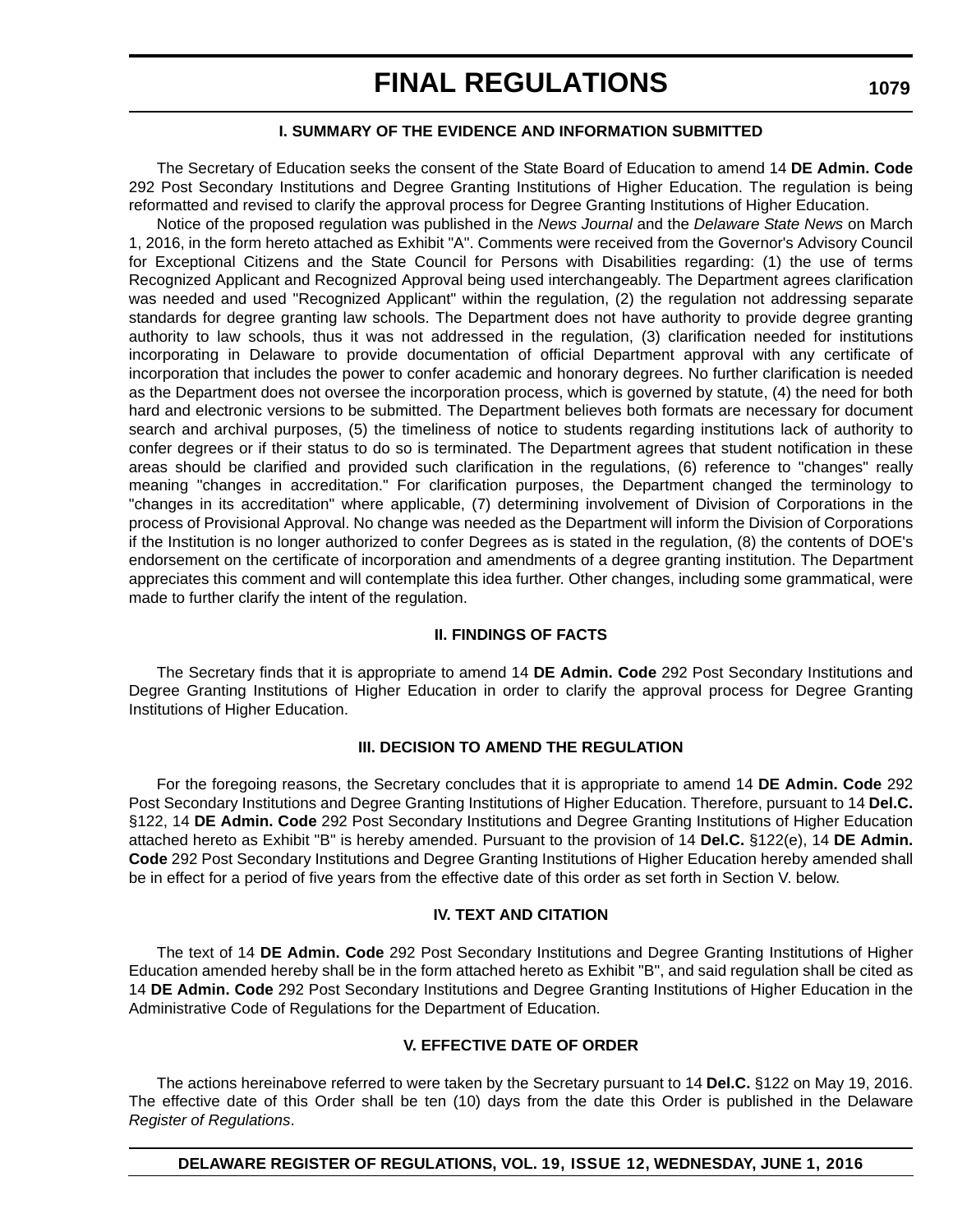# **FINAL REGULATIONS**

**IT IS SO ORDERED** the 19th day of May 2016.

## **Department of Education**

Steven H. Godowsky, Secretary of Education Approved this 19th day of May 2016

# **State Board of Education**

Teri Quinn Gray, Ph.D., President (not present) Gregory B. Coverdale, Jr. Jorge L. Melendez, Vice President Terry M. Whittaker, Ed.D. G. Patrick Heffernan Nina L. Bunting Barbara B. Rutt (not present)

# **292 Post Secondary Institutions and Degree Granting Institutions of Higher Education**

### **1.0 Definitions**

The words and terms, when used in this regulation, shall have the following meaning unless the context clearly indicates otherwise:

### *(Break in Continuity Within Section)*

# "**Private Business and Trade Schools**" has the same meaning as in 14 **Del.C.** §8501(1)**[(3)]**.

# *(Break in Continuity Within Section)*

"**Provisional Approval**" means the second level of Degree Granting Authority **[status]** granted by the Department.

"**Recognized [Approval Applicant]**" means the initial level of Degree Granting Authority status granted by the Department.

## *(Break in Continuity of Sections)*

# **5.0 Application Process and Review**

# *(Break in Continuity Within Section)*

5.2 The Application Form and supporting material shall be reviewed by the Department or an evaluation team selected by the Department. After the review, the Department may require a meeting with the Board of Trustees or the administrative staff**[, or both,]** of the Institution **[or both]**. The Department may also require an on-site visit.

*(Break in Continuity Within Section)*

**6.0 Additional Procedures for Approval of Non Delaware Institutions of Higher Education that Offer Courses, Programs of Courses or Degrees Within the State of Delaware Levels of Approval and Institution Requirements**

*(Break in Continuity Within Section)*

6.1 Recognized Applicant

*(Break in Continuity Within Section)*

6.1.4 Reporting and Renewal

*(Break in Continuity Within Section)*

6.1.4.6 The Institution shall submit updated Agent **[identification and license]** information and appropriate fees as part of its renewal request.

#### *(Break in Continuity Within Section)*

- 6.1.6 Student Notification
	- **[6.1.6.1 The Institution shall notify students individually, in writing, upon application and admission, that it does not have Degree Granting Authority.]**
	- 6.1.6.**[12]** The Institution shall notify students individually, in writing, near the end of the first school year with classes, but prior to the close of classes, that it does not have Degree Granting

# **DELAWARE REGISTER OF REGULATIONS, VOL. 19, ISSUE 12, WEDNESDAY JUNE 1, 2016**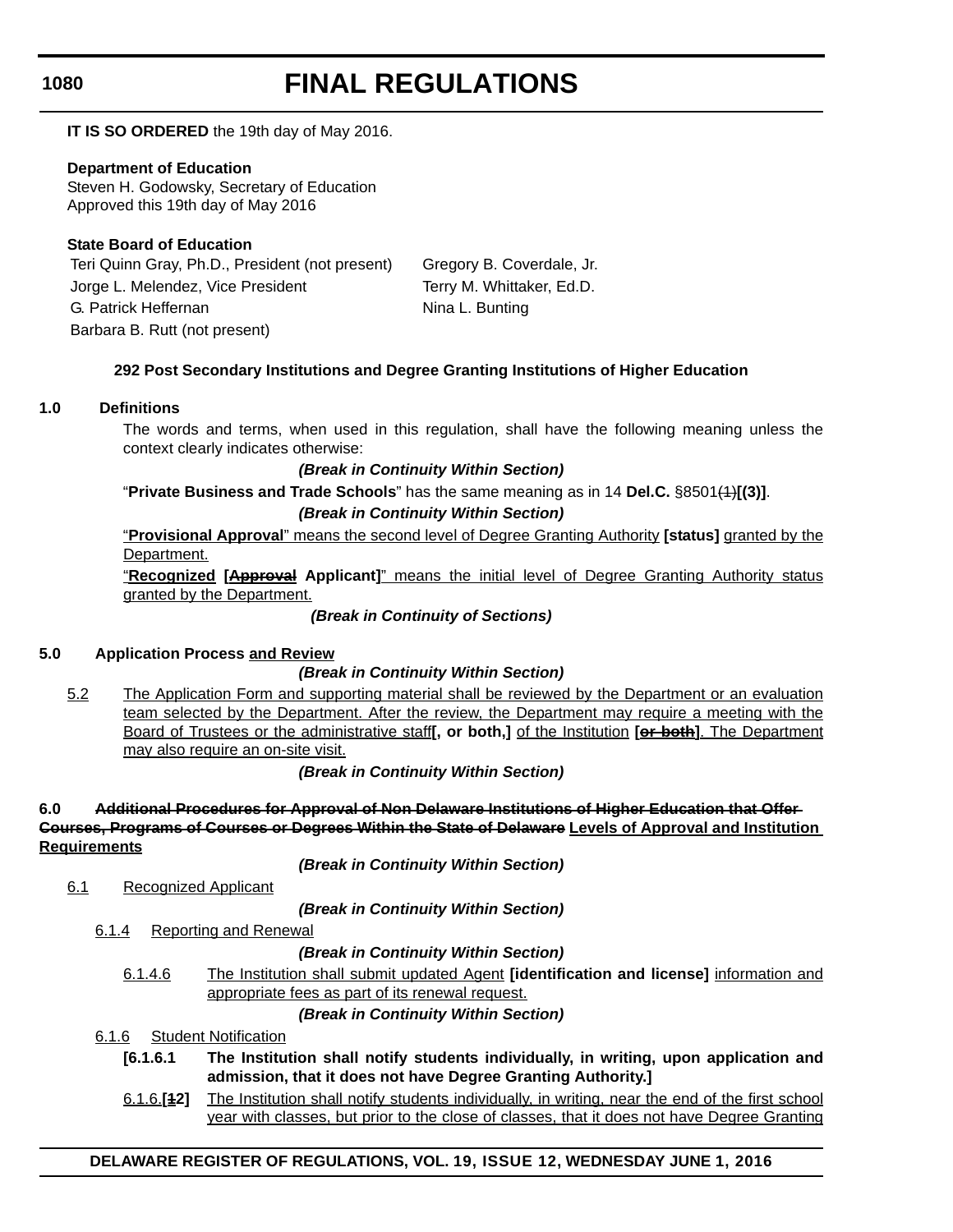Authority if it is offering students an Associate's Degree or any two-year Degree, and it has not received its Degree Granting Authority near the end of the first school year with classes. The Institution shall provide such notification annually thereafter until Provisional Approval is achieved.

- 6.1.6.**[23]** The Institution shall notify students individually, in writing, near the end of the second school year with classes, but prior to the close of classes, that it does not have Degree Granting Authority if it is offering students a Bachelor's Degree or any four-year Degree, and it has not received its Degree Granting Authority near the end of the second school year with classes. The Institution shall provide such notification annually thereafter until Provisional Approval is achieved.
- **[6.1.6.4 The Institution shall notify students individually, in writing, if Degree Granting Authority is revoked at any time.]**
- 6.1.7 Advancement to Provisional Approval
	- 6.1.7.1 The **[Institute Institution]** may request to advance to the next level of approval at the end of the second year of operation or later and at the time that it submits a progress report. At that time, the **[Institute Institution]** shall also submit an Application Form indicating a request to advance to the next level of approval status.
	- 6.1.7.2 The Application Form and supporting material shall be reviewed by the Department or an evaluation team selected by the Department. If the Department determines that, based on all the facts gained, the Institution appears to meet, or shows promise of meeting, a significant portion of the standards as stated in this regulation, the Institution shall be advanced to the next level of approval status: Provisional Approval. The Department shall issue a memorandum indicating that the Institution has been granted a status of Provisional Approval.
	- 6.1.7.3 Those Institutions required to remain on Recognized **[Approval Applicant]** status shall be informed of the changes and improvements necessary to be eligible for Provisional Approval status. There is no guarantee that a Recognized **[Approval Applicant]** Institution will be given either Provisional or Full Approval.
- 6.1.8 Termination
	- 6.1.8.1 The following are grounds for termination of approval status:

# *(Break in Continuity Within Section)*

- 6.1.8.1.4 The Institution fails to request annual renewal of **[their its]** status or request timely advancement to next status level; or
- 6.1.8.1.5 The Institution does not submit payment of appropriate fees.
- 6.1.8.2 If the Institution's approval status is terminated, the approval status will automatically expire one year after approval. If an Institution's approval **[status]** expires, the Institution shall be required to begin the application process from the beginning and submit a new Application Form.

# 6.2 Provisional Approval

6.2.1 Provisional **[aA]**pproval is the second level of approval granted by the Department. An Institution with Provisional Approval status shall have the right to confer Degrees.

# *(Break in Continuity Within Section)*

- 6.2.3 An Institution receiving Provisional Approval may incorporate under 8 **Del.C.** §125 with the right to confer Degrees. If **[after the three years with a Provisional Approval status, and]** the Institution has previously incorporated without the right to confer Degrees, the Institution may amend their **[charter certificate of incorporation in accordance with 8 Del.C. §125]** to include the Degree Granting Authority privilege. The Institution shall retain this status until after the first class has been graduated.
	- **[6.2.3.1 The Institution shall amend its certificate of incorporation to acknowledge its Degree Granting Authority and Provisional Approval.]**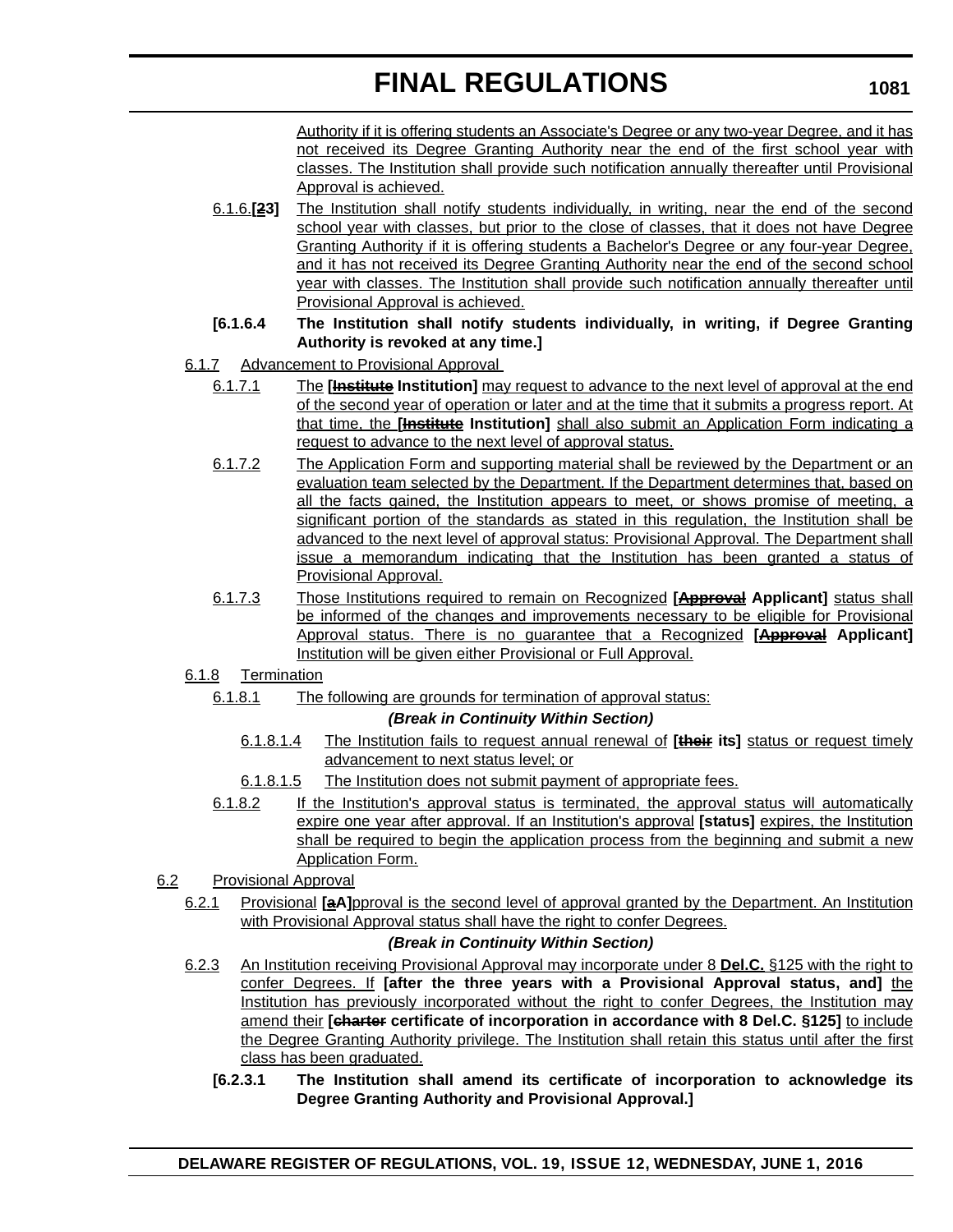- 6.2.4 Provisional Approval status may be valid for up to three years. If the Department determines that the Institution continues to meet the requirements of this regulation and is making progress towards the next level of recognition, Provisional Approval status may be **[extended yearly renewed]**.
- 6.2.5 Provisional **[aA]**pproval and its requirements must be met by the **[Institute Institution]** until such time as the Institution receives accreditation from an Accrediting Agency or the Department determines that the Institution may advance to the next status level of Full Approval.
- 6.2.6 Reporting and Renewal
	- 6.2.6.1 After the initial approval, renewal approval for Institutions with Provisional Approval **[shall be may be renewed]** contingent upon submission of an Application Form, new and updated accreditations, a current course catalog and appropriate fees. The Institution shall submit a progress report six months prior to the expiration of its Provisional Approval. The Application Form to request renewal will accompany the progress report.

# *(Break in Continuity Within Section)*

- 6.2.6.1.5 The Institution shall submit an updated Agent **[application identification and license request]** and appropriate fees as part of its renewal request.
- 6.2.6.1.6 The Institution shall keep the Department informed of any changes since its most recent approval, including **[changes in its accreditation,]** the names and addresses of those responsible for directing Programs from the parent campus**[,]** and the locations of all sites in Delaware where instruction is offered.
- 6.2.7 Advancement to Full Approval
	- 6.2.7.1 The **[Institute Institution]** may request to advance to the next level of approval six months prior to the expiration of its current Provisional Approval term in its progress report or upon receipt of accreditation. At that time, the **[Institute Institution]** shall also submit an Application Form, with required documents, indicating a request to advance to Full Approval status.

# *(Break in Continuity Within Section)*

6.2.7.4 If a**[n Institution with]** Provisional Approval **[Institution status]** does not receive Full Approval within four years after the first graduating class, the Department may withdraw all approval and inform the **[Corporation Division of Delaware Delaware Division of Corporations]** that the Institution is no longer authorized to confer Degrees. **[The Institution shall also notify students in writing of the revocation of Degree Granting Authority as noted in subsection 6.1.6.4]**

# 6.2.8 Termination

6.2.8.1 The following are grounds for termination of **[Provisional Aa]**pproval status:

# *(Break in Continuity Within Section)*

- 6.2.8.1.4 The Institution fails to request annual renewal of **[their its]** status or request timely advancement to next status level; or
- 6.2.8.1.5 The Institution fails to submit payment of appropriate fees.
- 6.2.8.2 If the Institution's approval status is terminated, the approval status will automatically expire one year after approval. If an Institution's approval **[status]** expires, the Institution shall be required to begin the application process from the beginning.

# 6.3 Full Approval

# *(Break in Continuity Within Section)*

6.3.3 An Institution receiving Full Approval may incorporate under 8 **Del.C.** §125 with the right to confer Degrees. If the Institution has previously incorporated without the right to confer Degrees, the Institution **[may shall]** amend **[their charter its certificate of incorporation in accordance with 8 Del.C. §125]** to include the Degree Granting Authority **[privilege]**. The Institution shall retain this status until after the first class has been graduated.

*(Break in Continuity Within Section)*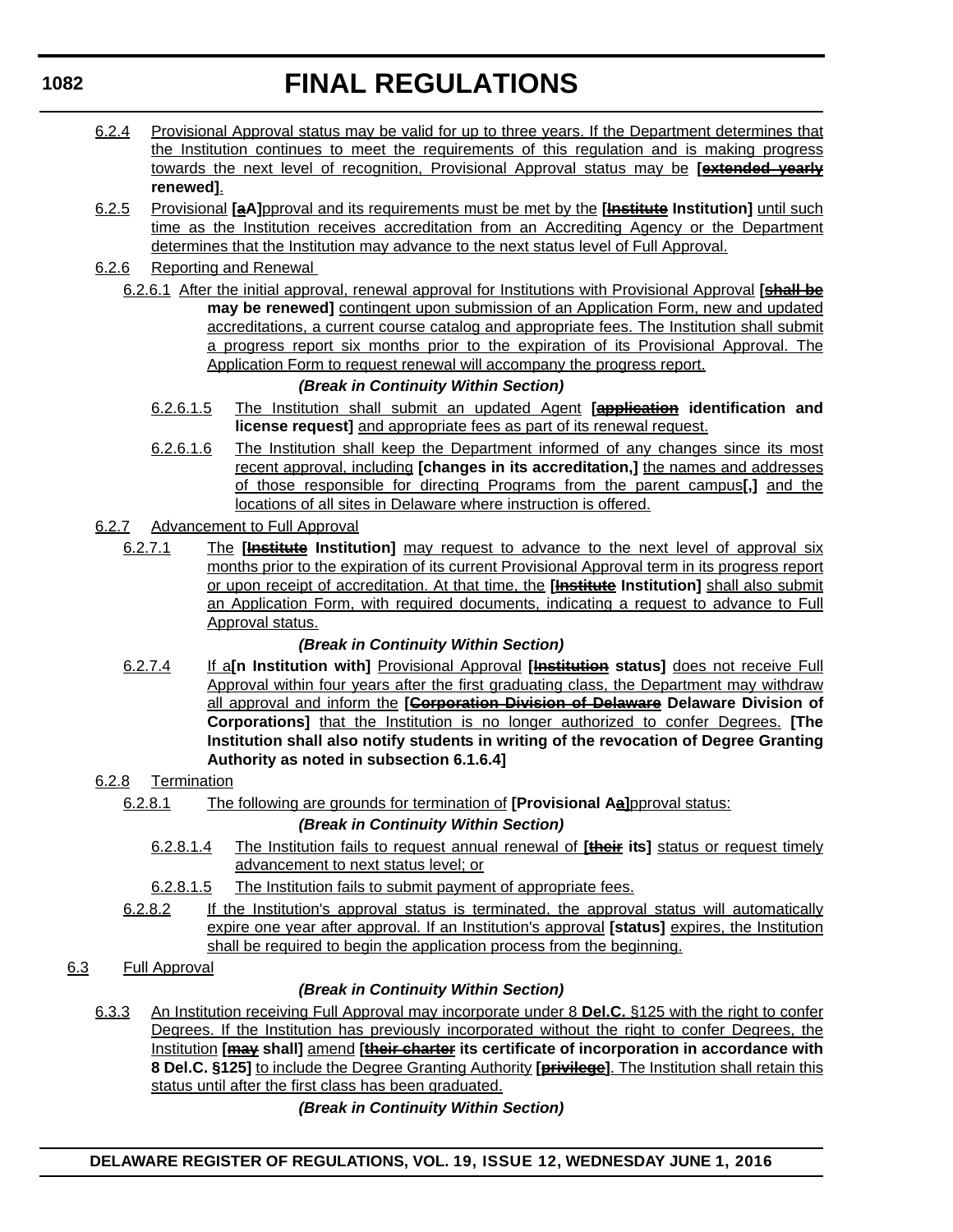## 6.3.5 Reporting and Renewal

- 6.3.5.1 The Institution shall submit an Application Form with accompanying documents to request Renewal no later than six months prior to the expiration of its Full Approval status.
	- 6.3.5.1.1 The Department or the evaluation committee may make an on site visit to the Institution in order to verify the contents of the report and evaluate progress to date.
- 6.3.5.2 The Institution shall submit an updated Agent **[application identification and license request]** and appropriate fees as part of its renewal request.
- 6.3.5.3 All Institutions shall keep the Department informed of any changes since its most recent approval, including **[changes in its accreditation,]** the names and addresses of those responsible for directing Programs from the parent campus**[,]** and the locations of all sites in Delaware where instruction is offered.

### 6.3.6 Termination

6.3.6.1 The following are grounds for termination of **[Full aA]**pproval status:

### *(Break in Continuity Within Section)*

- 6.3.6.1.4 The Institution fails to request annual renewal of **[their its]** status; or
- 6.3.6.1.5 The Institution fails to submit payment of appropriate fees.
- 6.3.6.2 If the Institution's approval status is terminated, the approval status will automatically expire one year after approval. If an Institution's approval **[status]** expires, the Institution shall be required to begin the application process from the beginning and submit a new Application Form.
- 6.4 Operating License

### *(Break in Continuity Within Section)*

#### 6.4.4 Renewal

- 6.4.4.1 The Institution shall submit an Application Form with accompanying documents to request renewal no later than six months prior to the expiration of its Operating License.
	- 6.4.4.1.1 The Department or the evaluation committee may make an on site visit to the Institution in order to verify the contents of the report and evaluate progress to date.
- 6.4.4.2 The Institution shall submit an updated Agent **[application identification and license request]** and appropriate fees as part of its renewal request.
- 6.4.4.3 All Institutions shall keep the Department informed of any changes since its most recent approval, including **[changes in its accreditation,]** the names and addresses of those responsible for directing the Programs from the parent campus, and the locations of all sites in Delaware where instruction is offered.

# 6.4.5 Termination

6.4.5.1 The following are grounds for termination of an Operating License:

#### *(Break in Continuity Within Section)*

- 6.4.5.1.4 The Institution fails to request timely renewal of **[their its]** status; or
- 6.4.5.1.5 The Institution fails to submit payment of appropriate fees.
- 6.4.5.2 If the Institution's approval status is terminated, the approval status will automatically expire one year after approval. If an Institution's approval **[status]** expires, the Institution shall be required to begin the application process from the beginning and submit a new Application Form.

# **7.0 Violations of the Law Agents**

# *(Break in Continuity Within Section)*

7.1 The Institution shall submit the appropriate Agent **[application identification and license]** identifying the Agent(s), and their respective corporate affiliations, who will represent the Institution when contacting individuals within the state of Delaware for the purpose of soliciting enrollment in the Institution.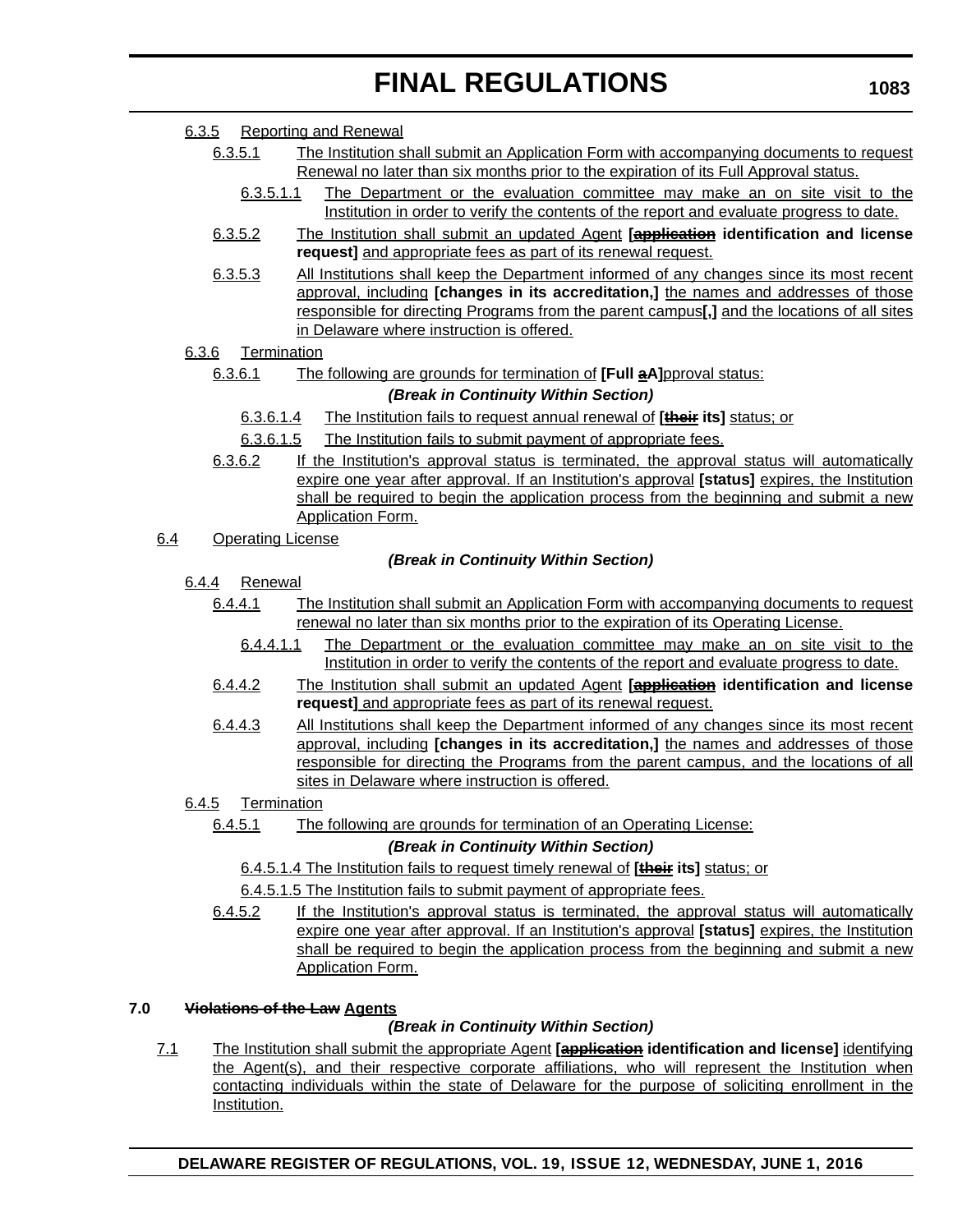# **FINAL REGULATIONS**

- 7.2 Each individual identified in the Institution's application as an Agent may be granted a license to represent the Institution.
- 7.3 The Institution shall submit the appropriate Agent fee.

# *(Break in Continuity of Sections)*

**10.0 Additional of Programs After Initial aApproval for Institutions whose Degree Granting Authority Originates from Delaware**

# *(Break in Continuity Within Section)*

- 10.5 The additional Program(s) may be granted provisional approval **[under this section]** for a period of 1 to 3 years or to the date of the next Institutional review if the time period is less than 1 to 3 years.
- 10.6 The Institution shall submit the appropriate fees with its request for new Program(s).
- **[10.7 The Institution shall notify students individually, in writing, if approval for new Program(s) is revoked at any time.]**

# *(Break in Continuity of Sections)*

# **11.0 Fees and Costs**

- 11.1 Institutions applying for Degree Granting Authority are responsible for the following fees:
	- 11.1.1 The initial application fee is \$250.00;
	- 11.1.2 Institutions that have a designation of Recognized Applicant **[status]** or Provisional Approval **[status]** shall pay an annual fee of \$250.00 until the Institution achieves Full Approval status. Once Full Approval status **[or extension thereof]** is achieved**[,]** the Institution **[is subject to shall pay]** a fee of \$1000.00 **[authorizing for]** the Institution to have Degree Granting Authority **[for up to five years]**.

# *(Break in Continuity Within Section)*

- 11.3 Institutions applying for an Operating License are responsible for the following fees:
	- 11.3.1 The Initial application fee is \$250.00;
	- 11.3.2 Upon approval for **[or renewal of]** an Operating License, the Institution shall pay an Operating License fee of \$1000.00 **[valid for up to five years]**.

# *(Break in Continuity Within Section)*

11.7 Any and all costs incidental to the evaluation and approval of a Program **[or of cC]**ourse**[s]**, except the salary of personnel from publicly supported education Institutions in Delaware, shall be the responsibility of the applicant Institution.

# *(Break in Continuity of Sections)*

# **13.0 Violations of the Law**

Violations of the law and regulations relating to Institutions as herein described shall be referred to the Attorney General of the State of Delaware for any action **[or]** permitted or required by law.

**\*Please note that no additional changes were made to the regulation as originally proposed and published in the March 2016 issue of the** *Register* **at page 809 (19 DE Reg. 809). Therefore, the final regulation is not being republished here in its entirety. A copy of the final regulation is available at:**

**[292 Post Secondary Institutions and Degree Granting Institutions of Higher Education](http://regulations.delaware.gov/register/june2016/final/19 DE Reg 1078 06-01-16.htm)**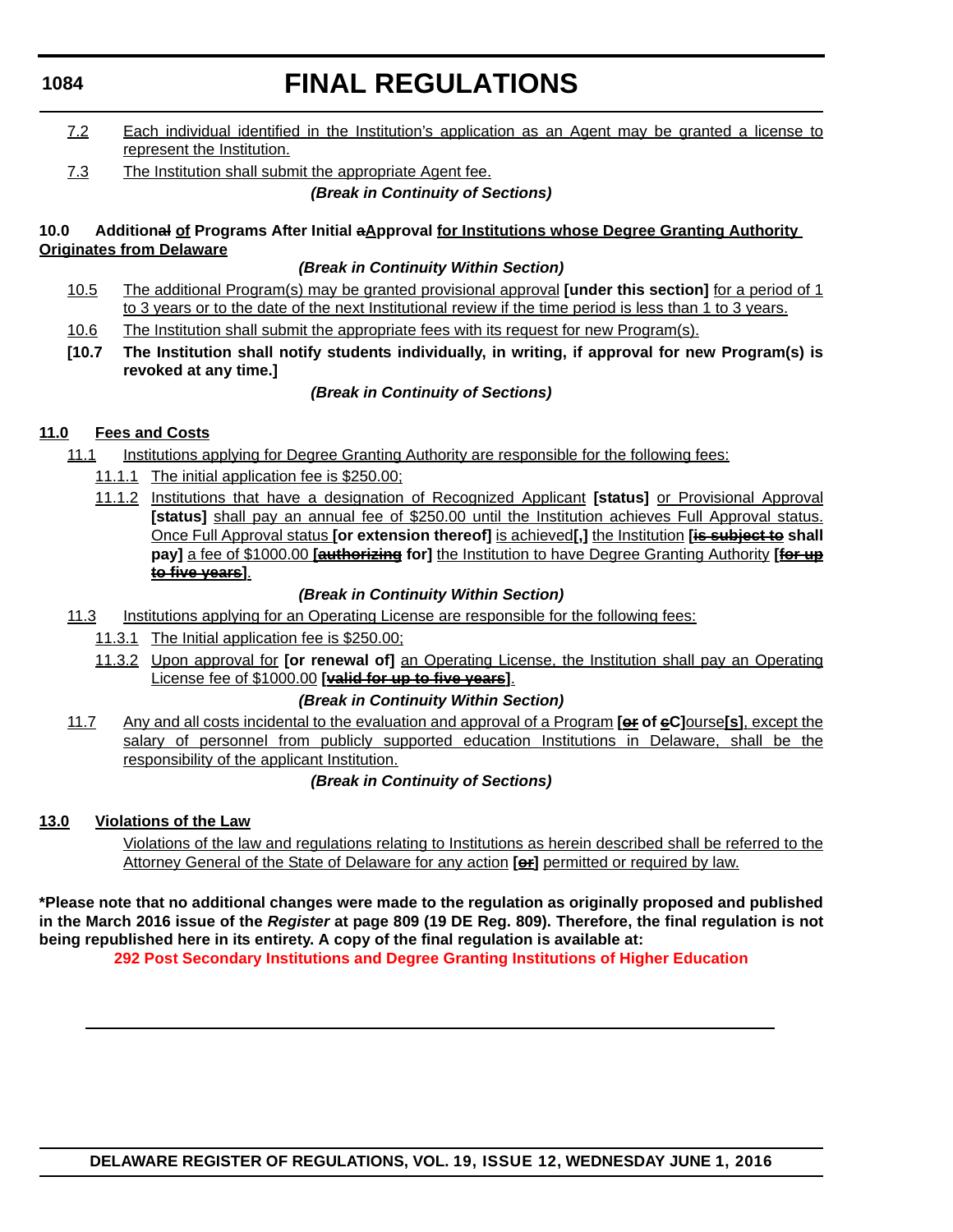# **OFFICE OF [THE SECRETARY](https://pubapps.doe.k12.de.us/EducationalDirectoryPublic/pages/DDOE/Branches.aspx?page=branches&BID=1)** Statutory Authority: 14 Delaware Code, Section 122(b) (14 **Del.C.** §122(b)) 14 **DE Admin. Code** 1006

### **REGULATORY IMPLEMENTING ORDER**

#### **[1006 Delaware Interscholastic Athletic Association \(DIAA\)](#page-4-0)**

#### **I. SUMMARY OF THE EVIDENCE AND INFORMATION SUBMITTED**

The Secretary of Education seeks the consent of the State Board of Education to amend 14 **DE Admin. Code** 1006 Delaware Interscholastic Athletic Association (DIAA). A technical error is being changed within this regulation related to the name of the State Board of Education Manual for the Conduct of Hearings Before the State Board of Education (see Section 11.0). Two additional nonsubstantive changes were made (see Section 7.0 and Section 9.0).

Notice of the proposed regulation was not published in the *News Journal* and the *Delaware State News* as it is exempt pursuant to 29 **Del.C.** §10113 from the procedural requirements of the APA. Therefore, there is no Exhibit A with this regulation.

#### **II. FINDINGS OF FACTS**

The Secretary finds that it is appropriate to amend 14 **DE Admin. Code** 1006 Delaware Interscholastic Athletic Association (DIAA) to correct a technical error to the name of the State Board of Education Manual for the Conduct of Hearings Before the State Board of Education (see Section 11.0). Additionally, two nonsubstantive changes were made (see Section 7.0 and Section 9.0).

#### **III. DECISION TO AMEND THE REGULATION**

For the foregoing reasons, the Secretary concludes that it is appropriate to amend 14 **DE Admin. Code** 1006 Delaware Interscholastic Athletic Association (DIAA). Therefore, pursuant to 14 **Del.C.** §122, 14 **DE Admin. Code** 1006 Delaware Interscholastic Athletic Association (DIAA) attached hereto as Exhibit "B" is hereby amended. Pursuant to the provision of 14 **Del.C.** §122(e), 14 **DE Admin. Code** 1006 Delaware Interscholastic Athletic Association (DIAA) hereby amended shall be in effect for a period of five years from the effective date of this order as set forth in Section V. below.

#### **IV. TEXT AND CITATION**

The text of 14 **DE Admin. Code** 1006 Delaware Interscholastic Athletic Association (DIAA) amended hereby shall be in the form attached hereto as Exhibit "B", and said regulation shall be cited as 14 **DE Admin. Code** 1006 Delaware Interscholastic Athletic Association (DIAA) in the Administrative Code of Regulations for the Department of Education.

### **V. EFFECTIVE DATE OF ORDER**

The actions hereinabove referred to were taken by the Secretary pursuant to 14 **Del.C.** §122 on May 19, 2016. The effective date of this Order shall be ten (10) days from the date this Order is published in the Delaware *Register of Regulations*.

**IT IS SO ORDERED** the 19<sup>th</sup> day of May 2016.

**Department of Education**

Steven Godowsky, Secretary of Education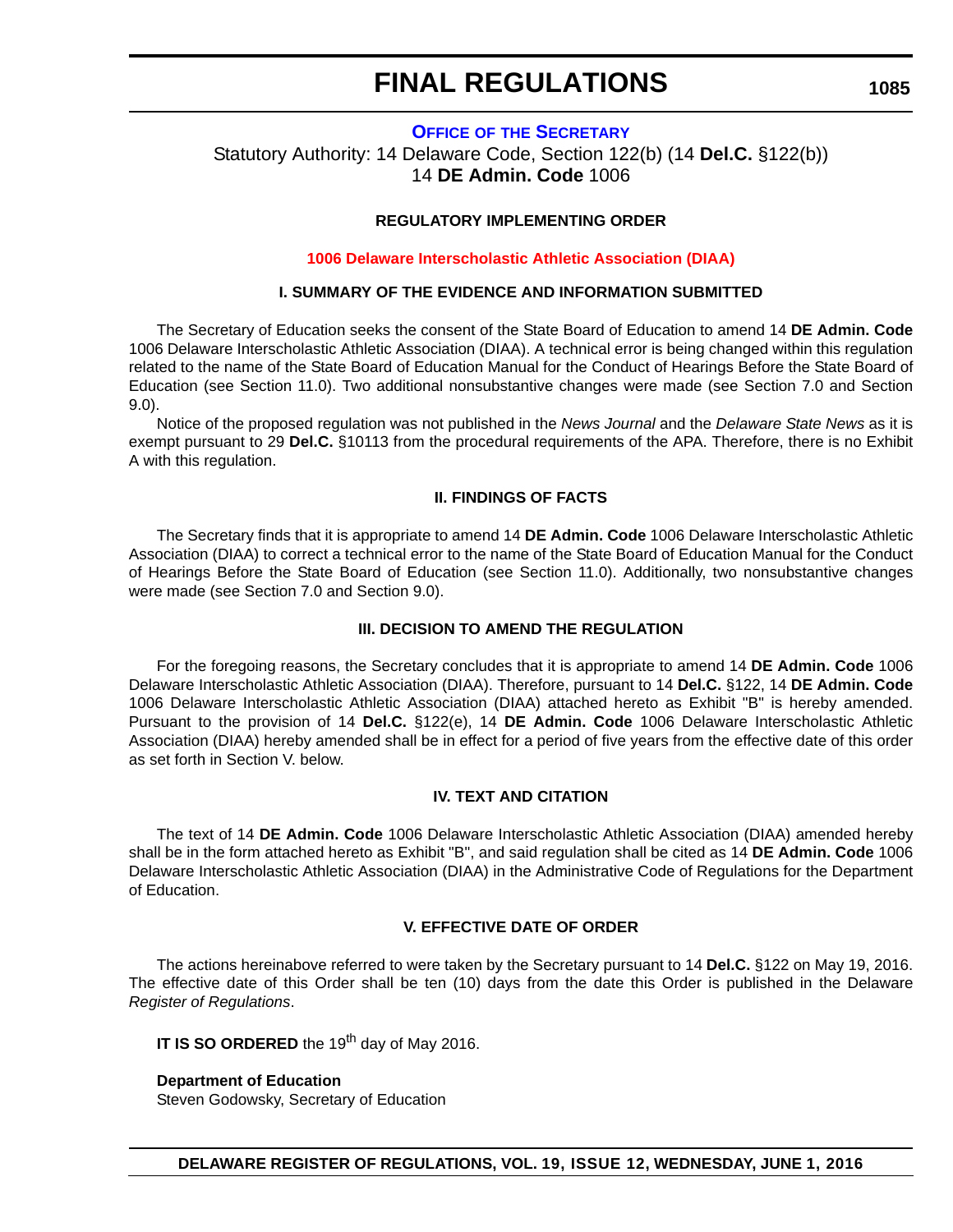Approved this 19<sup>th</sup> day of May 2016 **State Board of Education** Teri Quinn Gray, Ph.D., President (not present) Gregory B. Coverdale, Jr. Jorge L. Melendez, Vice President Terry M. Whittaker, Ed.D. G. Patrick Heffernan Nina L. Bunting Barbara B. Rutt (not present)

# **1006 Delaware Interscholastic Athletic Association (DIAA)** *(Break in Continuity of Sections)*

# **7.0 Reporting Violations of Department of Education Regulations and Protests and Complaints to DIAA**

- 7.1 Reporting violations of Department of Education regulations
	- 7.1.1 If a school violates a provision of the Department of Education regulations the administrative head or his/her designee shall notify the Executive Director in writing of the violation. The Executive Director may imposes impose immediate penalties. All violations shall be reviewed by the DIAA Board of Directors which may impose additional penalties.

## *(Break in Continuity of Sections)*

# **9.0 Waiver of DIAA Rules and Regulations**

9.1 General

# *(Break in Continuity Within Section)*

9.1.4 Waiver requests would should be filed promptly when it becomes apparent to the student, principal, headmaster or other affected party, that a waiver will be required. In any event, all requests for a waiver of the rules, with all documentation complete, must be received by the Executive Director at least 21 calendar days before the next regularly scheduled meeting of the DIAA Board in order to be placed on the agenda for that meeting.

# *(Break in Continuity of Sections)*

# **11.0 Appeal to the State Board of Education**

11.1 Any party to a controversy involving the athletic rules and regulations, including a waiver thereof, may appeal to the State Board of Education by setting forth such grievance in a petition. The petition or notice of appeal shall be served on the Secretary of Education no later than thirty (30) calendar days after receipt of the decision. In addition, a copy of the petition or notice of appeal shall be served on the Executive Director of DIAA by certified or registered mail. Any decision shall otherwise be final. All appeals to the State Board of Education shall be on the basis of the record. (See14 **Del.C.** §312 and the State Board of Education Manual for the Conduct of Hearings Before the State Board of Education Procedures Manual). An appeal shall not stay the decision of the DIAA Board of Directors.

**\*Please Note: As the rest of the sections were not amended, they are not being published. A copy of the regulation is available at:**

**[1006 Delaware Interscholastic Athletic Association \(DIAA\)](http://regulations.delaware.gov/register/june2016/final/19 DE Reg 1085 06-01-16.htm)**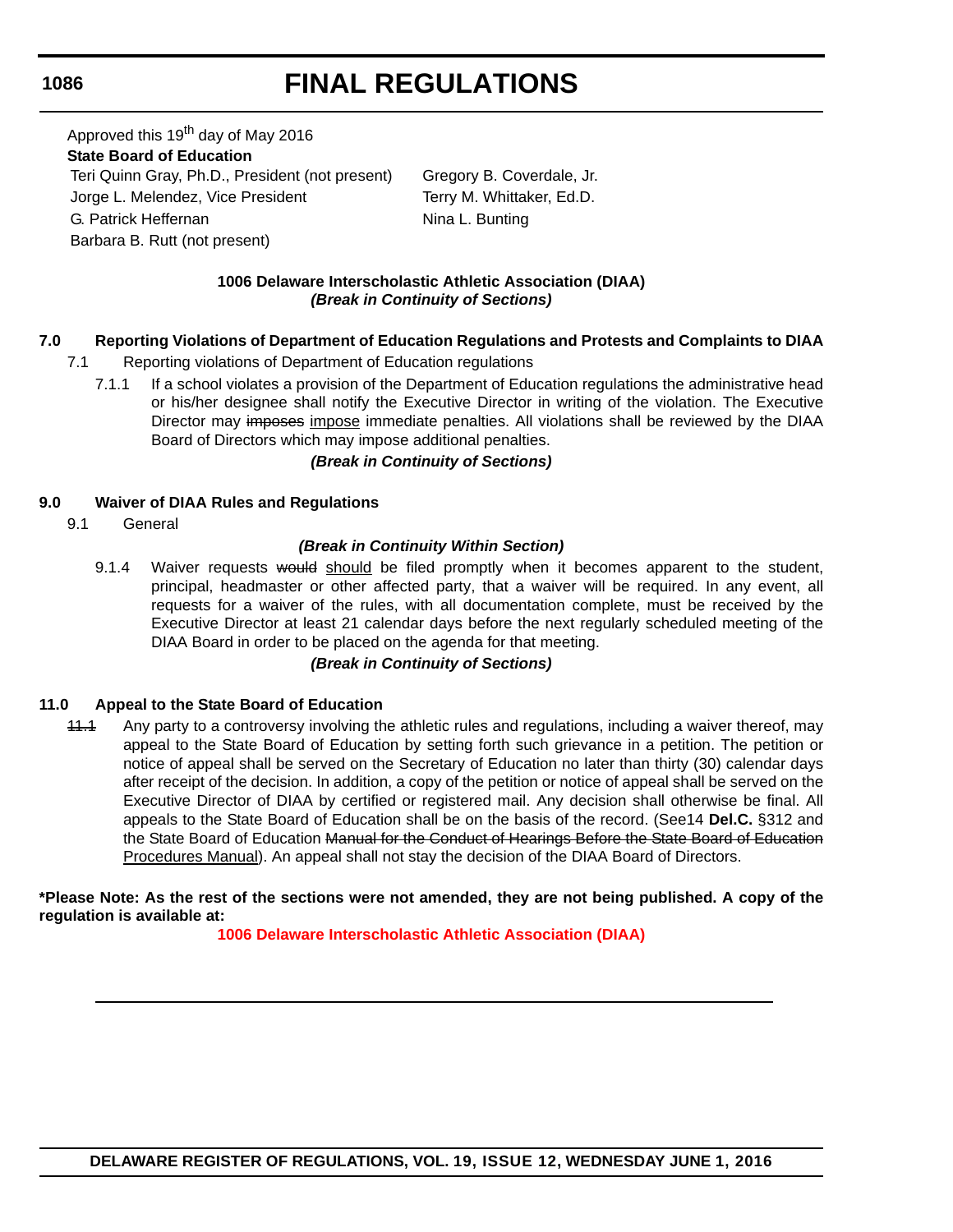**[PROFESSIONAL STANDARDS BOARD](https://pubapps.doe.k12.de.us/EducationalDirectoryPublic/pages/DDOE/WorkGroupStaff.aspx?page=branches&WGID=75&BID=1)**

Statutory Authority: 14 Delaware Code, Section 1205(b) (14 **Del.C.** §1205(b)) 14 **DE Admin. Code** 1559

#### **REGULATORY IMPLEMENTING ORDER**

#### **[1559 Skilled and Technical Sciences Teacher](#page-4-0)**

#### **I. SUMMARY OF THE EVIDENCE AND INFORMATION SUBMITTED**

The Professional Standards Board, acting in cooperation and collaboration with the Department of Education, seeks the consent of the State Board of Education to amend regulation 14 **DE Admin. Code** 1559 Skilled and Technical Science Teacher in order to update educational experience required. This regulation sets forth the requirements for a Skilled and Technical Science Teacher.

Notice of the proposed amendment of the regulation was published in the Delaware *Register of Regulations* on April 1, 2016. The notice received written comments from the Governors' Advisory Council for Exceptional Citizens. The suggestions that were made were considered by the Professional Standards Board, but no changes were made at this time as the revisions addressed an issue which had been found to be an impediment to attracting qualified individuals to the profession.

#### **II. FINDINGS OF FACTS**

The Professional Standards Board and the State Board of Education find that it is appropriate to amend this regulation to comply with changes in statute.

#### **III. DECISION TO AMEND THE REGULATION**

For the foregoing reasons, the Professional Standards Board and the State Board of Education conclude that it is appropriate to amend the regulation. Therefore, pursuant to 14 **Del.C.** §1205(b), the regulation attached hereto as Exhibit "A" is hereby amended. Pursuant to the provision of 14 **Del.C.** §1305(a), the regulation hereby amended shall be in effect for a period of five years from the effective date of this order as set forth in Section V. below.

## **IV. TEXT AND CITATION**

The text of the regulation amended shall be in the form attached hereto as Exhibit "A" and said regulation shall be cited as 14 **DE Admin. Code** 1559 Skilled and Technical Science Teacher of the *Administrative Code of Regulations* of the Professional Standards Board.

## **V. EFFECTIVE DATE OF ORDER**

The effective date of this Order shall be ten (10) days from the date this Order is published in the Delaware *Register of Regulations*.

# **APPROVED BY THE PROESSIONAL STANDARDS BOARD THE 5th DAY OF MAY, 2016 Regulation 1559 - SKILLED AND TECHNICAL SCIENCES TEACHER**

Bryon Murphy, Chair **Darren Guido Darren Guido** Amber Augustus **Amber Augustus** Rosaria Macera Linda Brown Darlene O'Neill

Diane Albanese David Kohan, Vice Chair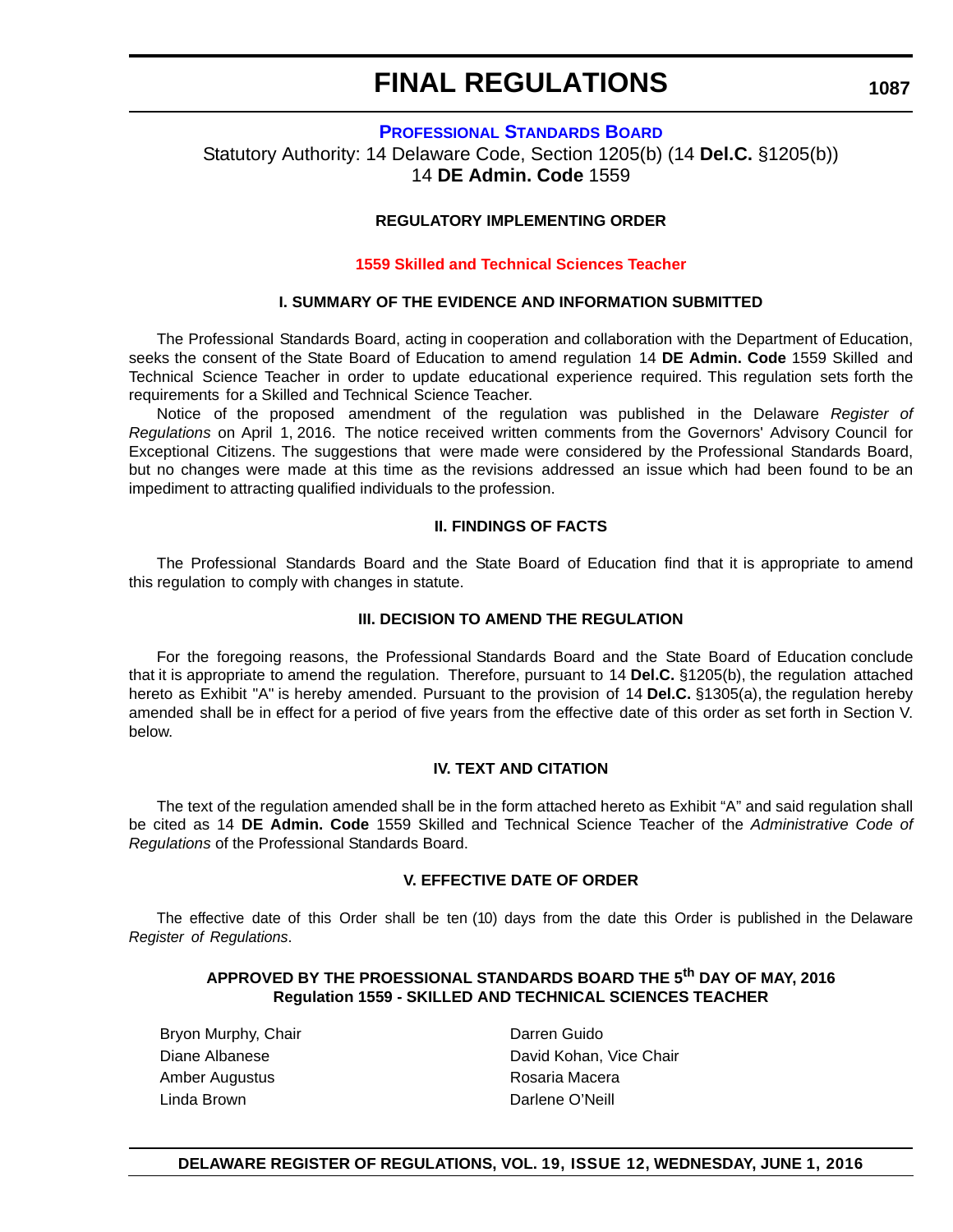# **FINAL REGULATIONS**

Stephanie DeWitt Stephanie Smith Nelia Dolan Sue Smith Laura Glass

Jennifer Burton **Mary Pinkston (absent)** Mary Pinkston (absent)

# **IT IS SO ORDERED THIS 19th day of May, 2016.**

# **DEPARTMENT OF EDUCATION**

Steven H. Godowsky, Secretary of Education

**Approved this 19th day of May, 2016.**

# **State Board of Education**

Teri Quinn Gray, Ph.D., President Gregory B. Coverdale, Jr. Jorge L. Melendez, Vice President Terry M. Whittaker, Ed.D. G. Patrick Heffernan Nina Lou Bunting Barbara B. Rutt

# **1559 Skilled and Technical Sciences Teacher** *(Break in Continuity of Sections)*

# **4.0 Educational Requirements**

An educator shall also have met the following:

4.1 Satisfactorily completed nine (9) Career-Related Credits related to their area of certification and six (6) **[Technical]** Education Pedagogy credits; and

**\*Please note that no additional changes were made to the regulation as originally proposed and published in the April 2016 issue of the** *Register* **at page 882 (19 DE Reg. 882). Therefore, the final regulation is not being republished here in its entirety. A copy of the final regulation is available at: [1559 Skilled and Technical Sciences Teacher](http://regulations.delaware.gov/register/june2016/final/19 DE Reg 1087 06-01-16.htm)**

> **[DEPARTMENT OF HEALTH AND SOCIAL SERVICES](http://dhss.delaware.gov/dhss/) DIVISION OF MEDICAID [AND MEDICAL ASSISTANCE](http://www.dhss.delaware.gov/dhss/dmma/)** Statutory Authority: 31 Delaware Code, Section 512 (31 **Del.C.** §512)

> > **ORDER**

# **[Prescription Drug Supplemental Rebate Agreement](#page-4-0)**

# **NATURE OF THE PROCEEDINGS:**

Delaware Health and Social Services ("Department") / Division of Medicaid and Medical Assistance initiated proceedings to amend the Title XIX Medicaid State Plan regarding the State's Prescription Drug Supplemental Rebate Agreement, *specifically, to amend Delaware's supplemental drug rebate agreement and place Delaware in "The Sovereign State Drug Consortium (SSDC)" Medicaid multi-state purchasing pool*. The Department's proceedings to amend its regulations were initiated pursuant to 29 **Del.C.** §10114 and its authority as prescribed by 31 **Del.C.** §512.

The Department published its notice of proposed regulation changes pursuant to 29 **Del.C.** §10115 in the April 2016 Delaware *Register of Regulations*, requiring written materials and suggestions from the public concerning the

**DELAWARE REGISTER OF REGULATIONS, VOL. 19, ISSUE 12, WEDNESDAY JUNE 1, 2016**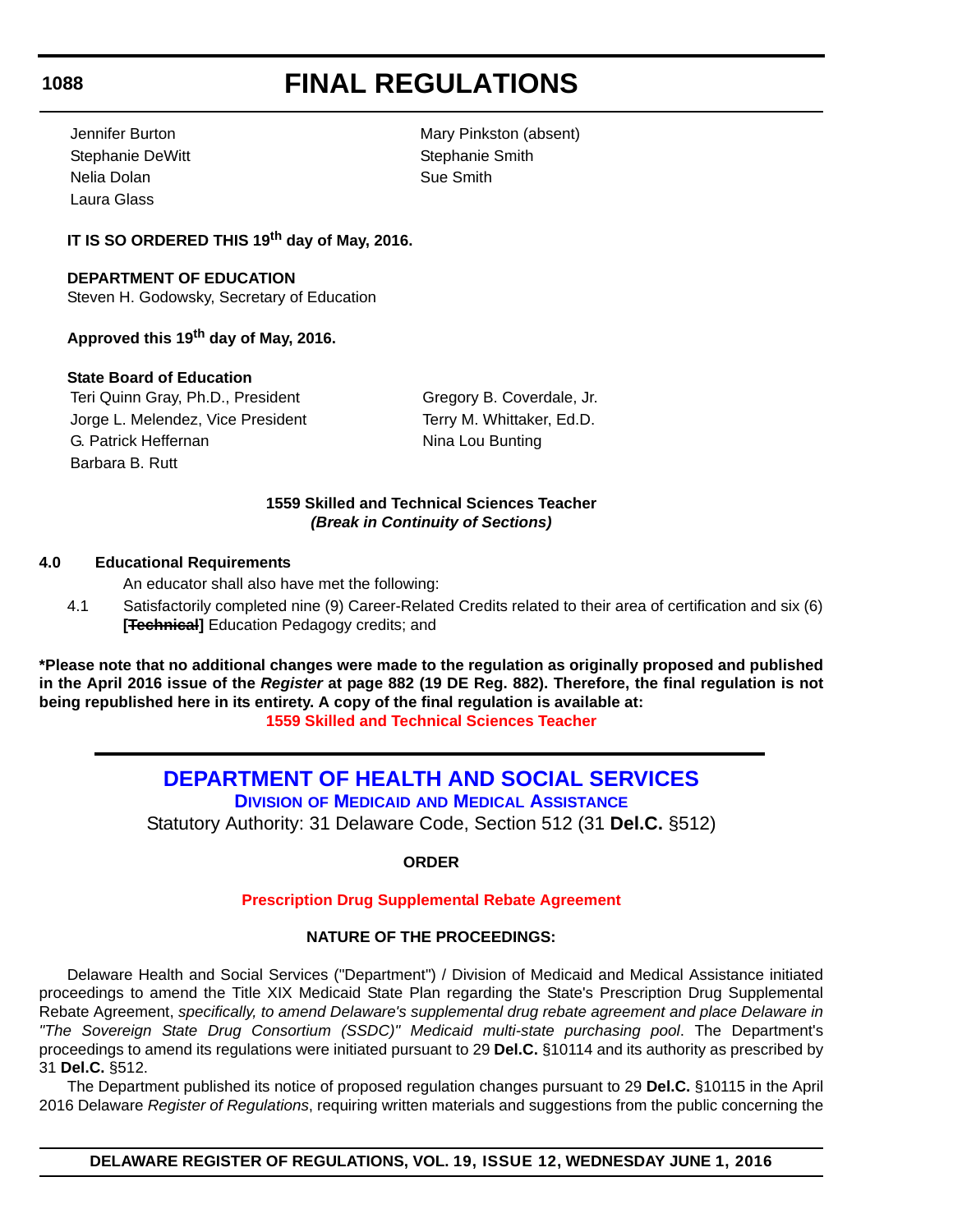proposed regulations to be produced by May 2, 2016 at which time the Department would receive information, factual evidence and public comment to the said proposed changes to the regulations.

#### **SUMMARY OF PROPOSAL**

The purpose of this notice is to advise the public that Delaware Health and Social Services (DHSS)/Division of Medicaid and Medical Assistance (DMMA) is proposing to amend the Title XIX Medicaid State Plan regarding the State's Prescription Drug Supplemental Rebate Agreement, specifically, *to amend Delaware's supplemental drug rebate agreement and place Delaware in "The Sovereign State Drug Consortium (SSDC)" Medicaid multi-state purchasing pool.*

#### **Statutory Authority**

- 1927(a)(1), 1927 (a)(4) of the Social Security Act and 42 U.S.C. §13966-8, *authorizes state to enter directly into separate or supplemental rebate agreements with manufacturers*
- 1927(b)(3)(D) of the Social Security Act, *confidentiality of information disclosed by manufacturers or wholesalers*
- 1927(d)(1)(A) of the Social Security Act, *prior authorization on covered outpatient drug*
- 1927(d)(5) of the Social Security Act, *requirements of prior authorization programs*
- 1902(a)(19) of the Social Security Act, *care and services under a Medicaid state plan be provided in a manner consistent with simplicity of administration and the best interests of beneficiaries*
- 42 U.S.C. §256b, *imposes ceilings on prices drug manufacturers may charge for medications sold to specified health care facilities*

#### **Background**

Under the Medicaid program, states may provide coverage of outpatient drugs as an optional service under section 1905(a)(12) of the Social Security Act (the Act). Section 1903(a) of the Act provides for Federal Financial Participation (FFP) in state expenditures for these drugs. In general, in order for payment to be made available under section 1903 for covered outpatient drugs, manufacturers must enter into a Medicaid drug rebate agreement as set forth in section 1927(a) of the Act. Section 1927 of the Act provides specific requirements for rebate agreements, drug pricing submission and confidentiality requirements, the formulas for calculating rebate payments, and requirements for states for covered outpatient drugs.

#### *Medicaid Supplemental Drug Rebate Agreements*

The federal Omnibus Budget Reconciliation Act of 1990, section 4401 added §1927 to the Social Security Act. Section 1927 provides that states may enter separate or supplemental drug rebate agreements as long as such agreements achieve drug rebates equal to or greater than the drug rebates set forth in the Secretary's national rebate agreement with drug manufacturers, which is published at 56 F.R. 7049 (1991). Specifically, the drug rebate statute, at section 1927(a)(1) of the Social Security Act (Act), provides that "the Secretary may authorize a State to enter directly into agreements with a manufacturer." Also, section 1927(a)(4) of the Act provides that any drug rebate agreement between a state and drug manufacturers and in effect on November 5, 1990, may constitute a rebate agreement in compliance with the statute if the Centers for Medicare and Medicaid Services (CMS) determines that any such agreement "provides for rebates that are at least as large as the rebates otherwise required under this section." CMS accordingly believes that Congress intended that states that seek CMS approval under section 1927(a)(1) to enter directly into agreements with manufacturers must ensure that any such agreement will achieve drug rebates that are at least equal to the rebates set forth in the Secretary's rebate agreements with manufacturers. Currently, prescription drug manufacturers are required to enter into a rebate agreement.

Section 1927(d)(1)(A) of the Act permits states to subject any covered outpatient drug to a requirement of prior authorization as long as the state complies with the requirements set forth in section 1927(d)(5). A prior authorization program used to negotiate drug discounts for the Medicaid program is consistent with those provisions as well as the paramount purpose of the drug rebate provisions which is to reduce the costs to the Medicaid program for prescription drugs.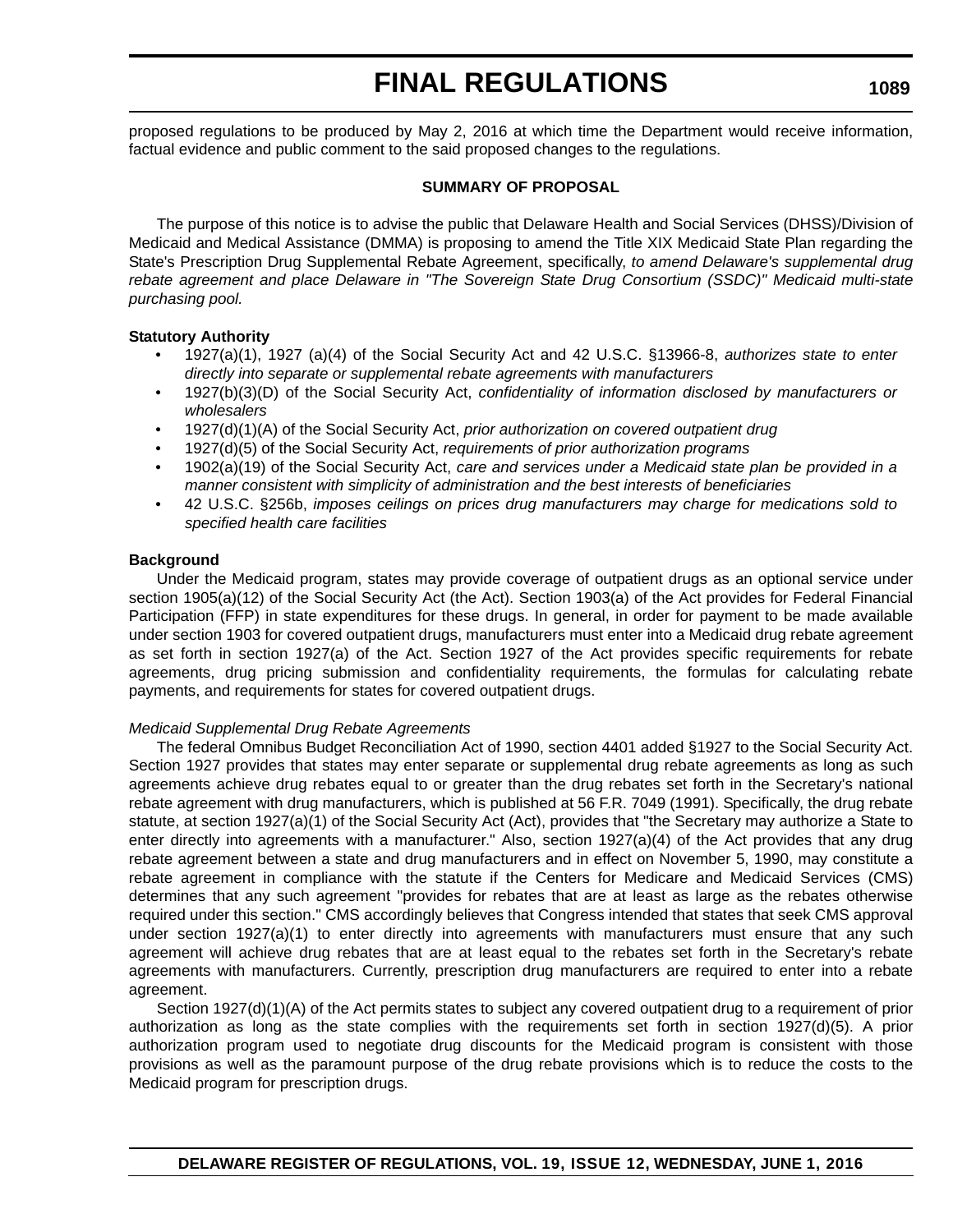#### **Summary of Proposal**

#### *Rationale and Justifications*

Supplemental rebate agreements are unique to each state. The Centers for Medicare and Medicaid Services (CMS) authorized the Delaware Division of Medicaid and Medical Assistance (DMMA)'s April 7, 2005, December 20, 2005, and December 10, 2013 versions of the "Delaware State Supplemental Rebate Agreement." These versions of the rebate agreement placed Delaware in Therapeutic Optimum Programs (TOP\$) Medicaid multi-state purchasing pool. These agreements were effective for drugs dispensed prior to July 1, 2016.

The administration of the TOP\$ Medicaid multi-state purchasing pool has since changed. This change has caused costs to increase, and made DMMA's ability to administer the drug rebate program more difficult. The Sovereign State Drug Consortium (SSDC) Medicaid multi-state purchasing pool provides states with more options and control when negotiating supplemental rebate rates, and allows for easier administration of the drug rebate program.

#### *Purpose*

To add language to the Medicaid State Plan regarding CMS's authorization for DMMA to enter into "The Sovereign States Drug Consortium (SSDC)" Medicaid multi-state purchasing pool and to provide clarification on the state's policies for the supplemental rebate program.

#### *Summary of Proposed Changes*

This SPA action addresses the need to ensure that DMMA is able to efficiently and cost effectively administer the supplemental drug rebate program.

If implemented as proposed, plan amendment will accomplish the following, effective July 1, 2016:

CMS will authorize DMMA to enter into "The Sovereign States Drug Consortium (SSDC)" Medicaid multi-State purchasing pool. The supplemental rebate agreement submitted to CMS on July 1, 2016 will amend the December 10, 2013 version of the "Delaware State Supplemental Drug Rebate Agreement" authorized under Transmittal Number SPA #15-001. CMS will authorize this amended version of the "Delaware State Supplemental Drug Rebate Agreement." This agreement and will apply to drugs paid for beginning July 1, 2016.

The agency's proposal involves no change in the definition of those eligible to receive pharmaceutical services, and the Medicaid prescribed drugs benefit available to eligible recipients remains the same. In addition, the agency's proposal involves no change to providers' current practices.

#### *Public Notice*

In accordance with the *federal* public notice requirements established at Section 1902(a)(13)(A) of the Social Security Act and 42 CFR 447.205 and the *state* public notice requirements of Title 29, Chapter 101 of the Delaware Code, Delaware Health and Social Services (DHSS)/Division of Medicaid and Medical Assistance (DMMA) gives public notice and provides an open comment period for thirty (30) days to allow all stakeholders an opportunity to provide input to Delaware's decision amend the state's supplemental drug rebate agreement and place Delaware in "The Sovereign State Drug Consortium (SSDC)" Medicaid multi-state purchasing pool. Comments were to be received by 4:30 p.m. on Monday May 2, 2016.

#### *Centers for Medicare and Medicaid Services Review and Approval*

The provisions of this state plan amendment (SPA) are subject to approval by the Centers for Medicare and Medicaid Services (CMS). The draft SPA page(s) may undergo further revisions before and after submittal to CMS based upon public comment and/or CMS feedback. The final version may be subject to significant change.

#### *Provider Manuals Update*

Also, upon CMS approval, the applicable Delaware Medical Assistance Program (DMAP) Provider Policy Specific Manuals will be updated. Manual updates, revised pages or additions to the provider manual are issued, as required, for new policy, policy clarification, and/or revisions to the DMAP program. Provider billing guidelines or instructions to incorporate any new requirement may also be issued. A newsletter system is utilized to distribute new or revised manual material and to provide any other pertinent information regarding manual updates. DMAP provider manuals and official notices are available on the DMAP website: http://www.dmap.state.de.us/home/ index.html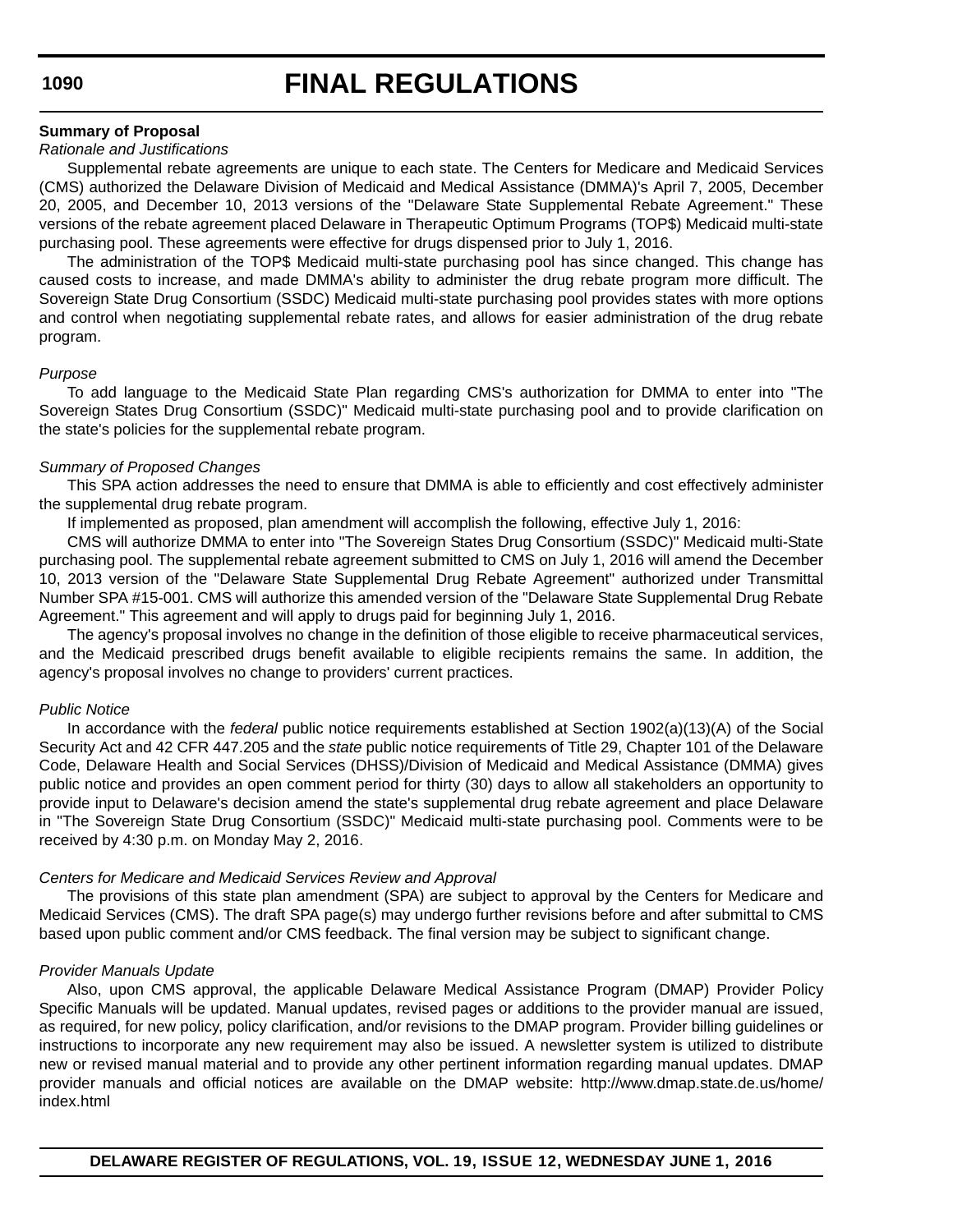#### **Fiscal Impact**

The proposed amendment is an administrative change being implemented to more efficiently and effectively administer the State's Supplemental Drug Rebate Program. Therefore, there is no impact on the General Fund.

#### **Summary of Comments Received with Agency Response and Explanation of Changes**

The Governor's Advisory Council for Exceptional Citizens (GACEC) and the State Council for Persons with Disabilities (SCPD) offered the following summarized observations:

Council (GACEC) endorses the proposed amendments since the switch to the Sovereign State Drug Consortium (SSDC) Medicaid multi-state purchasing pool will provide Delaware with more options and control when negotiating supplemental rebate rates. Switching to SSDC will also apparently allow for easier administration of the drug rebate program.

*Agency Response:* DMMA thanks the Council for its endorsement. No change was made to the regulation as a result of these comments.

As background, drug manufacturers are required to offer rebates on drugs used in the Medicaid program. States may enter into separate or supplemental drug rebate agreements as long as they achieve drug rebates equal to or greater than the drug rebates contained in a national HHS rebate agreement. Delaware currently participates in a multi-state purchasing pool ("TOP\$") which generates rebates. However, DMMA proposes to discontinue participation in "TOP\$" and enroll in the "SSDC" pool based on the following rationale:

The administration of the TOP\$ Medicaid multi-state purchasing pool has (since) changed. This change has caused costs to increase, and made DMMA's ability to administer the drug rebate program more difficult. The Sovereign State Drug Consortium (SSDC) Medicaid multi-state purchasing pool provides states with more options and control when negotiating supplemental rebate rates, and allows for easier administration of the drug rebate program.

Enrollment in the new pool would be effective July 1, 2016. There would be no direct impact on Medicaid beneficiaries:

The agency's proposal involves no change in the definition of those eligible to receive pharmaceutical services, and the Medicaid prescribed drugs benefit available to eligible recipients remains the same. In addition, the agency's proposal involves no change to providers' current practices.

SCPD endorses the proposed regulation since the switch to a new pool is expected to provide increased flexibility and easier administration of the drug rebate program.

*Agency Response:* DMMA thanks the Council for its endorsement. No change was made to the regulation as a result of these comments.

#### **FINDINGS OF FACT:**

The Department finds that the proposed changes as set forth in the April 2016 *Register of Regulations* should be adopted.

**THEREFORE, IT IS ORDERED**, that the proposed regulation to amend the Title XIX Medicaid State Plan regarding the State's Prescription Drug Supplemental Rebate Agreement, *specifically, to amend Delaware's supplemental drug rebate agreement and place Delaware in "The Sovereign State Drug Consortium (SSDC)" Medicaid multi-state purchasing pool* is adopted and shall be final effective June 11, 2016.

Rita M. Landgraf, Secretary, DHSS

**\*Please note that no changes were made to the regulation as originally proposed and published in the April 2016 issue of the** *Register* **at page 884 (19 DE Reg. 884). Therefore, the final regulation is not being republished. A copy of the final regulation is available at:**

**[Prescription Drug Supplemental Rebate Agreement](http://regulations.delaware.gov/register/june2016/final/19 DE Reg 1088 06-01-16.htm)**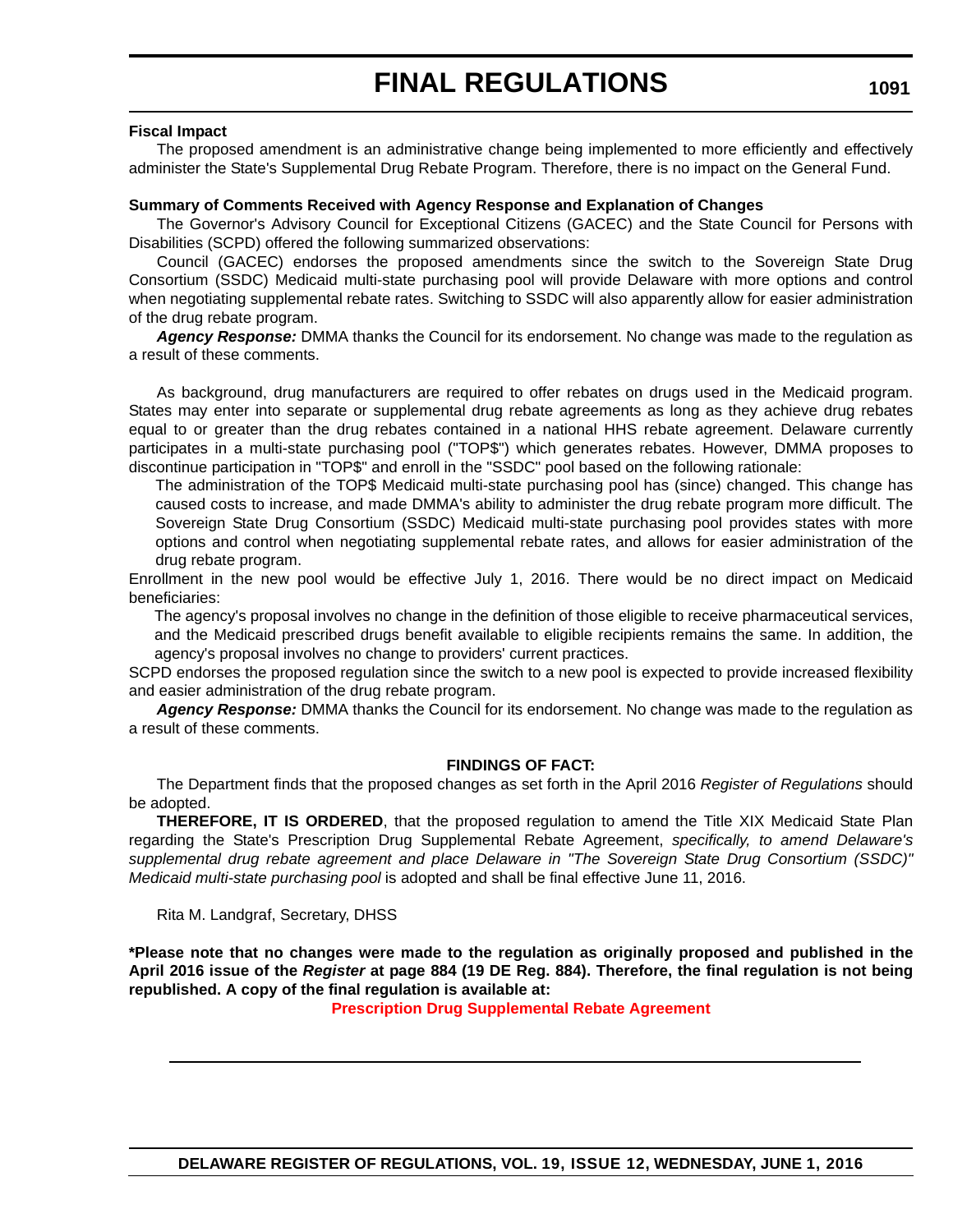# **FINAL REGULATIONS**

# **DIVISION OF MEDICAID [AND MEDICAL ASSISTANCE](http://www.dhss.delaware.gov/dhss/dmma/)** Statutory Authority: 31 Delaware Code, Section 512 (31 **Del.C.** §512)

### **ORDER**

# **[Long-Term Care Facility Services - Standards for Payment of Reserved Beds During Absence from Long-](#page-4-0)Term Care Facilities**

# **NATURE OF THE PROCEEDINGS:**

Delaware Health and Social Services ("Department") / Division of Medicaid and Medical Assistance (DMMA) initiated proceedings to amend the Delaware Title XIX Medicaid State Plan and the Division of Social Services Manual (DSSM) regarding Methods and Standards for Payment of Reserved Beds during Absence from Long-Term Care Facilities, specifically, *standards for payment of reserved beds during absence from Intermediate Care Facilities for Individuals with Intellectual Disabilities (ICF/IID)*. The Department's proceedings to amend its regulations were initiated pursuant to 29 **Del.C.** §10114 and its authority as prescribed by 31 **Del.C.** §512.

The Department published its notice of proposed regulation changes pursuant to 29 **Del.C.** §10115 in the April 2016 Delaware *Register of Regulations*, requiring written materials and suggestions from the public concerning the proposed regulations to be produced by May 1, 2016 at which time the Department would receive information, factual evidence and public comment to the said proposed changes to the regulations.

#### **SUMMARY OF PROPOSAL**

The purpose of this notice is to advise the public that Delaware Health and Social Services/Division of Medicaid and Medical Assistance is proposing to amend the Title XIX Medicaid State Plan and the Division of Social Services Manual (DSSM) regarding Methods and Standards for Payment of Reserved Beds during Absence from Long-Term Care Facilities, specifically, *standards for payment of reserved beds during absence from Intermediate Care Facilities for Individuals with Intellectual Disabilities (ICF/IID)*.

#### **Statutory Authority**

- §1919(c)(2)(D) of the Social Security Act, *Notice of bed hold policy and readmission*
- 42 CFR §447.40, *Payment for reserving beds in institutions*
- 42 CFR §447.205, *Public notice of changes in statewide methods and standards for setting payment rates*
- 42 CFR §483.12, *Admission, transfer and discharge rights*

#### **Background**

Under Medicaid payment regulations in 42 CFR §447.40, Federal Financial Participation (FFP) is available if a state plan includes provision for bed-reservation payments during a recipient's temporary absence from an inpatient facility, as follows:

*Payments for Reserving Beds in Institutions*

(a) The Medicaid agency may make payments to reserve a bed during a beneficiary's temporary absence from an inpatient facility, if-

(1) The state plan provides for such payments and specifies any limitations on the policy; and

(2) Absences for purposes other than required hospitalization (which cannot be anticipated and planned) are included in the patient's plan of care.

(b) An agency that pays for reserved beds in an inpatient facility may pay less for a reserved bed than an occupied bed if there is a cost differential between the two beds (Section 1102 of the Social Security Act).

To satisfy Medicaid nursing facility requirements for participation in §1919(c)(2)(D) (i) - (ii) of the Act and in 42 CFR §483.12(b)(1)-(2), a nursing facility must tell the residents departing for hospitalization or therapeutic leave about the state's bed-reservation payment policy. This information must be in writing and must specify the number of days the state Medicaid covers, if any, and the nursing facility's policies regarding bed-reservation periods.

If a Medicaid eligible resident's absence from the nursing facility exceeds the bed-reservation period in the state plan, §1919(c)(2)(D)(iii) of the Act and 42 CFR §483.12(b)(3) guarantee the resident readmission to the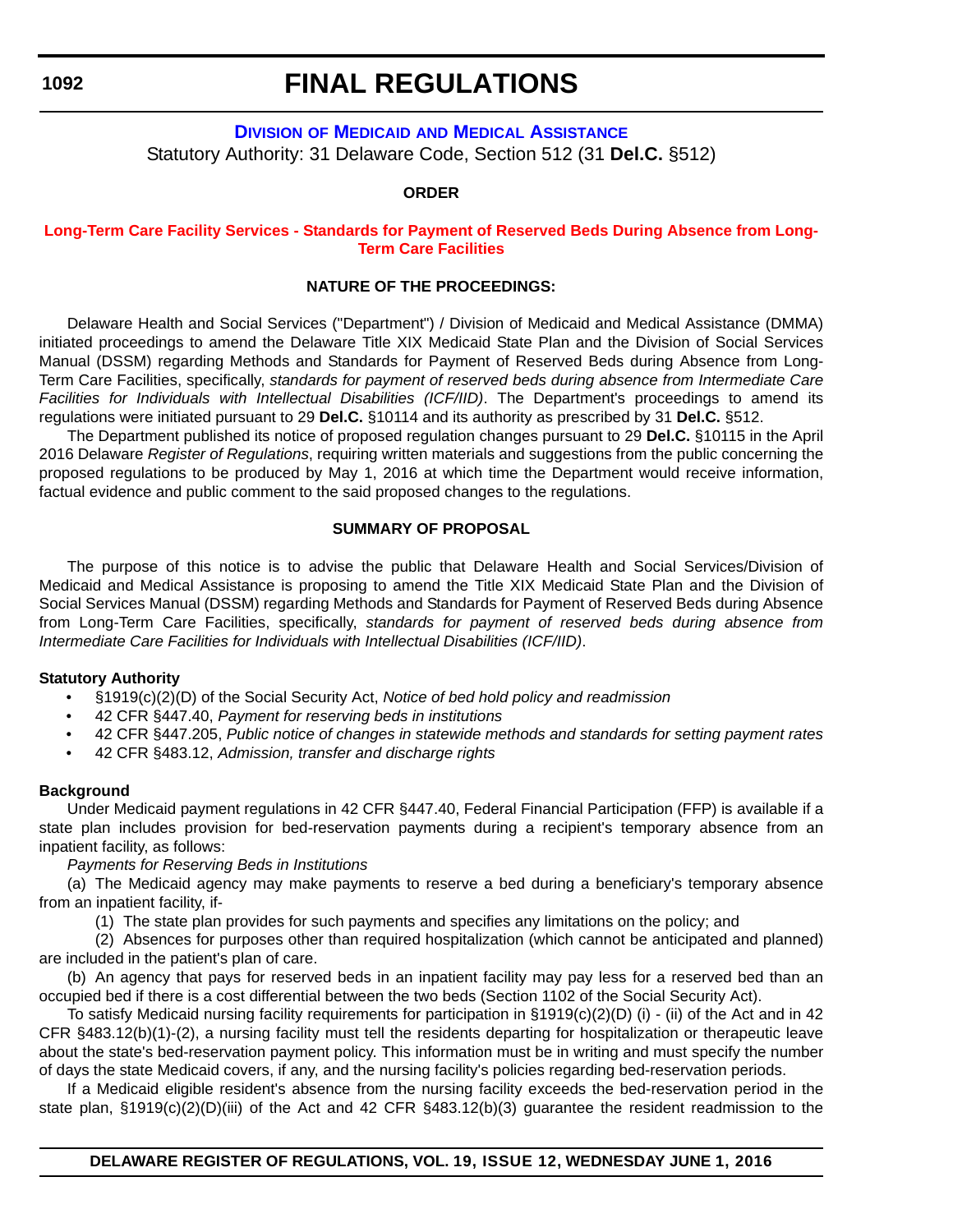facility immediately upon the first availability of a bed in a semi-private room in the facility if, at the time of readmission, the resident requires the services provided by the facility.

In Delaware, if a Medicaid recipient is hospitalized for a short period of time and is expected to return to the facility, Medicaid reimbursement is available for no more than seven (7) days within any thirty-day period. The thirty-day count begins with the first day of hospitalization. If payments are suspended because recipient remains hospitalized more than seven (7) days and the thirty-day count expires, a new thirty-day count starts with readmission to the long-term care facility.

#### **Summary of Proposal**

#### *Rationale and Justifications*

The Medicaid State Plan and the Division of Social Services Manual (DSSM) requires the Delaware Medical Assistance Program (DMAP) to make payments to long-term care (LTC) facilities to ensure a bed is reserved for a Medicaid recipient who is temporarily absent from the LTC facility due to hospitalization or leave of absence. Currently, bed-reservation payments are limited to seven (7) days per hospitalization in any thirty-day period.

DMMA recognizes the unique role that the Mary Campbell Center and Stockley Center, both of which are Intermediate Care Facilities for Individuals with Intellectual Disabilities (ICF/IID), fulfill in serving a very vulnerable population. Given the distinct challenges faced by these LTC facilities in serving this population, it was determined that the additional protection of an extended bed-reservation payment period of fourteen (14) days is necessary in order to sustain services for this population of recipients.

#### *Purpose*

This amendment to the State Plan and DSSM adds a provision that allows DMAP to extend the bedreservation payments from seven (7) days to fourteen (14) days in any thirty-day period for individuals residing in an ICF/IID long-term care facility.

#### *Summary of Proposed Changes*

Effective for services provided on and after July 1, 2016 Delaware Health and Social Services/Division of Medicaid and Medical Assistance (DHSS/DMMA) proposes to amend Attachment 4.19-C of the Medicaid State Plan to add a provision to the long-term care bed-reservation reimbursement policy to make payments for reserving beds in ICF/IID for fourteen (14) days per hospitalization for acute conditions in any thirty-day period.

Also effective for services provided on and after July 1, 2016, DMMA proposes to make changes to policy section 20650, Temporary Absence from Nursing Facility for Hospitalization, and it's sub-sections of the Division of Social Services Manual (DSSM) to reflect the proposed changes to the State Plan.

#### *Public Notice*

In accordance with the *federal* public notice requirements established at Section 1902(a)(13)(A) of the Social Security Act and 42 CFR 447.205 and the *state* public notice requirements of Title 29, Chapter 101 of the Delaware Code, Delaware Health and Social Services (DHSS)/Division of Medicaid and Medical Assistance (DMMA) gives public notice and provides an open comment period for thirty (30) days to allow all stakeholders an opportunity to provide input to the coverage and payment methodology for reservation of beds in ICF/IID long-term care facilities. Comments were to be received by 4:30 p.m. on Monday May 2, 2016.

#### *CMS Review and Approval*

The provisions of this draft state plan amendment (SPA) are subject to the Centers for Medicare and Medicaid Services (CMS) review and approval. The draft SPA page(s) may undergo further revisions before and after submittal to CMS based upon public comment and/or CMS feedback. The final version may be subject to significant change.

#### *Provider Manual Update*

Also, upon CMS approval, the applicable Delaware Medical Assistance Program (DMAP) Provider Policy Specific Manuals will be updated. Manual updates, revised pages or additions to the provider manual are issued, as required, for new policy, policy clarification, and/or revisions to the DMAP program. Provider billing guidelines or instructions to incorporate any new requirement may also be issued. A newsletter system is utilized to distribute new or revised manual material and to provide any other pertinent information regarding manual updates.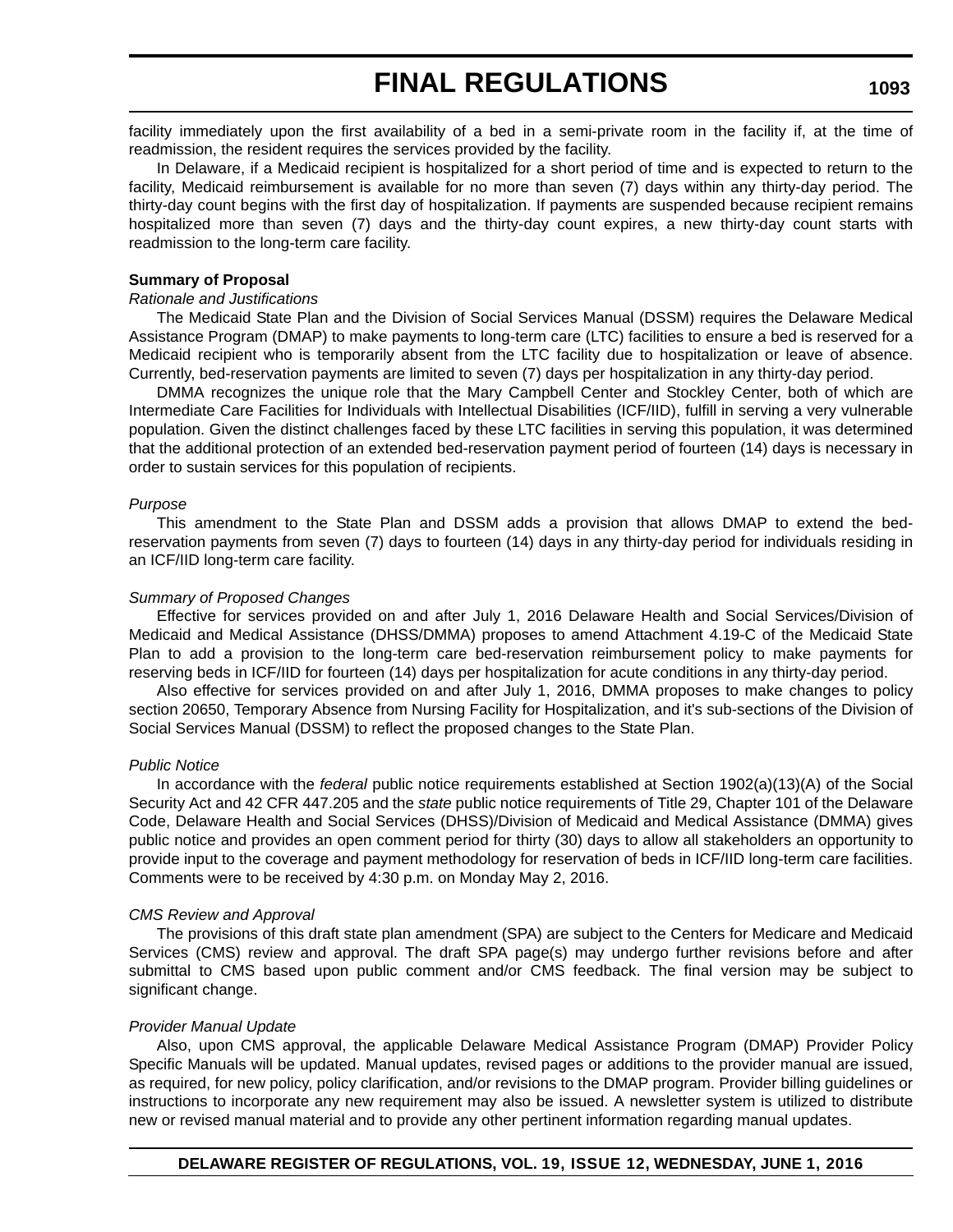# **FINAL REGULATIONS**

#### **Cost/Budgetary Impact**

The following represents the potential increase in expenditures if bed-reservation payments for individuals residing in an ICF/IID are increased from seven (7) days to fourteen (14) days in any thirty-day period effective July 1, 2016.

The following fiscal impact is projected:

|                       | Federal Fiscal Year 2016 | Federal Fiscal Year 2017 |
|-----------------------|--------------------------|--------------------------|
| General (State) Funds | \$6.250                  | \$25,000                 |
| <b>Federal Funds</b>  | \$7.587                  | \$29.585                 |

1. Represents July - September 2016

### **Summary of Comments Received with Agency Response**

The Governor's Advisory Council for Exceptional Citizens (GACEC) and the State Council for Persons with Disabilities (SCPD) offered the following observations and recommendations summarized below. The Division of Medicaid and Medical Assistance (DMMA) has considered each comment and responds as follows.

As background, a CMS regulation (42 CFR §447.40) allows states at state option, to make "bed hold" payments to a long-term care facility during a resident's temporary absence hospitalization or other specified reasons. DMMA currently implements this option but plans to modify it for residencts of an ICF/IID. In a nutshell, the normally paid 7-day bed-hold period per hospitalization would be extended to 14 days for Delaware's only ICF/ IIDs - Stockley Center and Mary Campbell Center. The expected fiscal impact for FFY 17 is \$25,000 in state funds and \$29,585 in federal funds.

GACEC and SCPD endorse the extended paid "bed-hold" period for ICF/IIDs but has the following observations and recommendations.

*Agency Response*: DMMA thanks the Council for its endorsement and offers the following responses to your observations and recommendations.

First, on p. 889, the reference to 42 CFR §440.40 is incorrect. The reference should be to 42 CFR §447.40.

*Agency Response*: DMMA agrees that the reference citation was entered incorrectly under the Statutory Authority listing in the Summary of Proposal, despite being listed correctly in the Background. The correct citation will be listed in both places when the final regulation is published.

Second, consistent with 42 CFR §447.40, DMMA reaffirms the current policy of allowing up to 18 days per calendar year of "bed-hold" payments if included in the resident's plan of care. It would be informative to include the following clarifying sentence after Par. "2" on p. 891: "This may include absences included in a plan of care due to transfers to a 'specialized treatment facility' consistent with Title 16 **Del.C.** §1121(18)." This would be instructive to providers and residents seeking to reconcile Medicaid payment standards and the overlapping State "bed -hold" statute. For similar reasons, the same sentence could be added to §20650.2.1 on p. 892.

*Agency Response*: DMMA thanks the Council for its comment. However, no change was made as a result of this comment.

Third, waiver of the 18 day paid leave of absence limit can be obtained if the LTC facility applies and its medical director confirms medical necessity. This may be unduly limiting. It would be preferable to allow either the LTC facility or the resident [supported by his personal attending physician [16 **Del.C.** §1121(21)] to apply for a waiver since a resident's view may be different than the facility's view. CMS recognizes the divergence of interest in the context of transfers and discharges. See 42 C.F.R. §483.12(a)(3)(i); attached CMS Surveyor Guidance F201-203; and attached CMS proposed regulations, 80 Fed Reg. 42247-42249, 42254-42255. For example, the facility may prefer that the resident or resident's family "private pay" for the period in excess of 18 days since that results in higher payment.

*Agency Response*: DMMA thanks the Council for its comment. However, no change was made as a result of this comment.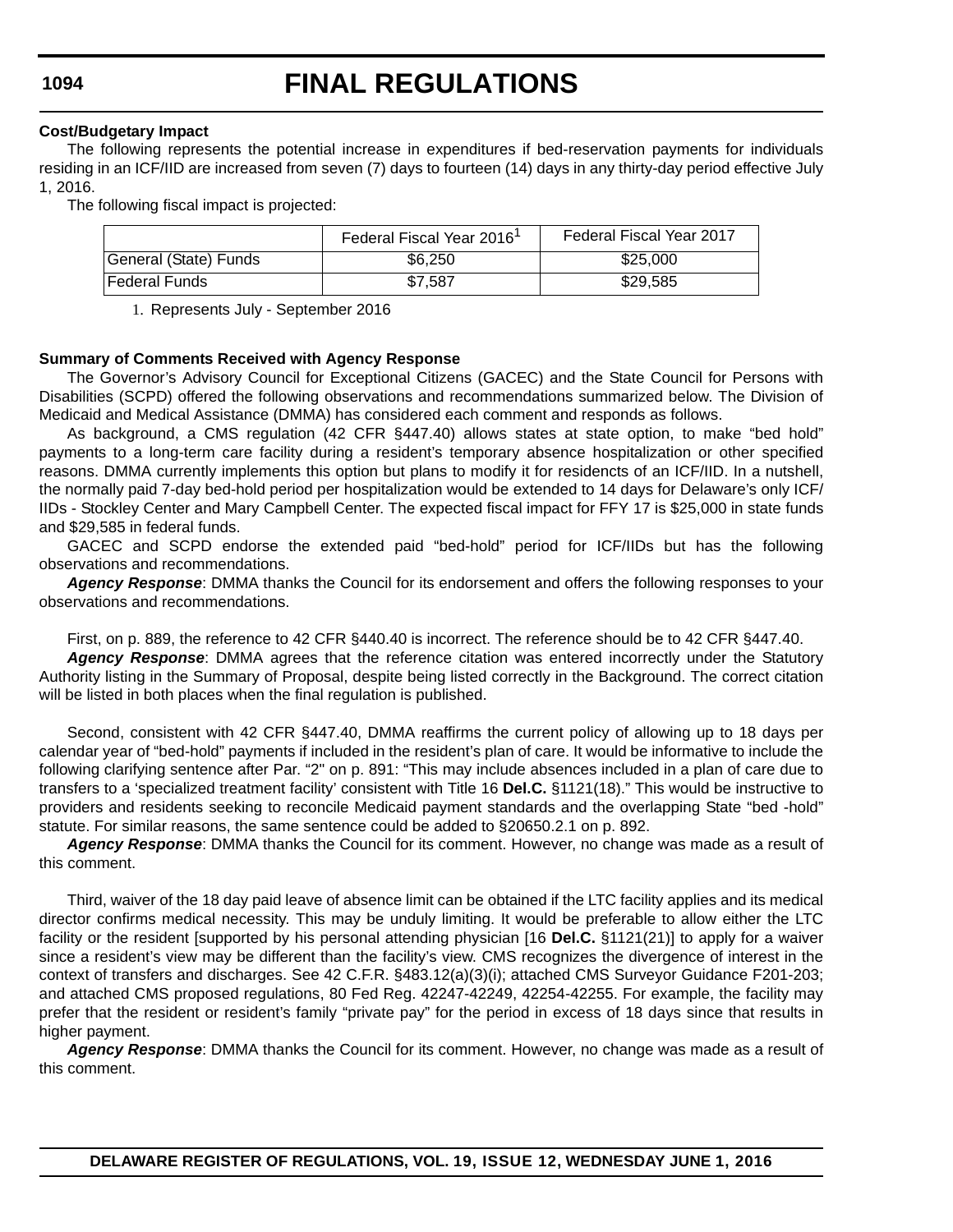### **FINDINGS OF FACT:**

The Department finds that the proposed changes as set forth in the April 2016 *Register of Regulations* should be adopted.

THEREFORE, IT IS ORDERED, that the proposed regulation to amend the Delaware Title XIX Medicaid State Plan and the Division of Social Services Manual (DSSM) regarding Methods and Standards for Payment of Reserved Beds during Absence from Long-Term Care Facilities, specifically, *standards for payment of reserved beds during absence from Intermediate Care Facilities for Individuals with Intellectual Disabilities (ICF/IID)*, is adopted and shall be final effective June 11, 2016.

Rita M. Landgraf, Secretary, DHSS

**\*Please note that no changes were made to the regulation as originally proposed and published in the April 2016 issue of the** *Register* **at page 888 (19 DE Reg. 888). Therefore, the final regulation is not being republished. A copy of the final regulation is available at:**

**[Long-Term Care Facility Services - Standards for Payment of Reserved Beds During Absence](http://regulations.delaware.gov/register/june2016/final/19 DE Reg 1092 06-01-16.htm)**

# **DIVISION OF MEDICAID [AND MEDICAL ASSISTANCE](http://www.dhss.delaware.gov/dhss/dmma/)** Statutory Authority: 31 Delaware Code, Section 512 (31 **Del.C.** §512)

#### **ORDER**

#### **[Long-Term Care Facilities - Post-Eligibility Treatment of Institutionalized Individuals Personal Needs](#page-4-0)  Allowance**

### **NATURE OF THE PROCEEDINGS:**

Delaware Health and Social Services ("Department") / Division of Medicaid and Medical Assistance (DMMA) initiated proceedings to amend the Delaware Title XIX Medicaid State Plan and the Division of Social Services Manual (DSSM) regarding the Post-Eligibility Treatment of Institutionalized Individuals, specifically, *standards for payment of personal needs allowance for individuals in from long-term care facilities*. The Department's proceedings to amend its regulations were initiated pursuant to 29 **Del.C.** §10114 and its authority as prescribed by 31 **Del.C.** §512.

The Department published its notice of proposed regulation changes pursuant to 29 **Del.C.** §10115 in the April 2016 Delaware *Register of Regulations*, requiring written materials and suggestions from the public concerning the proposed regulations to be produced by May 2, 2016 at which time the Department would receive information, factual evidence and public comment to the said proposed changes to the regulations.

#### **SUMMARY OF PROPOSAL**

The purpose of this notice is to advise the public that Delaware Health and Social Services/Division of Medicaid and Medical Assistance is proposing to amend the Title XIX Medicaid State Plan and the Division of Social Services Manual (DSSM) regarding Post-Eligibility Treatment of Institutionalized Individuals, specifically; *standards for payment of personal needs allowance for individuals residing in long-term care facilities*.

#### **Statutory Authority**

- §1902(a)(50), (q) of the Social Security Act, A *State Plan for medical assistance must*
- §1924(d)(1) of the Social Security Act, *Allowances to be offset from income of institutionalized spouse*
- 42 CFR §435.725, *Post-eligibility treatment of income of institutionalized individuals in SSI States: Application of patient income to the cost of care*
- 42 CFR §435.733, *Post-eligibility treatment of income of institutionalized individuals in States using more restrictive requirements than SSI: Application of patient income to the cost of care*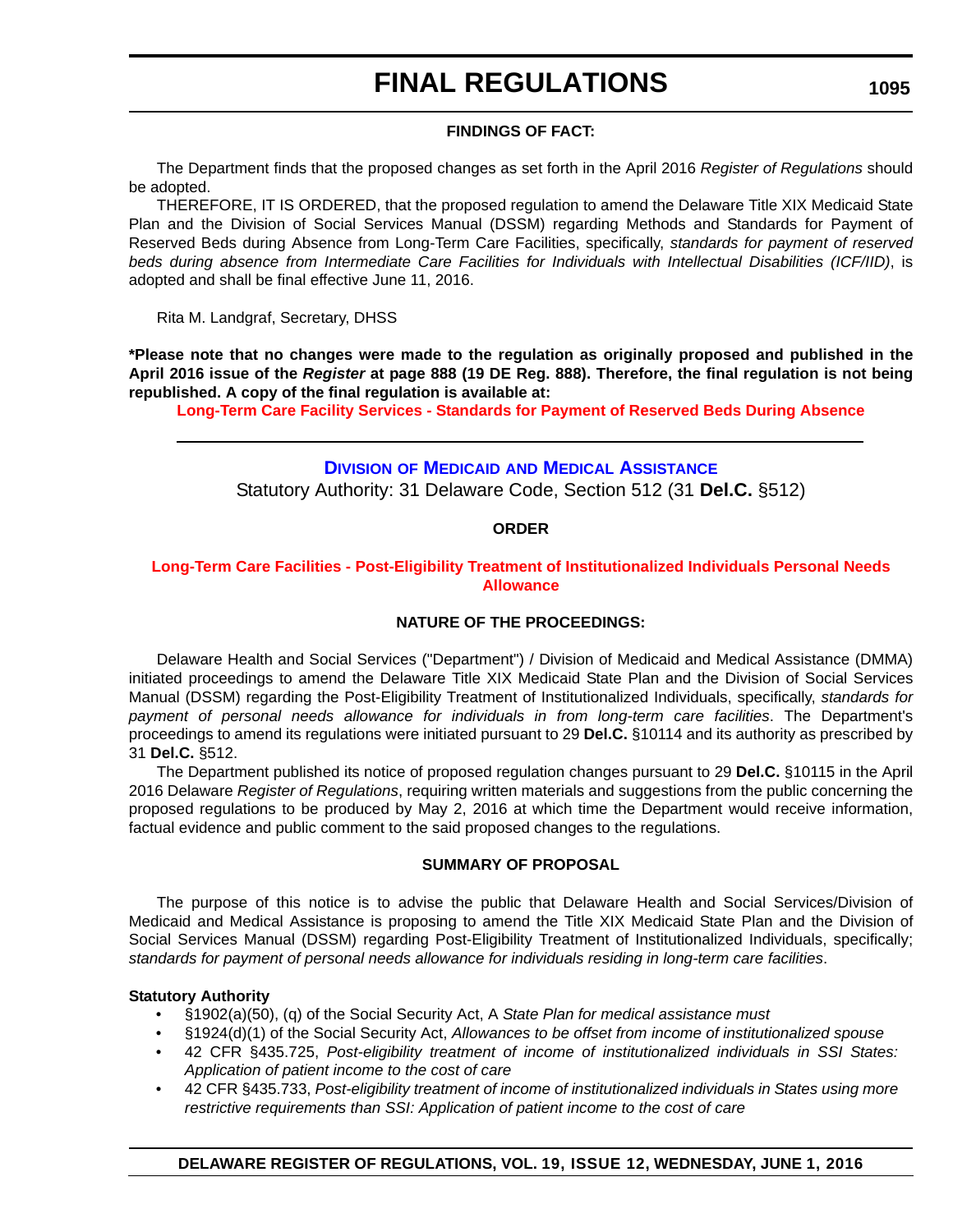# **FINAL REGULATIONS**

• 42 CFR §435.832, *Post-eligibility treatment of income of institutionalized individuals: Application of patient income to the cost of care*

#### **Background**

Under §1902(a)(14)(I) of the Social Security Act medical assistance recipients that are institutionalized in longterm care facilities are required to apply their income toward the cost of institutional care. The individual must contribute income to pay for institutional services, deducting only certain allowable amounts, such as a personal needs allowance (PNA). A PNA is defined under Medicaid regulations in 42 CFR 435.725(c)(1) as follows:

(a) Required deductions. In reducing its payment to the institution, the agency must deduct the following amounts, in the following order, from the individual's total income, as determined under paragraph (e) of this section. Income that was disregarded in determining eligibility must be considered in this process.

(1) Personal needs allowance. A personal needs allowance that is reasonable in amount for clothing and other personal needs of the individual while in the institution. This protected personal needs allowance must be at least--

a. \$30 a month for an aged, blind, or disabled individual, including a child applying for Medicaid on the basis of blindness or disability;

b. \$60 a month for an institutionalized couple if both spouses are aged, blind, or disabled and their income is considered available to each other in determining eligibility; and

c. For other individuals, a reasonable amount set by the agency, based on a reasonable difference in their personal needs from those of the aged, blind, and disabled.

In reducing its payment to the institution, the agency must deduct a personal needs allowance. A personal needs allowance that is reasonable in amount for clothing and other personal needs of the individual while in the institution. This protected personal needs allowance must be at least \$30 a month for an aged, blind, or disabled individual; \$60 a month for an institutionalized couple if both spouses are aged, blind, or disabled and their income is considered available to each other in determining eligibility; and for other individuals, a reasonable amount set by the agency, based on a reasonable difference in their personal needs from those of the aged, blind, and disabled.

#### **Summary of Proposal**

#### *Rationale and Justifications*

State Plan provisions require the Delaware Medical Assistance Program (DMAP) to provide a personal needs allowance (PNA) to Medicaid recipients residing in long-term care facilities. This PNA is intended to provide for clothing and other personal needs. The current PNA is \$44/month for individuals and \$88/month for couples and was set in 2002.DMMA recognizes that the cost-of-living has increased since 2002 and proposes to increase the PNA to offset some of the increased costs of personal needs for recipients.

#### *Purpose*

This amendment to the State Plan and DSSM adds a provision that allows DMAP to increase the personal needs allowance for individuals residing in long-term care facilities from \$44/month to \$50/month for individuals, and from \$88/month to \$100/month for couples.

# *Summary of Proposed Changes*

Effective for services provided on and after July 1, 2016, Delaware Health and Social Services/Division of Medicaid and Medical Assistance (DMMA) proposes to amend Attachment 2.6-A, Page 4 and Page 4 Addendum of the Medicaid State Plan provisions to increase the Personal Needs Allowance for individuals residing in longterm care facilities from \$44/month to \$50/month for individuals, and from \$88/month to \$100/month for couples.

Also effective for services provided on and after July 1, 2016, DMMA proposes to make changes to policy sections 20620 Patient Pay Amount Deductions, 20620.1 Personal Needs, and 20995.1 Post-Eligibility Deductions, and applicable sub-sections of the Division of Social Services Manual (DSSM) to reflect the proposed changes to the State Plan.

#### *Public Notice*

In accordance with the federal public notice requirements established at Section 1902(a)(13)(A) of the Social Security Act and 42 CFR 447.205 and the state public notice requirements of Title 29, Chapter 101 of the Delaware Code, Delaware Health and Social Services (DHSS)/Division of Medicaid and Medical Assistance (DMMA) gives

#### **DELAWARE REGISTER OF REGULATIONS, VOL. 19, ISSUE 12, WEDNESDAY JUNE 1, 2016**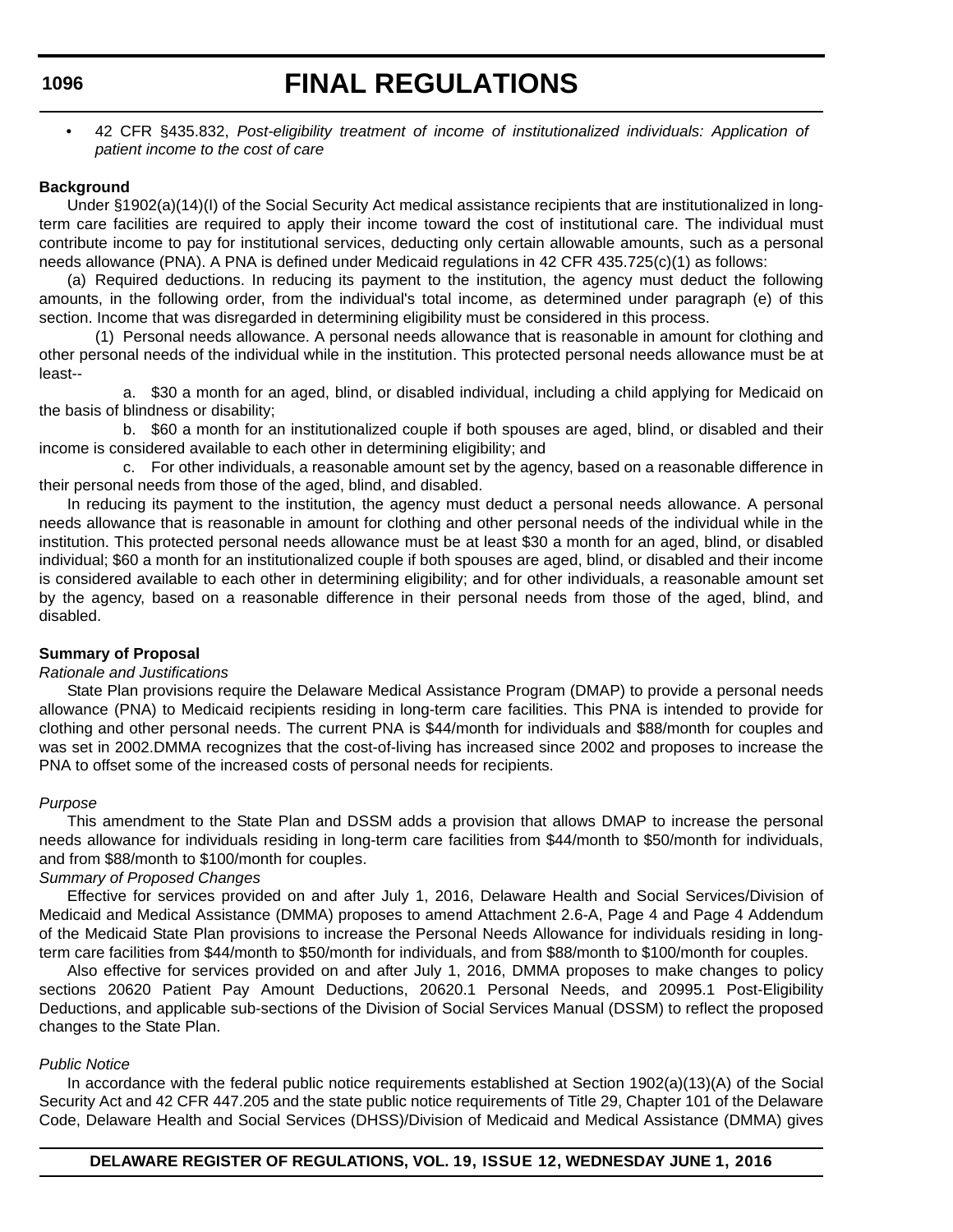public notice and provides an open comment period for thirty (30) days to allow all stakeholders an opportunity to provide input on the agency's decision to increase the personal needs allowance for individuals institutionalized in long-term care facilities. Comments were to be received by 4:30 p.m. on Monday May 2, 2016.

#### *CMS Review and Approval*

The provisions of this draft state plan amendment (SPA) are subject to the Centers for Medicare and Medicaid Services (CMS) review and approval. The draft SPA page(s) may undergo further revisions before and after submittal to CMS based upon public comment and/or CMS feedback. The final version may be subject to significant change.

#### *Provider Manual Update*

Also, upon CMS approval, the applicable Delaware Medical Assistance Program (DMAP) Provider Policy Specific Manuals will be updated. Manual updates, revised pages or additions to the provider manual are issued, as required, for new policy, policy clarification, and/or revisions to the DMAP program. Provider billing guidelines or instructions to incorporate any new requirement may also be issued. A newsletter system is utilized to distribute new or revised manual material and to provide any other pertinent information regarding manual updates.

#### **Fiscal Impact**

The following represents the potential increase in expenditures if the monthly Personal Needs Allowance for Medicaid recipients residing in long-term care facilities is increased from \$44 to \$50 for individuals and \$88 to \$100 for couples.

The following fiscal impact is projected:

|                       | Federal Fiscal Year 2016 (1) | <b>Federal Fiscal Year 2017</b> |
|-----------------------|------------------------------|---------------------------------|
| General (State) funds | \$15.125                     | \$ 60,500                       |
| Federal funds         | 18.360<br>Œ,                 | \$71.596                        |

(1) Represents July - September 2016 only

#### **Summary of Comments Received with Agency Response**

The Governor's Advisory Council for Exceptional Citizens (GACEC) and the State Council for Persons with Disabilities (SCPD) offered the following observations and recommendations summarized below. The Division of Medicaid and Medical Assistance (DMMA) has considered each comment and responds as follows.

As background, under CMS regulations, Medicaid-funded individuals residing in long-term care facilities are generally required to contribute to costs of institutional services after deducting certain allowable amounts. At 894, quoting 42 CFR §435.725. One deduction is a "personal needs allowance (PNA)" which, for "aged, blind, or disabled" persons must be at least \$30/month for individuals and \$60/month for couples. The purpose of the PNA is to provide an "allowance that is reasonable in amount for clothing and other personal needs of the individual while in the institution".

The current PNA established by DMMA is \$44/month for individuals and \$88/month for couples. These amounts have not changed in 14 years, i.e., since 2002. The Division proposes to increase the PNA from \$44/ month to \$50/month for individuals and from \$88/month to \$100/month for couples. The change would be effective July 1, 2016. The change is "subsidized" by federal funds. For example, in FFY17, the projected fiscal impact of the change is \$71,596 in federal funds and \$60,500 in State funds.

#### **GACEC and SCPD have the following observations.**

First, DMMA could consider a larger increase in the PNA. Consistent with the attachment, \$44 in 2002 equates to \$57.99 in 2016 based on inflation. Adopting a \$50 rate reflects an increase of less than half the inflation rate. Moreover, since the state infrequently changes the rate, adopting an overly restrained benchmark in 2016 which will remain in effect for many years will accentuate the disparity. DMMA could consider adopting a \$58 rate for individuals and a \$116 rate for couples which would fully account for the inflation rate. This would ostensibly raise the State fiscal impact from \$60,500 to \$141,167 while increasing the federal contribution from \$71,596 to \$167,057.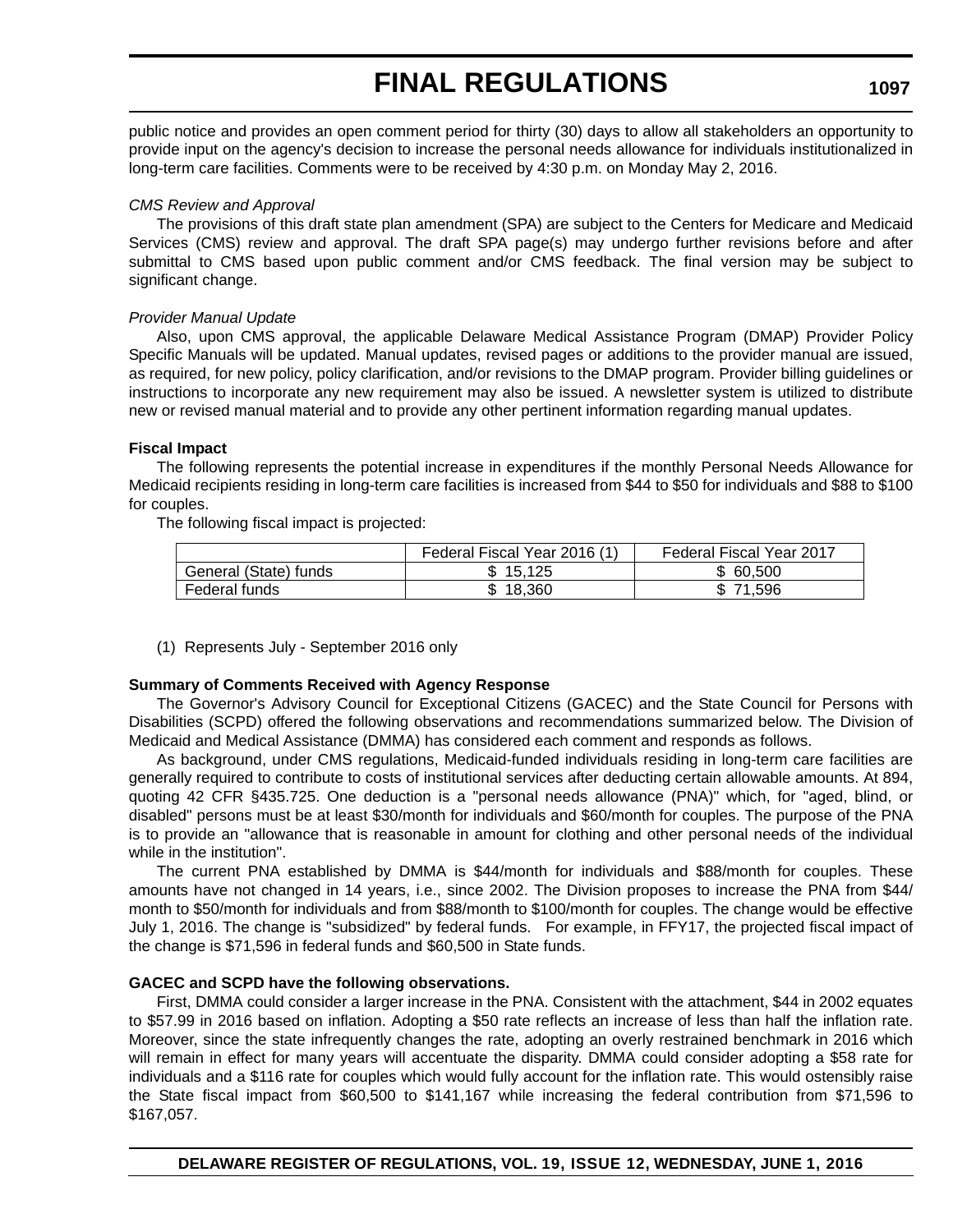# **FINAL REGULATIONS**

*Agency Response:* DMMA thanks the Council for its comment. However, no change was made as a result of this comment.

Second, on p. 896, DMMA may wish to consider substituting "ICF/IID" for ICF/MR. See CMS attachment, Title 29 **Del.C.** §608, and DMMA references to ICF/IID at 19 DE Reg. 888, 889 and 892.

*Agency Response:* DMMA agrees with the Council's recommendation. The reference has been changed from ICF/MR to ICF/IID.

Third, on p. 897, the following reference should be reconsidered in consultation with DDDS:

If the recipient regularly attends a rehab/educational program off the grounds of his nursing or her longterm care facility, including employment for the purpose of rehabilitation in a sheltered workshop off the grounds of the facility, \$50.00 per month (rather than \$44) will be protected:...

The reference is somewhat archaic given Title 19 **Del.C.** §§740-747 (Employment First Act) and could be interpreted as excluding PNA eligibility to participants in supported employment as well as day habilitation programs. It may violate public policy to limit PNA to participants (including group home and foster home residents) in sheltered workshops to the exclusion of participants in supported employment.

*Agency Response:* DMMA thanks the Council for its comment. However, no change was made as a result of this comment.

Fourth, on p. 897, there are two references to an SGA limit of \$700. That was the SGA limit in 1999-2000. See attachment. There is also an incorrect reference to "Department of Social Services (DSS)" rather than Department of Health & Social Services and references to "DSS" that ostensibly should be "DMMA".

*Agency Response:* DMMA agrees with the Council's suggested revisions for this section of the eligibility policy. The following changes have been made and will be included in the final draft of this policy:

20620.1.3.2 If monthly earnings average more than the current SGA amount in a calendar year, this is considered SGA and the Division of Medicaid and Medical Assistance (DMMA) can allow a personal needs allowance of up to the AFC rate.

20620.1.3.3 If earnings average less than \$300 a month in a calendar year, this is not ordinarily considered SGA and DMMA can allow the \$50 personal needs allowance.

20620.1.3.4 If average earnings are between \$300 and the current SGA amount, DMMA must consider other factors to determine whether or not the work constitutes SGA. Other factors include considering if the work is comparable to persons without disabilities in the community performing similar jobs.

Fifth, on p. 897, the reference to "unimpaired people" should be reconsidered. See Title 29 **Del.C.** §608.

*Agency Response:* DMMA agrees with the Council's suggestion to reconsider this terminology. The following change has been made and to the regulation:

20620.1.3.4 If average earnings are between \$300 and the current SGA amount, DMMA must consider other factors to determine whether or not the work constitutes SGA. Other factors include considering if the work is comparable to persons without disabilities in the community performing similar jobs.

#### **FINDINGS OF FACT:**

The Department finds that the proposed changes as set forth in the April 2016 *Register of Regulations* should be adopted.

THEREFORE, IT IS ORDERED, that the proposed regulation to amend Delaware Title XIX Medicaid State Plan and the Division of Social Services Manual (DSSM) regarding the Post-Eligibility Treatment of Institutionalized Individuals, specifically, *standards for payment of personal needs allowance for individuals in from long-term care facilities*, is adopted and shall be final effective June 11, 2016.

Rita M. Landgraf, Secretary, DHSS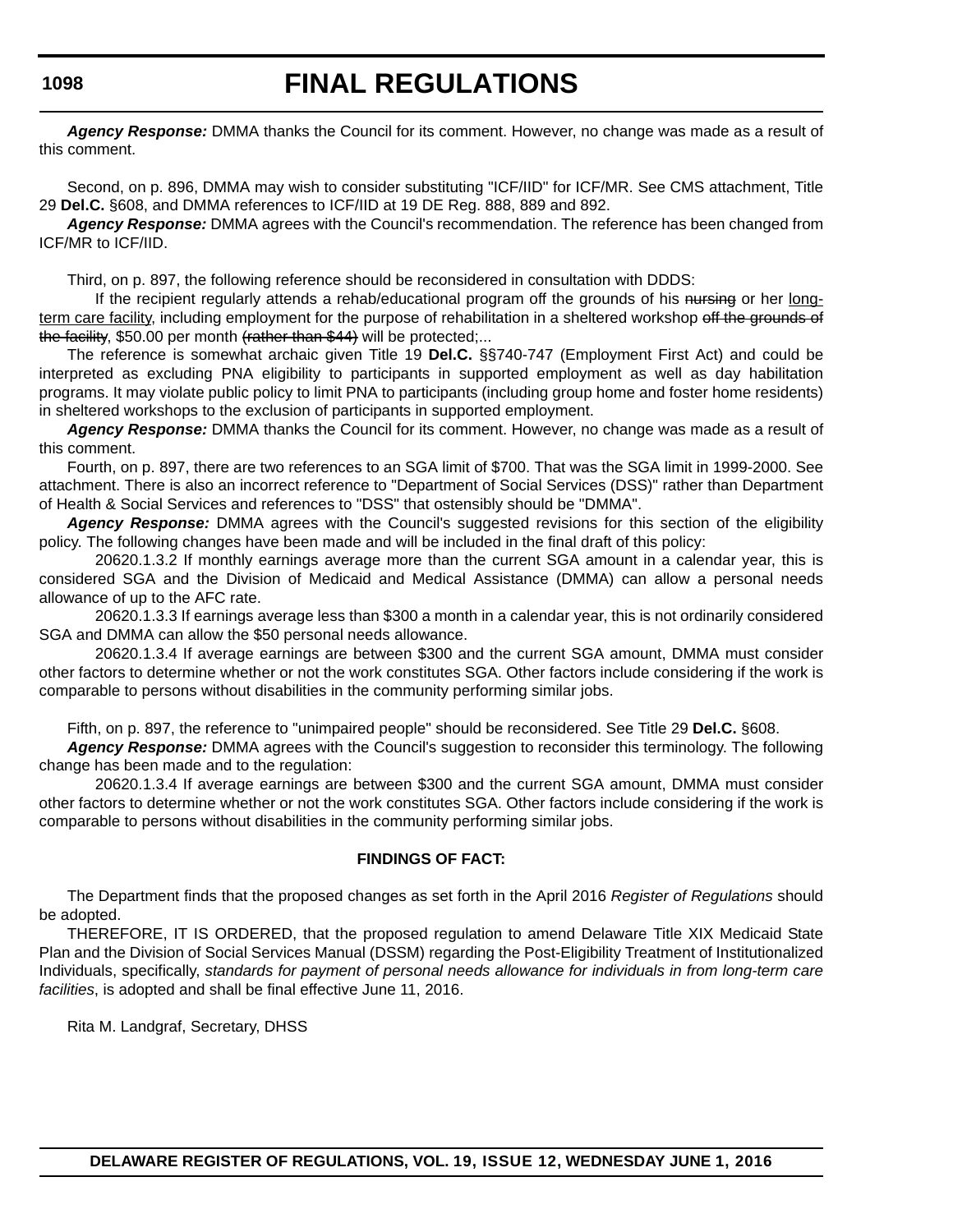#### *(Break in Continuity of Sections)*

**DMMA FINAL ORDER #16-013b REVISIONS:**

> ATTACHMENT 2.6-A Page 4 Addendum

# STATE PLAN UNDER TITLE XIX OF THE SOCIAL SECURITY ACT STATE: DELAWARE

# ELIGIBILITY CONDITIONS AND REQUIREMENTS

### 42 CFR 435.725; 43 CFR 435.733; 42 CFR 435.832

B.1.a. For the following individuals with a greater need B. Post-Eligibility Treatment of Institutionalized Individuals (continued)

For the following individuals with a greater need (continued)

d. \$50/month for NF and ICF/**[MR IID]** residents engaging in frequent and regular rehabilitation out-offacility activities.

### *(Break in Continuity Within Section)*

## **DMMA FINAL ORDER #16-013c REVISION:**

### *(Break in Continuity of Sections)*

## **20620.1 Personal Needs Allowance**

- a) 20620.1.1 \$44.00 \$50.00 per month of available income is to be protected for the Medicaid recipients recipient's direct personal needs; or
- b) 20620.1.2 If the recipient regularly attends a rehab/educational program off the grounds of his nursing or her long-term care facility, including employment for the purpose of rehabilitation in a sheltered workshop off the grounds of the facility, \$50.00 per month (rather than \$44) will be protected; or
- $\epsilon$ ) 20620.1.3 For nursing long-term care facility residents who are participating in substantial gainful activity (SGA) (20 CFR 416.971), the following amounts, not to exceed the Adult Foster Care rate will be deducted from gross earned income:

#### *(Break in Continuity Within Section)*

- 20620.1.3.2 If **[monthly]** earnings average more than **[\$700 a month the current SGA amount]** in a calendar year, this is considered SGA and DSS **[Department of Social Services (DSS) the Division of Medical Assistance (DMMA)]** can allow a personal needs allowance of up to the AFC rate.
- 20620.1.3.3 If earnings average less than \$300 a month in a calendar year, this is not ordinarily considered SGA and **[DSS DMMA]** can allow the \$44 or \$50 personal needs allowance.
- 20620.1.3.4 If average earnings are between \$300 and **[\$700 the current SGA amount]**, **[DSS DMMA]** must consider other factors to determine whether or not the work constitutes SGA. Other factors include considering if the work is comparable to **[unimpaired people persons without disabilities]** in the community performing similar jobs.

**\*Please note that no additional changes were made to the regulation as originally proposed and published in the April 2016 issue of the** *Register* **at page 893 (19 DE Reg. 893). Therefore, the final regulation is not being republished here in its entirety. A copy of the final regulation is available at:**

**[Post-Eligibility Treatment of Institutionalized Individuals Personal Needs Allowance](http://regulations.delaware.gov/register/june2016/final/19 DE Reg 1095 06-01-16.htm)**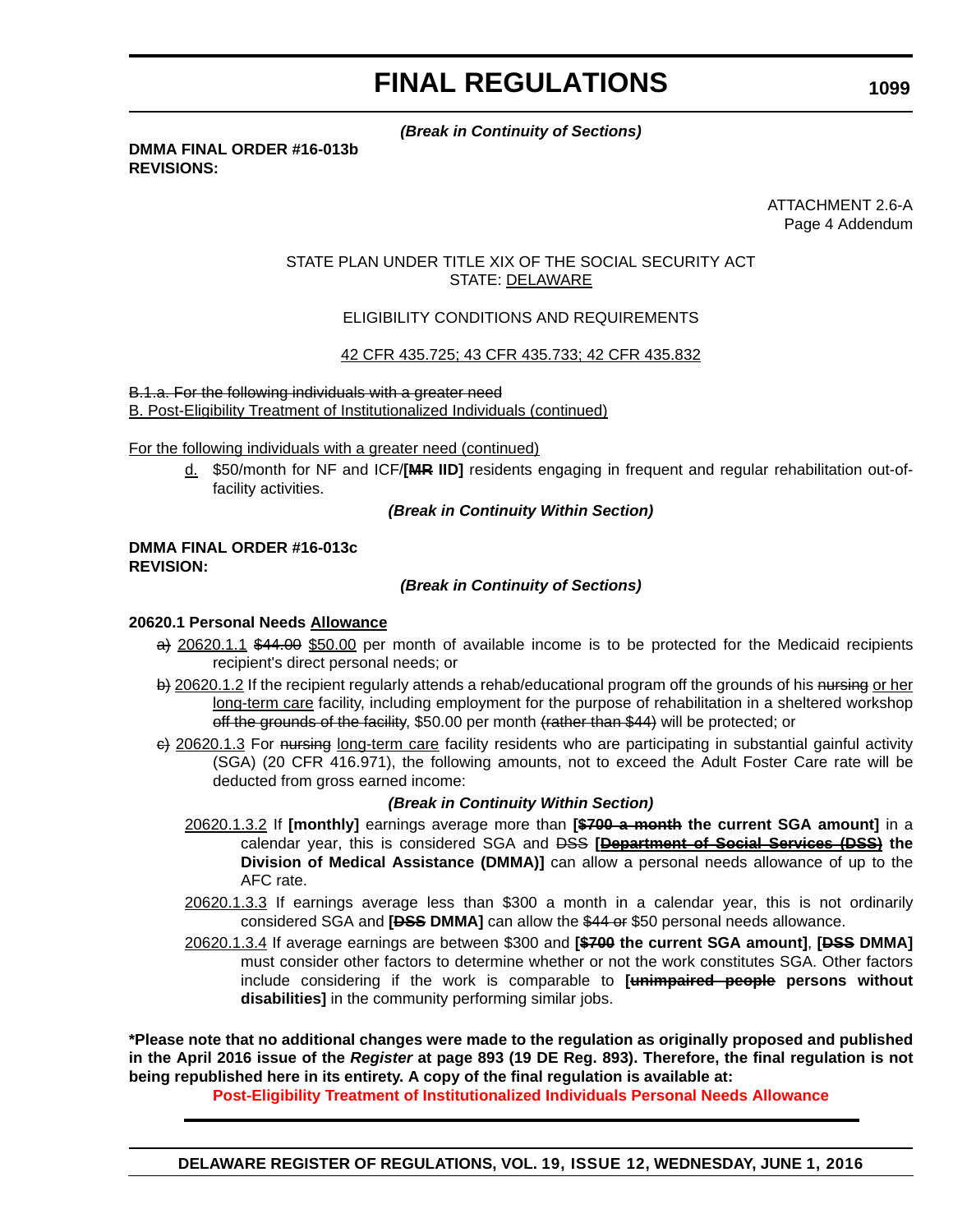# **FINAL REGULATIONS**

# **[DEPARTMENT OF LABOR](http://dol.delaware.gov/) DIVISION [OF INDUSTRIAL AFFAIRS](https://dia.delawareworks.com/)**

**OFFICE [OF WORKERS' COMPENSATION](https://dia.delawareworks.com/workers-comp/)**

Statutory Authority: 19 Delaware Code, Section 2322B(3) (19 **Del.C.** §2322B(3))

19 **DE Admin. Code** 1341

# **ORDER**

# **[1341 Workers' Compensation Regulations](#page-4-0)**

Pursuant to 29 **Del.C.** §10113, the Secretary of the Department of Labor issues this Order adopting amendments to the Workers' Compensation Health Care Payment Rates for Physicians, Other Qualified Health Care Professionals, Hospitals and Hospital Outpatient Facilities, as well as Ambulatory Surgery Centers.

On July 15, 2014, the Governor signed HB373, which mandated that the Workers' Compensation Oversight Panel establish a fee schedule that shall result in reductions in aggregate workers compensation medical expenses over a three year period beginning January 31, 2015. Effective June 11, 2016, these changes to subsections 1.4, 4.4, 4.7, 4.9, 4.11, 4.12, 4.26, 4.27, and 4.29 of 19 **DE Admin. Code** 1341 align the regulations with the statutory requirement in 19 **Del.C.** §2322B(3)(b):

1. Removed the 20% reduction that was in line with only the medical expense reductions planned for the January 31, 2015 fee schedule and allowed the further reductions planned for the 2016 and 2017 fee schedules.

# Pursuant to 29 **Del.C.** §10113(4):

"(b) Regulations of the following types are exempted from the procedural requirements of this chapter and may be adopted informally:

… (4) Nonsubstantive changes in existing regulations to alter style or form or to correct technical errors;"

# **DEPARTMENT OF LABOR**

Patrice Gilliam-Johnson Secretary of Labor

# **1341 Workers' Compensation Regulations**

# **1.0 Purpose and Scope**

# *(Break in Continuity Within Section)*

1.4 Section 2322B(5), Chapter 23, Title 19, **Delaware Code** authorizes the Workers' Compensation Oversight Panel to establish the amount of reimbursement for a procedure, treatment or service to be 20% less than a percentage reduction from 85% of the actual charge (68% of the actual charge), if a specific fee is not set forth in the Fee Schedule Amounts.

# *(Break in Continuity of Sections)*

**4.0 Workers' Compensation Health Care Payment Rates for Physicians, Other Qualified Health Care Professionals, Hospitals and Hospital Outpatient Facilities, as well as Ambulatory Surgery Centers (the "Fee Schedule"). Instructions and Guidelines**

*(Break in Continuity Within Section)*

4.4 Physician/Health Care Provider Services

# *(Break in Continuity Within Section)*

4.4.5 Whenever the health care payment system does not set a specific fee for a procedure, treatment or service in the schedule, the amount of reimbursement shall be 20% less than a percentage reduction from 85% of the actual charge (68% of the actual charge).

# *(Break in Continuity Within Section)*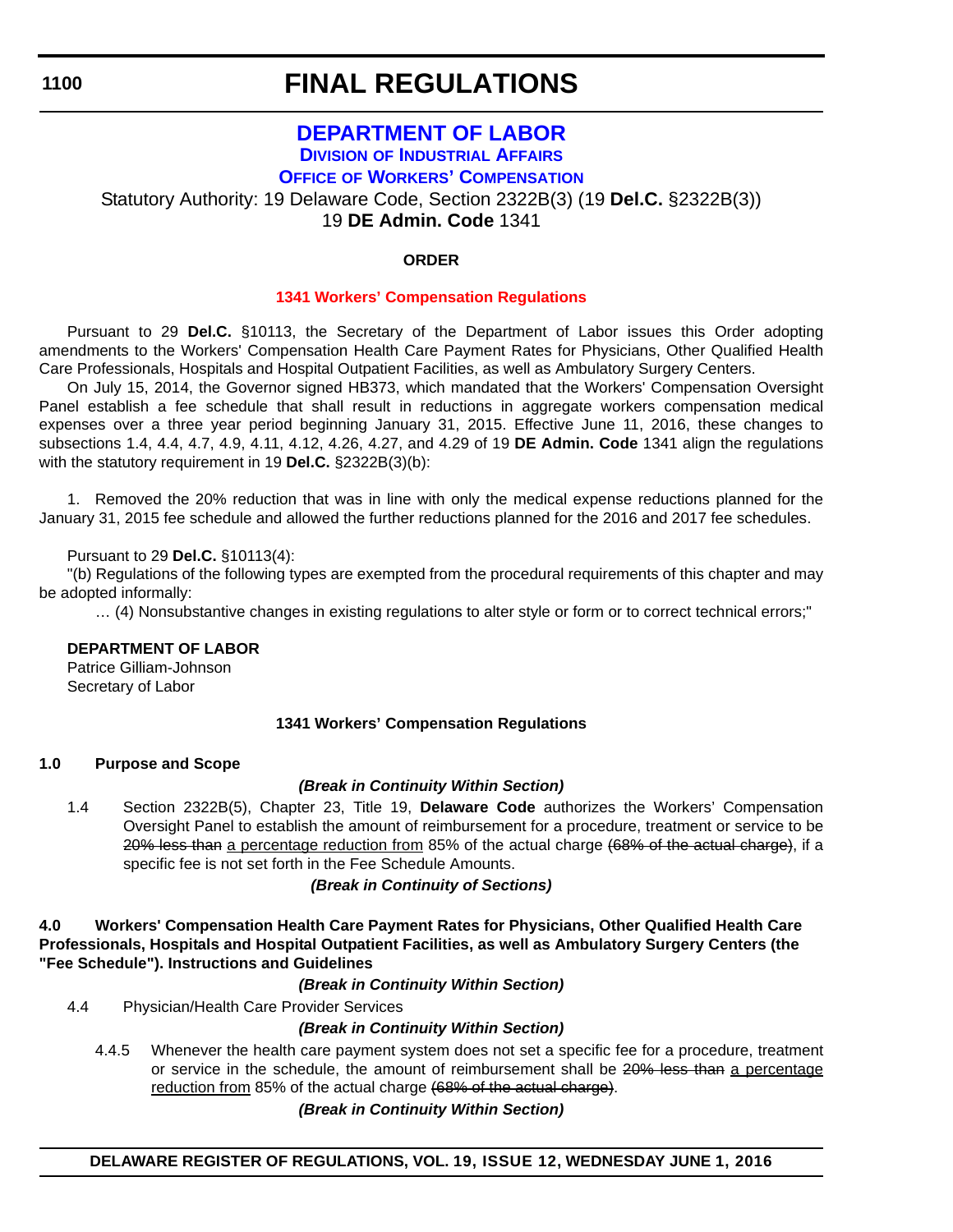# 4.7 Dental Services

4.7.1 Whenever the health care payment system does not set a specific fee for a dental treatment, procedure or service in the schedule, the amount of reimbursement shall be 20% less than a percentage reduction from 85% of the actual charge (68% of the actual charge).

## *(Break in Continuity Within Section)*

# 4.9 Inpatient Hospital

# *(Break in Continuity Within Section)*

4.9.3 MS-DRGs and discharge date shall be used to determine the maximum allowable reimbursement for Inpatient hospital services. The dollar amount shall be calculated by using the CMS MS-DRG 2015 relative weights multiplied by a base rate of an appropriately calculated conversion factor as published on the Department of Labor web site. The maximum allowable reimbursement is payment in full. MS-DRGs not covered in this schedule shall be reimbursed at 20% less than a percentage reduction from 75.63% of the actual charge (60% of the actual charge).

# *(Break in Continuity Within Section)*

4.11 Independently Operated Diagnostic Testing Facility

# *(Break in Continuity Within Section)*

4.11.2 In the event that the professional services and HCPCS Level II health care payment system is inapplicable, the fee for reimbursement of independent diagnostic testing facility services shall be 20% less than a percentage reduction from 85% of the actual charge (68% of the actual charge).

### *(Break in Continuity Within Section)*

### 4.12 Pathology

# *(Break in Continuity Within Section)*

4.12.2 Whenever the health care payment system does not set forth a specific fee for a pathology service or procedure in the schedule, the amount of reimbursement shall be 20% less than a percentage reduction from 85% of the actual charge (68% of the actual charge).

# *(Break in Continuity Within Section)*

# 4.26 **Radiology**

# 4.26.1 **Payment Ground Rules for Diagnostic and Therapeutic Radiological Services**

#### 4.26.1.1 **General Guidelines**

# *(Break in Continuity Within Section)*

4.26.1.1.2 Whenever the health care payment system does not set a specific fee for a procedure, treatment or service in the schedule, the amount of reimbursement shall be 20% less than a percentage reduction from 85% of the actual charge (68% of the actual charge).

# *(Break in Continuity Within Section)*

# 4.27 **Laboratory and Pathology**

# 4.27.1 **Payment Ground Rules for Pathology and Laboratory Services**

# 4.27.1.1 **General Guidelines**

# *(Break in Continuity Within Section)*

4.27.1.1.2 Whenever the health care payment system does not set a specific fee for a procedure, treatment or service in the schedule, the amount of reimbursement shall be 20% less than a percentage reduction from 85% of the actual charge (68% of the actual charge).

#### *(Break in Continuity Within Section)*

# 4.29 **Durable Medical Equipment and Supplies**

4.29.1 Whenever the health care payment system does not set a specific fee for a procedure, treatment or service in the schedule, the amount of reimbursement shall be 20% less than a percentage reduction from 85% of the actual charge (68% of the actual charge).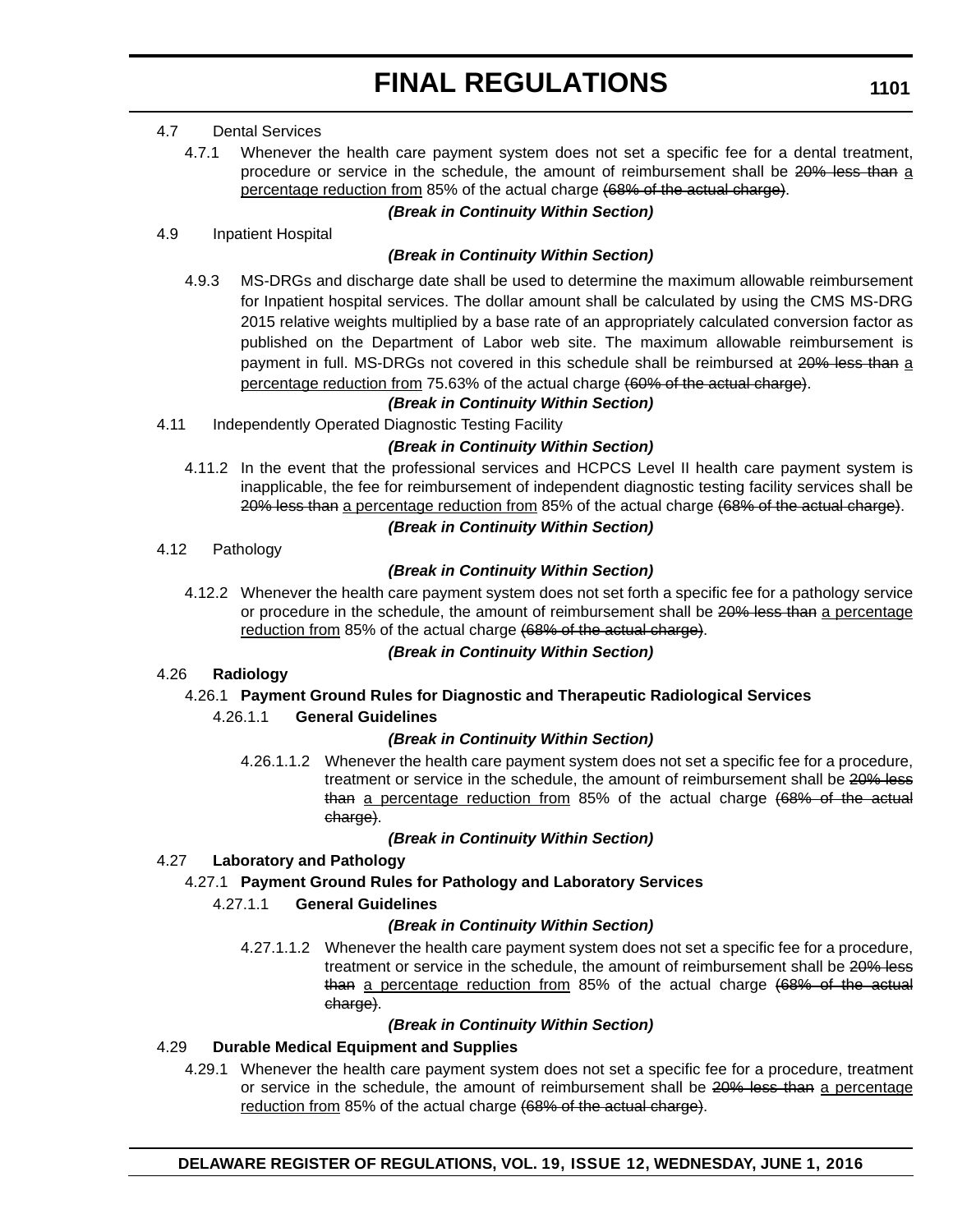# **FINAL REGULATIONS**

**\*Please Note: As the rest of the sections were not amended, they are not being published. A copy of the regulation is available at:**

# **[1341 Workers' Compensation Regulations](http://regulations.delaware.gov/register/june2016/final/19 DE Reg 1100 06-01-16.htm)**

# **DIVISION [OF INDUSTRIAL AFFAIRS](https://dia.delawareworks.com/) OFFICE [OF WORKERS' COMPENSATION](https://dia.delawareworks.com/workers-comp/)** Statutory Authority: 19 Delaware Code, Section 2322B(3) (19 **Del.C.** §2322B(3)) 19 **DE Admin. Code** 1341

# **ORDER**

# **[1341 Workers' Compensation Regulations](#page-4-0)**

Pursuant to 29 **Del.C.** §10113, the Secretary of the Department of Labor issues this Order adopting amendments to the Health Care Provider Certification and the Workers' Compensation Health Care Payment Rates for Physicians, Other Qualified Health Care Professionals, Hospitals and Hospital Outpatient Facilities, as well as Ambulatory Surgery Centers.

On January 17, 2007, the Governor signed SB1, which established a certification process for health care providers.

On July 14, 2014, the Governor signed HB373, which mandated that the Workers' Compensation Oversight Panel establish a fee schedule. Effective June 11, 2016, these changes to subsections 3.2, 4.18, and 4.22 of 19 **DE Admin. Code** 1341 correct technical errors in the regulations:

- 1. Correct the address to which completed Provider Certification applications are to be mailed.
- 2. Correct the manner in which the Accreditation Association for Ambulatory Health Care is referenced.

Pursuant to 29 **Del.C.** §10113(4):

"(b) Regulations of the following types are exempted from the procedural requirements of this chapter and may be adopted informally:

… (4) Nonsubstantive changes in existing regulations to alter style or form or to correct technical errors;"

# **DEPARTMENT OF LABOR**

Patrice Gilliam-Johnson Secretary of Labor

# **1341 Workers' Compensation Regulations** *(Break in Continuity of Sections)*

# **3.0 Health Care Provider Certification**

*(Break in Continuity Within Section)*

3.2 Completed Certification should be mailed to: Ms. Donna Forrest State of Delaware Department of Labor Office of Workers' Compensation 4425 N. Market Street Wilmington, DE 19809-9954 19802

*(Break in Continuity Within Section)*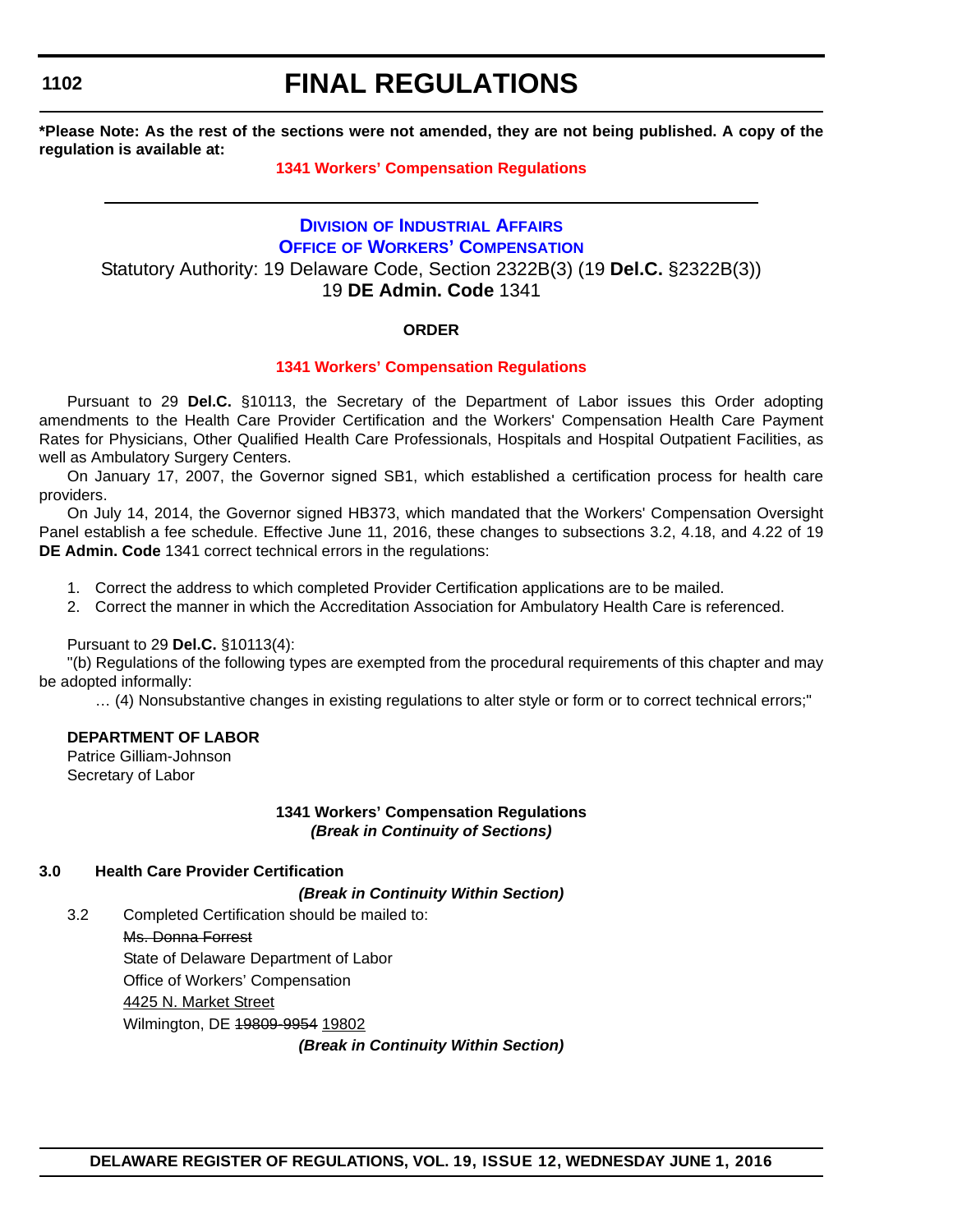#### **4.0 Workers' Compensation Health Care Payment Rates for Physicians, Other Qualified Health Care Professionals, Hospitals and Hospital Outpatient Facilities, as well as Ambulatory Surgery Centers (the "Fee Schedule"). Instructions and Guidelines**

#### *(Break in Continuity Within Section)*

4.18 General Rules

*(Break in Continuity Within Section)*

4.18.2 Injections

#### *(Break in Continuity Within Section)*

4.18.2.6 Billing for intravenous conscious sedation during a spinal injection procedure remains separately compensable, as long as that service is provided by a certified registered nurse anesthetist, anesthesiologist or a physician, who has additional formal training and is certified in conscious sedation as well as Advanced Cardiac Life Support (ACLS) certified. The service must also be performed in a facility licensed certified by Medicare or accredited by Accreditation Association for Ambulatory Health Care (AAAHC). Sedation directed by the physician performing the procedure is not compensable.

### *(Break in Continuity Within Section)*

### 4.22 **Hospital Outpatient and Ambulatory Surgery Centers**

### 4.22.1 **Definitions**

4.22.1.1 For purposes of this section of the Fee Schedule, "ambulatory surgery center" means an establishment with an organized medical staff of physicians; with permanent facilities that are equipped and operated primarily for the purpose of performing surgical procedures; with continuous physicians and registered nurses on site when the facility is open. An ambulatory surgery center may be a freestanding facility or may be attached to a hospital facility. For purposes of Workers' Compensation reimbursement to ASCs, the facility must be an approved Medicare ASC, or certified accredited by Accreditation Association for Ambulatory Health Care, Inc. (AAAHC).

#### **\*Please Note: As the rest of the sections were not amended, they are not being published. A copy of the regulation is available at:**

**[1341 Workers' Compensation Regulations](http://regulations.delaware.gov/register/june2016/final/19 DE Reg 1102 06-01-16.htm)**

# **[DEPARTMENT OF STATE](http://sos.delaware.gov/)**

**DIVISION [OF PROFESSIONAL REGULATION](http://dpr.delaware.gov/)**

# **2700 BOARD OF REGISTRATION [FOR PROFESSIONAL LAND SURVEYORS](http://dpr.delaware.gov/boards/landsurveyors/index.shtml)**

Statutory Authority: 24 Delaware Code, Section 2706(a)(1) (24 Del.C. §2706(a)(1)) 24 **DE Admin. Code** 2700

#### **ORDER**

#### **[2700 Board of Registration for Professional Land Surveyors](#page-4-0)**

On January 1, 2016, the Delaware Board of Professional Land Surveyors published proposed changes to its regulations in the Delaware *Register of Regulations*, Volume 19, Issue 7. The notice indicated that written comments would be accepted by the Board, a public hearing would be held, and written comments would be accepted for fifteen days thereafter. After due notice in the *Register of Regulations* and two Delaware newspapers, a public hearing was held on January 21, 2016 at a regularly scheduled meeting of the Board of Professional Land Surveyors to receive verbal comments regarding the Board's proposed amendments to its regulations.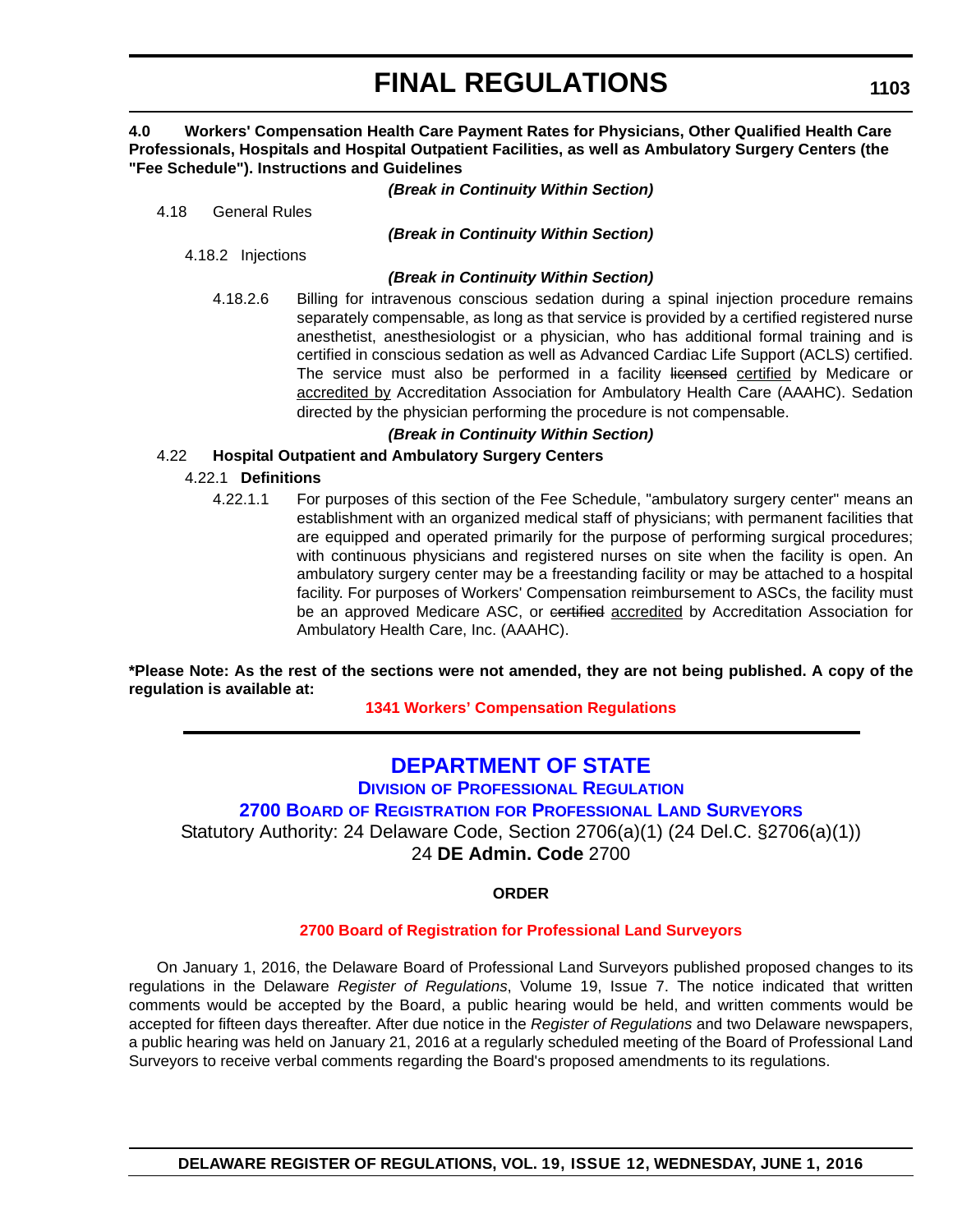# **SUMMARY OF THE EVIDENCE AND INFORMATION SUBMITTED**

At the time of the deliberations, the Board considered the following documents:

**Board Exhibit 1-** Affidavit of publication of the public hearing notice in the *News Journal*; and

**Board Exhibit 2-** Affidavit of publication of the public hearing notice in the *Delaware State News*.

There was no verbal testimony presented at the public hearing on January 21, 2016. No written comments were received by the Board.

### **FINDINGS OF FACT AND CONCLUSIONS**

- 1. The public was given notice and an opportunity to provide the Board with comments in writing and by testimony at the public hearing on the proposed amendments to the Board's regulations.
- 2. There were no public comments provided to the Board during the written public comment periods, or at the public hearing.
- 3. Pursuant to 24 **Del.C.** §2706(a)(1), the Board has the statutory authority to promulgate rules and regulations clarifying specific statutory sections of its statute.
- 4. Having received no public comments, the Board finds no reason not to amend the regulations as proposed.

# **DECISION AND ORDER CONCERNING THE REGULATIONS**

**NOW THEREFORE**, pursuant to 24 **Del.C.** §2706(a)(1) and for the reasons set forth above, the Board does hereby ORDER that the regulations be, and that they hereby are, adopted and promulgated as set forth in the Delaware *Register of Regulations* on January 1, 2016. The effective date of this Order is ten days from the date of its publication in the Delaware *Register of Regulations*, pursuant to 29 **Del.C.** §10118(g).

The new regulations are attached hereto as Exhibit A.

**SO ORDERED** this 28th day of April, 2016.

#### **Delaware Board of Professional Land Surveyors**

| James Bielicki, PLS | Franco R. Bellafante, PLS     |
|---------------------|-------------------------------|
| Charles Adams, PLS  | Rhonda West                   |
| Kelly Katz, PLS     | Carla Cassell-Carter (absent) |

**\*Please note that no changes were made to the regulation as originally proposed and published in the January 2016 issue of the** *Register* **at page 589 (19 DE Reg. 589). Therefore, the final regulation is not being republished. A copy of the final regulation is available at:**

**[2700 Board of Registration for Professional Land Surveyors](http://regulations.delaware.gov/register/june2016/final/19 DE Reg 1103 06-01-16.htm)**

# **DIVISION [OF PROFESSIONAL REGULATION](http://dpr.delaware.gov/) 3600 BOARD [OF GEOLOGISTS](http://dpr.delaware.gov/boards/geology/index.shtml)** Statutory Authority: 24 Delaware Code, Section 3606(a)(1) (24 **Del.C.** §3606(a)(1)) 24 **DE Admin. Code** 3600

# **ORDER**

# **[3600 Board of Geologists](#page-4-0)**

After due notice in the *Register of Regulations* and two Delaware newspapers, a public hearing was held on April 1, 2016 at a scheduled meeting of the Delaware Board of Geologists ("Board") to receive comments regarding the Board's proposed revisions to its rules and regulations.

**DELAWARE REGISTER OF REGULATIONS, VOL. 19, ISSUE 12, WEDNESDAY JUNE 1, 2016**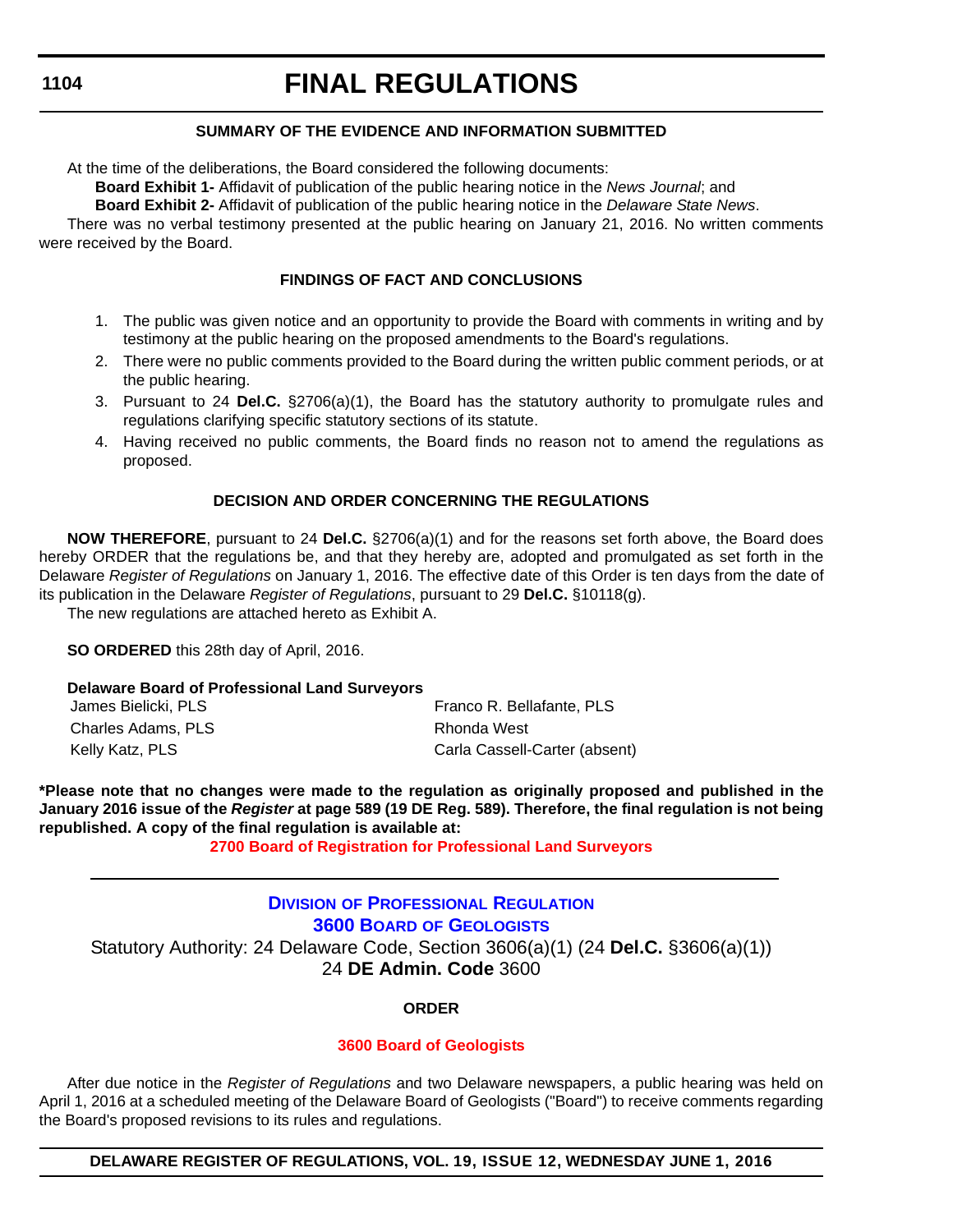Rule 2.1.1.3 has been revised to include a new requirement that two of the five professional references submitted by applicants must be dated within the two year period preceding submission of the application. Rule 3.0, pertaining to Seal Requirements, has been re-written. Licensees will be required to comply with the new seal requirements no later than September 30, 2018. The Board's continuing education rules have been updated for greater clarity for licensees. Rule 5.0 is amended to state that licensure renewal must be accomplished on-line. Finally, a new Rule 7.4 is added to specify that an applicant who fails to pass either part of the ASBOG exam within two years shall be required to re-apply as a new applicant.

The proposed changes to the rules and regulations were published in the *Register of Regulations*, Volume 19, Issue 9, on March 1, 2016. Notice of the April 1, 2016 hearing was published in the *News Journal* (Exhibit 1) and the *Delaware State News*. Exhibit 2. Pursuant to 29 **Del.C.** §10118(a), the date to receive final written comments was April 16, 2016, 15 days following the public hearing. The Board deliberated on the proposed revisions at its regularly scheduled meeting on May 13, 2016.

### **Summary of the Evidence and Information Submitted**

The following exhibits were made a part of the record:

Board Exhibit 1: *News Journal* Affidavit of Publication.

Board Exhibit 2: *Delaware State News* Affidavit of Publication.

There was no verbal testimony given at the public hearing on April 1, 2016. No written comments were received by the Board during the initial thirty day public comment period; nor were any written comments received after the public hearing during the fifteen day second public comment period.

### **Findings of Fact and Conclusions**

Pursuant to 24 **Del.C.** §3606(a)(1), the Board has the statutory authority to promulgate rules and regulations.

The public was given notice and an opportunity to provide the Board with comments in writing and by testimony on the proposed amendments to the Board's rules and regulations. There was no verbal testimony at the hearing and no written comments were submitted.

Having received no public comments, the Board finds no reason to amend the rules and regulations as proposed.

# **Decision and Effective Date**

The Board finds that the rules and regulations shall be adopted as final in the form proposed. These changes will become effective ten days following publication of this Final Order in the Delaware *Register of Regulations*.

#### **Text and Citation**

The exact text of the rules and regulations, as amended, is attached to this order as Exhibit A. **IT IS SO ORDERED** this 13th day of May, 2016 by the Delaware Board of Geologists.

| Douglas Rambo, Professional Member, President  | Maureen LaFate, Public Member          |
|------------------------------------------------|----------------------------------------|
| William "Sandy" Schenck, Professional Member,  | Kenneth Dryden, Public Member (absent) |
| Vice President                                 |                                        |
| Steven Smailer, Professional Member, Secretary | Judith Nicholas, Public Member         |
| David Reinhold, Professional Member            |                                        |

**\*Please note that no changes were made to the regulation as originally proposed and published in the March 2016 issue of the** *Register* **at page 827 (19 DE Reg. 827). Therefore, the final regulation is not being republished. A copy of the final regulation is available at:**

**[3600 Board of Geologists](http://regulations.delaware.gov/register/june2016/final/19 DE Reg 1104 06-01-16.htm)**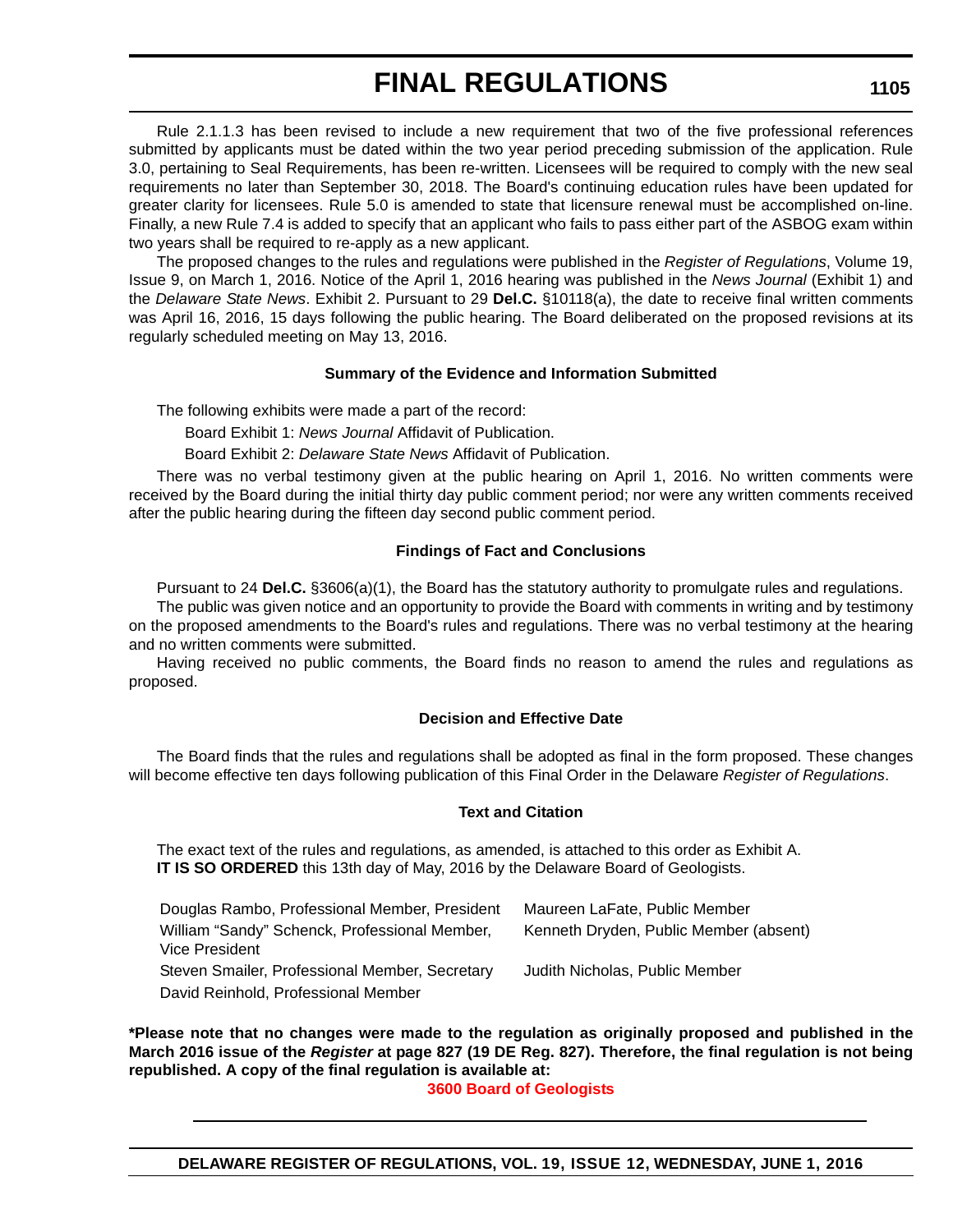# **FINAL REGULATIONS**

# **DIVISION [OF PROFESSIONAL REGULATION](http://dpr.delaware.gov/) 5200 BOARD OF EXAMINERS [OF NURSING HOME ADMINISTRATORS](http://dpr.delaware.gov/boards/nursinghomeadmin/index.shtml)** Statutory Authority: 24 Delaware Code, Section 5206(1) (24 **Del.C.** §5206(1)) 24 **DE Admin. Code** 5200

# **ORDER**

# **[5200 Board of Examiners of Nursing Home Administrators](#page-4-0)**

On December 1, 2015, the Delaware Board of Nursing Home Administrators published proposed changes to its regulations in the Delaware *Register of Regulations*, Volume 19, Issue 6. The notice indicated that written comments would be accepted by the Board, a public hearing would be held, and written comments would be accepted for fifteen days thereafter. After due notice in the *Register of Regulations* and two Delaware newspapers, a public hearing was held on March 8, 2016 at a regularly scheduled meeting of the Board of Nursing Home Administrators to receive verbal comments regarding the Board's proposed amendments to its regulations.

# **SUMMARY OF THE EVIDENCE AND INFORMATION SUBMITTED**

At the time of the deliberations, the Board considered the following documents:

**Board Exhibit 1 -** Affidavit of publication of the public hearing notice in the *News Journal*; and

**Board Exhibit 2 -** Affidavit of publication of the public hearing notice in the *Delaware State News*.

There was no verbal testimony presented at the public hearing. No written comments were received by the Board.

# **FINDINGS OF FACT AND CONCLUSIONS**

1. The public was given notice and an opportunity to provide the Board with comments on the proposed amendments to the Board's regulations in writing and by testimony at the public hearing.

2. There were no public comments provided to the Board during the written public comment periods.

3. Pursuant to 24 **Del.C.** §5206(1) the Board has the statutory authority to promulgate rules and regulations clarifying specific statutory sections of its statute.

4. Having reviewed no public comments, the Board finds no reason not to amend the regulations as proposed.

# **DECISION AND ORDER CONCERNING THE REGULATIONS**

**NOW THEREFORE**, pursuant to 24 **Del.C.** §5206(1) and for the reasons set forth above, the Board does hereby ORDER that the regulations be, and that they hereby are, adopted and promulgated as set forth in the Delaware *Register of Regulations* on December 1, 2015. The effective date of this Order is ten days from the date of its publication in the Delaware *Register of Regulations*, pursuant to 29 **Del.C.** §10118(g).

The new regulations are attached hereto as Exhibit A.

**SO ORDERED** this 10<sup>th</sup> day of May, 2016.

# **DELAWARE BOARD OF NURSING HOME ADMINISTRATORS**

Jane Ketterman, N.H.A., Secretary Sandra Dole (absent) Gwendolyn Benton **Gwendolyn Benton** Jennifer Vaughn (absent) Timothy Bane **Cecilia** Jones Eleanor Allione

Michael Salitsky, N.H.A., President E. Ray Quillen, N.H.A., Vice President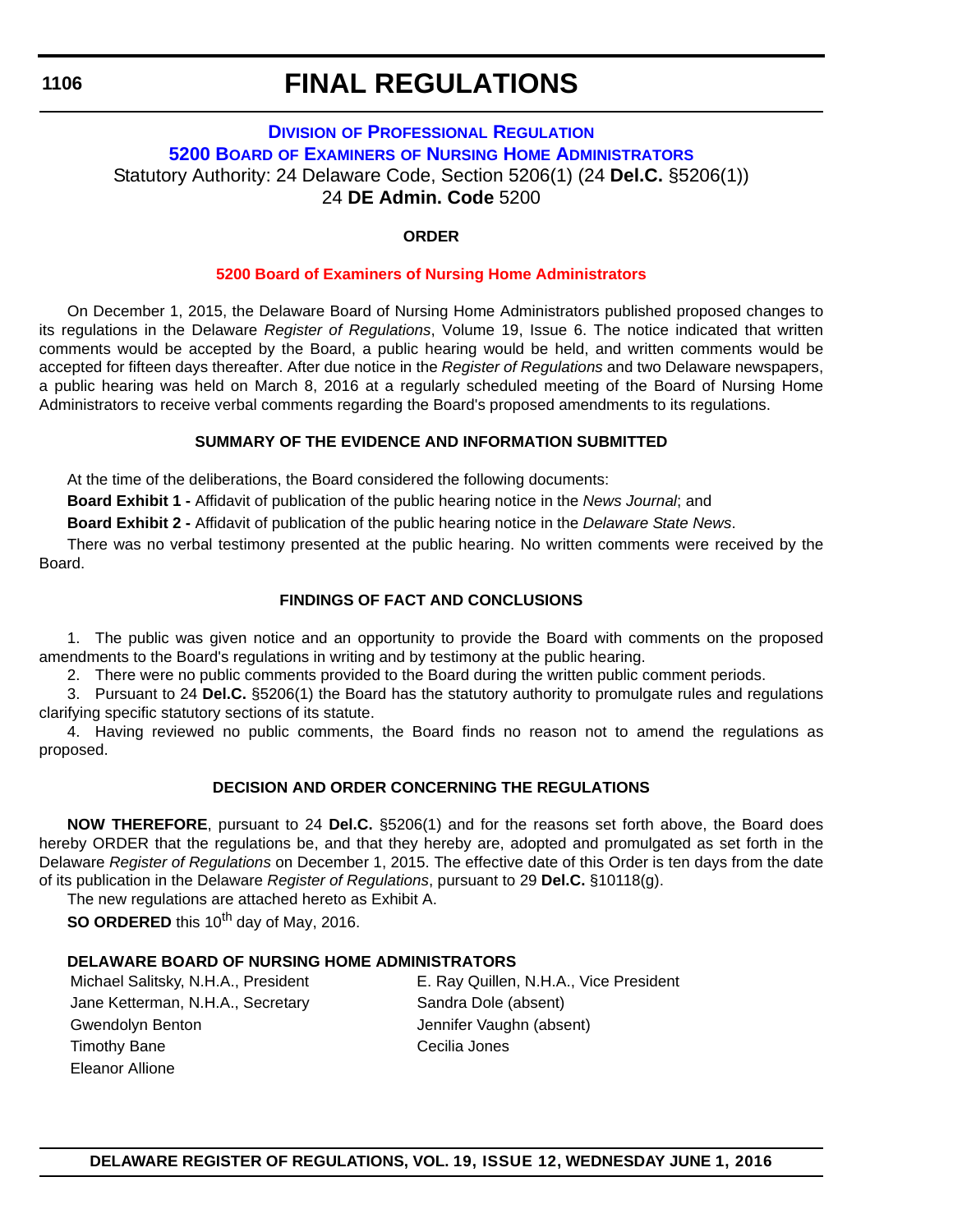**\*Please note that no changes were made to the regulation as originally proposed and published in the December 2015 issue of the** *Register* **at page 479 (19 DE Reg. 479). Therefore, the final regulation is not being republished. A copy of the final regulation is available at:**

**[5200 Board of Examiners of Nursing Home Administrators](http://regulations.delaware.gov/register/june2016/final/19 DE Reg 1106 06-01-16.htm)**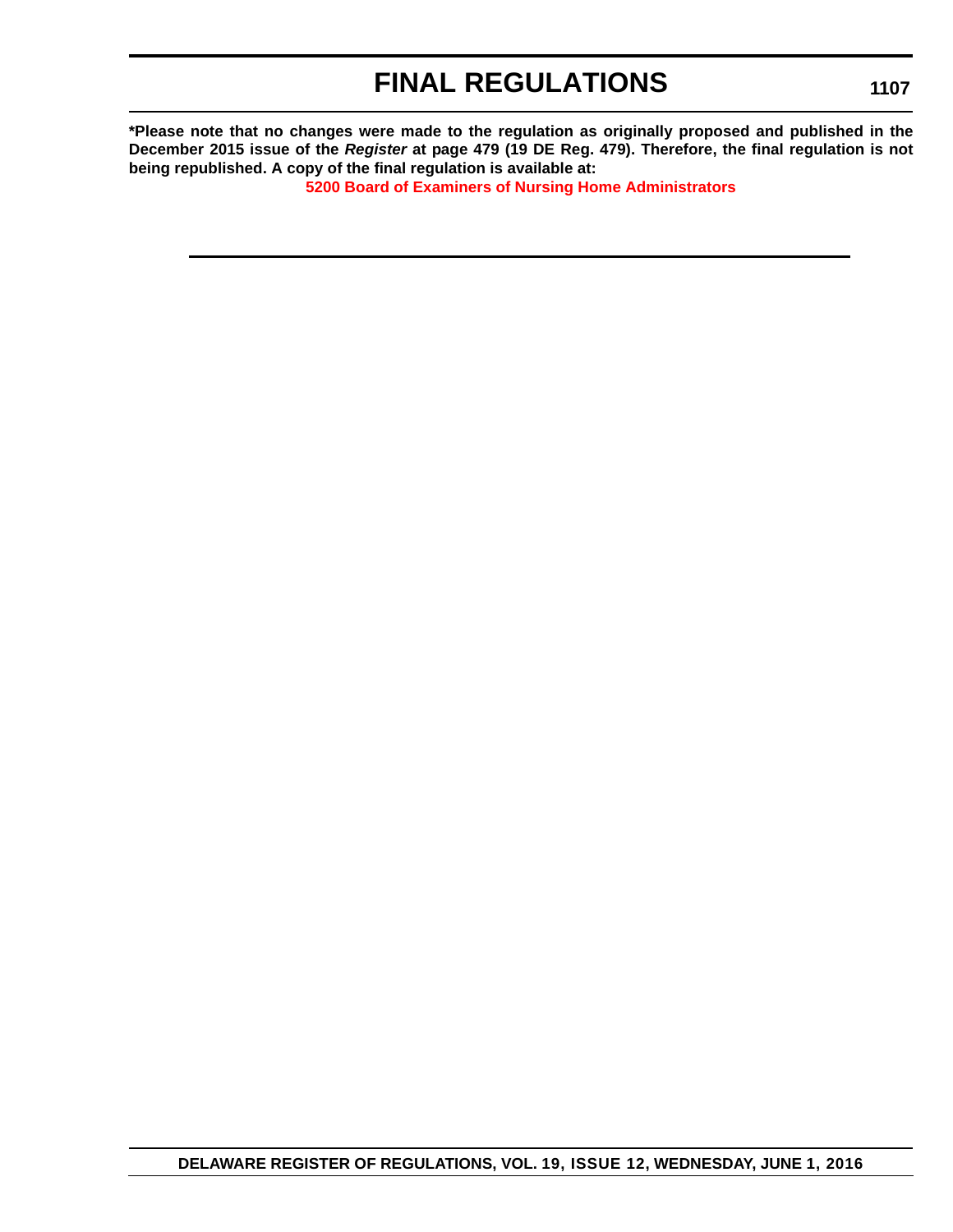**1108**

# **CALENDAR OF EVENTS/HEARING NOTICES**

## **[DELAWARE RIVER BASIN COMMISSION](http://www.nj.gov/drbc/)**

#### **Proposed Amendments to the Rules of Practice and Procedure Concerning Regulatory Program Fees and to the Basin Regulations - Water Supply Charges Concerning Rates [PUBLIC NOTICE](#page-4-0)**

The Commission will hold a public hearing to receive comments on proposed amendments to the Rules of Practice and Procedure to adopt a new project review fee structure and to the Basin Regulations - Water Supply Charges to provide for automatic inflation adjustments.

The public hearing will be held at 1:00 P.M. on Wednesday, July 27, 2016. The hearing will continue until all those wishing to testify have had an opportunity to do so. Written comments will be accepted and must be received by 5:00 P.M. on Friday, August 12, 2016.

The public hearing will be held at the Commission's office building located at 25 State Police Drive, West Trenton, NJ. As Internet mapping tools are inaccurate for this location, please use the driving directions posted on the Commission's website.

Persons wishing to testify at the hearing are asked to register in advance by phoning Paula Schmitt at 609- 883-9500, ext. 224. Written comments may be submitted as follows: If by email, to paula.schmitt@drbc.state.nj.us; if by fax, to Commission Secretary at 609-883-9522; if by U.S. Mail, to Commission Secretary, DRBC, P.O. Box 7360, West Trenton, NJ 08628-0360; and if by overnight mail, to Commission Secretary, DRBC, 25 State Police Drive, West Trenton, NJ 08628-0360. Comments also may be delivered by hand at any time during the Commission's regular office hours (Monday through Friday, 8:30 A.M. through 5:00 P.M. except on national holidays) until the close of the comment period at 5:00 P.M. on Friday, August 12, 2016. In all cases, please include the commenter's name, address and affiliation, if any, in the comment document and "Fees Rulemaking" in the subject line.

An FAQ document explaining this proposal in further detail is available on the Commission's website, www.drbc.net. For queries about the rulemaking process, please contact Pamela Bush at 609-477-7203.

### **[DEPARTMENT OF EDUCATION](http://www.doe.k12.de.us/) [PUBLIC NOTICE](#page-4-0)**

The State Board of Education will hold its monthly meeting on Thursday, June 16, 2016 at 1:00 p.m. in the Townsend Building, Dover, Delaware.

# **[DEPARTMENT OF HEALTH AND SOCIAL SERVICES](http://dhss.delaware.gov/dhss/)**

#### **DIVISION OF MEDICAID [AND MEDICAL ASSISTANCE](http://www.dhss.delaware.gov/dhss/dmma/)**

**Long-Term Care Facilities - Eligibility Determinations and Post-Eligibility Treatment; Undue Hardships [PUBLIC NOTICE](#page-4-0)**

In compliance with the State's Administrative Procedures Act (APA - Title 29, Chapter 101 of the Delaware Code), 42 CFR §447.205, and under the authority of Title 31 of the Delaware Code, Chapter 5, Section 512, Delaware Health and Social Services (DHSS) / Division of Medicaid and Medical Assistance proposes to amend the Delaware Social Services Manual (DSSM) by modifying provisions regarding long-term care eligibility, specifically, to modify language regarding undue hardship provisions to align with current federal regulations and DMMA policy.

Any person who wishes to make written suggestions, compilations of data, testimony, briefs or other written materials concerning the proposed new regulations must submit same to, Kimberly Xavier by email at Kimberly.Xavier@state.de.us; by mail at Planning, Policy and Quality Unit, Division of Medicaid and Medical Assistance, 1901 North DuPont Highway, P.O. Box 906, New Castle, Delaware 19720-0906, or by fax to 302-255- 4425 by July 1, 2016. Please identify in the subject line: Long-Term Care - Undue Hardship Provision.

The action concerning the determination of whether to adopt the proposed regulation will be based upon the results of Department and Division staff analysis and the consideration of the comments and written materials filed by other interested persons.

**DELAWARE REGISTER OF REGULATIONS, VOL. 19, ISSUE 12, WEDNESDAY, JUNE 1, 2016**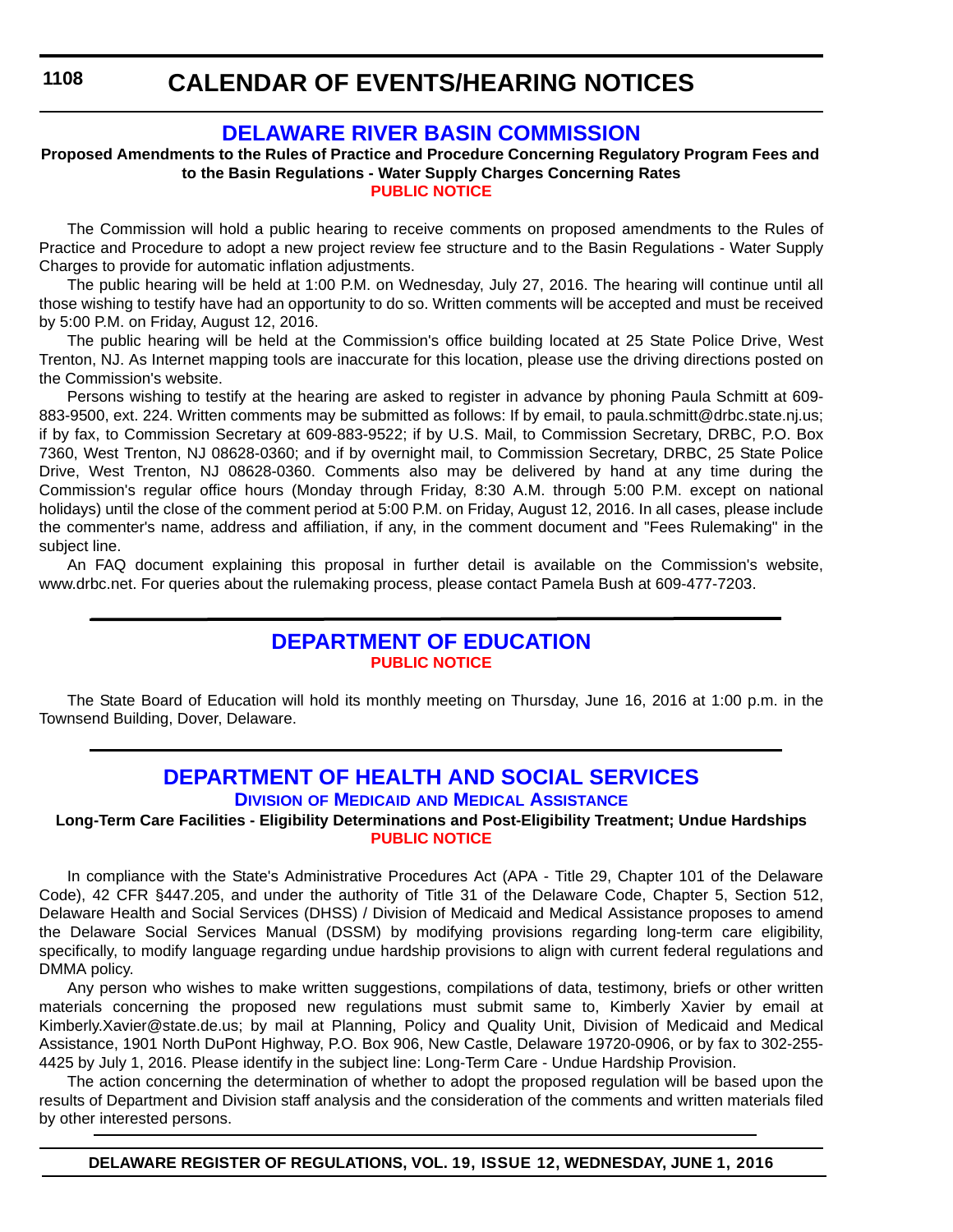# **CALENDAR OF EVENTS/HEARING NOTICES**

#### **[DIVISION OF PUBLIC HEALTH](http://www.dhss.delaware.gov/dhss/dph/index.html) 4202 Control of Communicable and Other Disease Conditions [PUBLIC NOTICE](#page-4-0)**

The Division of Public Health, Department of Health and Social Services, is proposing revisions to the regulations governing Control of Communicable and Other Disease Conditions (4202). The purpose of the amendments is to provide for complete and accurate reporting of information related to Zika illness in Delaware. On June 1, 2016, DPH plans to publish as proposed the amended regulations, and hold them out for public comment per Delaware law.

Copies of the proposed regulations are available for review in the June 1, 2016 edition of the Delaware *Register of Regulations*, accessible online at: http://regulations.delaware.gov or by calling the DPH at (302) 744- 4951.

Any person who wishes to make written suggestions, testimony, briefs or other written materials concerning the proposed regulations must submit same to Jamie Mack by Friday July 8, 2016, at:

Jamie Mack Division of Public Health 417 Federal Street Dover, DE 19901 Email: jamie.mack@state.de.us Phone: (302) 744-4951

## **[DEPARTMENT OF NATURAL RESOURCES AND ENVIRONMENTAL](http://www.dnrec.delaware.gov/Pages/Portal.aspx)  CONTROL**

#### **DIVISION [OF AIR QUALITY](http://www.dnrec.delaware.gov/air/Pages/Default.aspx) 1101 Definitions and Administrative Principles [PUBLIC NOTICE](#page-4-0)**

Delaware's air quality does not meet the federal health based standard for the pollutant ozone. Ozone is formed by reaction of nitrogen oxides (NOx) and VOC in the atmosphere, in the presence of heat and sunlight. Ozone concentrations are reduced by reducing NOx and VOC emissions. This action will add the following eight compounds to the list of compounds excluded from Delaware's regulatory definition of VOC on the basis that the Environmental Protection Agency (EPA) has determined that these compounds make a negligible contribution to ground level ozone formation: HFO-1234ze, HFE-134, HFE-236cal2, HFE-338pcc13, H-Galden1040x, trans 1 chloro-3,3,3-trifluoroprop-1-ene, HFO-1234yf, and 2-amino-2-methyl-1-propanol (AMP). Also, the recordkeeping, emission reporting, photochemical dispersion modeling and inventory requirements that were required for the exempt compound t-butyl acetate (TBAC) will be removed as shown in a recent federal action.

The hearing for this action is scheduled for June 22, 2016 at 6 PM in the DNREC Auditorium in the Richardson & Robbins Building located at 89 Kings Highway in Dover Delaware. Statements or testimony may be presented, orally or in writing, at the public hearing. The hearing record for the proposed revision to the VOC definition in 7 **DE Admin Code** 1101 will be open until July 7, 2016. Interested parties may submit comments in writing to David Fees by email to david.fees@state.de.us or by USPS to: David Fees, Delaware DNREC, Division of Air Quality, State Street Commons, 100 West Water Street, Suite 6A, Dover, DE 19904.

### **DIVISION [OF WATER](http://www.dnrec.delaware.gov/wr/Pages/Default.aspx) [GROUND WATER DISCHARGES SECTION](http://www.dnrec.delaware.gov/wr/Services/Pages/GroundWaterDischarges.aspx) 7102 Regulations Governing Underground Injection Control PUBLIC NOTICE**

The purpose of the proposed revisions is to bring the regulations into compliance with current federal

**DELAWARE REGISTER OF REGULATIONS, VOL. 19, ISSUE 12, WEDNESDAY, JUNE 1, 2016**

#### **1109**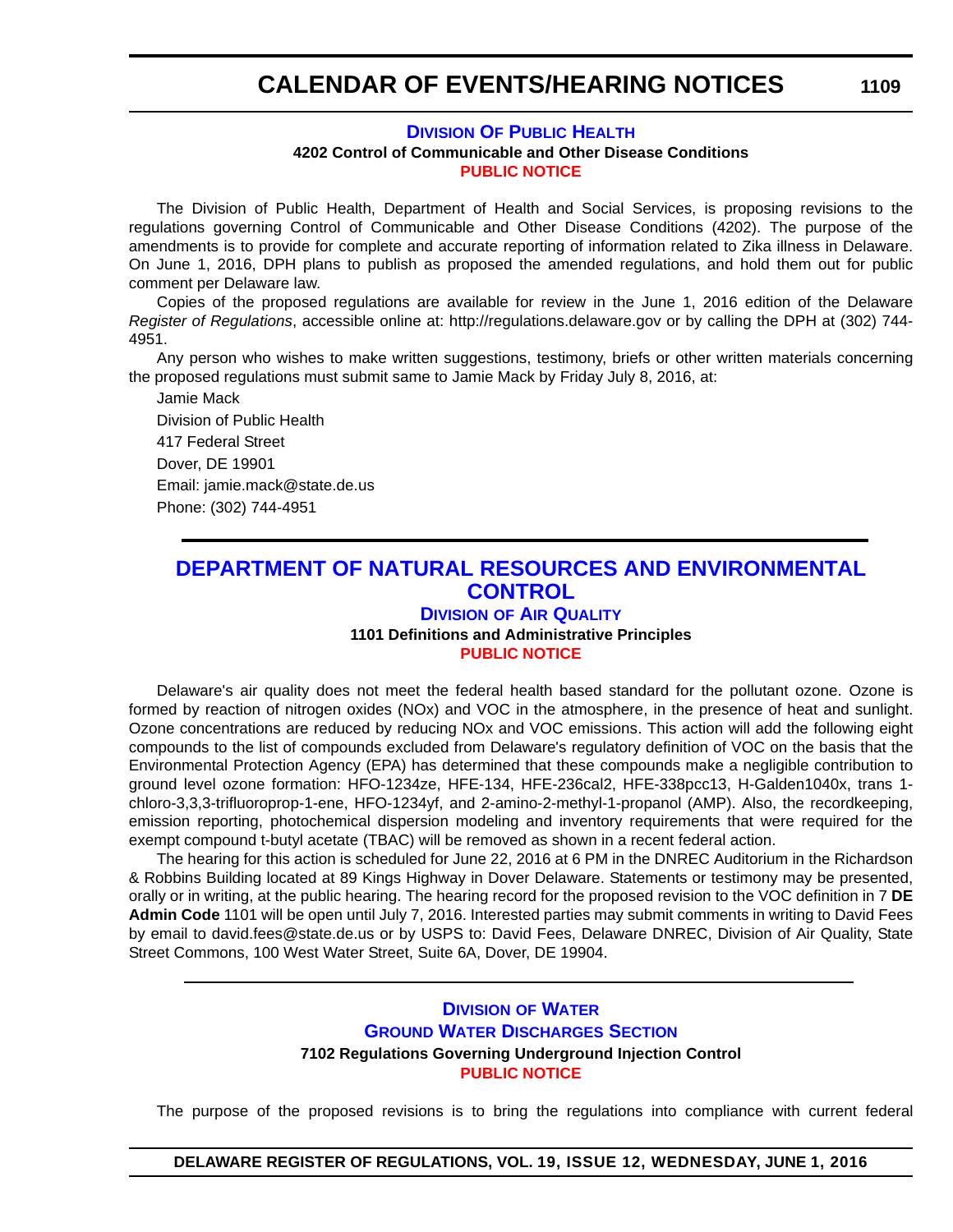**1110**

# **CALENDAR OF EVENTS/HEARING NOTICES**

requirements, as determined by the United States Environmental Protection Agency (EPA). The EPA issued the *Revisions to the Underground Injection Control (UIC) Regulations for Class V Injection Wells*, effective April 2000 and December 2011. With this, the State of Delaware *Regulations Governing Underground Injection Control* is to be amended. The revised State regulations will also expand the existing regulations to include additional requirements for multiple water management activities.

The hearing record on the proposed changes to State of Delaware *Regulations Governing Underground Injection Control* will be open June 1, 2016. Individuals may submit written comments regarding the proposed changes via e-mail to Lisa.Vest@state.de.us or via the USPS to Lisa Vest, Hearing Officer, DNREC, 89 Kings Highway, Dover, DE 19901 (302) 739-9042. A public hearing on the proposed amendment will be held on July 14, 2016 beginning at 6:00 PM in the DNREC Auditorium, located at the Richardson & Robbins Building, 89 Kings Highway, Dover, DE 19901.

## **[DEPARTMENT OF SAFETY AND HOMELAND SECURITY](http://dshs.delaware.gov/) DIVISION [OF STATE POLICE](http://dsp.delaware.gov/) 2400 BOARD OF EXAMINERS [OF CONSTABLES](http://dsp.delaware.gov/constables.shtml) [PUBLIC NOTICE](#page-4-0)**

Notice is hereby given that the Board of Examiners of Constables, in accordance with 10 **Del.C.** Ch. 27 proposes to adopt Rules: 4.0 - Badges & Vehicle Markings - requires all badges and vehicle markings to be approved by the Board. If you wish to view this adoption, contact Ms. Peggy Anderson at 302-672-5304. Any persons wishing to present views may submit them in writing, by July 1, 2016, to Delaware State Police, Professional Licensing, P.O. Box 430, Dover, DE 19903. The Board will hold a meeting on Thursday, July 28, 2016, Tatnall Building, 150 Martin L. King, Jr. Boulevard South, Room 112, Dover, DE.

### **[DEPARTMENT OF STATE](http://sos.delaware.gov/) DIVISION [OF PROFESSIONAL REGULATION](http://dpr.delaware.gov/) 300 BOARD [OF ARCHITECTS](http://dpr.delaware.gov/boards/architects/index.shtml) [PUBLIC NOTICE](#page-4-0)**

The Delaware Board of Architects, pursuant to 24 **Del.C.** §306(a)(1), proposes to revise its regulations. The proposed regulatory overhaul seeks to bring the regulations into conformity with current law and remove outdated and inconsistent provisions. For example, the proposed changes eliminate unnecessary definitions; update the regulations pertaining to reciprocity and training in order to be consistent with recent changes in the statute pertaining to the same; changes the date of renewal from July 31<sup>st</sup> to January 31<sup>st</sup>; updates the language on the seal; and adds several drug crimes to the list of crimes related to the practice of architecture.

The Board will hold a public hearing on the proposed regulation change on July 6, 2016 at 1:30 p.m., Second Floor Conference Room B, Cannon Building, 861 Silver Lake Blvd., Dover, DE 19904. Written comments should be sent to Jennifer Witte, Administrative Specialist of the Delaware Board of Architects, Cannon Building, 861 Silver Lake Blvd., Dover, DE 19904. Written comments will be accepted until July 21, 2016 pursuant to 29 **Del.C.** §10118(a).

### **DIVISION [OF PROFESSIONAL REGULATION](http://dpr.delaware.gov/) [1900 BOARD](http://dpr.delaware.gov/boards/nursing/index.shtml) OF NURSING [PUBLIC NOTICE](#page-4-0)**

The Delaware Board of Nursing, pursuant to 24 **Del.C.** §1904(c), proposes to revise regulations 8.0, et. seq. The proposed changes update the regulations to reflect the current terminology from advanced practice nurse to advanced practice registered nurse and seek to bring the nursing regulations into line with a recent statutory

**DELAWARE REGISTER OF REGULATIONS, VOL. 19, ISSUE 12, WEDNESDAY, JUNE 1, 2016**